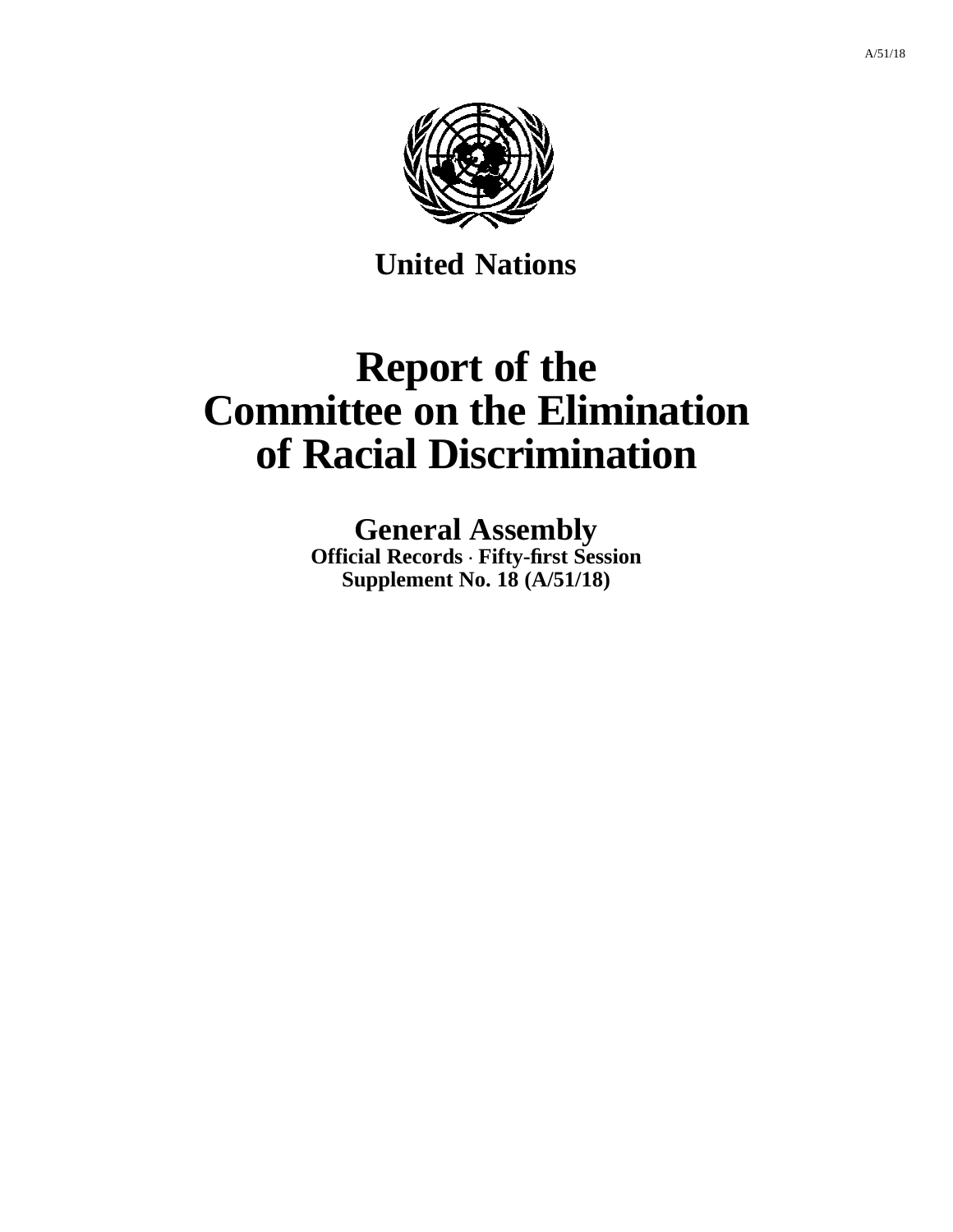# Report of the Committee on the Elimination of Racial Discrimination

General Assembly Official Records · Fifty-first Session Supplement No. 18 (A/51/18)



United Nations · New York, 1996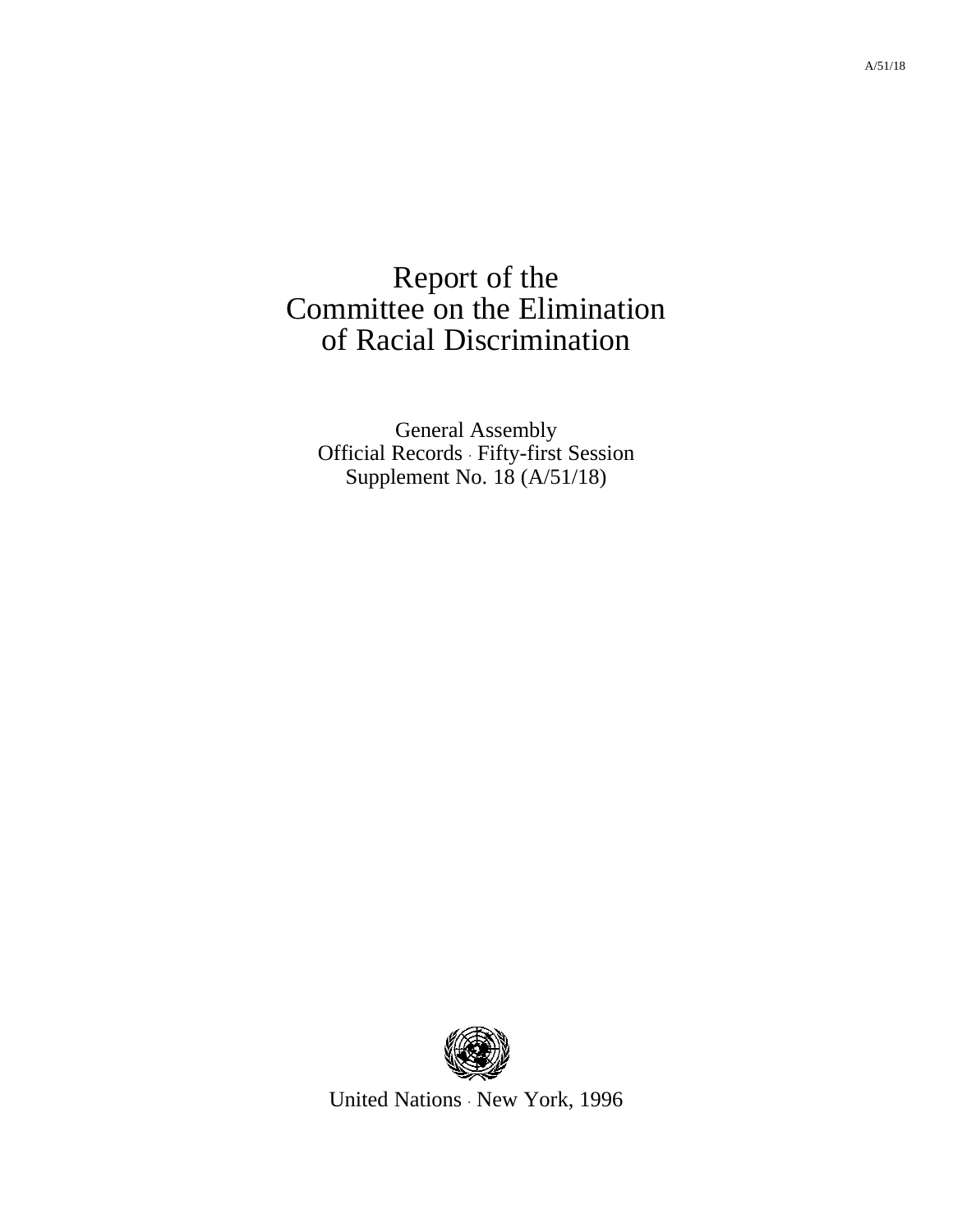# NOTE

Symbols of United Nations documents are composed of capital letters combined with figures. Mention of such a symbol indicates a reference to a United Nations document.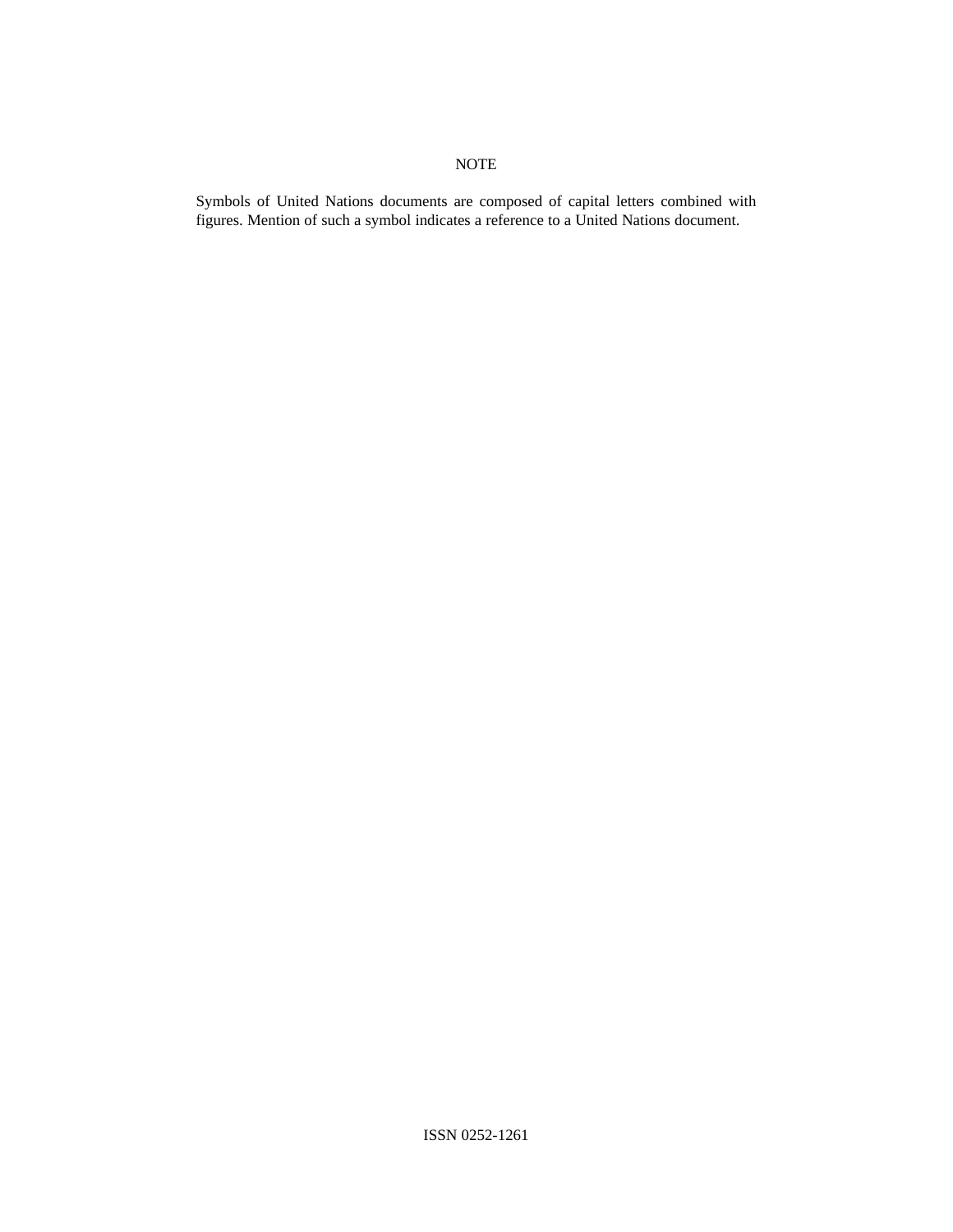[Original: English]

[30 September 1996]

# CONTENTS

| Chapter |       |                                                                                                                                       | Paragraphs | Page         |
|---------|-------|---------------------------------------------------------------------------------------------------------------------------------------|------------|--------------|
|         |       |                                                                                                                                       |            | viii         |
| Ι.      |       | ORGANIZATIONAL AND RELATED MATTERS                                                                                                    | $1 - 23$   | $\mathbf{1}$ |
|         | Α.    | States Parties to the International Convention on<br>the Elimination of All Forms of Racial                                           | $1 - 2$    | 1            |
|         | B.    | Sessions and agenda                                                                                                                   | $3 - 4$    | $\mathbf 1$  |
|         | C.    | Membership and attendance                                                                                                             | $5 - 7$    | $\mathbf{1}$ |
|         | D.    | Solemn declaration                                                                                                                    | 8          | 2            |
|         | Ε.    | Election of officers                                                                                                                  | 9          | 3            |
|         | $F$ . | Cooperation with the International Labour<br>Organization and the United Nations Educational,<br>Scientific and Cultural Organization | $10 - 11$  | 3            |
|         | G.    |                                                                                                                                       | $12 - 22$  | 3            |
|         | Η.    | Adoption of the report                                                                                                                | 23         | 5            |
| II.     |       | PREVENTION OF RACIAL DISCRIMINATION, INCLUDING EARLY<br>WARNING AND URGENT PROCEDURES                                                 | $24 - 36$  | 6            |
|         | Α.    | Decisions adopted by the Committee at its forty-                                                                                      | 30         | 7            |
|         |       | Decision 1 (48) on Bosnia and Herzegovina                                                                                             |            | 7            |
|         |       | Decision 2 (48) on the Federal Republic of<br>Yugoslavia (Serbia and Montenegro)                                                      |            | 8            |
|         |       | Declaration on the situation of Rwanda                                                                                                |            | 9            |
|         | Β.    | Decisions adopted by the Committee at its forty-                                                                                      |            | 9            |
|         |       | Decision 1 (49) on Bosnia and Herzegovina                                                                                             |            | 10           |
|         |       | Decision 2 (49) on Cyprus $\ldots \ldots \ldots \ldots \ldots \ldots \ldots \ldots \ldots \ldots \ldots$                              |            | 11           |
|         |       |                                                                                                                                       |            | 12           |
|         |       | Resolution 1 (49) on Burundi                                                                                                          |            | 13           |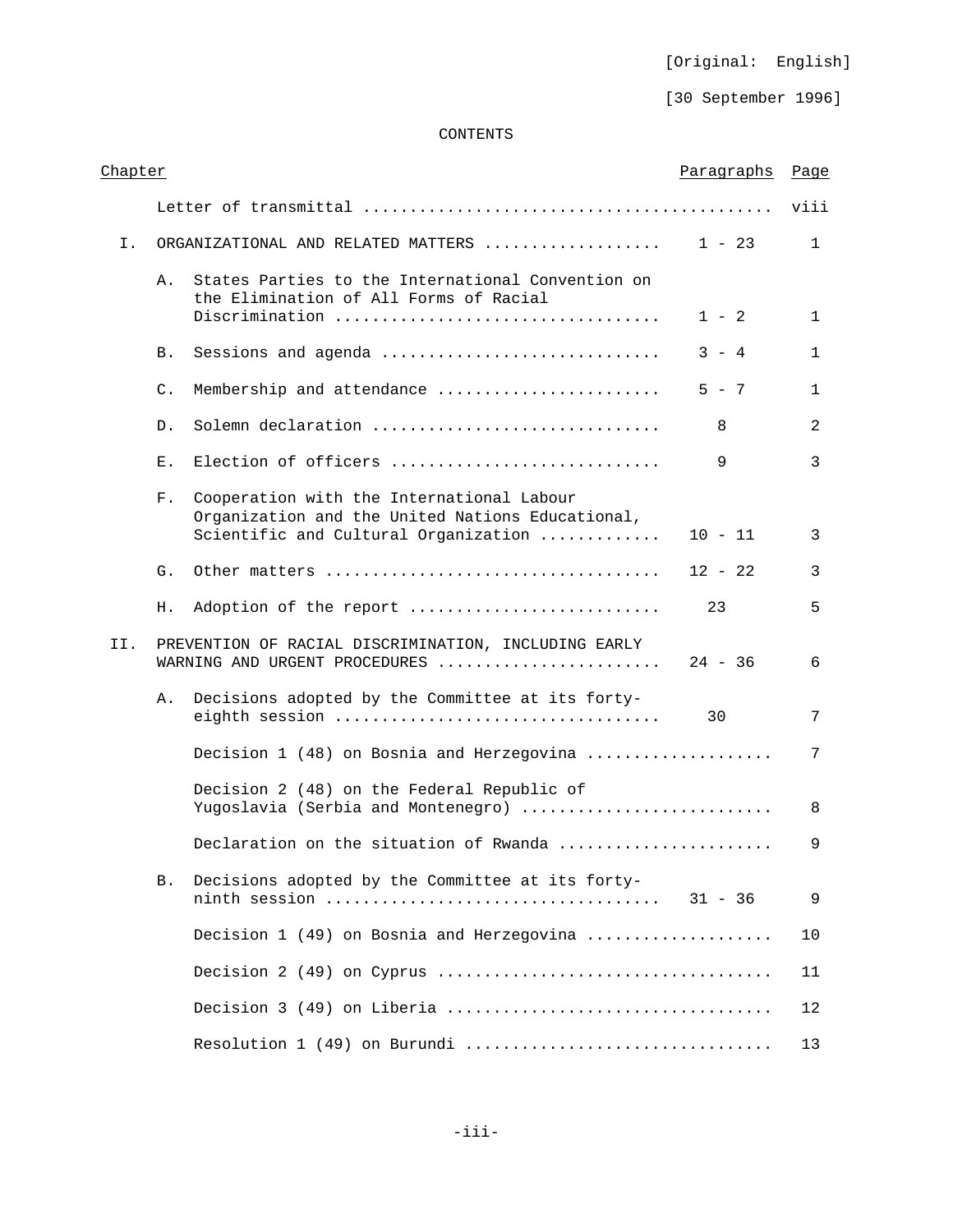| Chapter                                                                                                  | Paragraphs         | Page                                                                                                                                                                                      |
|----------------------------------------------------------------------------------------------------------|--------------------|-------------------------------------------------------------------------------------------------------------------------------------------------------------------------------------------|
| CONSIDERATION OF REPORTS, COMMENTS AND INFORMATION<br>SUBMITTED BY STATES PARTIES UNDER ARTICLE 9 OF THE | $37 - 562$         | 15                                                                                                                                                                                        |
|                                                                                                          | $38 - 59$          | 15                                                                                                                                                                                        |
|                                                                                                          |                    | 17                                                                                                                                                                                        |
|                                                                                                          |                    | 20                                                                                                                                                                                        |
|                                                                                                          |                    | 22                                                                                                                                                                                        |
|                                                                                                          |                    | 25                                                                                                                                                                                        |
|                                                                                                          |                    |                                                                                                                                                                                           |
|                                                                                                          |                    | 28                                                                                                                                                                                        |
|                                                                                                          |                    | 29                                                                                                                                                                                        |
|                                                                                                          | $197 - 218$        | 32                                                                                                                                                                                        |
|                                                                                                          | $219 - 255$        | 35                                                                                                                                                                                        |
|                                                                                                          | $256 - 258$        | 40                                                                                                                                                                                        |
|                                                                                                          | $259 - 261$        | 41                                                                                                                                                                                        |
|                                                                                                          | $262 - 264$        | 41                                                                                                                                                                                        |
|                                                                                                          | $265 - 289$        | 41                                                                                                                                                                                        |
|                                                                                                          | $290 - 314$        | 45                                                                                                                                                                                        |
|                                                                                                          | $315 - 338$        | 48                                                                                                                                                                                        |
|                                                                                                          | $339 - 373$        | 51                                                                                                                                                                                        |
|                                                                                                          |                    | 55                                                                                                                                                                                        |
|                                                                                                          | $391 - 426$        | 57                                                                                                                                                                                        |
|                                                                                                          | $427 - 430$        | 61                                                                                                                                                                                        |
|                                                                                                          | $431 - 433$        | 61                                                                                                                                                                                        |
|                                                                                                          | $434 - 436$        | 61                                                                                                                                                                                        |
|                                                                                                          | $437 - 439$        | 62                                                                                                                                                                                        |
|                                                                                                          | $440 - 442$        | 62                                                                                                                                                                                        |
| Saint Vincent and the Grenadines                                                                         | $443 - 445$        | 62                                                                                                                                                                                        |
|                                                                                                          | Russian Federation | $60 - 80$<br>$81 - 105$<br>$106 - 131$<br>$132 - 159$<br>$160 - 166$<br>$167 - 196$<br>United Kingdom of Great Britain and Northern Ireland.<br>$374 - 390$<br>People's Republic of China |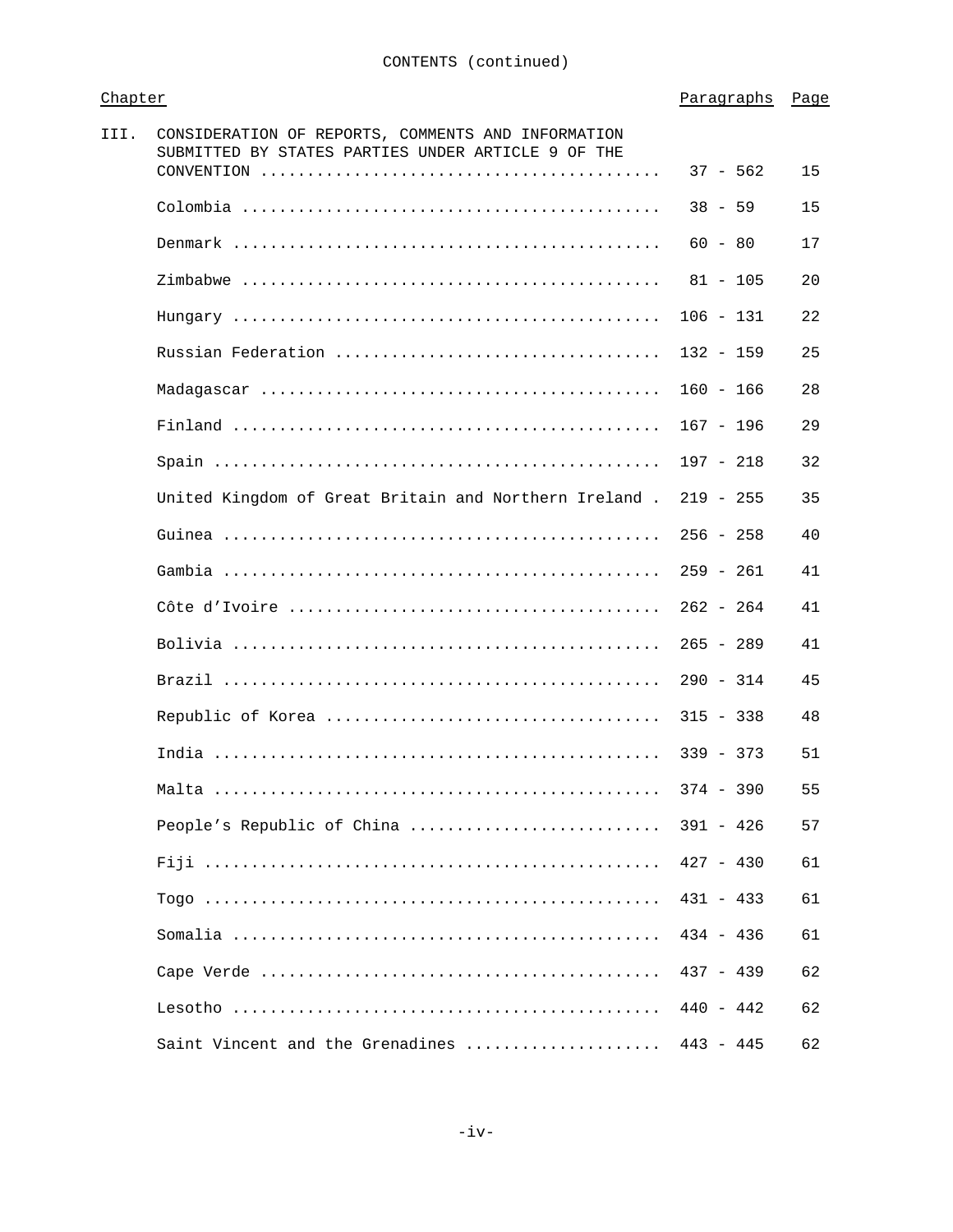| Chapter |                                                                                                                                                                                                                                                                      | Paragraphs  | Page |
|---------|----------------------------------------------------------------------------------------------------------------------------------------------------------------------------------------------------------------------------------------------------------------------|-------------|------|
|         |                                                                                                                                                                                                                                                                      |             | 63   |
|         |                                                                                                                                                                                                                                                                      | 449 - 451   | 63   |
|         | Lao People's Democratic Republic  452 - 455                                                                                                                                                                                                                          |             | 64   |
|         |                                                                                                                                                                                                                                                                      |             | 64   |
|         |                                                                                                                                                                                                                                                                      | $460 - 484$ | 65   |
|         |                                                                                                                                                                                                                                                                      | $485 - 508$ | 67   |
|         |                                                                                                                                                                                                                                                                      | $509 - 538$ | 70   |
|         |                                                                                                                                                                                                                                                                      | $539 - 562$ | 74   |
| IV.     | CONSIDERATION OF COMMUNICATIONS UNDER ARTICLE 14 OF                                                                                                                                                                                                                  |             | 77   |
| V.      | CONSIDERATION OF COPIES OF PETITIONS, COPIES OF<br>REPORTS AND OTHER INFORMATION RELATING TO TRUST AND<br>NON-SELF-GOVERNING TERRITORIES AND TO ALL OTHER<br>TERRITORIES TO WHICH GENERAL ASSEMBLY RESOLUTION<br>1514 (XV) APPLIES, IN CONFORMITY WITH ARTICLE 15 OF | 567 - 570   | 78   |
| VI.     | ACTION BY THE GENERAL ASSEMBLY AT ITS FIFTIETH                                                                                                                                                                                                                       |             | 79   |
|         | Annual report submitted by the Committee on the<br>Α.<br>Elimination of Racial Discrimination under<br>article 9, paragraph 2, of the Convention  572 - 574                                                                                                          |             | 79   |
|         | Effective implementation of international<br>B.<br>instruments on human rights, including reporting<br>obligations under international instruments on                                                                                                                | $575 - 576$ | 80   |
| VII.    | SUBMISSION OF REPORTS BY STATES PARTIES UNDER<br>ARTICLE 9 OF THE CONVENTION  577 - 582                                                                                                                                                                              |             | 81   |
|         | Reports received by the Committee<br>Α.                                                                                                                                                                                                                              | 577         | 81   |
|         | Reports not yet received by the Committee<br>В.                                                                                                                                                                                                                      | 578         | 83   |
|         | Action taken by the Committee to ensure<br>C.<br>submission of reports by States Parties  579 - 582                                                                                                                                                                  |             | 93   |
| VIII.   | THIRD DECADE TO COMBAT RACISM AND RACIAL                                                                                                                                                                                                                             | $583 - 586$ | 95   |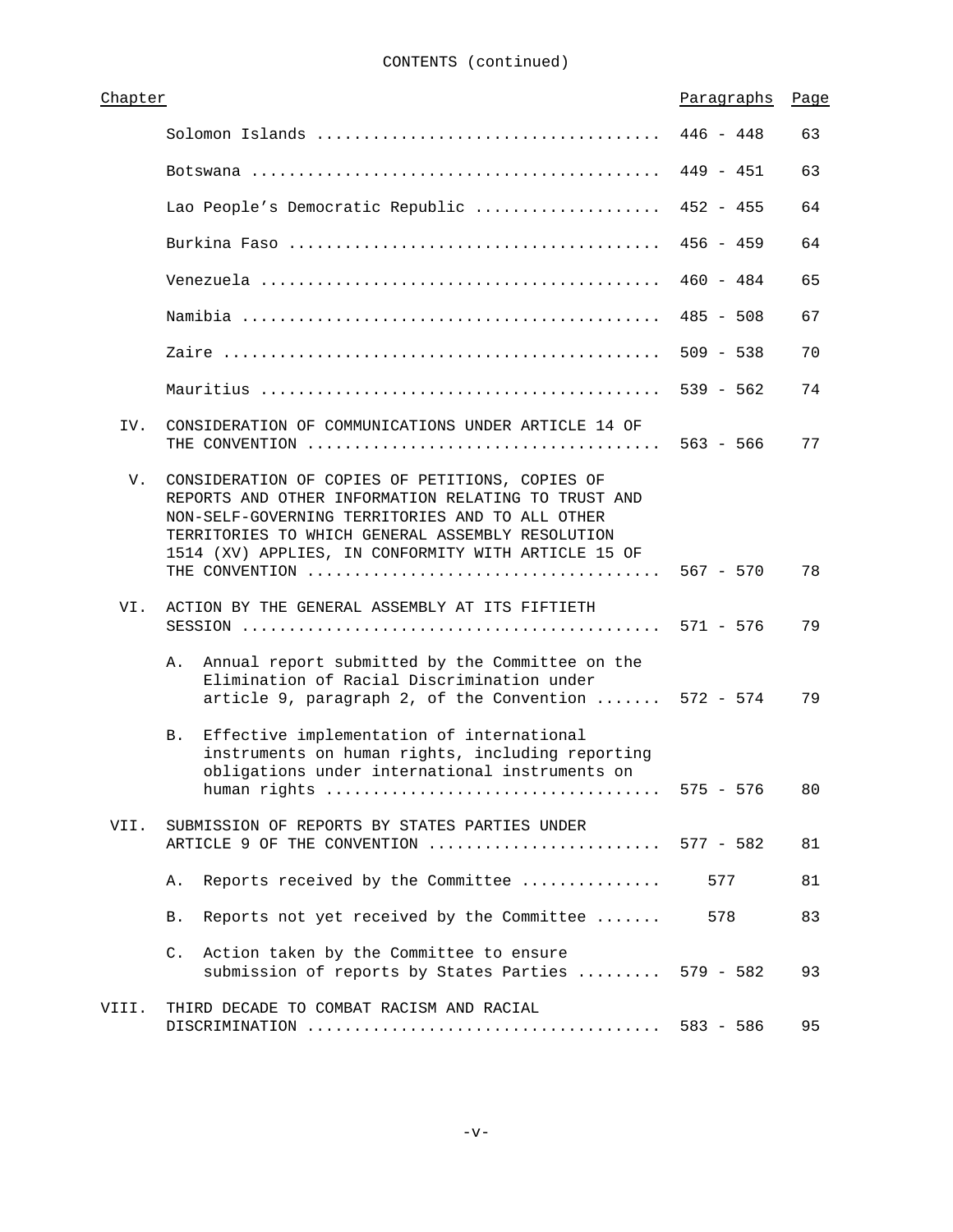| Chapter |                                                                                                                                                                           | Paragraphs  | Page |
|---------|---------------------------------------------------------------------------------------------------------------------------------------------------------------------------|-------------|------|
| IX.     | OVERVIEW OF THE METHODS OF WORK OF THE COMMITTEE                                                                                                                          | $587 - 627$ | 97   |
|         | States Parties' reports: general considerations.<br>Α.                                                                                                                    | $588 - 600$ | 97   |
|         | Overdue periodic reports<br>Β.                                                                                                                                            | $601 - 607$ | 99   |
|         | C.<br>Overdue initial reports                                                                                                                                             | 608         | 100  |
|         | Early-warning measures and urgent procedures<br>D.                                                                                                                        | $609 - 613$ | 100  |
|         | Implementation of article 15<br>Е.                                                                                                                                        | $614 - 615$ | 101  |
|         | Communications under article 14<br>F.                                                                                                                                     | $616 - 618$ | 102  |
|         | General recommendations<br>G.                                                                                                                                             | $619 - 621$ | 102  |
|         | Η.                                                                                                                                                                        | 622         | 103  |
|         | Relations with other international bodies<br>Ι.                                                                                                                           | $623 - 626$ | 103  |
|         | Article 11 proceedings<br>J.                                                                                                                                              | 627         | 103  |
|         | Annexes                                                                                                                                                                   |             |      |
| Ι.      |                                                                                                                                                                           |             | 106  |
|         | States Parties to the International Convention on the<br>Α.<br>Elimination of All Forms of Racial Discrimination (148), as                                                |             | 106  |
|         | States Parties that have made the declaration under<br>B.<br>article 14, paragraph 1, of the Convention (23), as at                                                       |             | 110  |
|         | States Parties that have accepted the amendments to the<br>$\mathsf{C}$ .<br>Convention adopted at the fourteenth meeting of States<br>Parties (17), as at 23 August 1996 |             | 111  |
| II.     | Agendas of the forty-eighth and forty-ninth sessions                                                                                                                      |             |      |
|         | Α.                                                                                                                                                                        |             | 112  |
|         | <b>B</b> .                                                                                                                                                                |             | 112  |
| III.    | Statement by the Committee concerning terrorist acts in Israel                                                                                                            |             |      |
| IV.     | Statement by the Committee to the Second United Nations<br>Conference on Human Settlements (Habitat II)                                                                   |             |      |
| V.      | List of documents issued for the forty-eighth and forty-ninth                                                                                                             |             | 116  |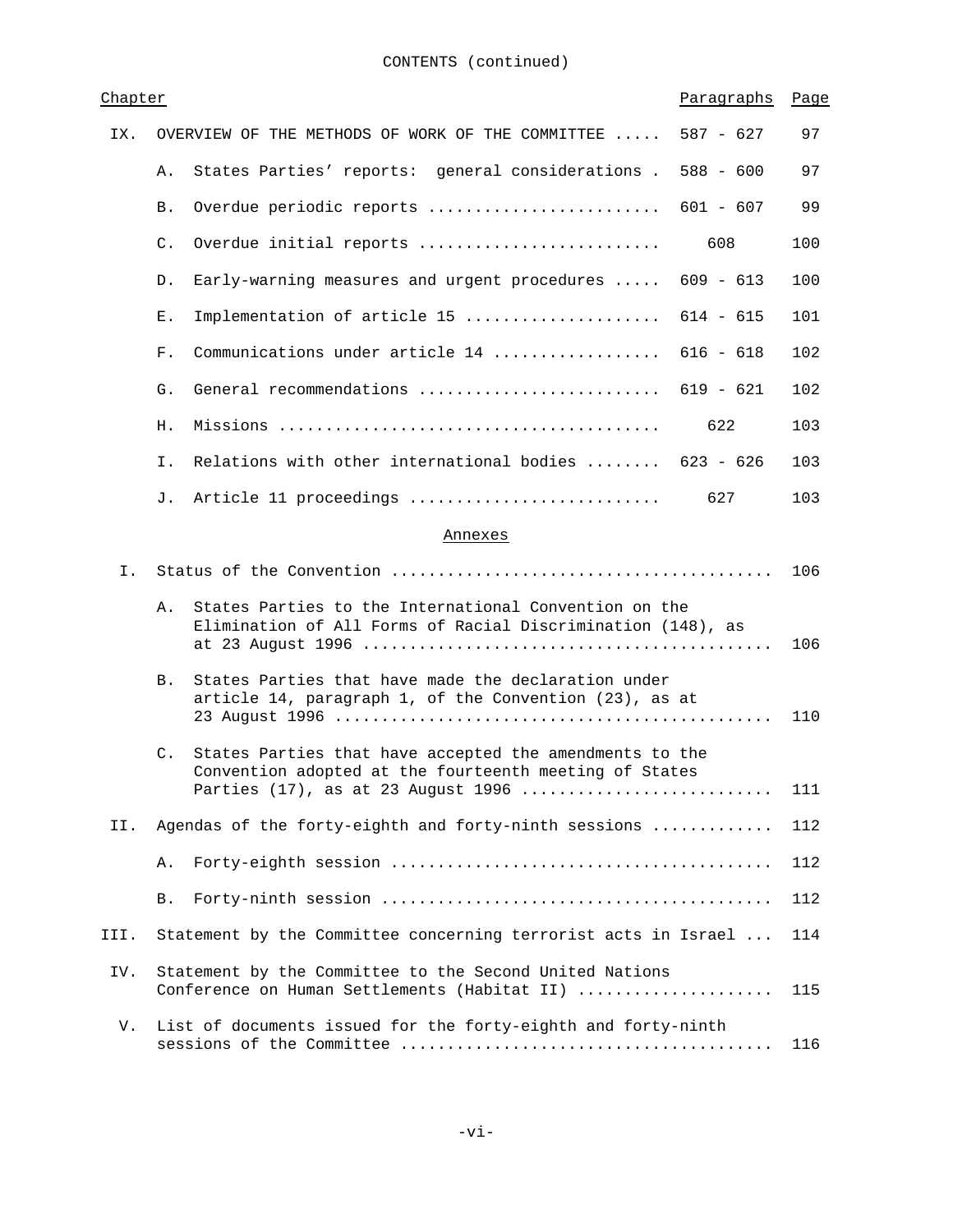# Page

| VI.   |           | Documents received by the Committee at its forty-eighth and<br>forty-ninth sessions in conformity with article 15 of the                                                                                                                                          | 119 |
|-------|-----------|-------------------------------------------------------------------------------------------------------------------------------------------------------------------------------------------------------------------------------------------------------------------|-----|
| VII.  |           | Country rapporteurs for reports considered by the Committee at<br>its forty-eighth and forty-ninth sessions                                                                                                                                                       | 120 |
| VIII. |           | General Recommendations adopted by the Committee                                                                                                                                                                                                                  | 124 |
|       | Α.        | General Recommendation XX (48), adopted at the 1147th                                                                                                                                                                                                             | 124 |
|       | <b>B.</b> | General Recommendation XXI (48), adopted at the 1147th                                                                                                                                                                                                            | 125 |
|       |           | C. General Recommendation XXII (49), adopted at the 1175th                                                                                                                                                                                                        | 126 |
| IX.   |           | Preliminary comments of the Government of India on the concluding<br>observations adopted by the Committee on the Elimination of<br>Racial Discrimination on the tenth to fourteenth periodic reports<br>of India presented during the forty-ninth session of the | 128 |
|       |           |                                                                                                                                                                                                                                                                   |     |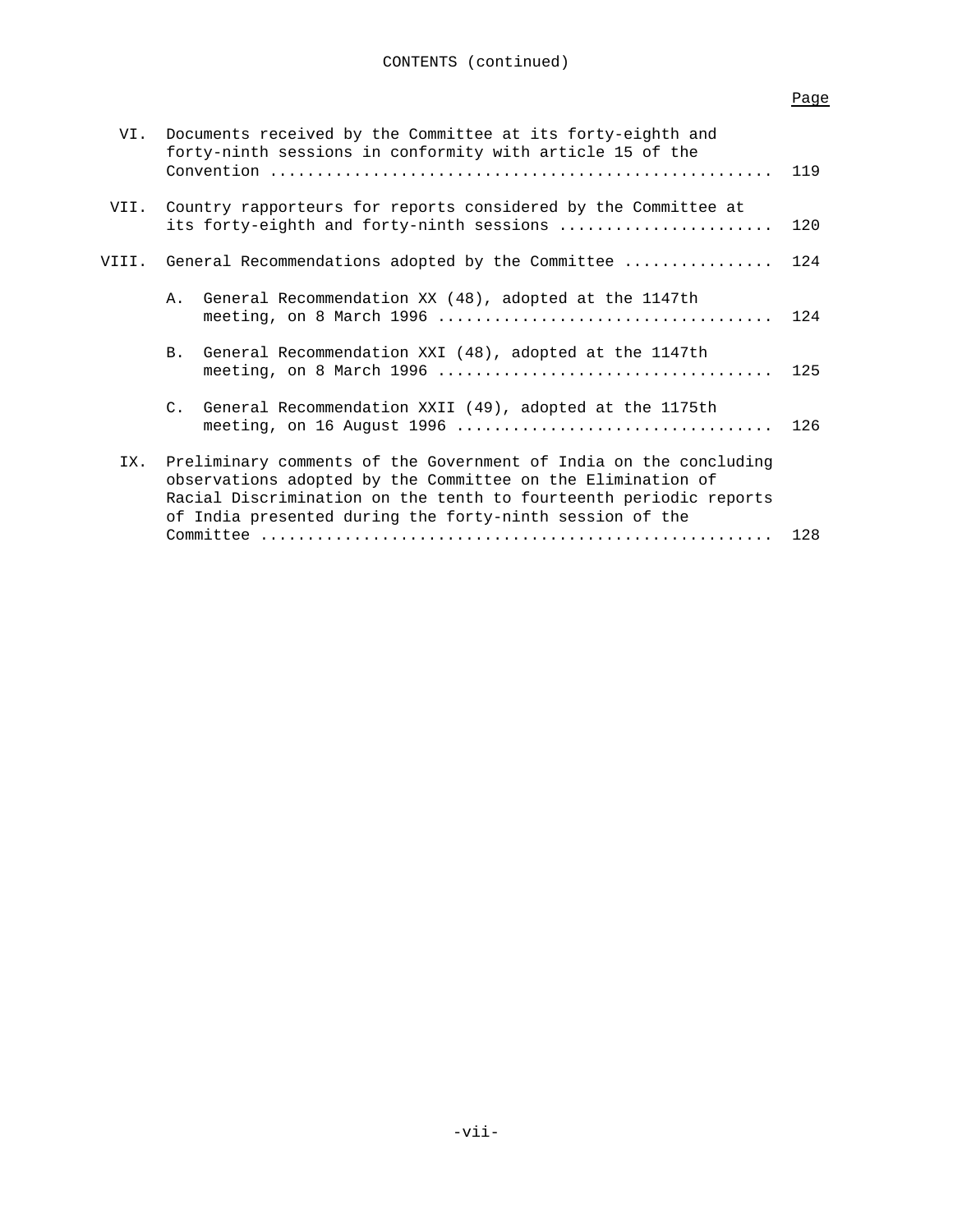Sir,

Readers will notice that this report is shorter. From 1972 to 1995 the Committee's reports included a summary of the dialogue between members of the Committee and the delegation which presented a State report. The report for 1992 was the first to conclude these summaries with a set of "concluding observations" that expressed the views of the Committee as a whole. Because these observations attract much attention, it became desirable to publish them at the end of the Committee's spring session as well as in the report adopted at the end of the summer session. So, starting in 1996, the concluding observations have been published as a separate series. Because the Committee's summary records are now published in their provisional form, it is no longer necessary to include summaries of dialogue in the annual report. Some of the other recent changes in procedure are described in a new section of this report (chap. IX) about the Committee's working methods.

The Committee's forty-eighth session was notable for the increased interest shown by non-governmental organizations in certain of the reporting States. They submitted commentaries on the implementation of the Convention which complemented the information available to members and helped improve the quality of the Committee's examination of those reports. At this session the Committee adopted two new general recommendations. These deal with article 5 of the Convention and with the question of self-determination. They are to be found in annex VIII to this report.

The forty-ninth session showed a further development in the Committee's working methods to keep pace with the increase in the number of reports requiring consideration. Less time was allocated for the introduction of periodic reports, for questions and comments from Committee members, and for oral responses from State delegations. In this way the Committee was able to find time for the new responsibilities it has assumed in connection with early warning and urgent action procedures. Thirteen periodic reports were scheduled for consideration. The implementation of the Convention in further 13 States whose periodic reports were overdue was scheduled under the review procedure. Consideration of certain scheduled reports was postponed at the request of the States. The prime feature of this situation is that the Committee has no backlog of unconsidered reports. By its review procedure it is progressively dealing with the problems resulting from the non-submission of reports and in this document in paragraph 608 the Committee advances proposals showing how it plans to deal with the cases where a State Party has failed to submit its initial report. At this session, the Committee adopted general recommendation XXII (49) on the rights of refugees and persons displaced on the basis of ethnic criteria, the text of which is reproduced in annex VIII.

It should also be noted that the Committee has been considering the situation in nine States under its early warning and urgent action procedures, namely Bosnia and Herzegovina, Burundi, Cyprus, the Federal Republic of

His Excellency Mr. Boutros Boutros-Ghali Secretary-General of the United Nations New York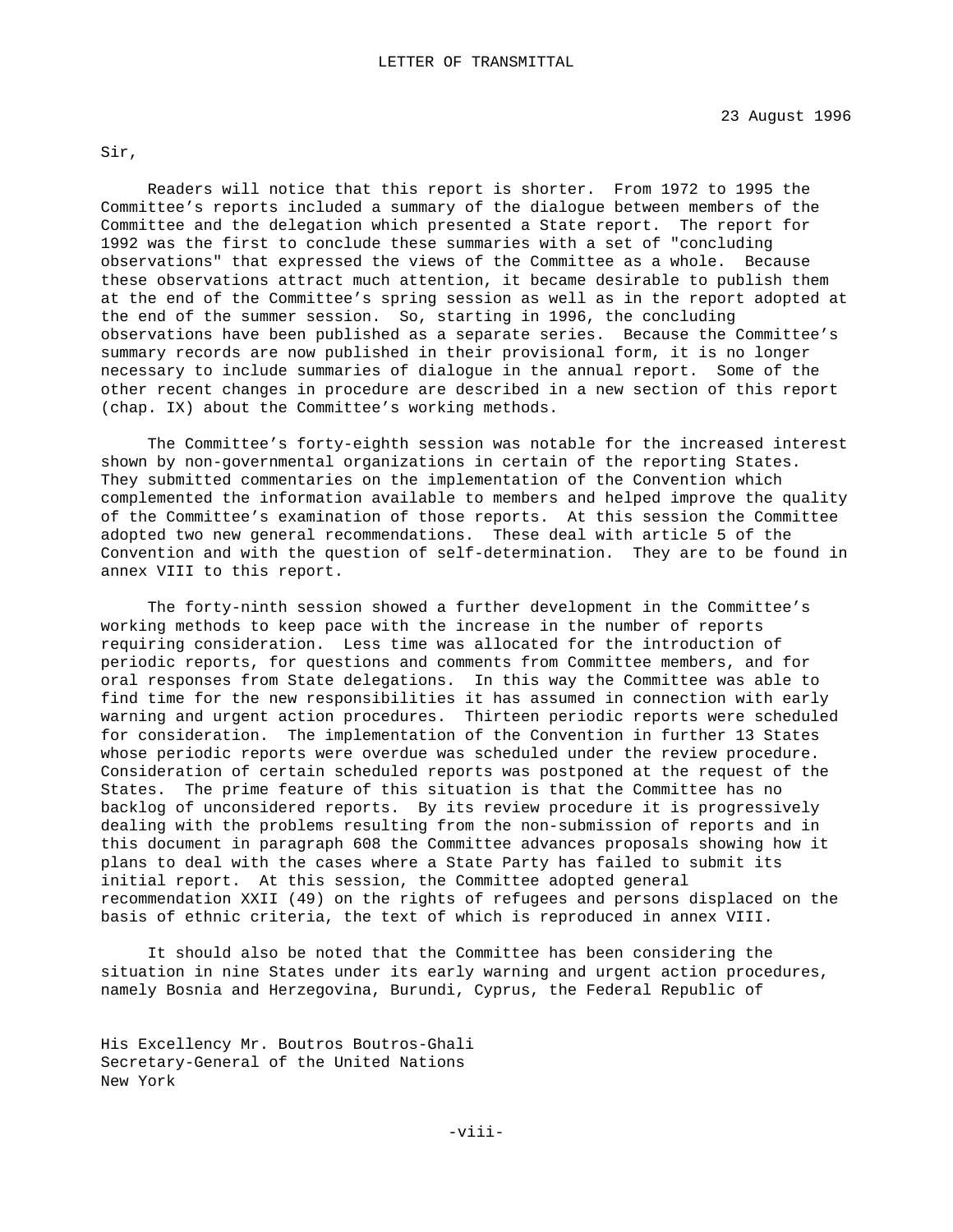Yugoslavia (Serbia and Montenegro), the former Yugoslav Republic of Macedonia, Israel, Liberia, Papua New Guinea and Rwanda. At its forty-eighth session, the Committee adopted decisions concerning Bosnia and Herzegovina, the Federal Republic of Yugoslavia (Serbia and Montenegro) and a declaration concerning Rwanda, and at its forty-ninth session, it adopted decisions concerning Bosnia and Herzegovina, Cyprus, Liberia and a resolution on Burundi.

Accept, Sir, the assurances of my highest consideration.

(Signed) Michael BANTON Chairman Committee on the Elimination of Racial Discrimination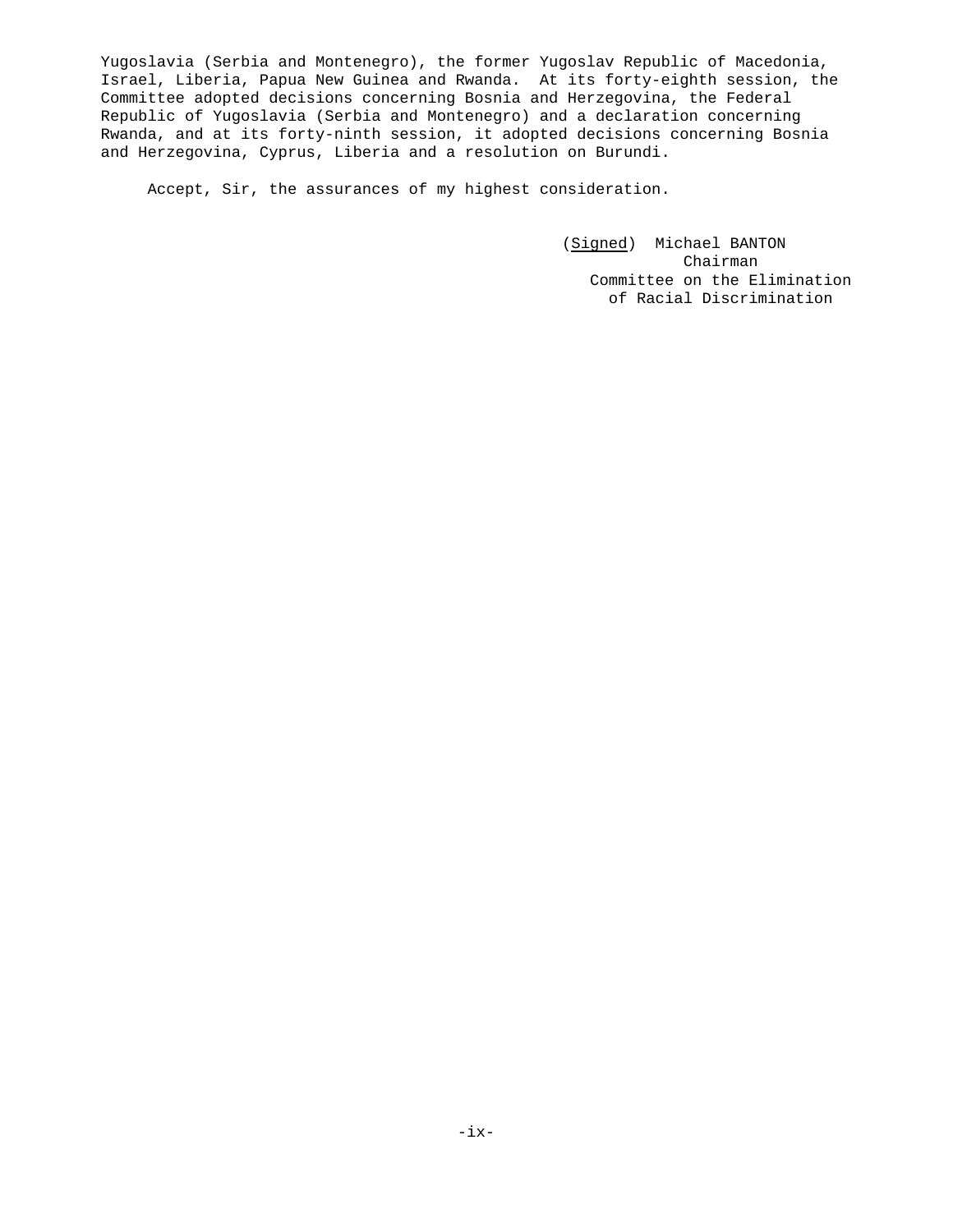#### I. ORGANIZATIONAL AND RELATED MATTERS

#### A. States Parties to the International Convention on the Elimination of All Forms of Racial Discrimination

1. As at 23 August 1996, the closing date of the forty-ninth session of the Committee on the Elimination of Racial Discrimination, there were 148 States Parties to the International Convention on the Elimination of All Forms of Racial Discrimination, which was adopted by the General Assembly in resolution 2106 A (XX) of 21 December 1965 and opened for signature and ratification in New York on 7 March 1966. The Convention entered into force on 4 January 1969 in accordance with the provisions of its article 19.

2. By the closing date of the forty-ninth session, 23 of the 148 States Parties to the Convention had made the declaration envisaged in article 14, paragraph 1, of the Convention. Article 14 of the Convention entered into force on 3 December 1982, following the deposit with the Secretary-General of the tenth declaration recognizing the competence of the Committee to receive and consider communications from individuals or groups of individuals who claim to be victims of a violation by the State Party concerned of any of the rights set forth in the Convention. Lists of States Parties to the Convention and of those which have made the declaration under article 14 are contained in annex I to the present report, as is a list of States Parties that have accepted the amendments to the Convention adopted at the fourteenth meeting of States Parties (17), as at 23 August 1996.

#### B. Sessions and agenda

3. The Committee on the Elimination of Racial Discrimination held two regular sessions in 1996. The forty-eighth (1128th-1155th meetings) and forty-ninth (1156th-1184th meetings) sessions were held at the United Nations Office at Geneva from 26 February to 15 March and from 5 to 23 August 1996, respectively.

4. The agendas of the forty-eighth and forty-ninth sessions, as adopted by the Committee, are reproduced in annex II.

#### C. Membership and attendance

5. In accordance with the provisions of article 8 of the Convention, the States Parties held their sixteenth meeting at United Nations Headquarters on 16 January 1996 1/ and elected nine members of the Committee from among the candidates nominated to replace those whose term of office was due to expire on 19 January 1996.

6. The list of members of the Committee for 1996-1998, including those elected or re-elected on 16 January 1996, is as follows: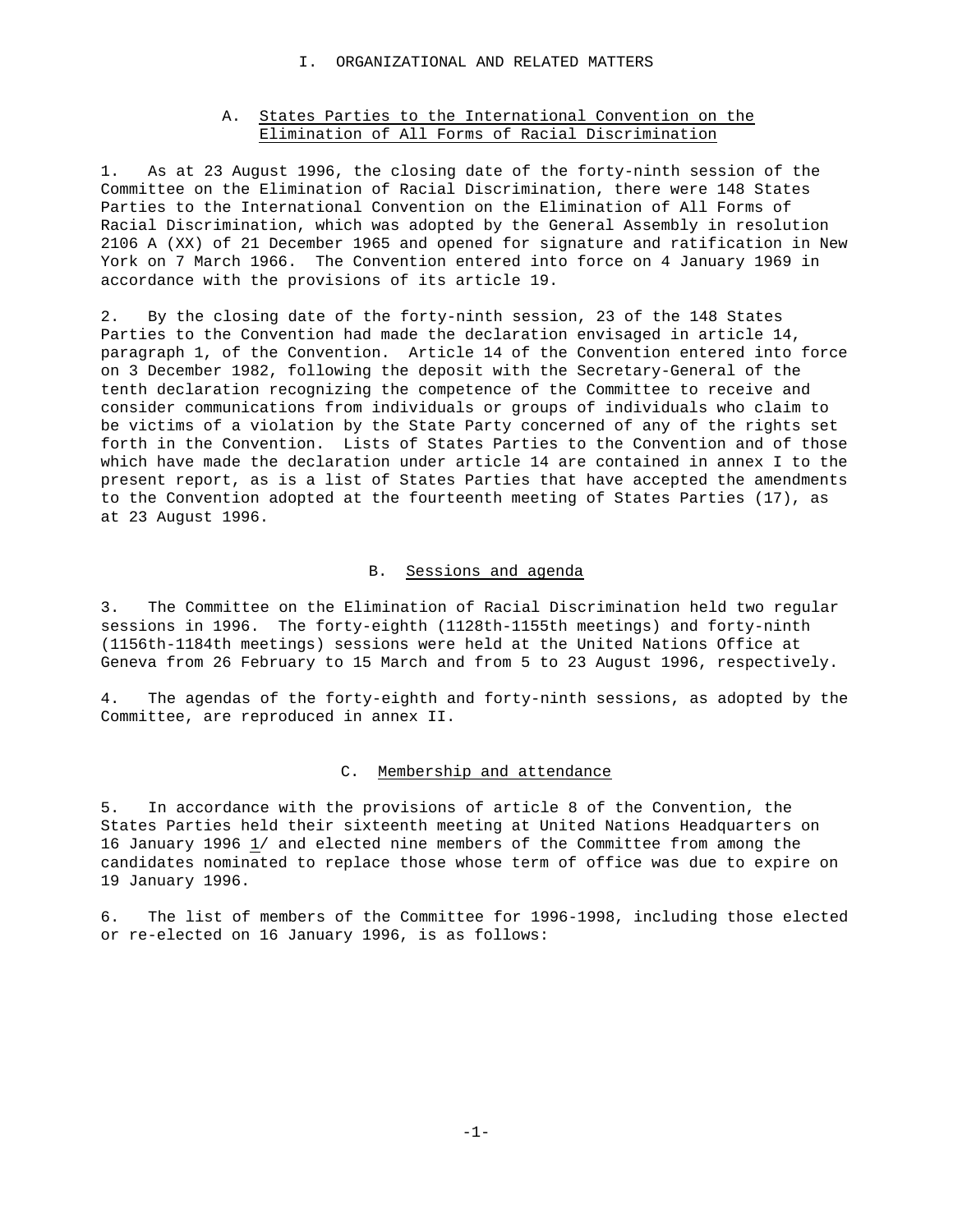|                               |                                                         | Term expires on |
|-------------------------------|---------------------------------------------------------|-----------------|
| Name of member                | Country of nationality                                  | 19 January      |
| Mr. Mamoud ABOUL-NASR         | Egypt                                                   | 1998            |
| Mr. Hamzat AHMADU             | Nigeria                                                 | 1998            |
| Mr. Michael Parker BANTON     | United Kingdom of Great Britain<br>and Northern Ireland | 1998            |
| Mr. Theodoor van BOVEN**      | Netherlands                                             | 2000            |
| Mr. Andrew CHIGOVERA          | Zimbabwe                                                | 1998            |
| Mr. Ion DIACONU**             | Romania                                                 | 2000            |
| Mr. Eduardo FERRERO COSTA**   | Peru                                                    | 2000            |
| Mr. Ivan GARVALOV **          | Bulgaria                                                | 2000            |
| Mr. Régis de GOUTTES          | France                                                  | 1998            |
| Mr. Carlos LECHUGA HEVIA      | Cuba                                                    | 1998            |
| Mr. Yuri A. RECHETOV**        | Russian Federation                                      | 2000            |
| Mrs. Shanti SADIQ ALI**       | India                                                   | 2000            |
| Mr. Agha SHAHI                | Pakistan                                                | 1998            |
| Mr. Michael E. SHERIFIS       | Cyprus                                                  | 1998            |
| Mr. Luis VALENCIA RODRIQUEZ** | Ecuador                                                 | 2000            |
| Mr. Rüdiger WOLFRUM           | Germany                                                 | 1998            |
| Mr. Mario Jorge YUTZIS**      | Argentina                                               | 2000            |
| Ms. ZOU Deci*                 | China                                                   | 2000            |

\* Elected on 16 January 1996.

\_\_\_\_\_\_\_\_\_\_\_\_\_\_\_\_\_\_\_\_\_\_\_\_

\*\* Re-elected on 16 January 1996.

7. All members of the Committee except Mr. Agha Shahi attended the fortyeighth session and all members attended the forty-ninth session. Mr. Diaconu attended only part of the forty-eighth session, and Messrs. Ferrero Costa and Aboul-Nasr attended only part of the forty-ninth session.

# D. Solemn declaration

8. During early meetings of the forty-eighth session, those members of the Committee who were elected or re-elected at the sixteenth meeting of States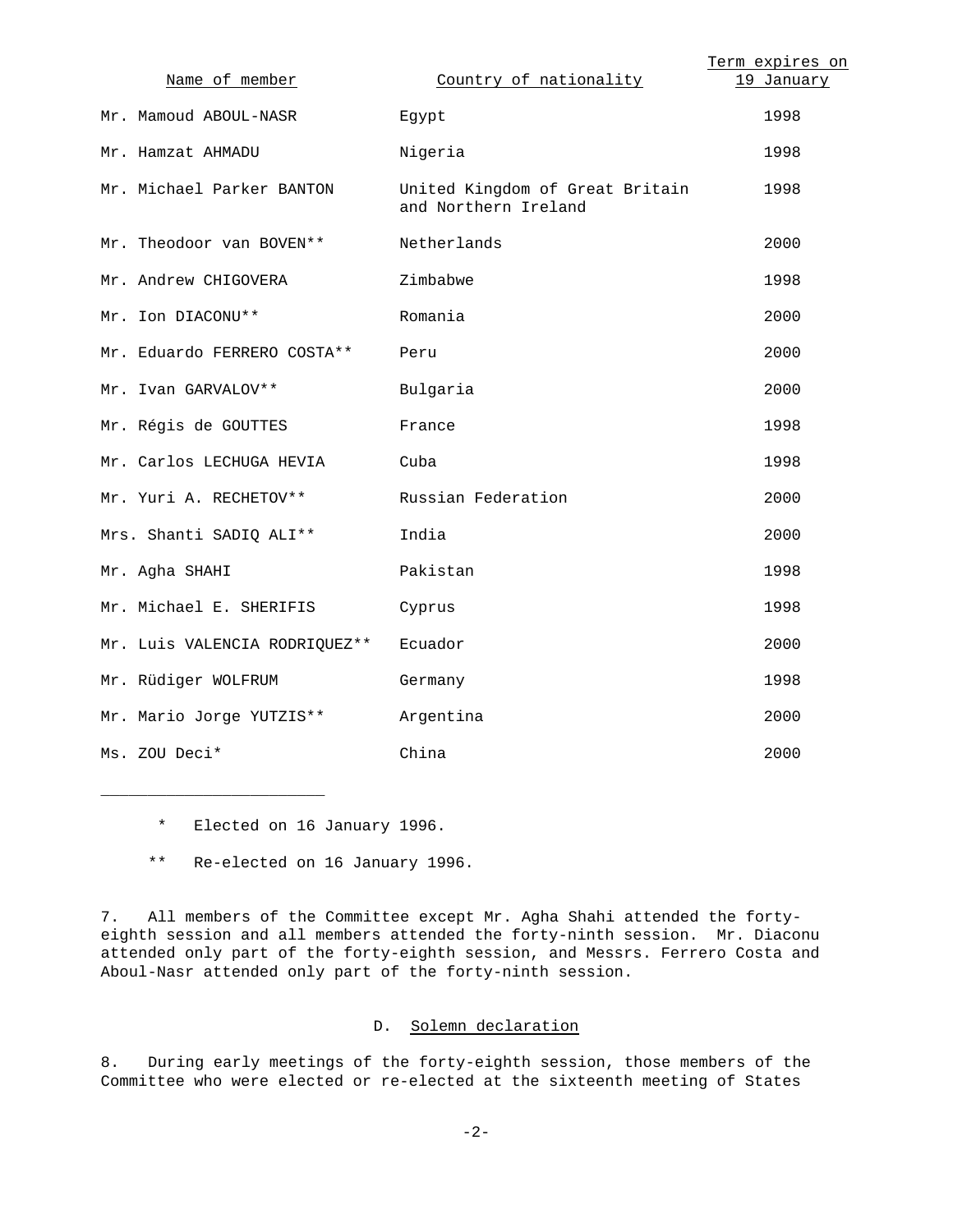Parties made a solemn declaration in accordance with rule 14 of the rules of procedure of the Committee.

#### E. Election of officers

9. At its 1128th and 1136th meetings, on 26 February and 1 March 1996, the Committee elected the following officers for a term of two years (1996-1998), in accordance with article 10, paragraph 2, of the Convention:

Chairman: Mr. Michael Parker BANTON

Vice-Chairmen: Mr. Eduardo FERRERO COSTA Mr. Ivan GARVALOV Ms. Shanti SADIQ ALI

Rapporteur: Mr. Andrew R. CHIGOVERA

# F. Cooperation with the International Labour Organization and the United Nations Educational, Scientific and Cultural Organization

10. In accordance with Committee decision 2 (VI) of 21 August 1972 concerning cooperation with the International Labour Organization (ILO) and the United Nations Educational, Scientific and Cultural Organization (UNESCO), 2/ both organizations were invited to attend the sessions of the Committee.

11. Reports of the ILO Committee of Experts on the Application of Conventions and Recommendations, submitted to the International Labour Conference, were made available to the members of the Committee on the Elimination of Racial Discrimination, in accordance with arrangements for cooperation between the two Committees. The Committee took note with appreciation of the reports of the Committee of Experts, in particular of those sections which dealt with the application of the Discrimination (Employment and Occupation) Convention, 1958 (No. 111) and the Indigenous and Tribal Populations Convention, 1957 (No. 107), as well as other information in the reports relevant to its activities.

### G. Other matters

12. At the forty-eighth session, the Assistant Secretary-General for Human Rights attended the 1151st meeting, held on 12 March 1996, and discussed a number of issues with the Committee, particularly the role to be played by it in activities relating to the Third Decade to Combat Racism and Racial Discrimination, possible future developments with regard to the Committee's early-warning measures and urgent procedures, the effects of the financial crisis on the work of the Committee and the restructuring process of the Centre for Human Rights (see CERD/C/SR.1151).

13. The United Nations High Commissioner for Human Rights also addressed the Committee at its 1151st meeting and discussed, in particular, ways to increase the exchange of information and cooperation between the Office of the High Commissioner for Human Rights and the Committee, ways to ensure follow-up to the Committee's emergency action proposals and the best ways for the Committee to coordinate with other United Nations bodies concerned with racial discrimination (see CERD/C/SR.1151).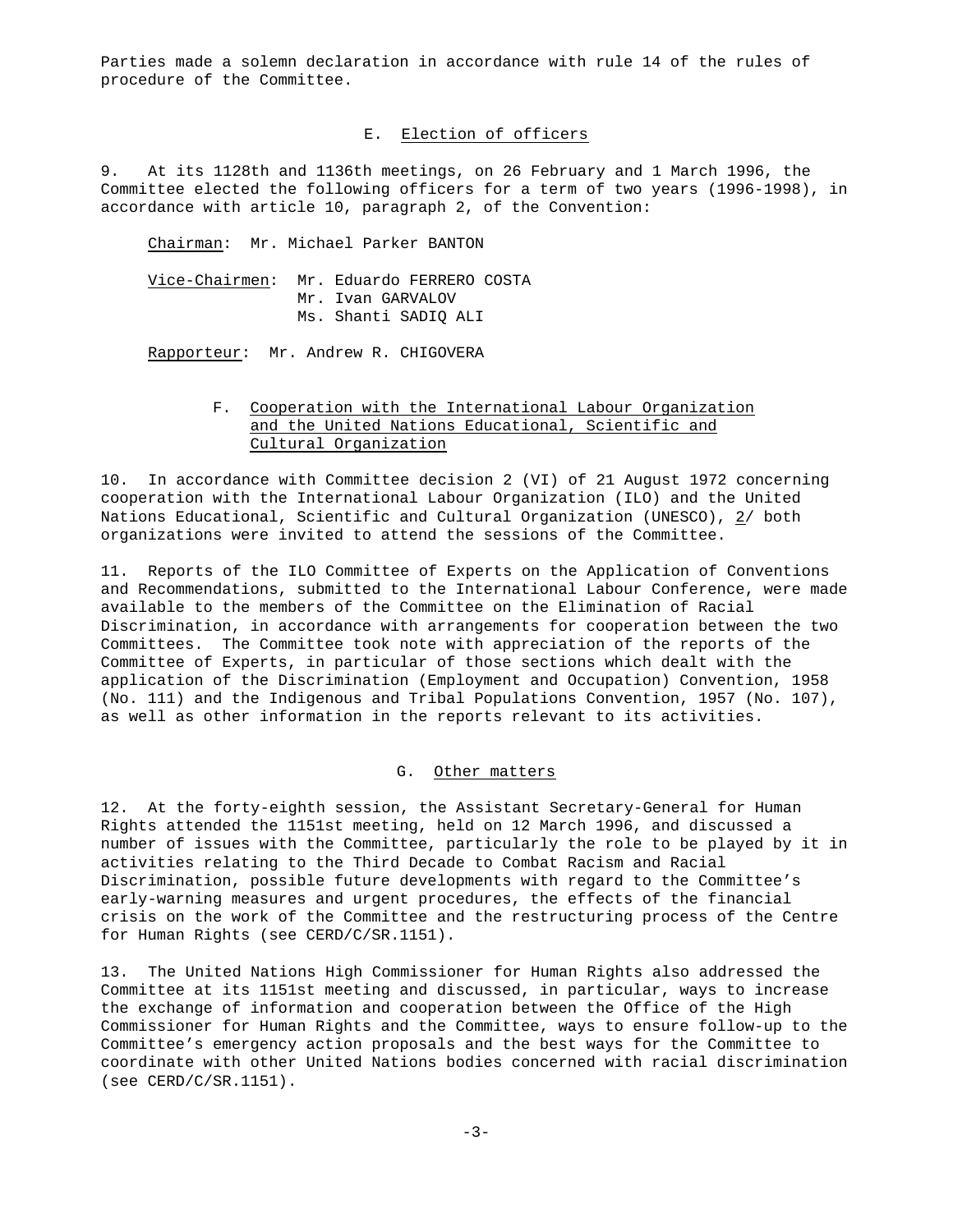14. At its 1155th meeting on 14 March 1996, the Committee designated some of its members to provide liaison with regional and international organizations whose work is of interest to the Committee. The list of the organizations identified by the Committee in this regard and of the members providing liaison with them is as follows: African Commission on Human and Peoples' Rights (Mr. Chigovera), Commonwealth (Mr. Sherifis), Commonwealth of Independent States (Mr. Garvalov), Council of Baltic States (Mr. Rechetov), Council of Europe (Mr. de Gouttes), European Advisory Commission on Racism and Xenophobia (Mr. de Gouttes), European Parliament (Mr. de Gouttes), European Union (Mr. Sherifis), United Nations High Commissioner for Human Rights (Mr. de Gouttes), High Commissioner for National Minorities of the Organization for Security and Cooperation in Europe (Mr. Wolfrum), Inter-American Commission on Human Rights (Mr. Yutzis), Inter-American Court of Human Rights (Mr. Yutzis), International Labour Organization (Mr. van Boven), United Nations High Commissioner for Refugees (Mr. Sherifis), Working Group of the Subcommission on Prevention of Discrimination and Protection of Minorities on Indigenous Populations (Mrs. Sadiq Ali) and Working Group of the Subcommission on Prevention of Discrimination and Protection of Minorities (Mr. van Boven).

15. At its 1143rd meeting, held on 6 March 1996, the Committee adopted a statement condemning terrorist acts in Israel. On that occasion, the Committee recalled its decision 3 (45), in which it expressed grave concern over terrorist acts victimizing certain racial, ethnic and national groups, and it joined the Secretary-General of the United Nations in calling on the international community to unite against all acts of terrorism. The text of the statement is reproduced in annex III.

16. At its 1154th meeting, held on 14 March 1996, the Committee adopted a statement addressed to the Second United Nations Conference on Human Settlements (Habitat II). The text of the statement is reproduced in annex IV.

17. At its 1147th meeting, held on 8 March 1996, the Committee adopted general recommendations XX (48) on article 5 of the Convention and XXI (48) on aspects of article 2 of the Convention. At its 1175th meeting, held on 16 August 1996 during the Committee's forty-ninth session, the Committee adopted general recommendation XXII (49) on the rights of refugees and persons displaced on the basis of ethnic criteria. The texts of the general recommendations are reproduced in annex VIII.

18. At its 1156th meeting, held on 5 August 1996, the Committee observed a minute of silence in memory of Mr. George Odartey Lamptey, former member of the Committee.

19. The United Nations High Commissioner for Human Rights,

Mr. José Ayala-Lasso, addressed the Committee at its 1158th and 1181st meetings. The Committee discussed with the High Commissioner the consequences of the restructuring of the Centre for Human Rights on the servicing of the Committee and they resumed their discussion, began at the Committee's forty-eighth session, on ways to increase the exchange of information and cooperation between the Office of the High Commissioner and the Committee, particularly with regard to the Committee's early-warning measures and urgent procedures.

20. At its 1153rd (forty-eighth session), 1179th and 1183rd (forty-ninth session) meetings, the Committee discussed the issue of the participation of Committee members in the examination of the initial or periodic reports of the State of which they are nationals. The Committee decided to resume the consideration of this issue at its fiftieth session.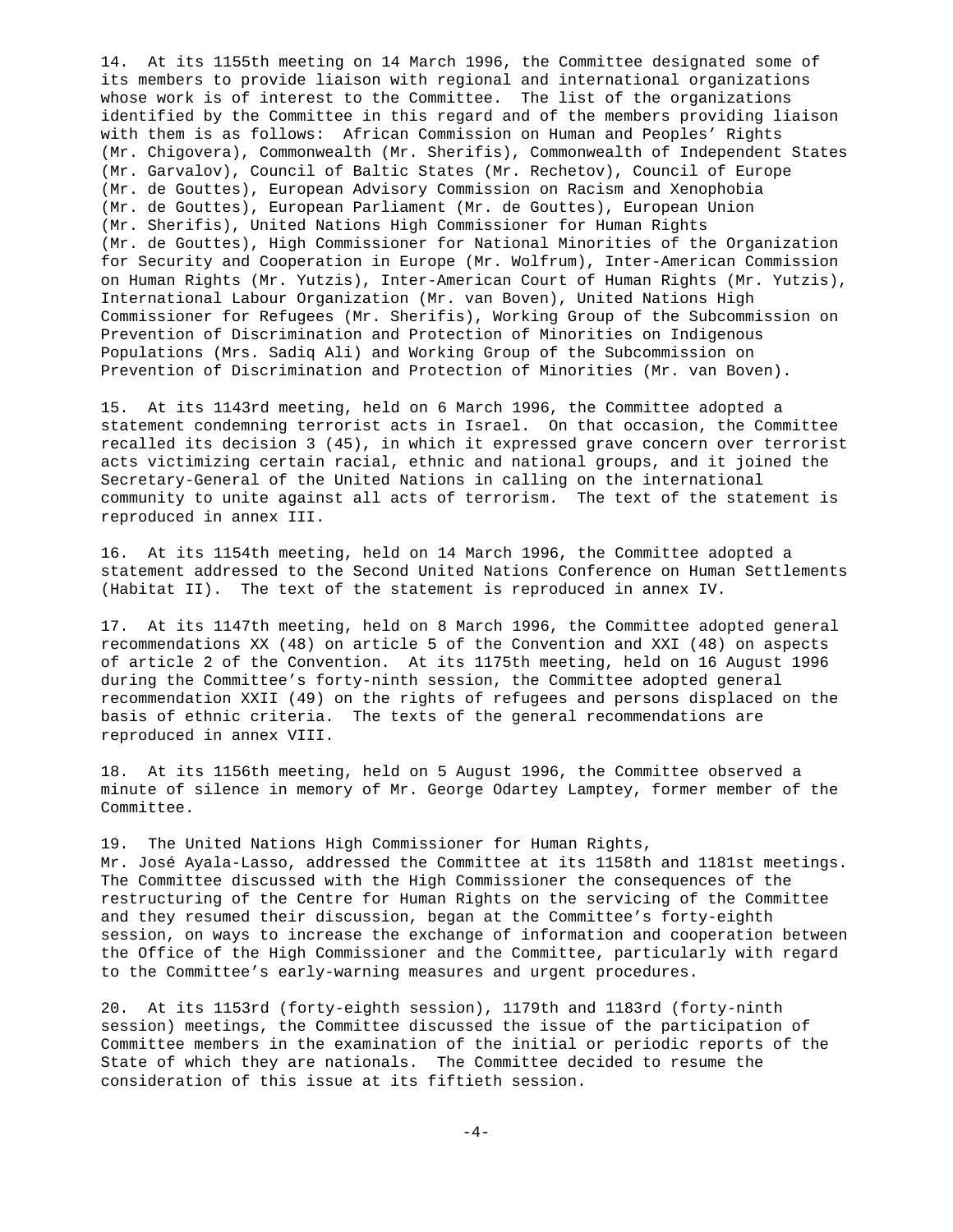21. In connection with the elaboration and adoption of concluding observations of the Committee on some reports, individual members of the Committee made the following statements: Mrs. Sadiq Ali disassociated herself from the concluding observations on India because she felt them totally unbalanced and Mrs. Zou wished to disassociate herself from some of the concluding observations on the People's Republic of China, which she believed were based upon factually incorrect premises.

22. At its 1167th meeting, the Committee discussed and decided to adopt a new procedure to deal with seriously overdue initial reports. Since some initial reports were overdue by as much as 19 years, the Committee decided to notify States whose initial reports were overdue by 5 years or more that: (a) the Committee shall review the implementation of the Convention in the States Parties concerned at a future session and invites one or more representatives of these States Parties to participate in its consideration; and (b) in view of the absence of initial report, the Committee shall consider as an initial report all information submitted by the State Party to other organs of the United Nations or, in the absence of such material, reports and information prepared by organs of the United Nations.

#### H. Adoption of the report

23. At its 1184th meeting, held on 23 August 1996, the Committee adopted its annual report to the General Assembly.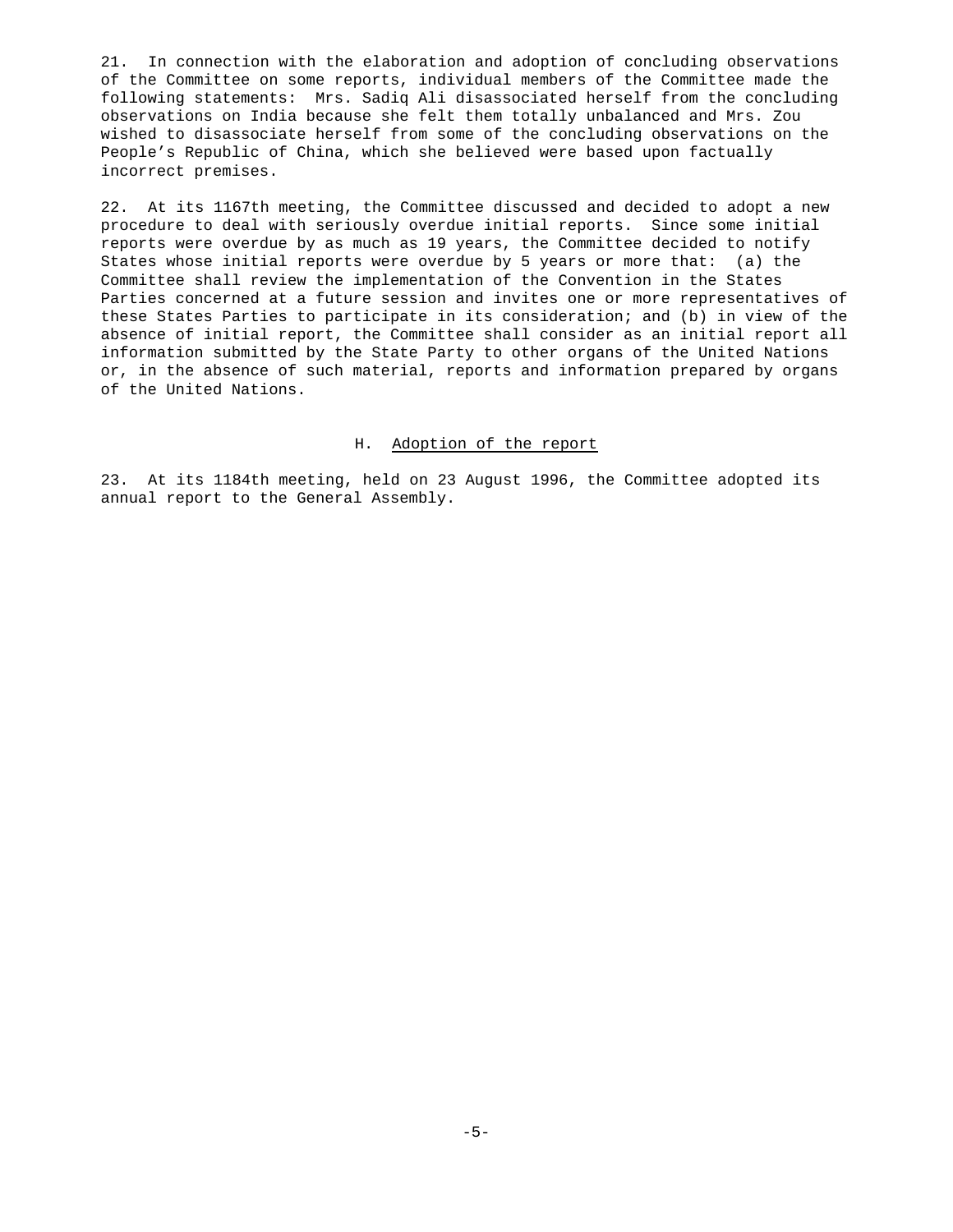#### II. PREVENTION OF RACIAL DISCRIMINATION, INCLUDING EARLY WARNING AND URGENT PROCEDURES

24. The Committee decided at its forty-fifth session to establish this item as one of its regular and principal agenda items.

25. At its forty-second session (1993), the Committee noted the conclusion adopted by the fourth meeting of persons chairing the human rights treaty bodies that:

"... the treaty bodies have an important role in seeking to prevent as well as to respond to human rights violations. It is thus appropriate for each treaty body to undertake an urgent examination of all possible measures that it might take, within its competence, both to prevent human rights violations from occurring and to monitor more closely emergency situations of all kinds arising within the jurisdiction of States Parties. Where procedural innovations are required for this purpose, they should be considered as soon as possible." (A/47/628, para. 44)

26. As a result of its discussion of that conclusion of the meeting of chairpersons, the Committee, at its 979th meeting, held on 17 March 1993, adopted a working paper to guide it in its future work concerning possible measures to prevent, as well as more effectively respond to, violations of the Convention. 3/ The Committee noted in its working paper that efforts to prevent serious violations of the International Convention on the Elimination of All Forms of Racial Discrimination would include the following:

(a) Early-warning measures: these would be aimed at addressing existing problems from escalating into conflicts and would also include confidencebuilding measures to identify and support structures to strengthen racial tolerance and solidify peace in order to prevent a relapse into conflict in situations where it has occurred. In that connection, criteria for early warning could include some of the following concerns: the lack of an adequate legislative basis for defining and criminalizing all forms of racial discrimination, as provided for in the Convention; inadequate implementation or enforcement mechanisms, including the lack of recourse procedures; the presence of a pattern of escalating racial hatred and violence, or racist propaganda or appeals to racial intolerance by persons, groups or organizations, notably by elected or other officials; a significant pattern of racial discrimination evidenced in social and economic indicators; and significant flows of refugees or displaced persons resulting from a pattern of racial discrimination or encroachment on the lands of minority communities;

(b) Urgent procedures: these would aim at responding to problems requiring immediate attention to prevent or limit the scale or number of serious violations of the Convention. Possible criteria for initiating an urgent procedure could include the presence of a serious, massive or persistent pattern of racial discrimination; or that the situation is serious and there is a risk of further racial discrimination.

27. At its 1028th and 1029th meetings, held on 10 March 1994, the Committee considered possible amendments to its rules of procedure which would take into account the working paper it had adopted in 1993 on the prevention of racial discrimination, including early warning and urgent procedures. During the discussions which followed, the view was expressed that it was too early to make changes in the rules of procedure in order to take account of procedures adopted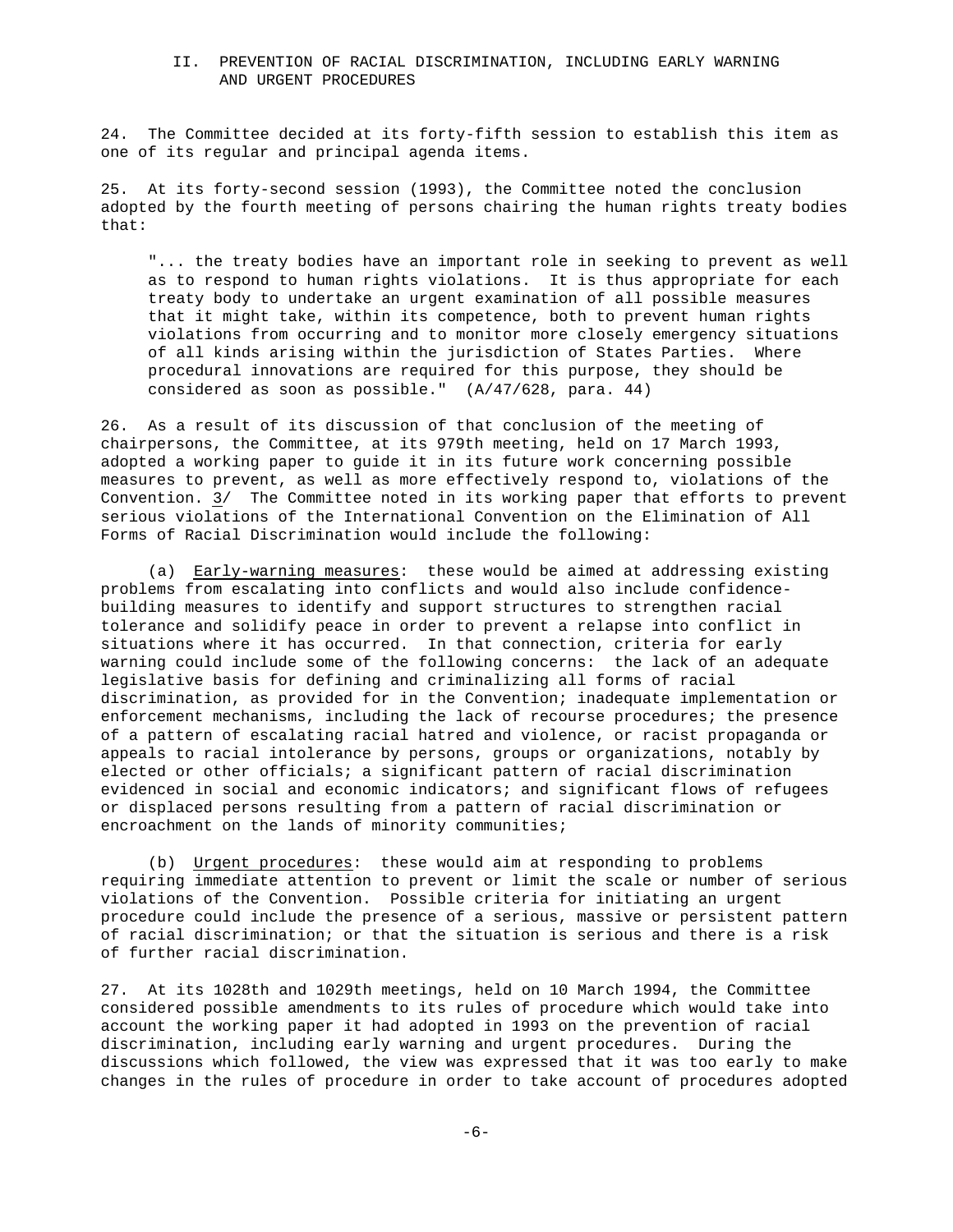only very recently. There was a risk that the Committee might be locking itself into rules which would soon no longer fit needs. It would, therefore, be better for the Committee to have more experience of the procedures in question and to amend its rules at a later point on the basis of that experience. At its 1039th meeting, held on 17 March 1994, the Committee decided to postpone to a later session further consideration of proposals to amend its rules of procedure.

28. The following sections describe decisions adopted and further action taken by the Committee at its forty-eighth and forty-ninth sessions within the framework of its efforts to prevent racial discrimination. At earlier sessions the Committee had commenced consideration under this agenda item of Israel, Croatia, Bosnia and Herzegovina, the Federal Republic of Yugoslavia (Serbia and Montenegro), Papua New Guinea, Rwanda, Burundi, the Russian Federation, Mexico, Algeria and the former Yugoslav Republic of Macedonia.

29. At the forty-eighth session decisions were adopted concerning Bosnia and Herzegovina, the Federal Republic of Yugoslavia (Serbia and Montenegro) and Rwanda. At its 1129th meeting, held on 26 February 1996, the Committee decided to remove Algeria, Mexico and the Russian Federation from the list of countries reviewed under this agenda item, since they had submitted their periodic reports to the Committee. The Committee also decided, at its 1149th meeting, held on 11 March 1996, that Guatemala should remain on the list until the consideration of its report at the forty-ninth session. At the forty-eighth session, further consideration of Papua New Guinea, Israel, the former Yugoslav Republic of Macedonia, Burundi and Liberia was deferred to the forty-ninth session.

#### A. Decisions adopted by the Committee at its forty-eighth session

30. The following decisions were adopted by the Committee under this agenda item at its forty-eighth session.

#### Decision 1 (48) on Bosnia and Herzegovina

The Committee on the Elimination of Racial Discrimination recalls its expressions of serious concern at the situation in Bosnia and Herzegovina, a State Party to the International Convention on the Elimination of All Forms of Racial Discrimination, and in particular its decision 2 (47) adopted on 17 August 1995, and will continue to review the situation in Bosnia and Herzegovina under its early warning and urgent procedures.

The Committee notes the General Framework Agreement for Peace in Bosnia and Herzegovina drawn up in Dayton and signed in Paris on 24 November 1995 and is anxious to contribute to the implementation of the peace agreement from the perspective of the principles and objectives of the International Convention on the Elimination of All Forms of Racial Discrimination.

#### Accordingly, the Committee:

1. Entrusts its Chairman, in close communication with its officers, to consult, in close coordination with the United Nations High Commissioner for Human Rights and other United Nations bodies, notably the Special Rapporteur on the situation of human rights in the former Yugoslavia, as well as competent regional bodies, with a view to making recommendations for follow-up action by the Committee on the Elimination of Racial Discrimination.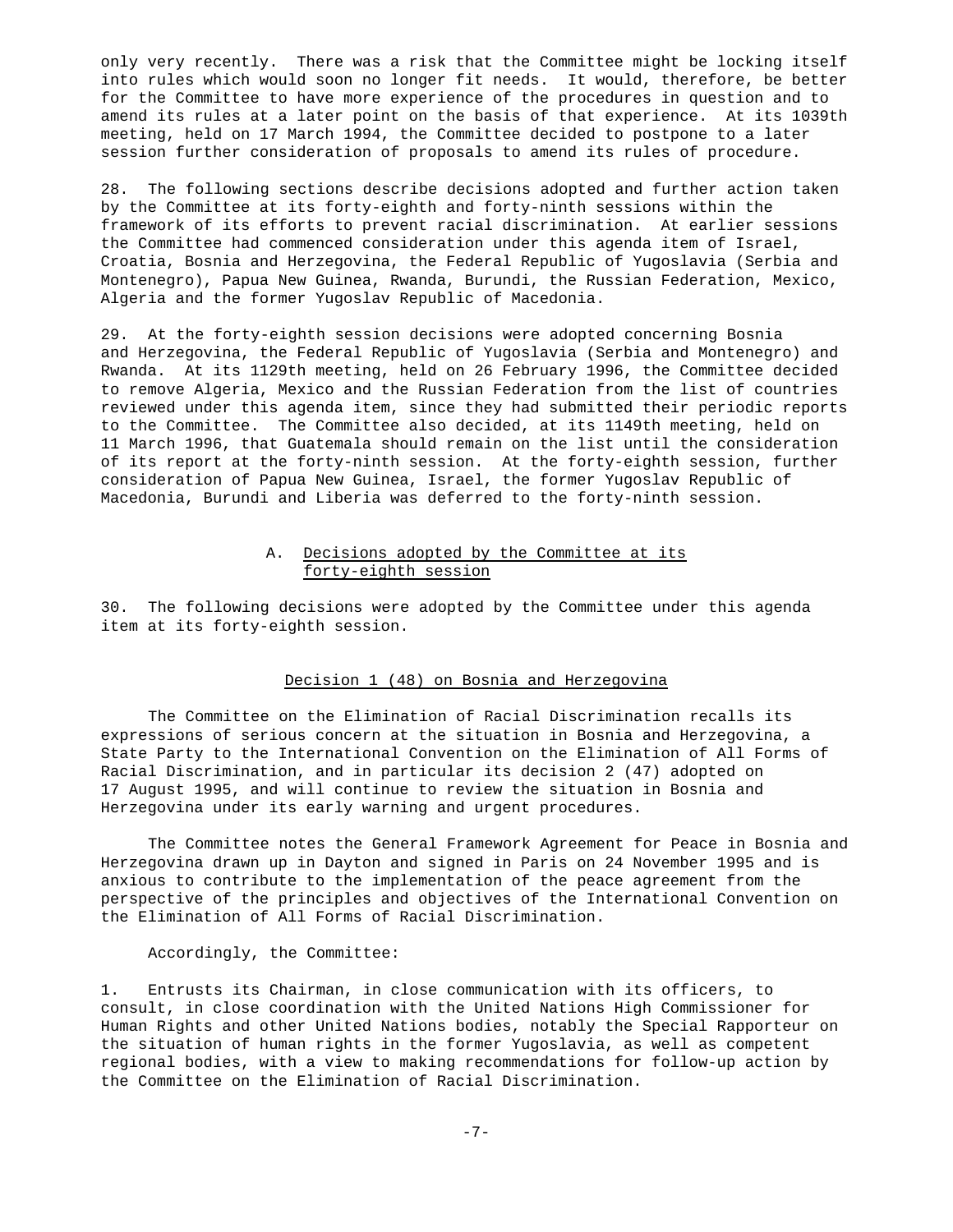2. Decides to institute a process of consultation with the State Party concerned on how the good offices of the Committee can be drawn upon in the future, in consultation with all interested parties, in order to promote understanding between races and ethnic groups and to build a society free from all forms of racial or ethnic segregation or discrimination.

3. Invites the State Party concerned to cooperate with the Committee in organizing, as soon as practically possible a meeting between a delegation of the Committee on the Elimination of Racial Discrimination and the newly established Commission on Human Rights for Bosnia and Herzegovina so as to place the Committee's experience at the disposal of the Commission.

> 1153rd meeting 13 March 1996

# Decision 2 (48) on the Federal Republic of Yugoslavia (Serbia and Montenegro)

The Committee on the Elimination of Racial Discrimination recalls its concluding observations relating to the Federal Republic of Yugoslavia (Serbia and Montenegro) adopted on 20 August 1993  $4/$  and in particular its offer to render good offices in the form of a mission of some of its members with the purpose of helping to promote a dialogue for the peaceful solution of issues concerning respect for human rights in Kosovo, in particular the elimination of all forms of racial discrimination, and whenever possible of helping parties concerned to arrive at such a solution. 5/

The Committee also recalls that the State Party concerned responded positively to this offer, that the good offices mission was consequently carried out from 30 November to 3 December 1993 and that the mission met with authorities of the State Party and the Republic of Serbia, the Serbian authorities in Kosovo and representatives of the ethnic Albanians in Kosovo.

The Committee further recalls that at its forty-fourth session it considered, in private meetings, the interim report of the good offices mission and that as a result its Chairman addressed a letter to the Minister for Foreign Affairs of the Federal Republic of Yugoslavia (Serbia and Montenegro) expressing the Committee's appreciation to the Government for the cooperation received and proposing, inter alia, that a number of specific steps be taken with a view to normalizing the situation in Kosovo.

The Committee now considers that the time has come to resume the good offices work which the Committee started to undertake in 1993. For that purpose the Committee requests its Chairman to take up contact with the authorities of the State Party concerned in order to explore the possibilities of reopening the dialogue for the peaceful solution of issues concerning respect for human rights in Kosovo, with particular emphasis on the elimination of all forms of racial discrimination.

The Committee will further consider this matter at its forty-ninth session.

1153rd meeting 13 March 1996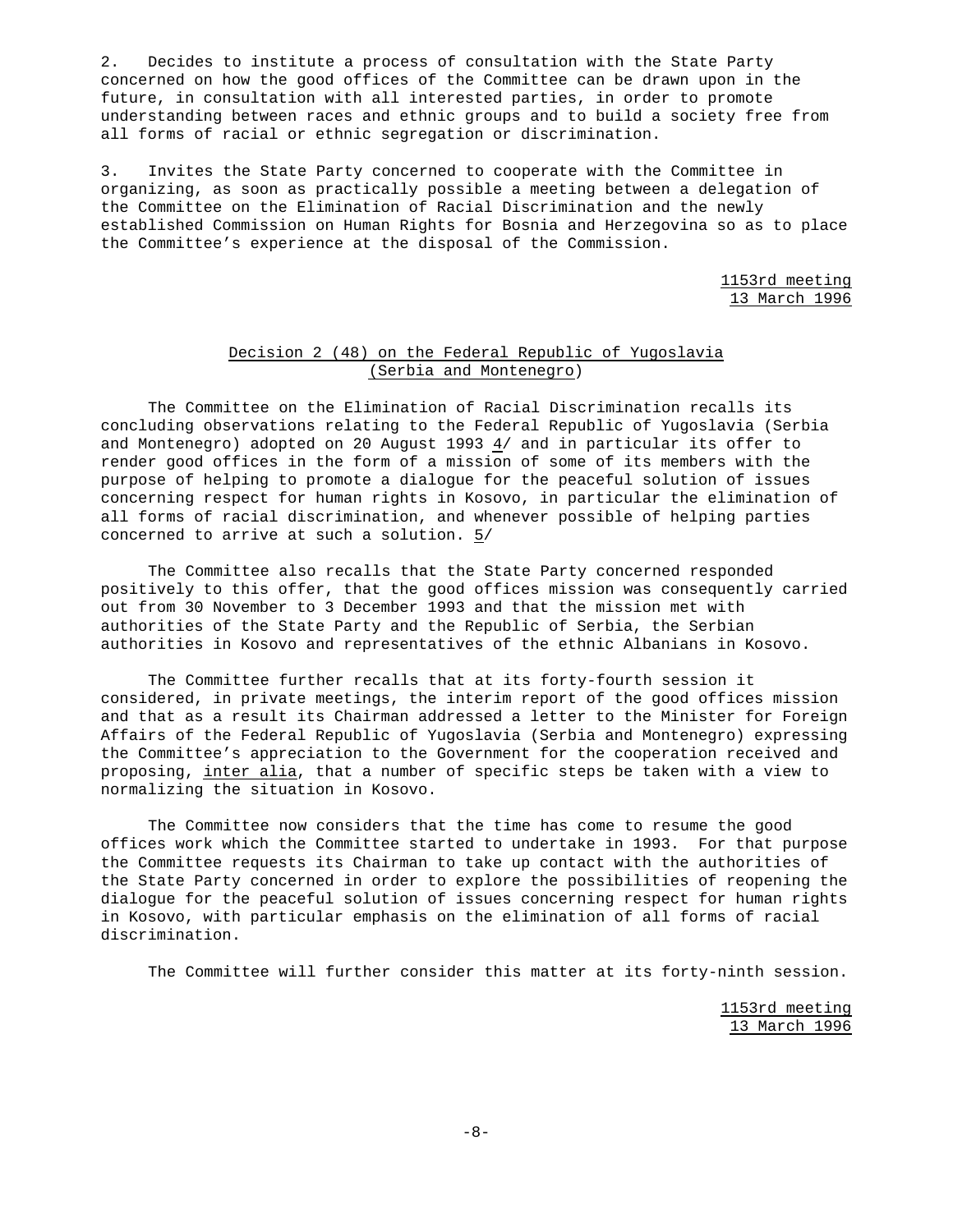#### Declaration on the situation of Rwanda

Recalling its Concluding Observations on Rwanda adopted at its 1039th meeting, on 17 March 1994, and its decision 7 (46) of 16 March 1995, the Committee on the Elimination of Racial Discrimination considers that the presence in Rwanda of the United Nations Assistance Mission for Rwanda (UNAMIR) is of capital importance to ensure the restoration of peace and security, and the normalization of public institutions, as well as to promote international cooperation in the quest for national conciliation and the restoration of the social fabric.

The existence of a considerable number of detained persons regardless of their ethnic origin, is also a matter of constant concern for the Committee. The persistence of certain organs of the mass media in Rwanda in inciting ethnic intolerance and distrust is a continuing obstacle to the efforts for peace. To bring this situation to an end, the Committee considers that the United Nations presence is essential.

The current efforts by the international community in Rwanda will not be sufficient to establish lasting peace, reduce the deep-seated causes of instability and secure a return to democracy and the rule of law, unless structural measures are taken to secure agreement on the form of government acceptable to all people of Rwanda, to guarantee personal security for everybody and to build a democratic society. The Committee recommends the convening of a constitutional conference for that purpose, involving all parties to the conflict. The Committee is ready to assist in the preparation of such a conference in cooperation with other human rights bodies, notably the High Commissioner for Human Rights.

The Committee regrets the withdrawal of UNAMIR from Rwanda and believes that the Secretary-General of the United Nations and other United Nations bodies should keep under constant review the situation in Rwanda.

> 1153rd meeting 13 March 1996

#### B. Decisions adopted by the Committee at its forty-ninth session

31. At its forty-ninth session, the Committee discussed under this agenda item the situation in Burundi, Rwanda, Bosnia and Herzegovina, the Federal Republic of Yugoslavia (Serbia and Montenegro), the former Yugoslav Republic of Macedonia, Cyprus, Israel, Liberia, and Papua New Guinea. The Committee adopted decisions with respect to Bosnia and Herzegovina, Cyprus and Liberia, and a resolution on Burundi. The action taken with respect to the other States Parties is described below.

32. With respect to Rwanda, the Committee reiterated its concerns expressed in the Declaration on the situation in Rwanda adopted at its forty-eighth session, and it also reiterated its regrets at the withdrawal of the UNAMIR from the country. The Committee renewed its offer to assist in the preparation of a constitutional conference, in cooperation with other human rights bodies. During the discussion, the Committee commended the action undertaken by the Human Rights Field Operation in Rwanda to assist the rehabilitation of a judicial system in the country, and appealed for funds from the United Nations and its Member States to finance the United Nations activities in Rwanda. It decided to keep the situation in Rwanda on its agenda under its early-warning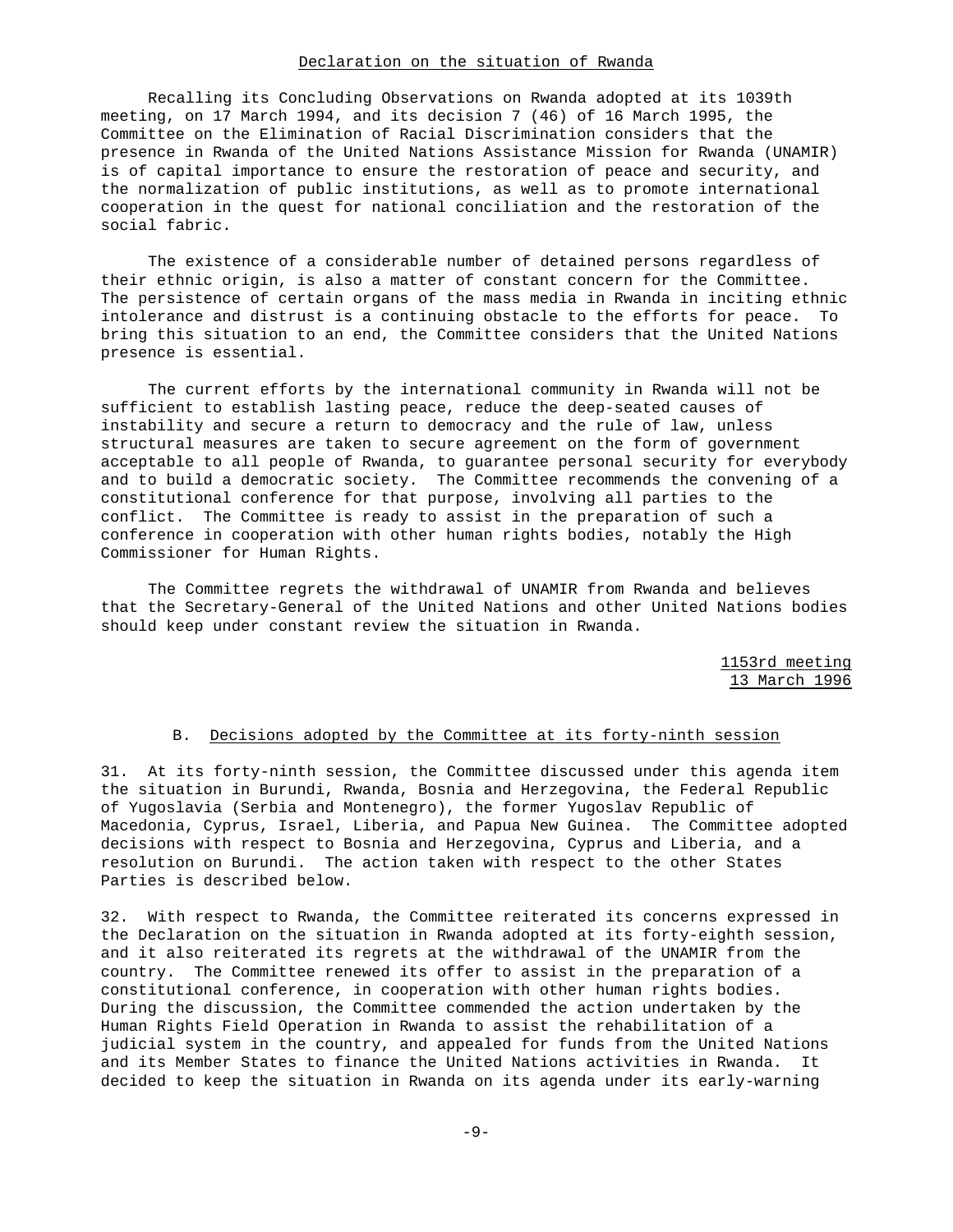measures and urgent procedures.

33. With respect to the Federal Republic of Yugoslavia (Serbia and Montenegro), the Committee decided to take no other formal action in addition to the decision taken at the forty-eighth session. Two members of the Committee reported on an informal meeting with representatives of the Federal Republic of Yugoslavia (Serbia and Montenegro) concerning the situation of the Albanian population in Kosovo. The Committee decided that it would like to continue the dialogue with the State Party and noted the success of its previous Good Offices Mission and its willingness to continue to work with the authorities. It was decided that this country would remain on the Committee's list of countries to be considered under the early-warning measures and urgent procedures at its next session.

34. After considering the situation in the former Yugoslav Republic of Macedonia, the Committee decided that it would welcome additional information from the State Party and keep this country on the Committee's list of countries to be considered at its next session.

35. With respect to Israel, the Committee recalled its statement concerning Israel adopted by the Committee at its forty-sixth session 6/ and noted that a letter had been received from the Government of Israel to the effect that it will make every effort to complete and submit its overdue periodic reports without delay. The Committee requested that this report be submitted in time for consideration at its fiftieth session and decided to remove Israel from the list of countries to be considered under its early-warning measures and urgent procedures.

36. With respect to the situation in Papua New Guinea, the Committee decided that since there was no further information that the conflict on the island of Bougainville was still in existence, it would remove it from the list of countries to be considered under its early-warning measures and urgent procedures.

#### Decision 1 (49) on Bosnia and Herzegovina

1. The Committee on the Elimination of Racial Discrimination recalls its earlier decisions relating to the situation in Bosnia and Herzegovina, a State Party to the International Convention on the Elimination of All Forms of Racial Discrimination, in particular its Decisions 2 (47) and 1 (48).

2. The Committee emphasizes the importance of all measures aiming at the establishment of a peaceful, democratic, multi-ethnic and pluralist society in Bosnia and Herzegovina, the reconstruction of economy and the strengthening of democratic institutions, notably for the promotion and protection of human rights, which are essential conditions for the effective functioning of the civil society.

3. While fully conscious of the fact that free, fair and democratic elections are an important means to lay the foundation for representative government and to help ensuring the progressive achievement of democratic goals throughout Bosnia and Herzegovina, the Committee expresses its serious preoccupations and fear that as a result of the actual deficiencies in the process of voter registration, practices of intimidation, restrictions on the freedoms of association and expression, and abuses of the media, the holding of elections important and advisable as they are - may under the present circumstances reinforce patterns of ethnic segregation and ethnic division contrary to the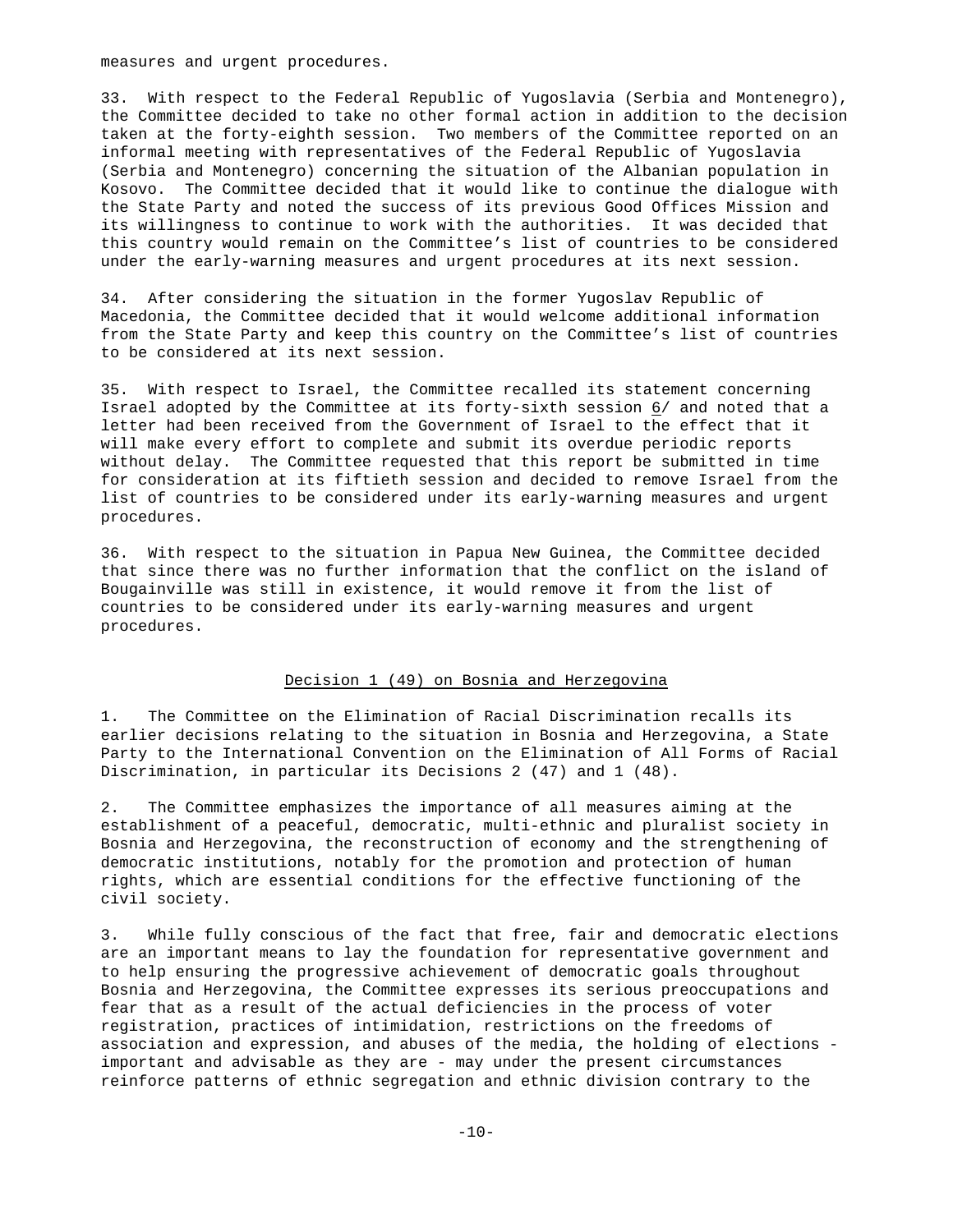thrust and the basic principles of the International Convention on the Elimination of All Forms of Racial Discrimination.

4. The Committee urges all parties to the General Framework Agreement for Peace in Bosnia and Herzegovina to comply with their obligation to cooperate fully with the International Criminal Tribunal for the Former Yugoslavia in fulfilling its major task of bringing to justice all persons guilty of the serious crimes falling within its jurisdiction and in particular to execute forthwith all warrants of arrest and expedite the transfer of the persons indicted by the Tribunal.

5. The Committee urgently appeals to all authorities to guarantee, in conformity with Article 5, paragraph (b), of the Convention, to all persons under their jurisdiction, without distinction as to national or ethnic origin, the rights to security of person and protection against violence or bodily harm, and to take appropriate measures against individuals and institutions violating these rights.

6. The Committee reiterates its readiness to contribute to the implementation of the peace accords from the perspective of the principles and objectives of the International Convention on the Elimination of All Forms of Racial Discrimination along the lines, indicated by the Committee in its Decision 1 (48).

7. In addition, the Committee is fully prepared to offer guidance and good offices on the implications of Article 4 of the Convention with a view to the prevention and prompt suppression of written or verbal incitement, through media or otherwise, of ethnic or racial hostility or hatred.

8. The Committee is also ready to contribute to any programme of technical cooperation that the Centre for Human Rights may set up in cooperation with other competent agencies for the purpose of implementing Article 7 of the Convention which requires immediate and effective measures in the fields of teaching, education, culture and information with a view to combating prejudices and promoting understanding, tolerance and friendship among nations and racial or ethnical groups.

9. The Committee is apprehensive that the peaceful conditions brought about by IFOR may not continue to obtain after the envisaged withdrawal of this force by the end of 1996, and invites the attention of the Security Council through the Secretary-General to deal with any such emergency that may arise by the establishment of a successor force to IFOR.

> 1182nd meeting 22 August 1996

#### Decision 2 (49) on Cyprus

The Committee on the Elimination of Racial Discrimination,

Reiterating its statement made at its forty-sixth session where it emphasized the international community's continued concern about the Cyprus problem and the violation of the human rights of individuals and persons by virtue of their belonging to ethnic groups and communities in Cyprus.

Further reiterating and reemphasizing its concerns expressed in its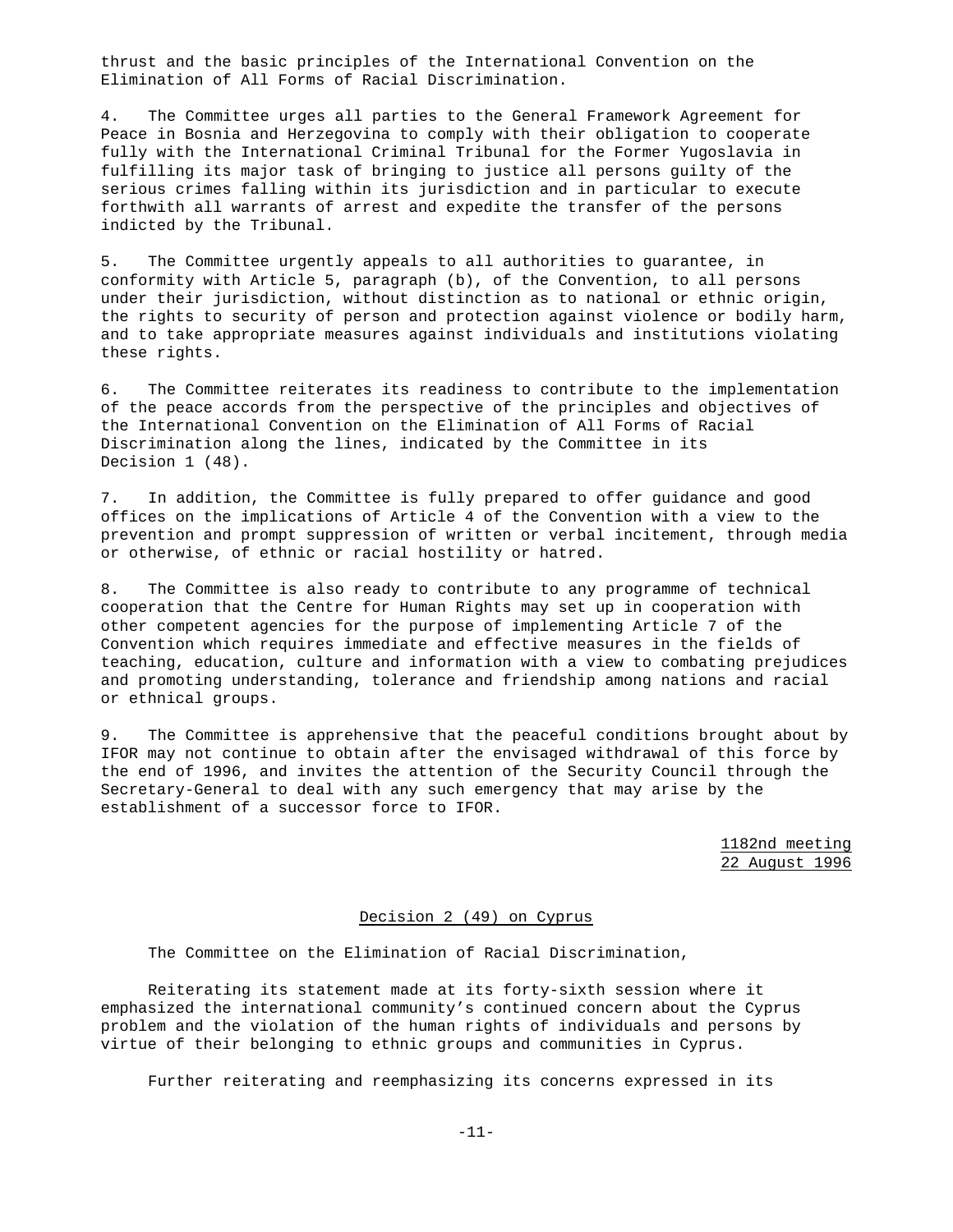Decision 1(XXVII) of 21 March 1983 as well as in its earlier Decisions.

Reaffirming the importance of achieving progress in resolving the situation in Cyprus so that freedom of movement and other human rights and freedoms will be enjoyed by all Cypriots irrespective of their ethnic origin as envisaged in article 5 of the International Convention on the Elimination of All Forms of Racial Discrimination.

Deplores the violent clashes that took place in Cyprus during demonstrations on 11 and 14 August 1996.

Deeply regrets the killing of two unarmed Greek Cypriot young men and the injury of many other persons, including United Nations Peace Keepers, as a result of the Turkish Forces allowing Turkish armed Cypriot civilians and others to pass through the United Nations buffer zone where they clashed with the demonstrators.

Draws the attention to its General Recommendation adopted at its 49th session on refugees and displaced persons.

> 1183rd meeting 22 August 1996

#### Decision 3 (49) on Liberia

The Committee on the Elimination of Racial Discrimination,

While remaining seized of the case of Liberia under its Early Warning and Urgent Procedures,

Welcoming the latest efforts made by the ECOWAS leaders in Abuja, Nigeria to reconstitute the leadership of the Liberian Council of State under the Chairmanship of Senator Ruth Perry and the setting up of a time table for disarmament, demobilisation of militia and ultimately general elections,

Calls upon the United Nations and the International Community to support the efforts of the ECOWAS leaders, the latest Abuja Agreement on Liberia and to extend logistic and other assistance to the achievement of lasting peace in Liberia;

Urges the Liberian leaders of the Reconstituted Council of State to ensure reconciliation in order to reduce and ultimately remove tension between the different Liberian ethnic groups and now to ensure that human rights violations and extra judicial executions are ceased;

Offers its assistance, particularly on reconciliation between the ethnic groups;

Will remain seized with the case of Liberia in order to assess the implementation of the latest Abuja Agreement on Liberia as envisaged by the ECOWAS leaders on the 19th and 20th August 1996 and the reduction of tension between the Liberian ethnic groups.

> 1183rd meeting 22 August 1996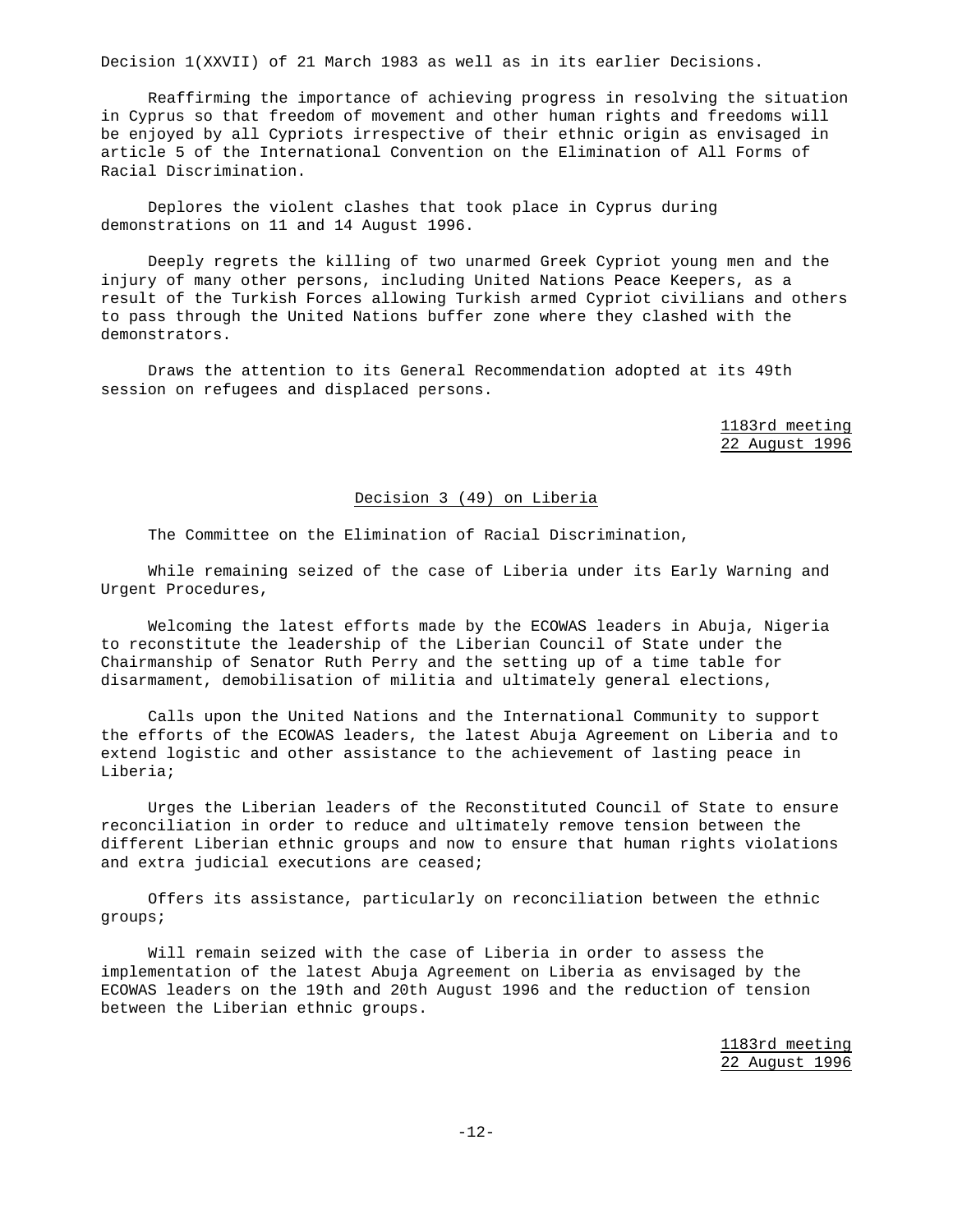#### The Committee on the Elimination of Racial Discrimination,

Recalling that it has more than once called attention to the dangerous nature of the ethnic tension prevailing in Burundi,

Alarmed by recent developments in that country, in particular by the ongoing ethnically-motivated massacres,

Acting under its mandate of urgent procedures aimed at responding to problems requiring immediate attention to prevent serious violations of the International Convention on the Elimination of all Forms of Racial Discrimination,

Welcoming the initiatives undertaken so far at the global as well as at the regional level, in particular by the United Nations High Commissioner for Human Rights and the United Nations High Commissioner for Refugees,

Recalling its offers of expertise and assistance for training in human rights for law enforcement officials, law reform and reconstruction of the State,

Urges the Burundian parties to respect the Burundian Constitution, to re-establish democratically elected institutions and the democratic political process, to cooperate closely with democratic institutions, further to design institutions for national dialogue and reconciliation and to respect human rights;

Calls upon all the Burundian parties to cease immediately any massacres and other acts of violence and to cooperate fully with all those who are seeking to bring to an end the vicious cycle of violence;

Urges that measures be adopted to enable the Burundian judicial authorities to conduct an efficient investigation of the massacres and other acts of violence, as crimes against humanity;

Calls upon the Security Council, through the Secretary-General, to reaffirm the determination of the international community to prosecute and punish perpetrators of crimes against humanity, be they officials or private persons, so that there is no impunity for them;

Calls upon all the Burundian parties to cooperate closely with the United Nations High Commissioner for Refugees and the United Nations High Commissioner for Human Rights, as well as with the neighbouring countries, and to provide the refugees and displaced persons with the possibility of returning to their homes of their own free will and in safety;

Urges the international community to provide the necessary funds and logistical support for the repatriation of refugees and displaced persons;

Welcomes the initiative of former President Nyerere of the United Republic of Tanzania, the agreements of the Arusha Regional Summit on Burundi of 25 June 1996 (S/1996/557), now fully endorsed, by the Organization of African Unity, as well as the statements contained in the joint communique of the second Arusha Regional Summit of 31 July 1996;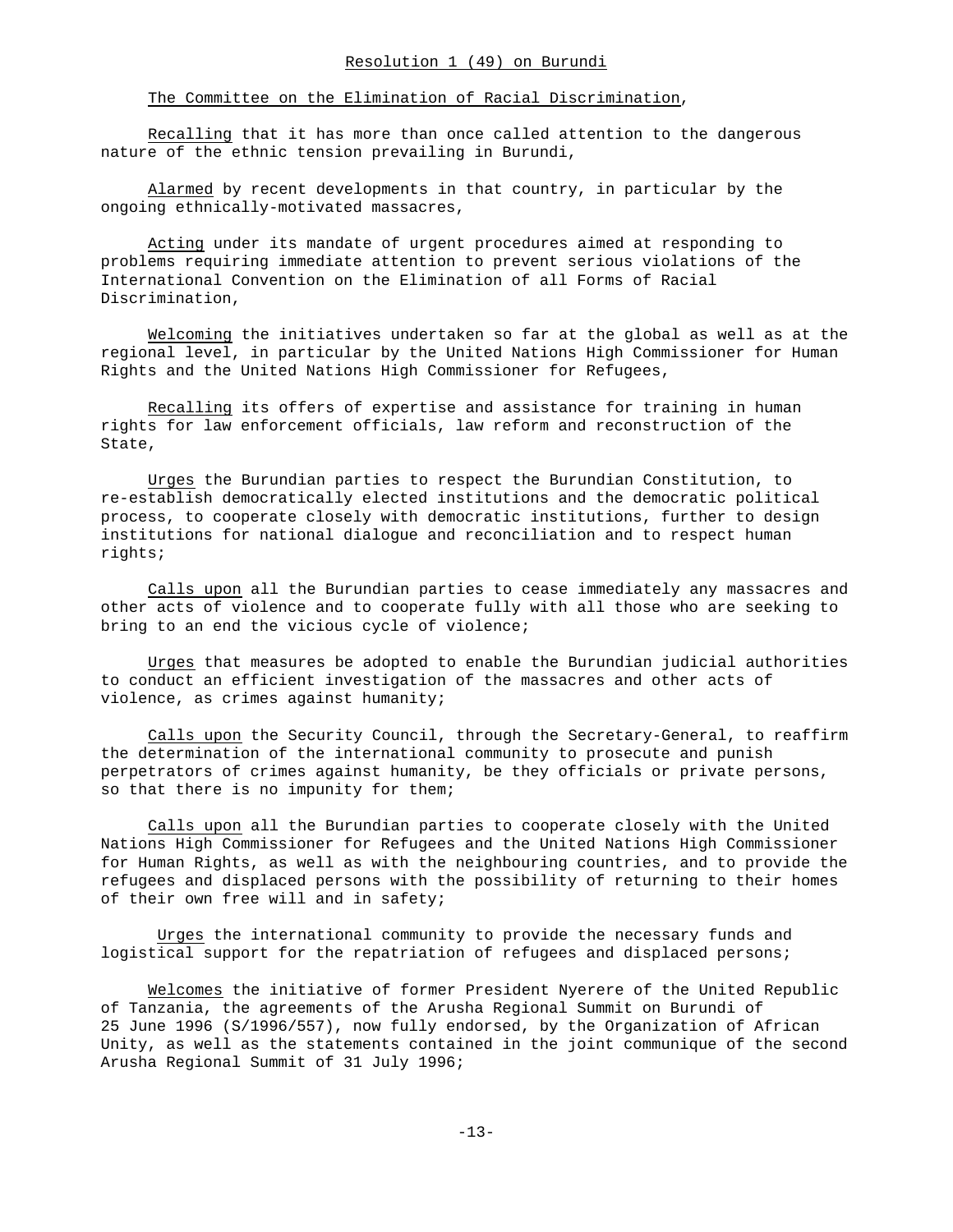Supports these regional initiatives and efforts aimed at achieving a comprehensive political dialogue between the parties in Burundi, urges the Burundian parties effectively to implement them and reminds all the Burundian parties of their responsibility for restoring peace, stability and justice in Burundi;

Endorses the proposal to dispatch a multinational peace force to Burundi to provide security assistance to prevent another catastrophe that could destabilize the Great Lakes Region of Central Africa and to facilitate a comprehensive political dialogue and reconciliation among the Burundian parties;

Recommends that such a force should receive the financial and logistic support of the United Nations.

> 1160th meeting 7 August 1996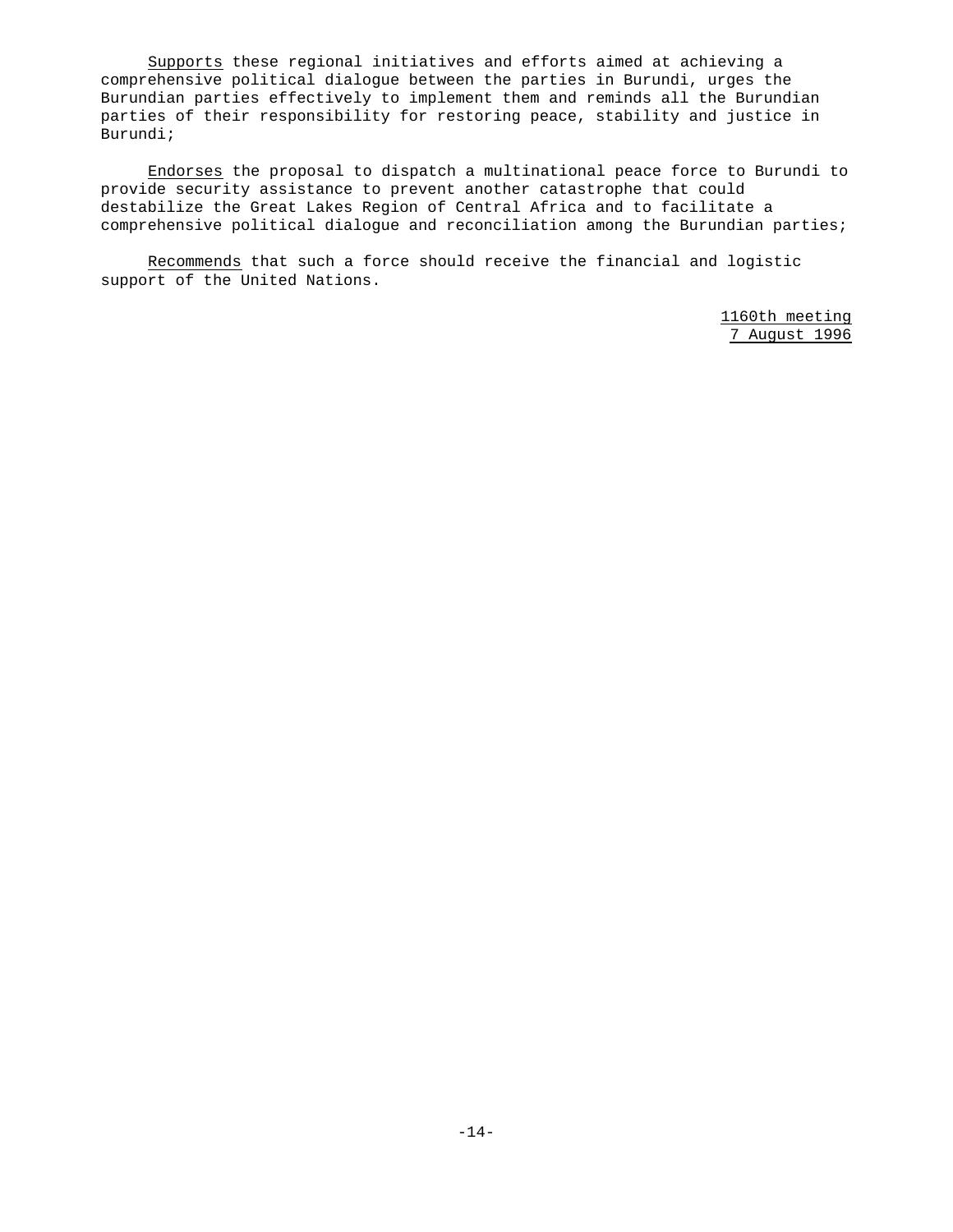### III. CONSIDERATION OF REPORTS, COMMENTS AND INFORMATION SUBMITTED BY STATES PARTIES UNDER ARTICLE 9 OF THE CONVENTION

37. At its forty-eighth and forty-ninth sessions, the Committee considered reports, comments and information from 32 States Parties under article 9 of the Convention. 7/ Country rapporteurs are listed in annex VII.

#### Colombia

38. The Committee considered the sixth and seventh periodic reports of Colombia (CERD/C/257/Add.1) at its 1135th and 1136th meetings (CERD/C/SR.1135-1136), held on 29 February and 1 March 1996, and adopted at its 1149th meeting, held on 11 March 1996, the following concluding observations.

#### A. Introduction

39. The Committee expresses appreciation for the opportunity to continue the dialogue with the State Party on the basis of its sixth and seventh periodic reports. It regrets, however, that the report did not provide concrete information on the implementation of the Convention in practice and therefore did not fully comply with the State Party's obligations under article 9 of the Convention. The Committee also noted that many concerns and recommendations expressed during previous dialogues between the State Party and the Committee remained unaddressed.

40. It is noted that the State Party has not made the declaration provided for in article 14 of the Convention, and some members of the Committee requested that the possibility of such declaration be considered.

# B. Factors and difficulties impeding the implementation of the Convention

41. It is recognized that the climate of generalized violence linked to the guerilla war, the narco-trafficking and the existence of paramilitary armed groups impedes the full implementation of the Convention.

#### C. Positive aspects

42. The recent legislative and institutional measures adopted by the Government of Colombia to bring the national legislation into closer conformity with the Convention and to enhance the protection of the human rights of indigenous and Afro-Colombians are welcomed. In that connection, note is taken of the adoption in 1991 of the new Constitution and in 1993 of Law No. 70, and of the creation of the Directorate of Black Community Affairs within the Ministry of Home Affairs.

#### D. Principal subjects of concern

43. The lack of reliable statistical and qualitative data on the demographic composition of the Colombian population and on the enjoyment of political, economic, social and cultural rights by the indigenous and the Afro-Colombian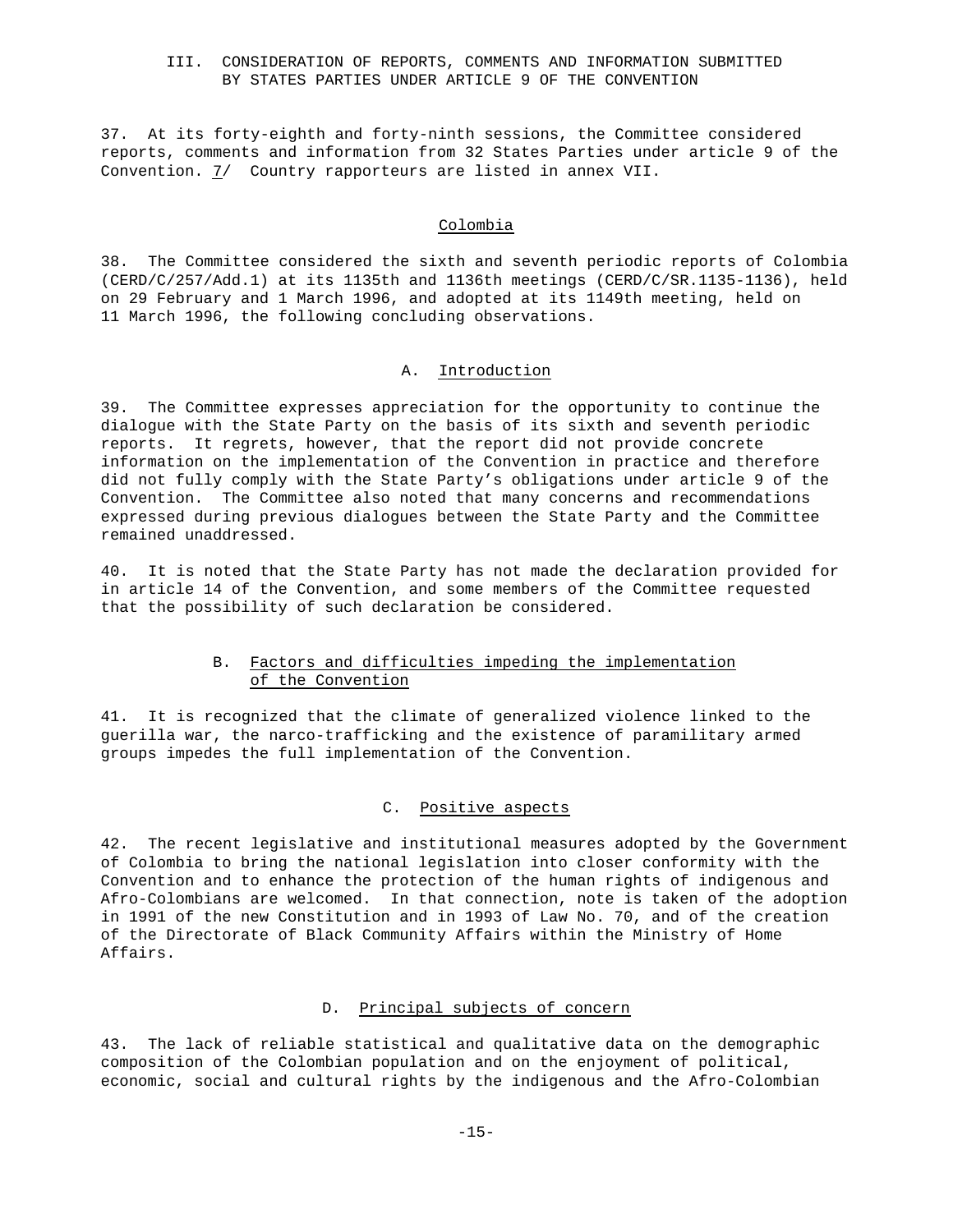people makes it difficult to evaluate the results of different measures and policies.

44. It is also noted that the report did not provide information on indicators and other mechanisms aimed at evaluating the governmental policies for the protection of the rights of indigenous and Afro-Colombian communities, including the land use and ownership policies.

45. Particular concern is expressed at the lack of effective implementation of policies aiming at guaranteeing to indigenous and Afro-Colombian communities control of the quality of their environment and the exploitation of their territories.

46. Concern is expressed once again that the State Party has not implemented the provisions contained in article 4 of the Convention, which call for the enactment of specific penal legislation. It is stressed that the State Party's obligation under article 4 of the Convention is mandatory and should be fully implemented.

47. Particular concern is expressed over reports that the rights of indigenous persons have been violated by men in uniform.

48. Serious concern is expressed at the lack of implementation of article 5 of the Convention. It is noted that various corroborating sources of information indicate the persistence in Colombian society of structural discriminatory attitudes towards the indigenous and Afro-Colombian communities, appearing at various levels of the political, economic and social life of the country. Those discriminatory attitudes relate to, among other things, the right to life and security of persons, political participation, educational and occupational opportunities, access to basic public services, the right to health, the right to adequate housing, the application of the law, and land ownership and use.

49. With regard to implementation of article 6 of the Convention, the Committee expresses its concern that the information provided concerning cases of judicial remedy for acts of racial discrimination did not allow it to undertake a proper evaluation.

#### E. Suggestions and recommendations

50. The Committee requests the Government of Colombia to provide in its next report detailed and accurate information addressing the concerns expressed by the Committee.

51. The Committee recommends that efficient mechanisms be created immediately by the Government to coordinate and evaluate the various policies of protection of the rights of indigenous and Afro-Colombian communities, including their institutional aspects. Such mechanisms should promote full enjoyment of all human rights by the members of these communities and guarantee their life and security, as well as real and adequate participation by representatives of these communities in public life.

52. The Committee reaffirms that the provisions of article 4 are mandatory, as stated in its General Recommendation VII (32). The Committee stresses that Colombia should fulfil all its obligations under the mandatory provisions of the Convention. In doing so, the Government should also take into account General Recommendation XV (42) of the Committee.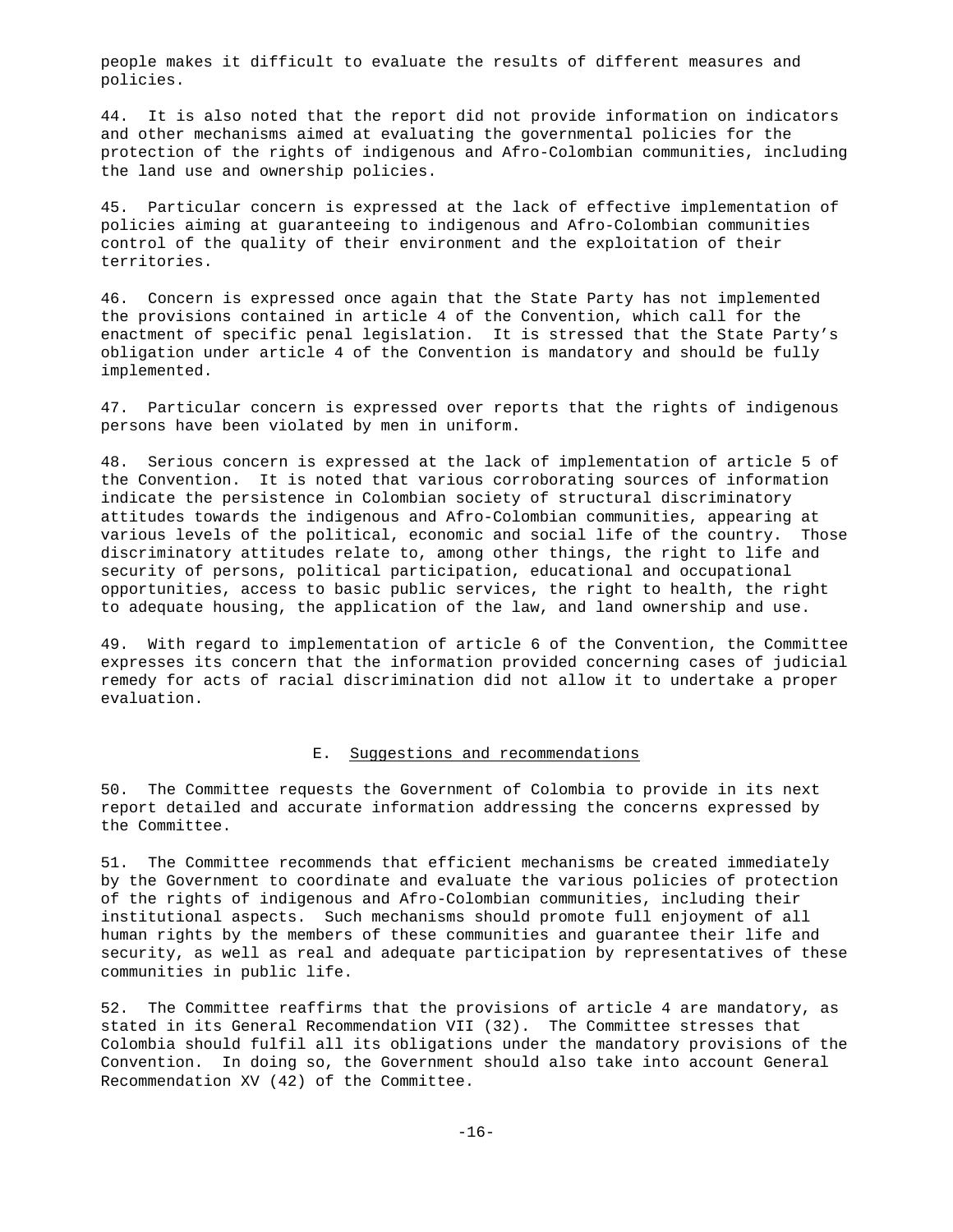53. The Committee expects the State Party to continue and to strengthen its efforts to improve the effectiveness of measures and programmes aimed at guaranteeing to all groups of the population the full enjoyment of their political, economic, social and cultural rights. The Committee also recommends that the State Party give the necessary attention to the migration processes, including by undertaking large-scale awareness-raising programmes oriented towards human rights and tolerance, in order to avoid social and racial prejudice and discrimination.

54. The Committee recommends that particular attention be paid to the problem of unlawful orders in the military, police and law enforcement agencies. Instances of unlawful orders being issued and carried out should be investigated and those found to have committed illegal actions should be punished. Impunity should be eliminated. These matters should also be covered in the training programmes of the agencies mentioned.

55. The Committee also recommends a stronger commitment on the part of the Government of Colombia to defending the basic rights of indigenous and Afro-Colombian communities as far as the use and ownership of their land is concerned.

56. The Committee further recommends that the next periodic report of Colombia contain detained information on cases of judicial remedy for acts of racial discrimination.

57. The Committee suggests that the State Party intensify its cooperation with the technical assistance programme of the United Nations Centre for Human Rights, including for the training of those involved in activities related to human rights and for the education of the younger generation.

58. The Committee recommends that the State Party ratify the amendments to article 8, paragraph 6, of the Convention, adopted by the 14th meeting of States Parties.

59. the Committee recommends that the State Party's next periodic report, due on 2 October 1996, be an updating report and that it address all the points raised in the present observations.

#### Denmark

60. The Committee considered the tenth, eleventh and twelfth periodic reports of Denmark (CERD/C/280/Add.1) at its 1137th and 1138th meetings on 1 and 4 March 1996 (see CERD/C/SR.1137-1138) and at its 1149th meeting, on 11 March 1996, adopted the following concluding observations.

# A. Introduction

61. The Committee welcomes the detailed report submitted by the Government of Denmark, which contains relevant information about changes and developments that have occurred since the consideration of the previous periodic report. The Committee also welcomes the detailed answers to questions raised and concerns expressed during the consideration of the report. It expresses its appreciation for the frank dialogue with a competent delegation and for the comprehensive and thorough answers given orally to the wide range of questions asked by members.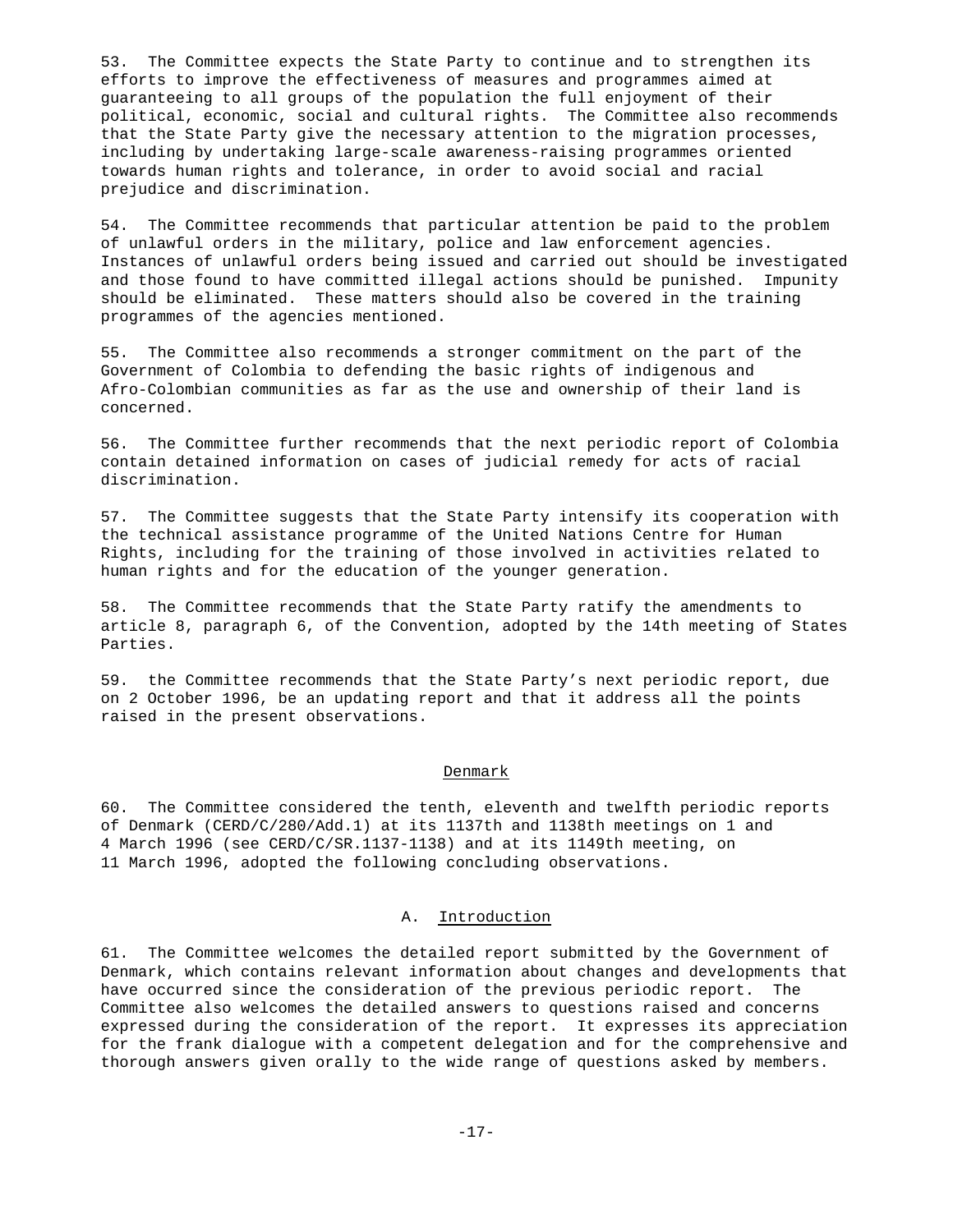62. Noting the judgement of the European Court of Human Rights in the case of Jersile-v-Denmark (36/1993/431/510), the Committee affirms that the "due regard" clause of article 4 of the Convention requires due balancing of the right to protection from racial discrimination against the right to freedom of expression. The Committee recalls its General Recommendation XV on this point.

# B. Factors and difficulties impeding the implementation of the Convention

63. The growth of racism and intolerance against foreigners, particularly asylum-seekers and migrant workers, is noted. The high level of unemployment makes it even more important to counter the influence of groups propagating ideas of racial superiority and attempting to justify practices of racial discrimination.

## C. Positive aspects

64. The high standards of Denmark regarding the protection of human rights and its affirmed commitment to implementing the provisions of the Convention are noted with appreciation. Denmark is one of the few States Parties to have made the declaration under article 14 of the Convention and to have accepted the amendment to article 8, paragraph 6, of the Convention.

65. The recent steps to bring Danish law and practice into line with the Convention's requirements are welcomed. They include the amendment of section 266 (b) of the Penal Code to make a sentence of imprisonment mandatory when the offence amounts to propaganda. The establishment of the Board for Ethnic Equality is an important step forward. Inter-ministerial discussions hold out the prospect of an explicit and comprehensive policy for eliminating racial discrimination. The introduction of a bill on the prohibition of unequal treatment in the labour market is of outstanding importance. The growth in the number of non-governmental organizations and their activities is also notable.

66. Appreciation is expressed for efforts to improve the representation of ethnic minorities in the police force.

#### D. Principal subjects of concern

67. Although noteworthy steps have been taken in the period under review towards the elimination of racial discrimination in Denmark, the comments of the Board for Ethnic Equality and other reports suggest that some governmental institutions are insufficiently sensitive to the issue.

68. While the Committee understands the reasons which have led to the establishment of special reception classes for non-Danish speaking schoolchildren, it affirms that the "bussing" of schoolchildren should never be discriminatory in effect.

69. Similarly, the Committee is anxious that the attempts of municipalities to prevent undue concentrations of ethnic minority families in "socially-burdened" urban neighbourhoods should not be discriminatory in effect.

70. It is noted with concern that only three convictions have been registered in the past six years against members of neo-Nazi groups, although new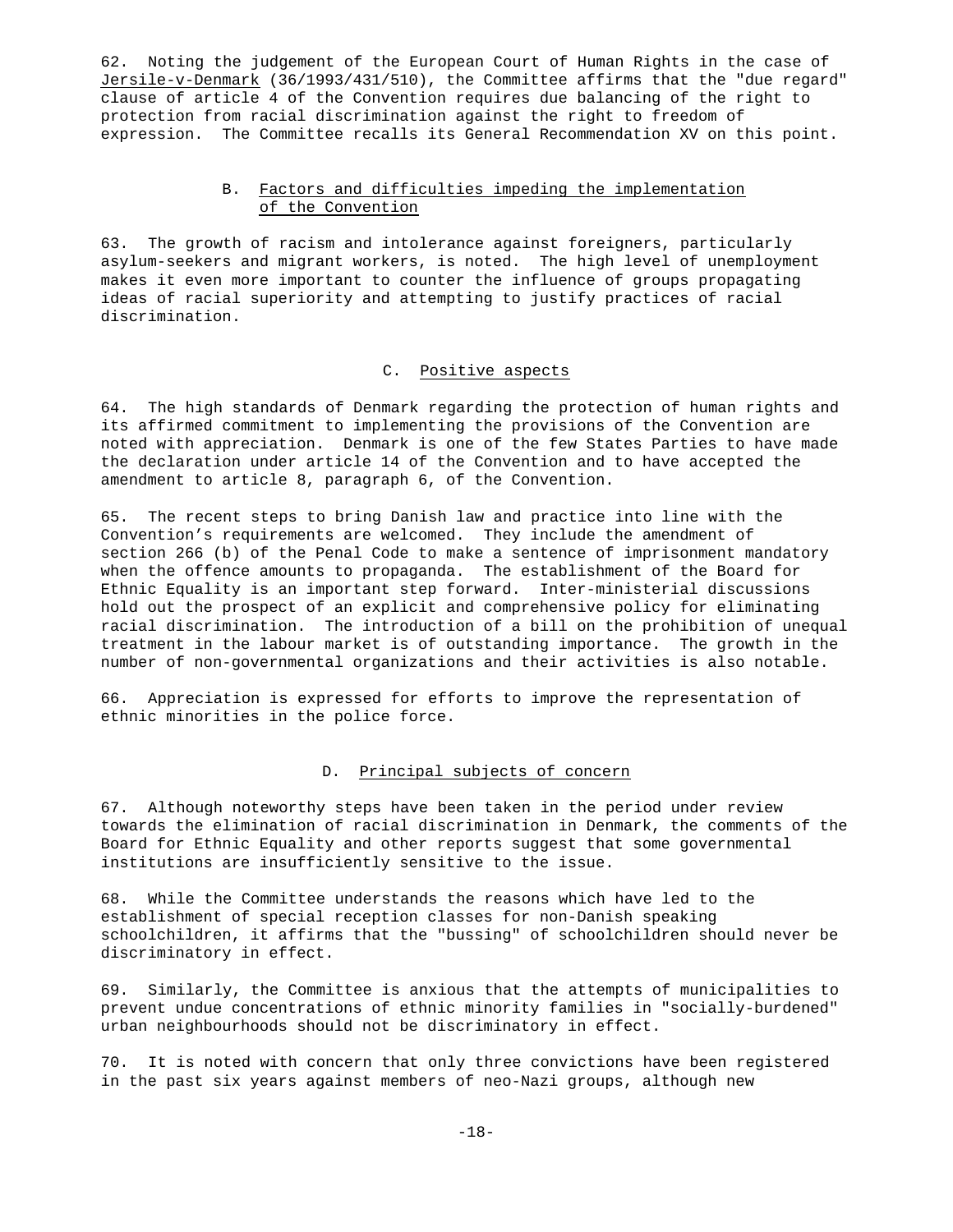instructions have been issued to prosecutors. The recent granting of licences to such groups to operate a radio station and a telephone number to which people allegedly can call to hear a recorded message about why migrants and refugees should be deported is also noted with special concern.

71. It is noted with concern that officers of the Danish police have treated persons with a non-Danish background in an unacceptable manner, also that these persons with non-Danish backgrounds face difficulties in the enjoyment of their economic and social rights, particularly in respect of access to the labour market and equality in the exercise of their rights to housing and to health.

72. Concern is expressed over the delay in compensating members of the indigenous population in Greenland who were relocated to permit the establishment of an air force base in the early 1950s.

#### E. Suggestions and recommendations

73. The Committee recommends that in its next periodic report the Government of Denmark supply comprehensive information about the implementation in practice and the impact of proposed dispersal policies by the Byudvalget (Municipalities Committee) so that the Committee can assure itself that they conform with the requirements of the Convention.

74. The Committee recommends the reinforcement of measures for the full implementation of article 4 of the Convention and calls attention to its General Recommendation XV. If the allegations in paragraph 70 above are correct, then the licences should be withdrawn and prosecutions initiated to comply with article 4 of the Convention.

75. The Committee recommends further action to protect the right of everyone to enjoy, without discrimination, the civil and political rights listed in article 5 of the Convention, notably the rights to equal treatment within the criminal justice system and to security of person.

76. The Committee recommends that equal attention be paid to the economic, social and cultural rights listed in article 5, notably the rights to work, housing, health, education, training and access to services for the general public, including hotels, restaurants, cafés and places of entertainment such as discotheques.

77. In connection with article 7 of the Convention, the Committee would welcome information on the effectiveness of teaching and public campaigns intended to prevent any spread of racial interpretations of social and political problems.

78. The Committee suggests that further action be taken to ensure that the provisions of the Convention are more widely disseminated, particularly among minority groups, government officials, employers and trade unions. The public should be better informed about the remedy available under article 14 of the Convention.

79. The Committee wishes to receive information on the implementation of the Convention in Greenland, particularly in relation to the rights of indigenous people and their compensation for relocation.

80. The Committee recommends that the State Party's next periodic report, due on 8 January 1997, be updated in character and that it address all the points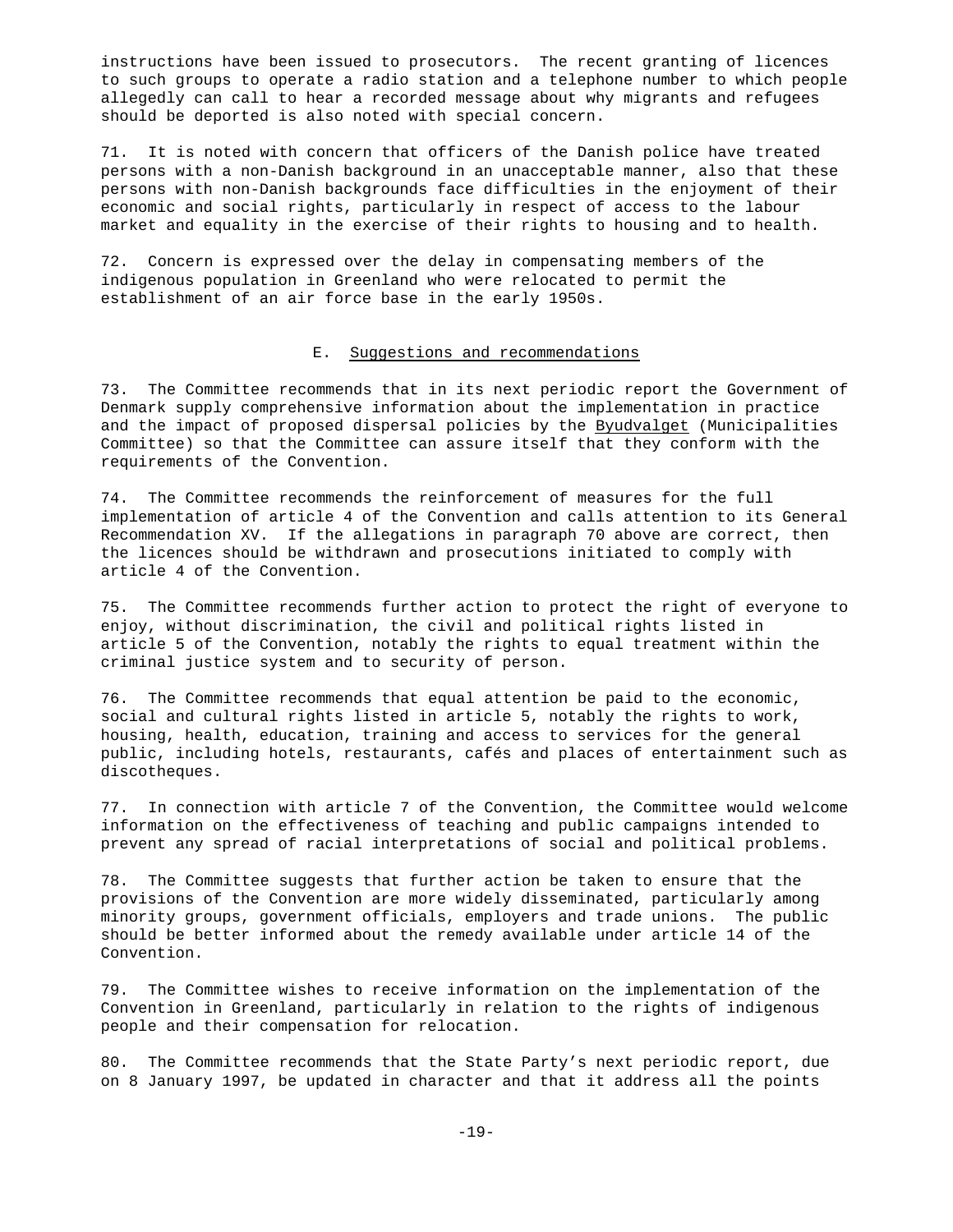raised in these concluding observations.

#### Zimbabwe

81. The Committee considered the initial report of Zimbabwe (CERD/C/217/Add.1) at its 1131st and 1132nd meetings (CERD/C/SR.1131-1132), held on 27 and 28 February 1996, and at its 1149th meeting, held on 11 March 1996, adopted the following concluding observations.

#### A. Introduction

82. The Committee commends the State Party on the quality of its initial report, prepared in accordance with the Committee's guidelines for the preparation of State Party reports. The Committee notes with appreciation the high-level representation sent to discuss the report, which serves as an indication of the importance attached by the Government of Zimbabwe to its obligations under the Convention, and for the open, comprehensive and constructive approach which characterized the dialogue with the delegation. The Committee also expresses its appreciation to the State Party's delegation for the additional information that it provided to the Committee orally and in writing. The Committee also notes with satisfaction the submission by Zimbabwe of the core document (HRI/CORE/1/Add.55).

83. It is noted that the State Party has not made the declaration provided for in article 14 of the Convention; some members of the Committee requested that the possibility of making such declaration be considered.

# B. Factors and difficulties impeding the implementation of the Convention

84. It is noted that Zimbabwe was ruled prior to 1980 by a non-recognized and non-democratic Government. Under that regime, racist laws and policies were adopted and implemented by the authorities for the benefit of the ethnic white minority. Most of the population lived for a long period under a regime of racial segregation and discrimination. During the same period, Rhodesia (now Zimbabwe) faced economic and diplomatic sanctions, imposed by the international community. The State Party's full compliance with the principles and provisions of the Convention has therefore to be seen as a process of progressive implementation.

# C. Positive aspects

85. The record of the Governments in power since the independence of Zimbabwe (18 April 1980) in progressively building up democracy, justice, security, tolerance and stability in the country is noted with great appreciation. In the same spirit, it is observed that the Government's policy of national conciliation has been in great part successful.

86. The fact that, through its policies and in the framework of its Constitution, the Government is actively fighting intolerance and any form of racial discrimination is also welcomed.

87. Satisfaction is expressed concerning the land resettlement programmes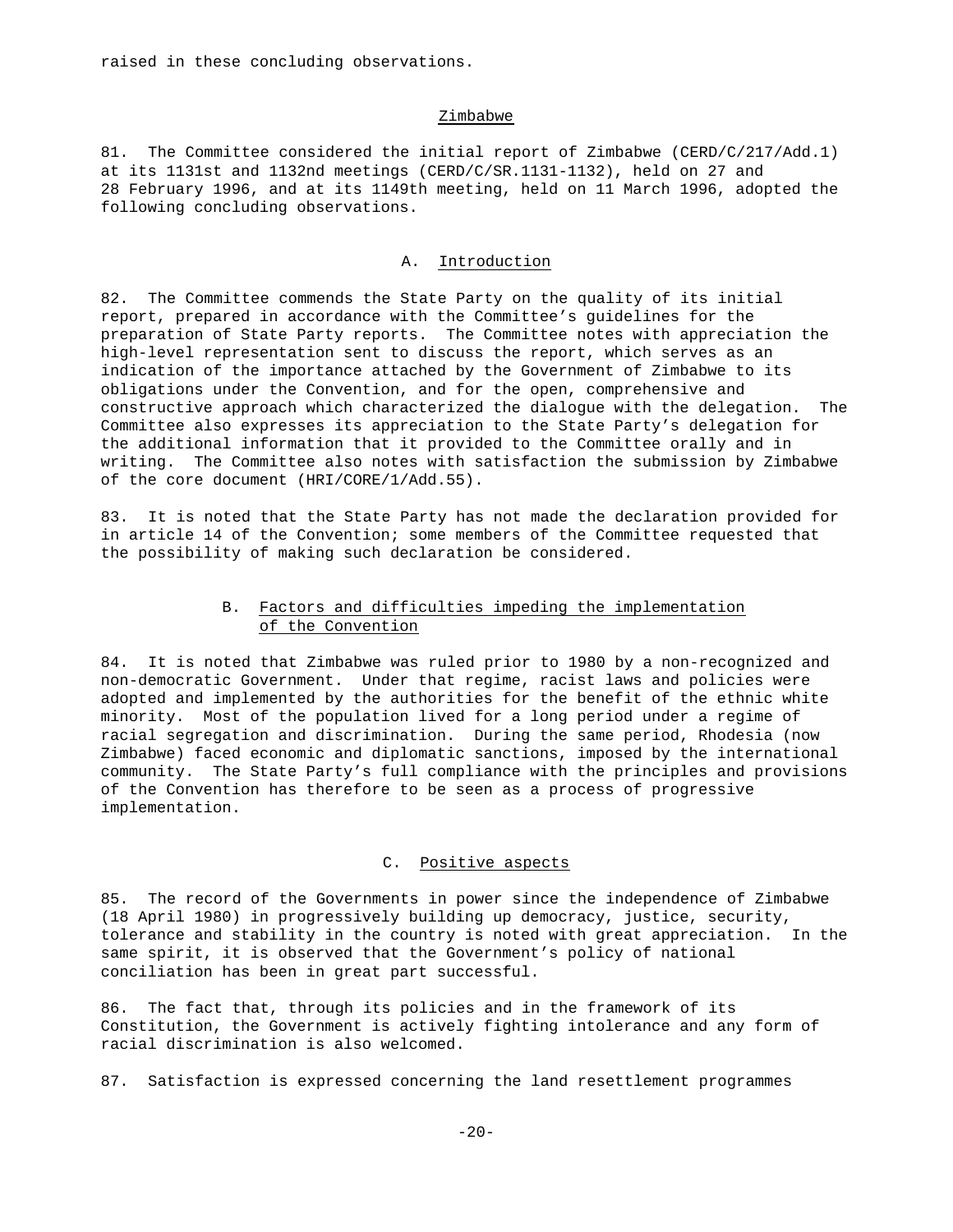undertaken by the authorities, inter alia, to provide land to the landless and displaced persons and to support and promote emergent black large-scale commercial farming and a more balanced racial composition of the large-scale commercial sector.

88. The establishment in 1994 of the Inter-Ministerial Committee on Human Rights and Humanitarian Law is welcomed. Note is taken that this Committee will be responsible for both the dissemination of the State Party report and the Committee's concluding observations, as well as the follow-up to the Committee's recommendations.

89. The establishment of the Office of Ombudsman in 1982 was a positive move. The recent proposal that the Parliament should broaden the mandate of the Ombudsman by giving him the authority to investigate alleged human rights violations by members of the army, the police and other law enforcement agencies is welcomed.

#### D. Principal subjects of concern

90. Concern is expressed at the absence of specific legislation to prevent and combat all forms of racial discrimination, in compliance with article 4 of the Convention.

91. Concern is expressed that parallel systems of private schools for pupils whose parents who can afford them and public schools for others results in a racially segregated school system.

92. It is a matter of concern that not all the minority languages are used in the existing education programmes.

93. The persisting existence of a dual legal system regulating, inter alia, the areas of marriage and inheritance is a serious concern. This situation, in some cases, can lead to unequal treatment between Blacks and Whites. For example, the descendants of Blacks who die intestate inherit according to customary law while Whites inherit according to general law.

94. Concern is expressed about the lack of information on the educational attainments of ethnic groups at the primary, secondary and university levels. More information is also needed on land distribution by ethnicity, and the registration of complaints and court cases related to racial discrimination.

95. With regard to article 7 of the Convention, the Committee is concerned about the absence of educational programmes for the prevention of racial discrimination.

#### E. Suggestions and recommendations

96. The Committee emphasizes that the State Party must comply with its obligations under article 4 of the Convention and recommends strongly that it adopt appropriate legislation in order to give effect to the provisions of that article.

97. The Committee recommends that steps be taken, by the Government and by the schools themselves, to reduce the deleterious consequences of the racial segregation created by the parallel systems of public and private schools.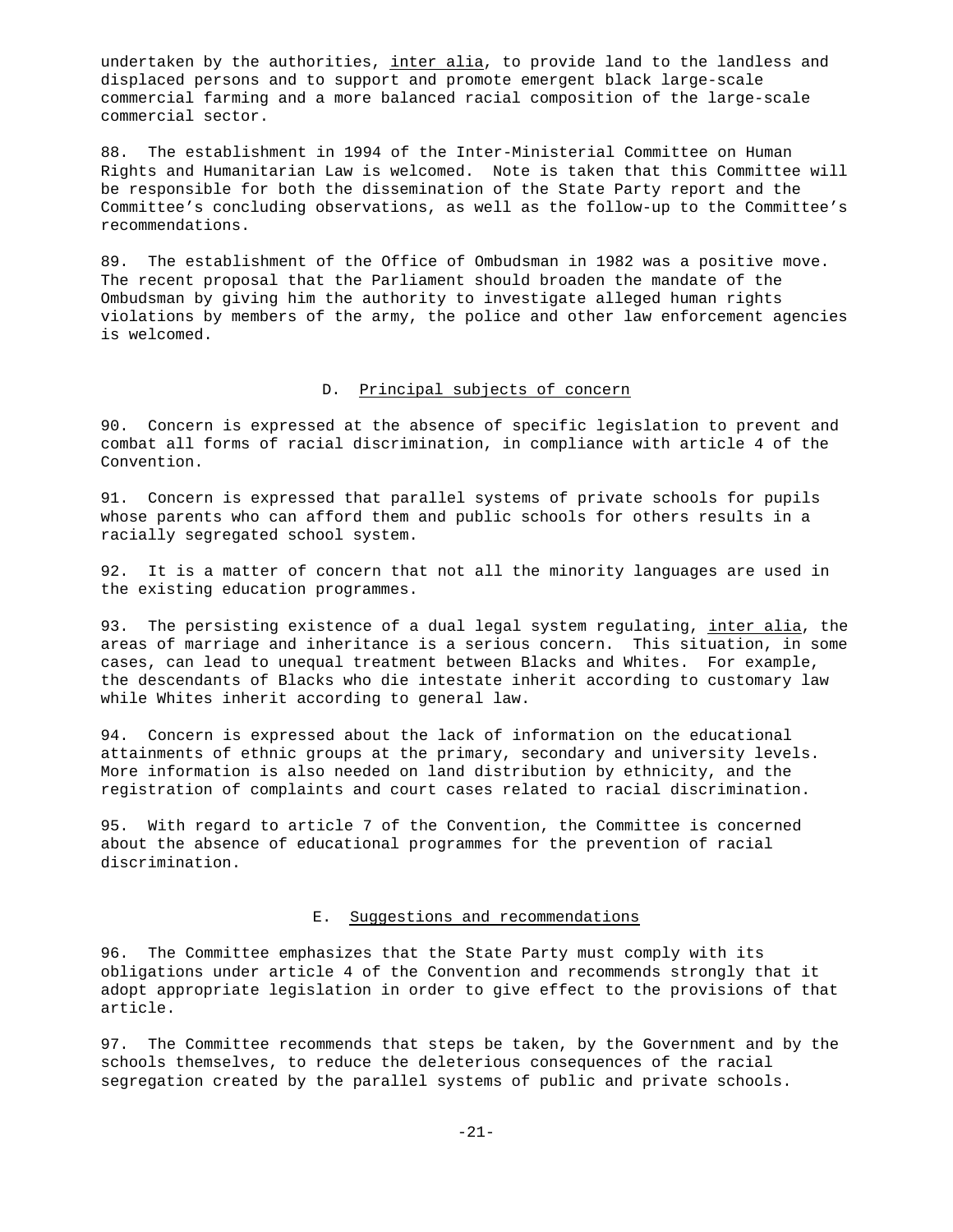98. With regard to the protection and promotion of the rights of ethnic minorities, the Committee encourages the State Party to take all necessary measures to provide mother-tongue teaching in the areas where minorities live in substantial numbers.

99. The Committee recommends that the dual legal system regulating marriage and inheritance be revised in an appropriate manner, and if necessary unified, to avoid potential areas of unequal treatment between the races.

100. The Committee suggests that the State Party consider incorporating teaching about human rights in the school curricula, with a view to promoting the prevention of racial discrimination.

101. More quantitative information is requested in the next report concerning the programmes of land distribution and on the number of complaints and court cases relating to racial discrimination that have been registered recently by the State Party.

102. The Committee also recommends that the next periodic report contain complete information on complaints concerning sentences imposed for racial or ethnic discrimination.

103. The Committee recommends that the State Party ratify the amendments to article 8, paragraph 6, of the Convention, adopted at the 14th meeting of States Parties.

104. The Committee suggests that the State Party ensure, through its Inter-Ministerial Committee on Human Rights and Humanitarian Law, the dissemination of the initial report, the summary records of the discussion and the concluding observations adopted thereon.

105. The Committee recommends that the State Party's next periodic report be comprehensive in character and that it address all the points raised in these concluding observations.

#### Hungary

106. The Committee considered the eleventh, twelfth and thirteenth period reports of Hungary (CERD/C/263/Add.6) at its 1143rd and 1144th meetings (see CERD/C/SR.1143-1144), held on 6 and 7 March 1996 and, at its 1150th meeting, held on 12 March 1996, adopted the following concluding observations.

#### A. Introduction

107. The Committee thanks the State Party for the submission of its periodic report and welcomes the resumed dialogue with the Government of Hungary. The Committee appreciates the frankness and the comprehensiveness of the report, which contains detailed information on the implementation of the Convention. It regrets, however, that the report was overdue.

# B. Factors and difficulties impeding the implementation of the Convention

108. It is recognized that the active policy of tolerance and openness towards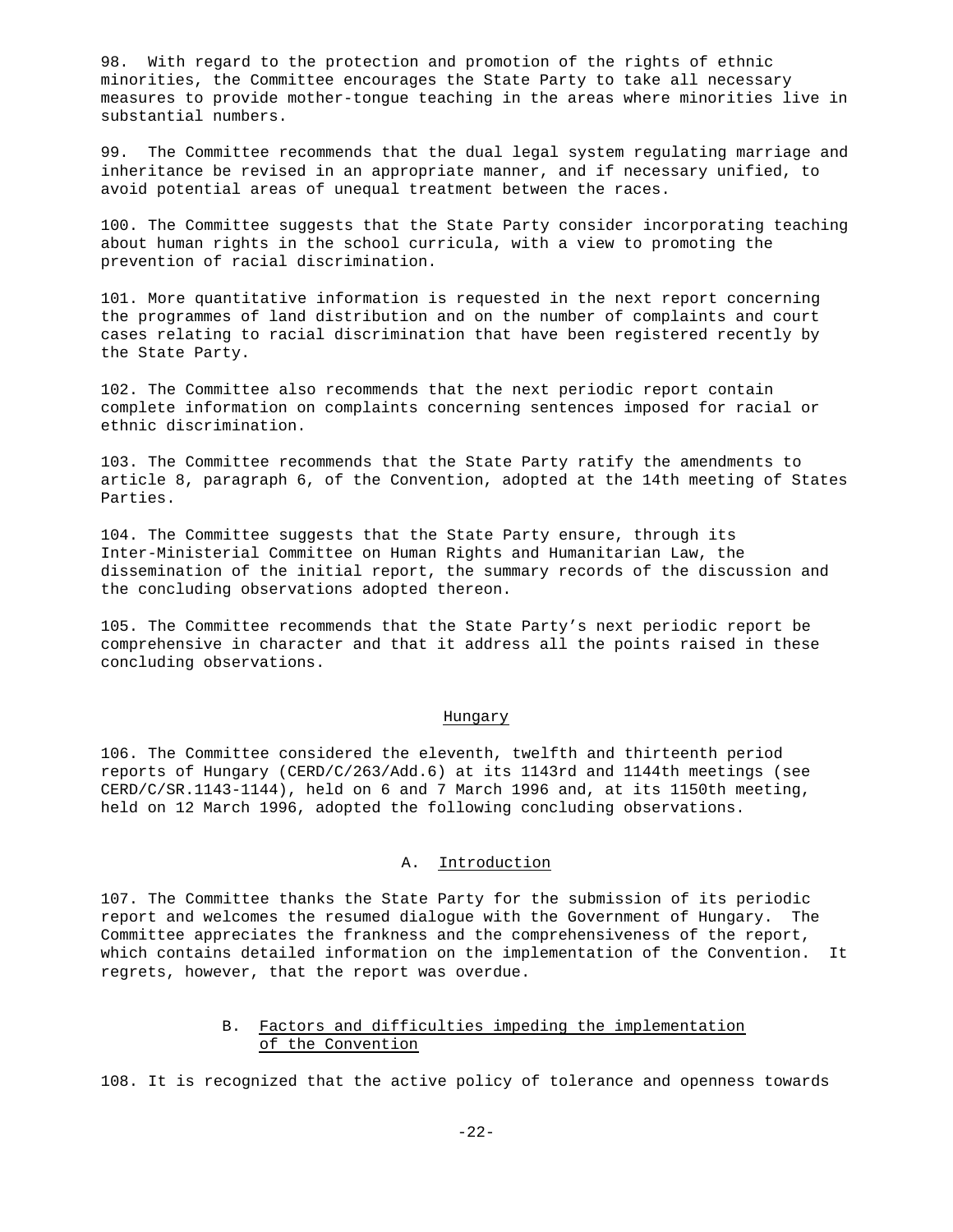minorities is still relatively new and is to be implemented in a context of profound political, social and economic change. It is further recognized that some social attitudes still prevalent and partly tolerated in the country are not conducive to the full implementation of the Convention.

# C. Positive aspects

109. The fact that Hungary has made the declaration under article 14 of the Convention and has withdrawn its reservation previously made in relation to article 22 of the Convention is welcomed.

110. The many recent developments in Hungary that represent substantial steps in the transition towards democracy and pluralism are welcomed. The provisions of the new Constitution, the firm legal basis it provides for a democratic order, the thorough legal reform and the establishment of democratic institutions, some of which are particularly progressive, are noted with much appreciation.

111. The State Party is commended for its new policy regarding minorities, based on the principles of preservation of their self-identity, special preference treatment and cultural autonomy.

112. The large and conscientiously prepared consultation to reach a political consensus on the question of minorities, which led to the adoption on 7 July 1993 of the Act on the Rights of National and Ethnic Minorities, is welcomed. The Act permits a review of the former process for assimilating national and ethnic minorities so that they may regain their linguistic and cultural identity.

113. The creation in 1990 of the Office for National and Ethnic Minorities as an independent administrative body and of the post of Ombudsman (Parliamentary Commissioner) for National and Ethnic Minority Rights, effective since mid-1995, is also welcomed.

114. The signing of agreements with neighbouring countries in connection with minority rights issues, in line with paragraph 7 of the Preamble to the Convention, is another subject of satisfaction.

115. The development of activities carried out in relation to article 7 of the Convention, including the wide diffusion of the text of the Convention and the encouragement of public debate on its contents, is also noted with satisfaction.

#### D. Principal subjects of concern

116. Grave concern is expressed at the persistence of expressions of racial hatred and acts of violence, particularly those by neo-Nazi skinheads and others, towards persons belonging to minorities, especially Gypsies, Jews and people of African or Asian origin. Alarm is expressed that the Government has not been sufficiently active in effectively countering incidents of racial violence against members of minority groups. In this regard, concern is expressed at information from various credible sources indicating that the number of charges and convictions, including against neo-Nazi skinheads and others, is low relative to the number of abuses reported.

117. Alarm is also expressed at apparent harassment and use of excessive force by the police against Gypsies and foreigners.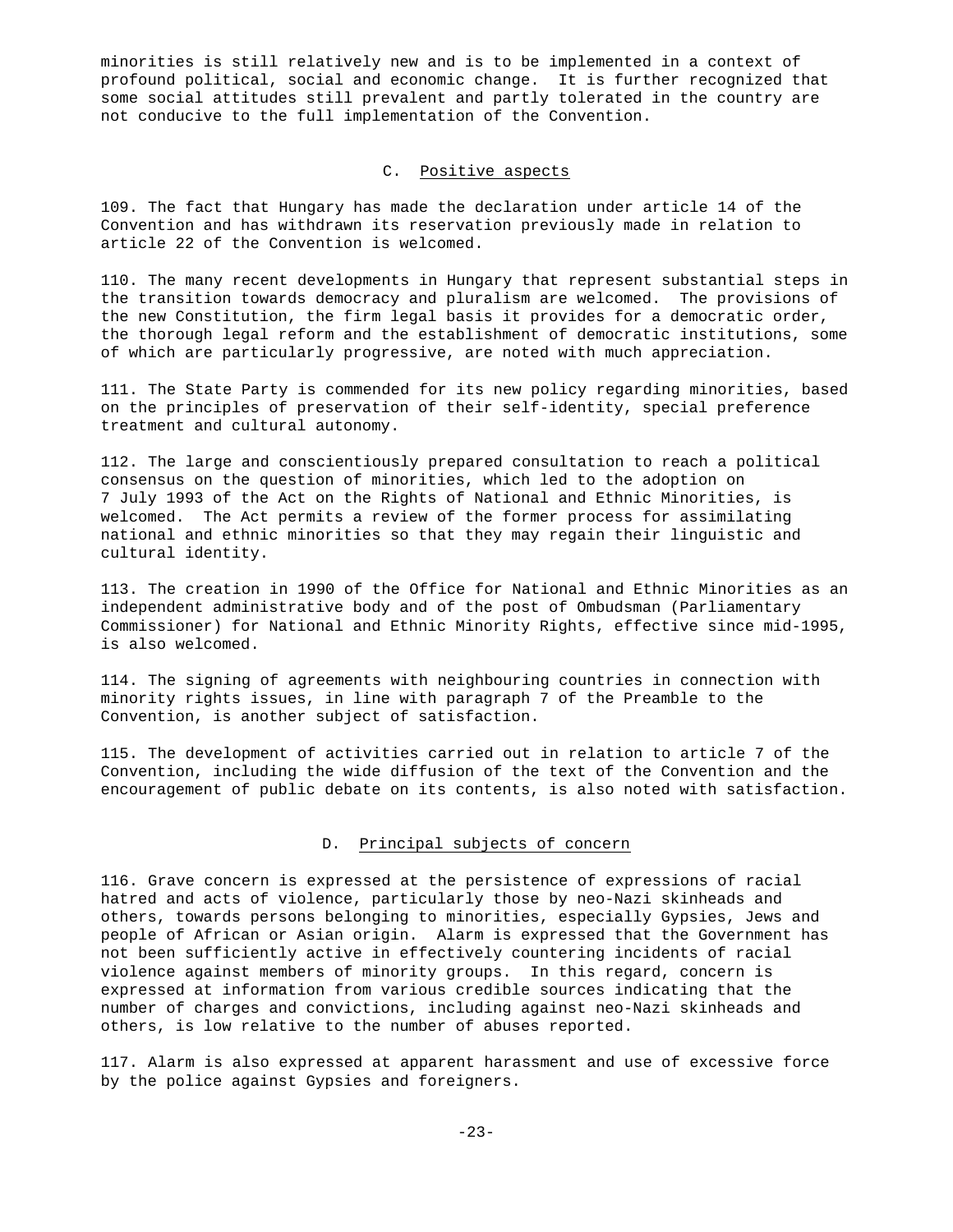118. Concern is expressed that so far the State Party has not fully implemented the provisions contained in article 4 (a) and (b) of the Convention, as partly recognized in the report, and attention is drawn to the Committee's General Recommendation XV.

119. The persistent marginalization of the large Gypsy population, in spite of continuing efforts by the Government, is a matter of serious concern. It is noted that the de facto discrimination Gypsies face in the enjoyment of their economic, social and cultural rights increases their vulnerability in a context of economic crisis. Concern is expressed that three quarters of Gypsies are unemployed, with almost no prospect of entering the labour market.

120. Concern is expressed that, according to the Act of 1993, for an ethnic group to be recognized as a minority, it must have lived on Hungarian soil for at least a century; this seems to be very restrictive.

121. The absence of demographic data on the minorities in different districts of the country makes any evaluation of activities intended for their benefit difficult. Equally, the lack of data on the representation of minorities in the local authorities and the lack of recent data on the situation of minorities in the fields of education, culture, the media and employment is regretted.

122. Concern is also expressed about the lack of clarity concerning the status of the Convention in Hungarian law.

#### E. Suggestions and recommendations

123. The Committee urges the Government of Hungary to take more active steps to prevent and counter attitudes and acts of racial violence against individuals. It recommends extreme vigilance towards the neo-Nazi skinheads and others and a stronger commitment to ensuring that there is no element of racism in law enforcement.

124. The Committee also expects the State Party to clarify the relationship between the Convention and the Hungarian Constitution and laws.

125. The Committee recommends that the State Party comply fully with its obligations under article 4 of the Convention and take all necessary steps to amend the Penal Code in that respect. Due account should be taken of the Committee's General Recommendation XV.

126. The Committee recommends increased attention to the protection of the Gypsies' civil, political, economic, social and cultural rights. The efforts to implement measures of affirmative action in that respect should be strengthened. Adequate indicators and other means of monitoring the economic and social conditions of this group should be developed. The Committee requests the State Party to provide detained information on such measures in its next report.

127. The Committee recommends that the State Party provide, in its next report, statistical data on the minorities in different districts, on their representation in the local authorities, as well as recent data on their situation in the fields of education, culture, the media and employment.

128. The Committee recommends that the next report contain detailed information regarding allegations and prosecutions in the case of acts of racial discrimination.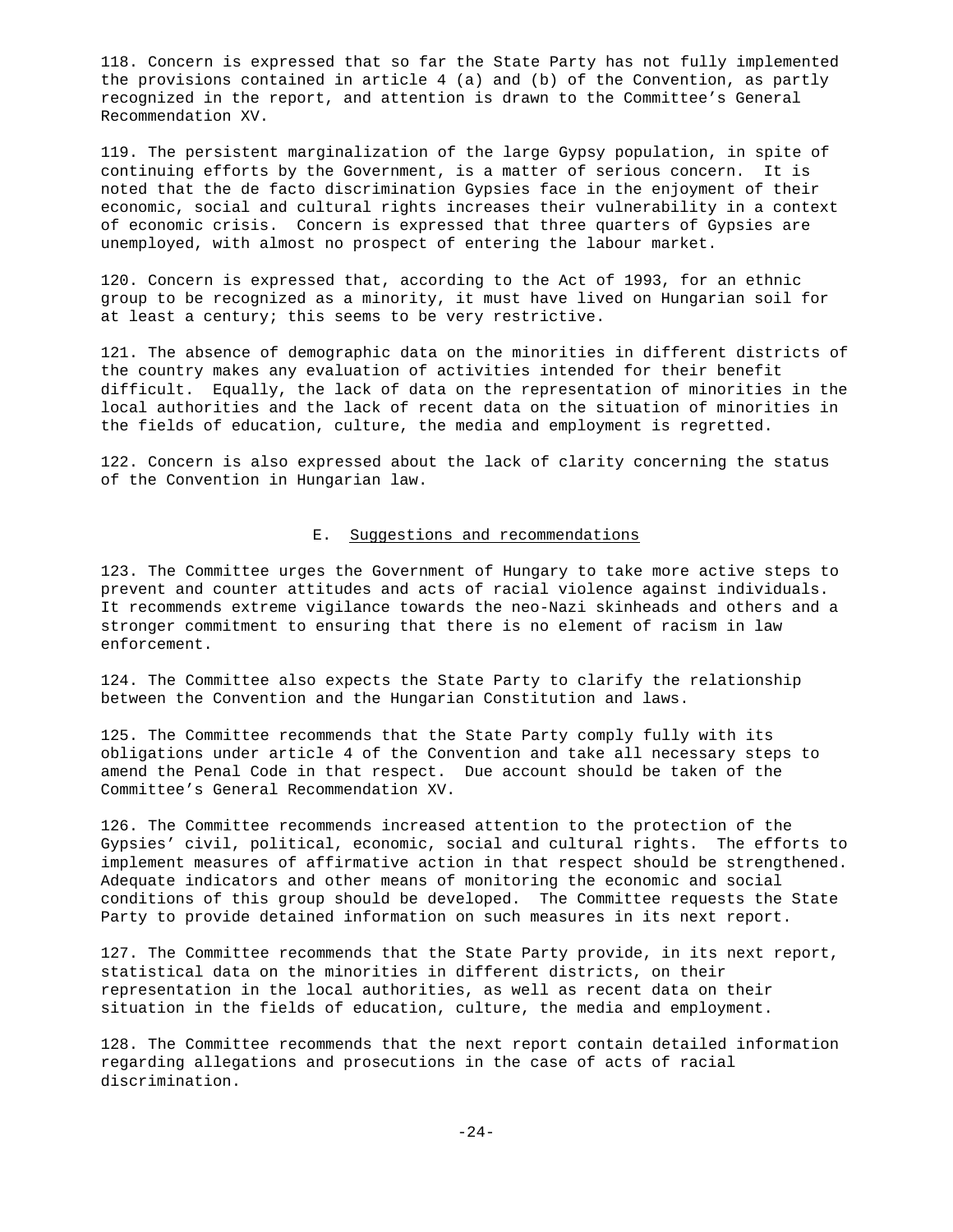129. The Committee suggests that the Government continue its action taken to publicize the provisions of the Convention. The public should also be better informed of the remedy available under article 14 of the Convention. In addition, the State Party should ensure the wide dissemination of its report and of the concluding observations of the Committee.

130. The Committee recommends that the State Party ratify the amendments to article 8, paragraph 6, of the Convention, adopted at the 14th meeting of States Parties.

131. The Committee recommends that the State Party's next periodic report be an updating report and address all the concerns expressed by the Committee.

#### Russian Federation

132. The Committee considered the twelfth and thirteenth periodic reports of the Russian Federation (CERD/C/263/Add.9) at its 1133rd and 1134th meetings (see CERD/C/SR.1133-1134), held on 28 and 29 February 1996, and at its 1150th meeting, held on 12 March 1996, adopted the following concluding observations.

# A. Introduction

133. The Committee notes with appreciation the State Party's willingness to continue the dialogue with the Committee by sending a high-level delegation to present the reports, which indicates the importance attached by the Government of the Russian Federation to its obligations under the Convention. However, the Committee regrets that the reports were not submitted on time, that they did not fully comply with the reporting guidelines, did not contain adequate information on the implementation of the Convention in the Republics and that, in particular, the information on Chechnya requested at the forty-sixth session of the Committee was not included, but only supplied orally by the delegation.

#### B. Positive aspects

134. The establishment in 1993 of a special commission on human rights is welcomed. It is also noted with satisfaction that a parliamentary group has been mandated to investigate human rights and international humanitarian law violations in the Chechen conflict. In addition, the recent establishment of a special authority to implement a State programme on social and economic life in the Northern Territories is appreciated.

135. The entry of the Russian Federation into the Council of Europe, which became official in February 1996, is noted. It is hoped that the Russian Federation will soon ratify the Council of Europe's Convention for the Protection of Human Rights and Fundamental Freedoms and will accept its procedure for receiving individual petitions. The recent drafting of two regional human rights conventions, including one on the rights of minorities, in the framework of the Commonwealth of Independent States is also a positive initiative.

# C. Factors and difficulties impeding the implementation of the Convention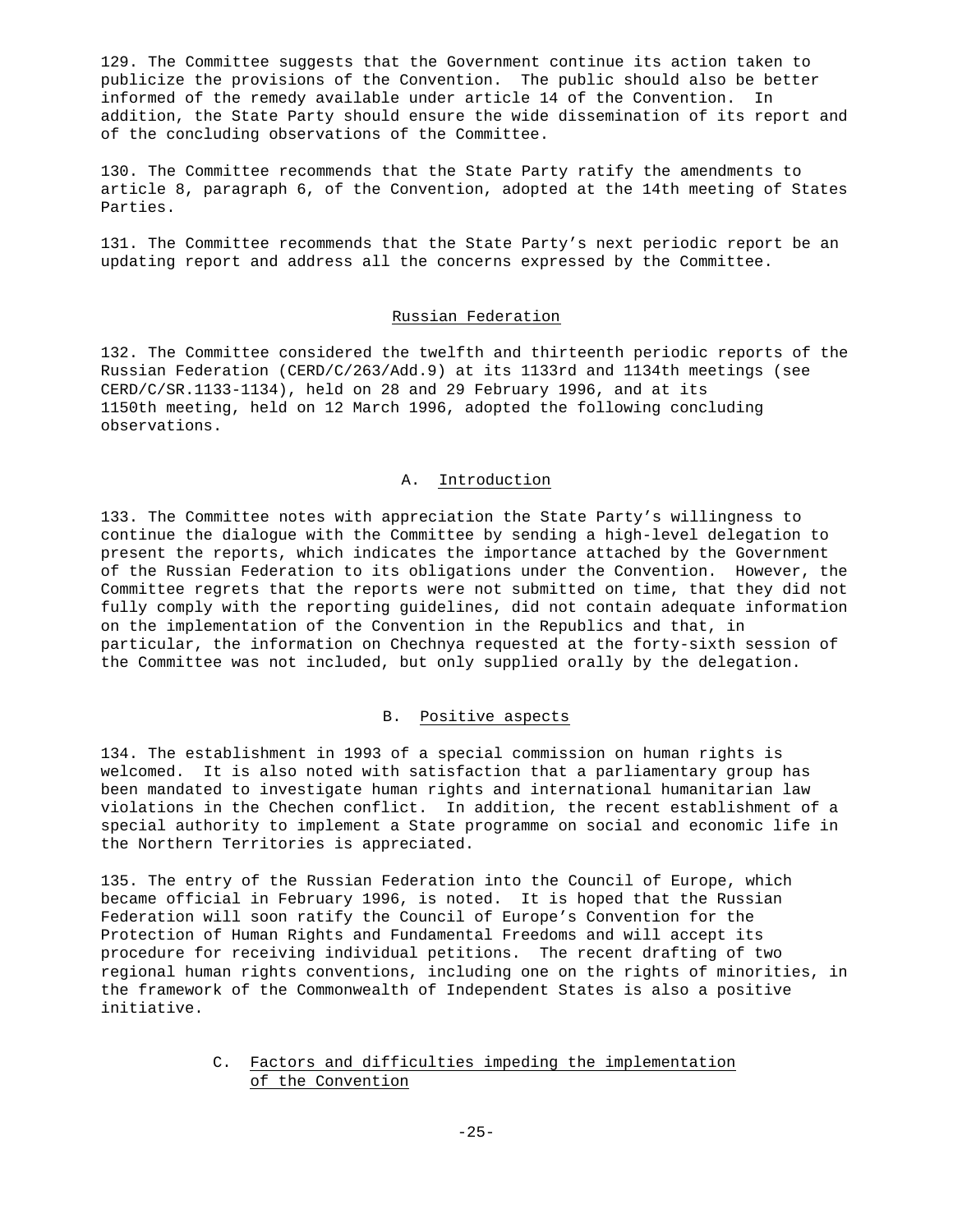136. The difficulties facing the Russian Federation in the present period of transition and in a climate of social change and deep economic crisis are taken into account. It is also noted that the Russian Federation is a large multi-ethnic and multicultural society. The factual situation of minorities has also to be taken into account; some of them possess their own statehood and are represented by entities of the Federation whereas others are dispersed all over the country. In respect of members of the latter groups the full implementation of the Convention may require particular efforts. Finally, it is understood that the establishment and practical application of a new democratic and non-discriminatory political, economic and social framework is a difficult and lengthy process.

#### D. Principal subjects of concern

137. Concern is raised about the current shortcomings in the general national legal framework for protecting all persons against discriminatory practices. Article 19 of the Constitution of the Russian Federation, which provides for equality of rights regardless of "race, nationality, language, origin or other circumstances", is not broad enough to be regarded as a full implementation of the prohibition of racial discrimination required by the Convention. It is further noted with concern that the legislation necessary for the implementation of article 19 of the Constitution and other constitutional provisions designed to protect the rights of minorities have not yet been fully adopted or effectively implemented.

138. Several minority and indigenous groups have no access to education in their own language. When they deal with administrative and judicial matters, they are frequently precluded from using their own language.

139. The absence of effective measures for the protection and preservation of the traditional ways of life and the right to land use of the people of the Northern Territories is also a cause for concern, although the need for improvement of their economic, social and cultural situation has been recognized.

140. The concrete implementation of the principles and provisions of the Convention remains weak, especially at the regional and local levels. In particular, concern is raised regarding the implementation of articles 2 and 4 of the Convention.

141. The report contains very limited information on the right to security of person (art. 5 (b) of the Convention), the right to freedom of movement (art. 5 (d) (i)) and non-discrimination with regard to the enjoyment of economic, social and cultural rights, referred to in article 5 (e) of the Convention.

142. The increase in racist positions associated with nationalist movements such as the National Republican Party is of grave concern. Equally, the increase in racist attitudes among the population or of local authorities directed against Caucasians, especially Chechens, also gives cause for concern, as do indications of anti-Semitism among part of the population.

143. The use of excessive and disproportionate force in suppressing the attempted secession in Chechnya, resulting in unnecessary civilian casualties, is a matter of very grave concern. The reports of arbitrary arrests, illtreatment of detainees, excessive destruction of civilian property and pillage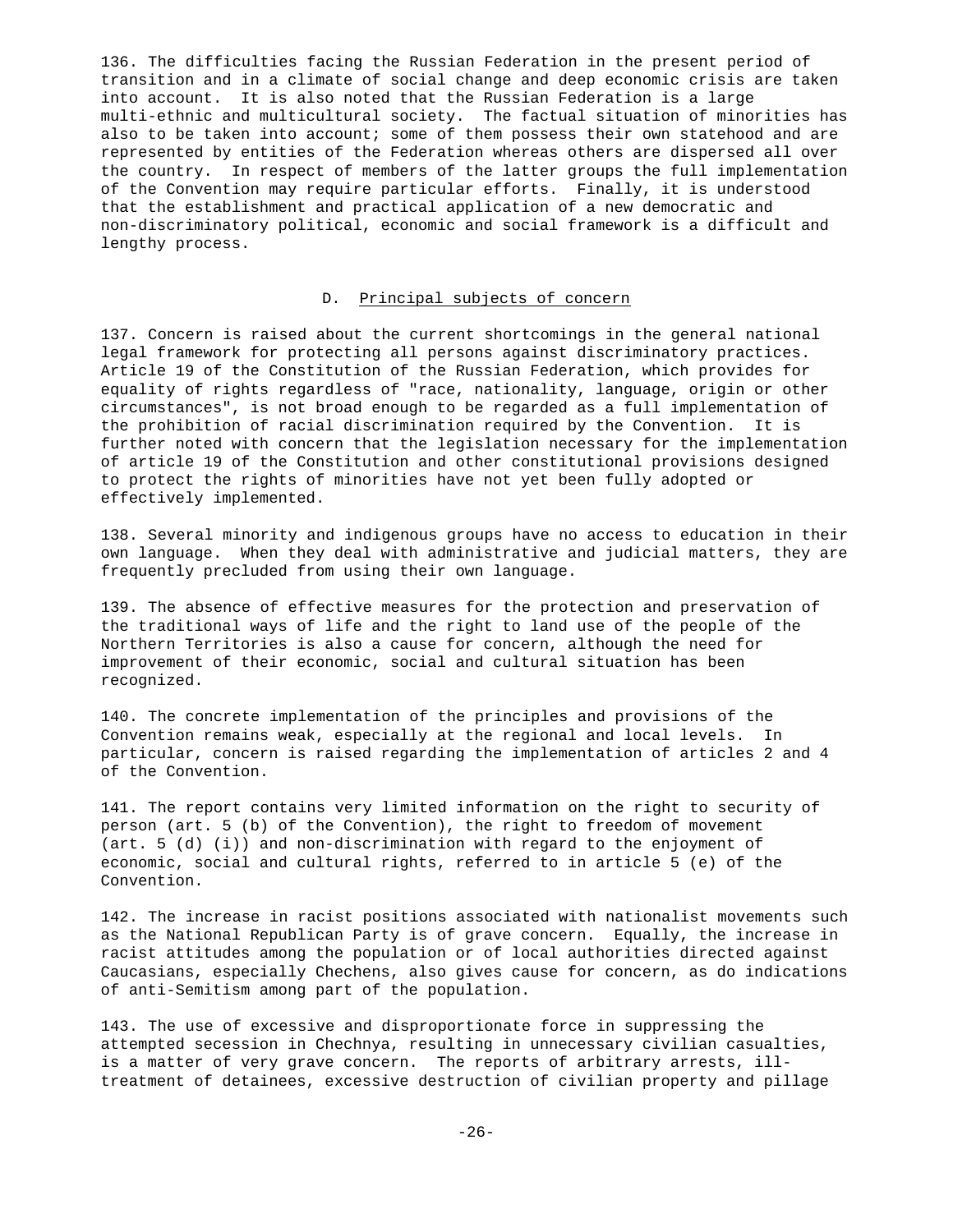in Chechnya also give rise to concern.

144. In particular the reports concerning the situation in the so-called filtration camps give rise to grave concern. It is to be deplored that representatives of humanitarian organizations, such as the International Committee of the Red Cross, have not been permitted to visit such camps.

145. The situation in Ingushetia and North Ossetia is a further matter of deep concern. Large numbers of Ingush exiles are being denied by the North Ossetian authorities the right to return freely to their regions of origin, in particular the Prigoradnyi district, in spite of the Law on Rehabilitation of Repressed Peoples. The Ingush population has also suffered directly and indirectly from the Chechen conflict.

### E. Suggestions and recommendations

146. The Committee strongly recommends that the National Parliament urgently complete and adopt all announced acts and laws concerning human rights, especially the draft law on national and cultural autonomy. The laws on the use of minority languages should be completed at the various legislative levels and fully implemented. The Committee also suggests that the State Party consider ratifying ILO Convention No. 169.

147. The State Party should take all appropriate measures to ensure the promotion of minority and indigenous people's languages. The Committee recommends that education programmes be provided in the appropriate languages.

148. The Committee recommends that special attention be paid to the minority and indigenous groups living in the Northern Territories by taking appropriate and effective measures to promote and protect their rights, especially the rights to use and exploit the land where they are living and to live in their own cultural environment.

149. The Committee recommends that, where appropriate, the State Party take special and concrete measures to ensure the adequate development and protection of less developed groups within the Federation, in accordance with article 2, paragraph 2, of the Convention.

150. The Committee strongly recommends that the Government take concrete and appropriate measures to outlaw and combat all organizations and political groups and their respective activities that promote racist ideas or objectives, as referred to in article 4 of the Convention.

151. The Committee also strongly recommends that the State Party carry out the decision of the Constitutional Court to abolish the permit system effectively.

152. The Committee recommends that the State Party enhance effectively protection against any acts of racial discrimination through the competent national courts, in accordance with article 6 of the Convention, by strengthening the court system, the independence of the judiciary and the confidence of the population therein. The Committee further recommends the training of judges, lawyers and magistrates in human rights. This type of training should also be provided to law enforcement personnel and the military, in line with General Recommendation XIII of the Committee.

153. The Committee strongly recommends that the State Party urgently take all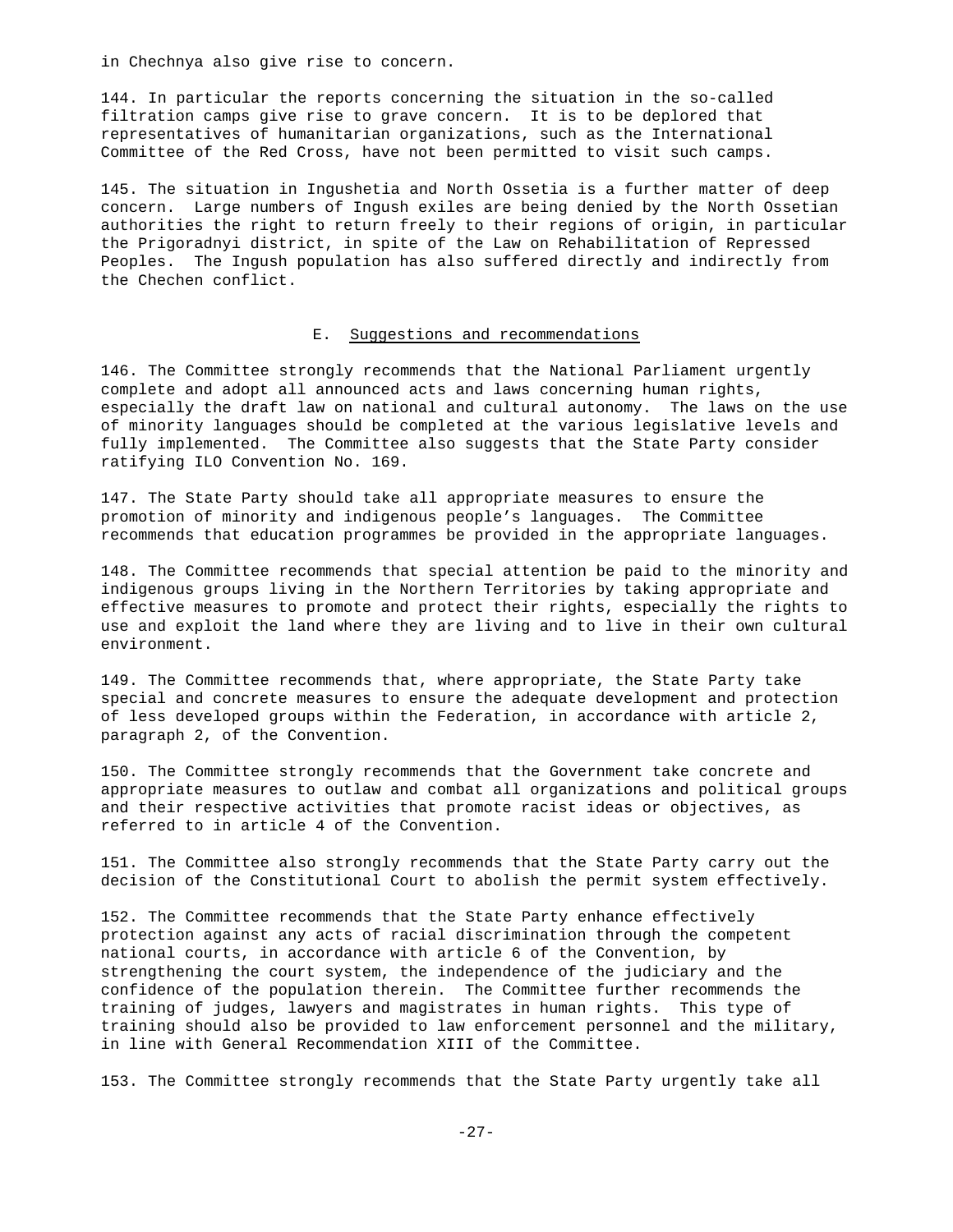measures to restore peace in Chechnya and to ensure full protection of human rights in the region. It further strongly recommends that the Government take all steps to ensure the full respect of fundamental human rights in the region, without discrimination. The Committee reaffirms that persons responsible for massive, gross and systematic human rights violations and gross violations of international humanitarian law should be held responsible and prosecuted.

154. The Committee recommends that the State Party guarantee the rights of all victims, especially refugees, of the conflict in Ingushetia and North Ossetia and provide in its next report information on the human rights situation in Chechnya, Ingushetia and North Ossetia.

155. The Committee invites the State Party to provide, in its next report, further information on the breakdown by percentage of all ethnic groups of the population.

156. More information is also requested in the next report on the number of complaints and court cases related to racial discrimination that have been registered recently by the State Party, on the respective decisions and judgements taken, and on the implementation of article 7 of the Convention.

157. The Committee recommends that the State Party ratify the amendments to article 8, paragraph 6, of the Convention adopted at the 14th meeting of States Parties.

158. The Committee suggests that the State Party ensure the dissemination of its periodic report and of the concluding observations adopted by the Committee. The accepted procedure of individual communications under article 14 of the Convention should be made widely known in the country.

159. The Committee recommends that the State Party's next periodic report, due on 5 March 1996, be a comprehensive one and that the State Party address all the concerns expressed in these observations.

### Madagascar

160. The Committee examined the implementation of the Convention by the Government of Madagascar at its 1150th meeting, held on 11 March 1996 (see CERD/C/SR.1150), based on the previous periodic report of the State Party (CERD/C/149/Add.19) and the summary record of the consideration thereof by the Committee (CERD/C/SR.835), and at its 1154th meeting, held on 14 March 1996, adopted the following concluding observations.

## A. Introduction

161. The Committee notes that no new report has been received since 1989 and that no reply has been given by the Government to the Committee's list of principal concerns, addressed to it in August 1995, with regard to the implementation of the Convention in Madagascar. The Committee had also recommended, during its forty-seventh session, that the Government request technical assistance from the Centre for Human Rights, which it has not done.

> B. Factors and difficulties impeding the implementation of the Convention and principal subjects of concern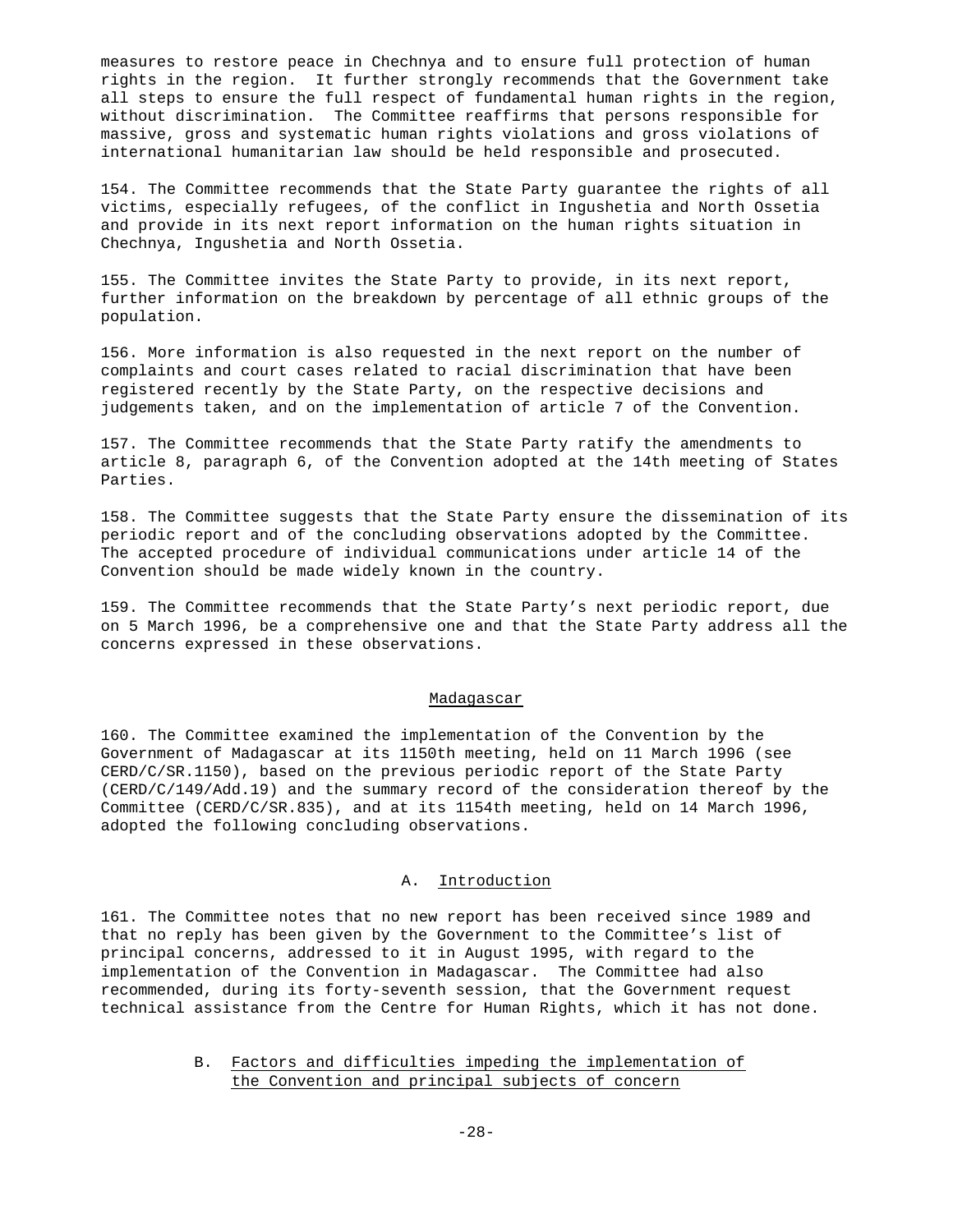162. Grave concern is expressed at the continuing deterioration of the social, cultural and economic conditions prevailing in the State Party. The general impoverishment of the country, the dysfunctioning of social services and social security and the existence of tensions between various groups of the population, which all lead to phenomena of racial or ethnic discrimination, are a matter of anxiety for the Committee.

### C. Suggestions and recommendations

163. The Committee requests the Government of Madagascar to submit without delay a comprehensive report in compliance with the Committee's guidelines for the preparation of State Party reports.

164. The general part of the updated report should contain information relating to the composition of the State Party's population and to its ethnic characteristics, as well as to the recent evolution of the political, social and economic situation prevailing in the country. Issues such as the inter-ethnic tensions, discrimination against the Indo-Pakistani community, the increasing impoverishment of the rural population, the acute lack of social services and health services, and the alarming situation of education, which intensify discrimination between ethnic groups within the population, and the social impact of structural adjustment programmes implemented under the auspices of the International Monetary Fund should be addressed.

165. The second part of the report should contain detailed information on the implementation of articles 2 to 7 of the Convention. This part should describe the existing penal legislation implementing article 4 of the Convention, as well as the available remedies against any acts of racial discrimination, implementing article 6 of the Convention, and provide examples of complaints and statistics about such remedies. The role and achievements of the Mediator, as far as protection against racial discrimination is concerned, should also be spelled out. The report should further indicate what measures have been taken by the Government to alleviate the effects of the economic crisis on the most disadvantaged groups of the population. Existing measures adopted in the field of education and awareness-raising to counter racial or ethnic discrimination, to promote tolerance and to make the principles of the Convention better known should also be described.

166. The Committee recommends that the State Party ratify the amendments to article 8, paragraph 6, of the Convention, adopted at the fourteenth meeting of States Parties.

# Finland

167. The Committee considered the eleventh and twelfth periodic reports of Finland (CERD/C/240/Add.2) at its 1141st and 1142nd meetings (see CERD/C/SR.1141-1142), held on 5 and 6 March 1996, and at its 1154th meeting, held on 14 March 1996, adopted the following concluding observations.

# A. Introduction

168. The Committee notes with appreciation the State Party's readiness to continue a dialogue with the Committee. It regrets that the eleventh and twelfth reports were not submitted on time. The Committee also expresses its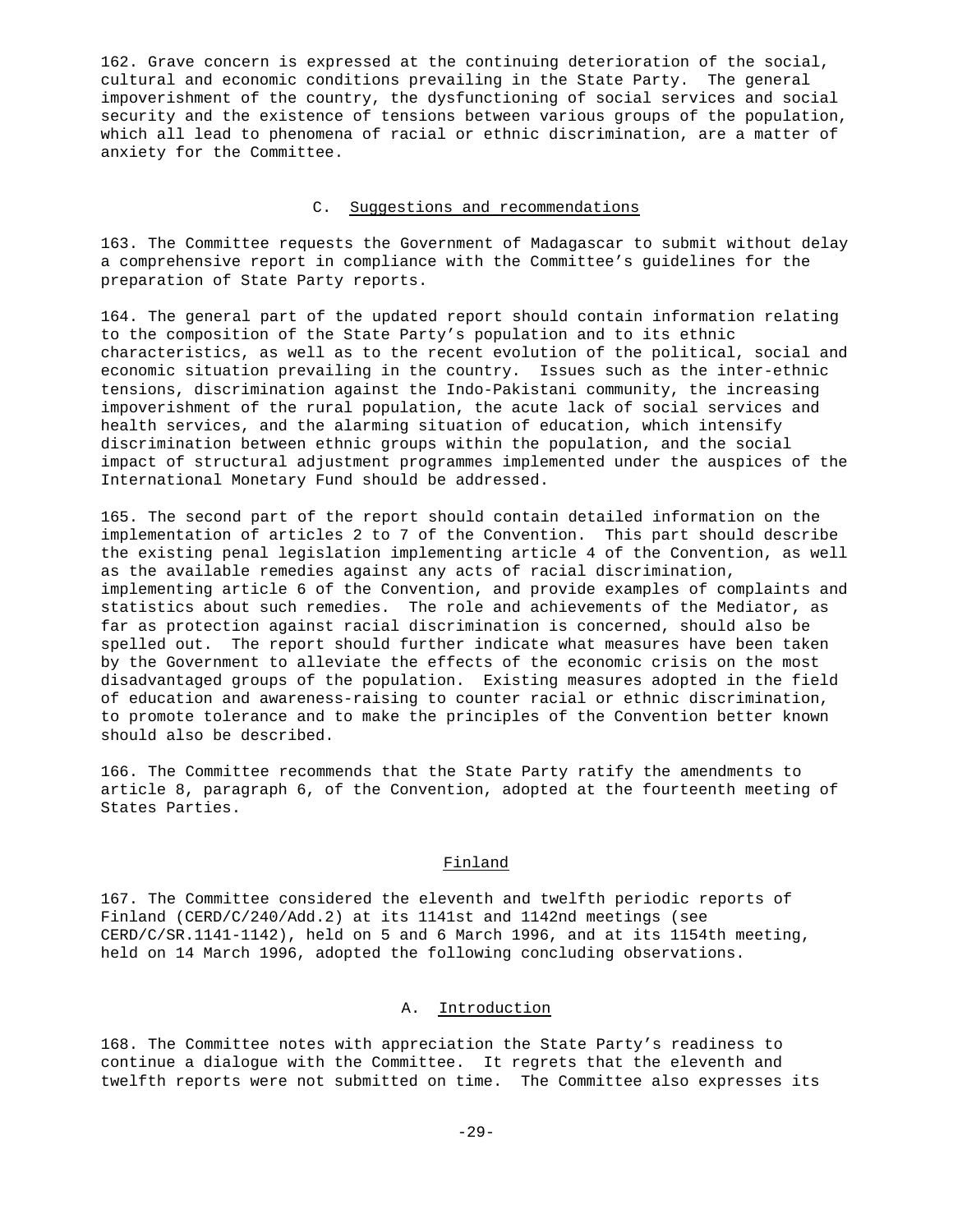appreciation to the State Party's delegation for the additional information that it provided during its oral presentation.

# B. Factors and difficulties impeding the implementation of the Convention

169. Since the mid-1980s, Finland has been facing important demographic changes. It is noted that the number of foreigners has more than tripled over the past few years. It is also noted that Finland is facing difficulties in the current period of structural change and economic recession. As observed by the Government, implementation of the Convention may also be made more difficult in some areas by decentralization policies, severe unemployment and budgetary cuts.

# C. Positive aspects

170. It is noted that the Government of Finland has taken, especially since the beginning of the 1990s, several positive measures to combat various forms of racial discrimination. The establishment of the Advisory Board for Refugee and Migrant Affairs, the ratification of the European Charter for Regional Minority Languages (1994) and the creation of a working group to draw up a programme of action against racism and discrimination (1996) are just a few of the proactive steps that Finland has taken.

171. Recent legal reforms of the Constitutional framework and Penal Code, on matters related directly to racial discrimination, are welcomed.

172. The Government's initiative in establishing a dialogue with the non-governmental sector is appreciated. It is noted that this dialogue resulted in the cooperative drafting of the eleventh and twelfth periodic reports of Finland. The efforts undertaken by the Government to promote public debate on questions and problems relating to racial discrimination are welcome initiatives.

173. It is noted with satisfaction that the State Party has made a declaration under article 14, paragraph 1, of the Convention, recognizing the competence of the Committee to receive communications from individuals. The fact that Finland has ratified the amendments to article 8, paragraph 6, of the Convention is welcomed.

# D. Principal subjects of concern

174. Concern is expressed that article 4 of the Convention has not yet been fully implemented.

175. The recent, significant increase in racially motivated acts and violence is a matter of deep concern. The persistence of publications, organizations and political parties which promote racist and xenophobic ideas is a further serious worry. It is regretted that there is no law which prohibits or punishes racist organizations for activities which promote and incite racial discrimination. Proposed reforms of the Constitution and of the Penal Code seem not to comply fully with the spirit and provisions of articles 2 and 4 of the Convention.

176. It is noted that victims of racial discrimination must overcome significant obstacles in order to obtain adequate judicial remedies.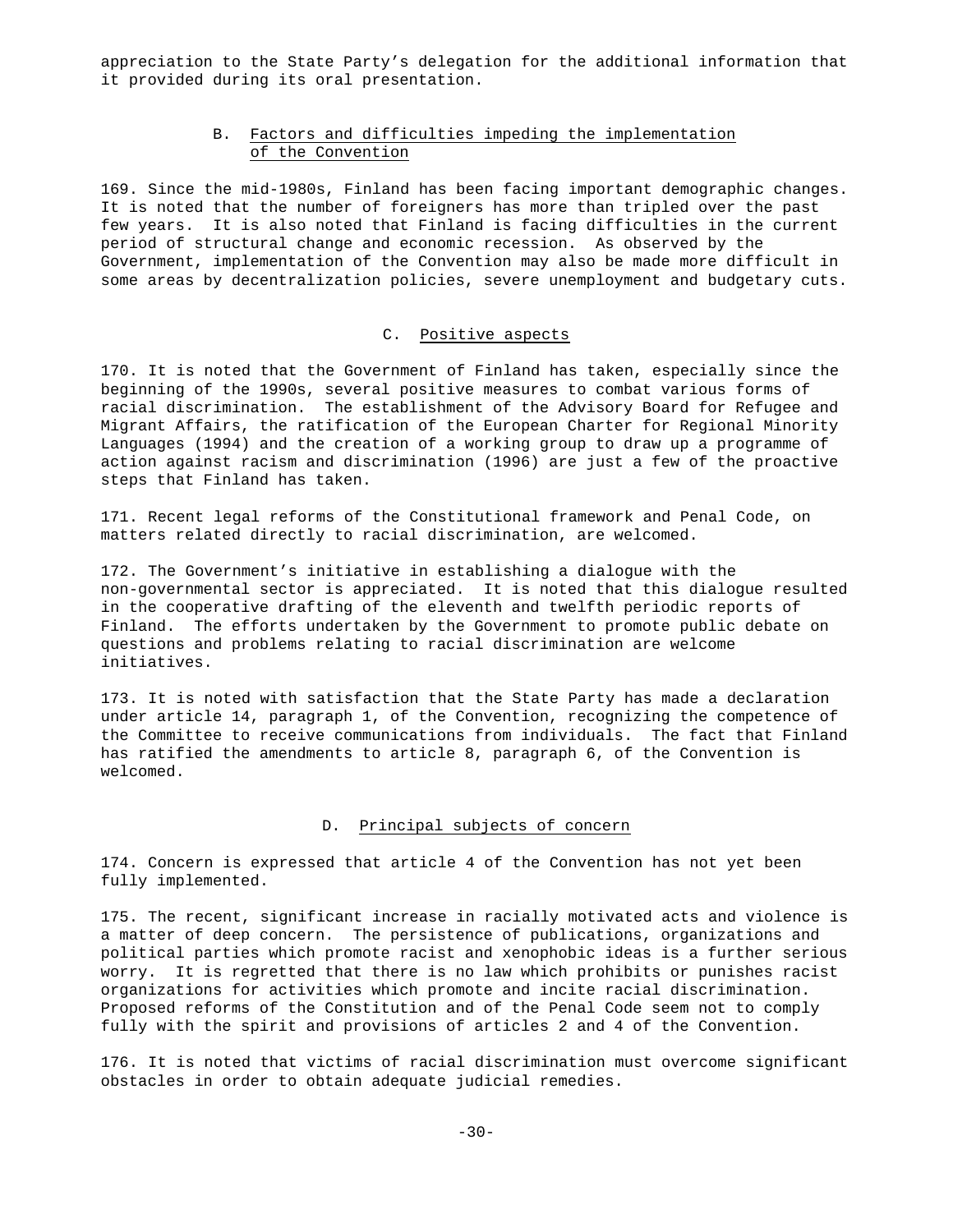177. As regards the land rights of the Sami people, concern is expressed over the mining and other economic interests of national and international companies which may be threatening the way of life of Samis.

178. Concern is also expressed over the Sami people's participation in the Sami parliament in their mother tongue.

179. The difficulties which the Romany minority continues to experience in exercising its rights is a matter of concern. The high rate at which Romany children drop out from school is also cause for concern.

180. It is noted with concern that educational programmes contain insufficient information on human rights issues, especially on minority rights issues.

181. There is no wide distribution of the text of the Convention in Finland. This practice differs from the Government's policy of distributing the Convention on the Rights of the Child and the Convention on the Elimination of All Forms of Discrimination against Women in the Finnish language.

182. The current refugee policies do not fully take into account all of the provisions of the Convention. In some cases, decisions to repatriate asylumseekers have been taken without proper respect for international human rights standards and the norms of refugee law. Concern is likewise expressed over the criteria employed in granting residence permits to foreigners.

183. Also a matter of concern is the discrimination against ethnic minorities and foreigners which occurs within the labour market.

184. Concern is expressed about the training of law enforcement officials in the protection of human rights in the light of the Committee's General Recommendation XIII.

185. Another matter of concern is the denial of access to public places for some persons, on the basis of ethnic or national origins.

### E. Suggestions and recommendations

186. In order to combat racist and xenophobic attitudes and violence, the Committee recommends that the State Party take all appropriate measures to implement fully articles 2 and 4 of the Convention. It also recommends that Finland adopt legislation which clearly prohibits and punishes acts of racial discrimination and organizations that promote and incite such racial discrimination.

187. The Committee recommends that the constitutional and penal reforms in Finland, to the extent to which they concern racial discrimination, more fully reflect the provisions of the Convention.

188. The Committee also recommends that the Government ensure thorough investigation of cases involving alleged mistreatment of persons belonging to ethnic minorities and foreign persons by the police. Detailed information on complaints and sentences regarding acts of racial or ethnic discrimination would be useful.

189. The Committee suggests that the Government draft and implement a clear policy on Sami land rights in order better to protect and preserve the way of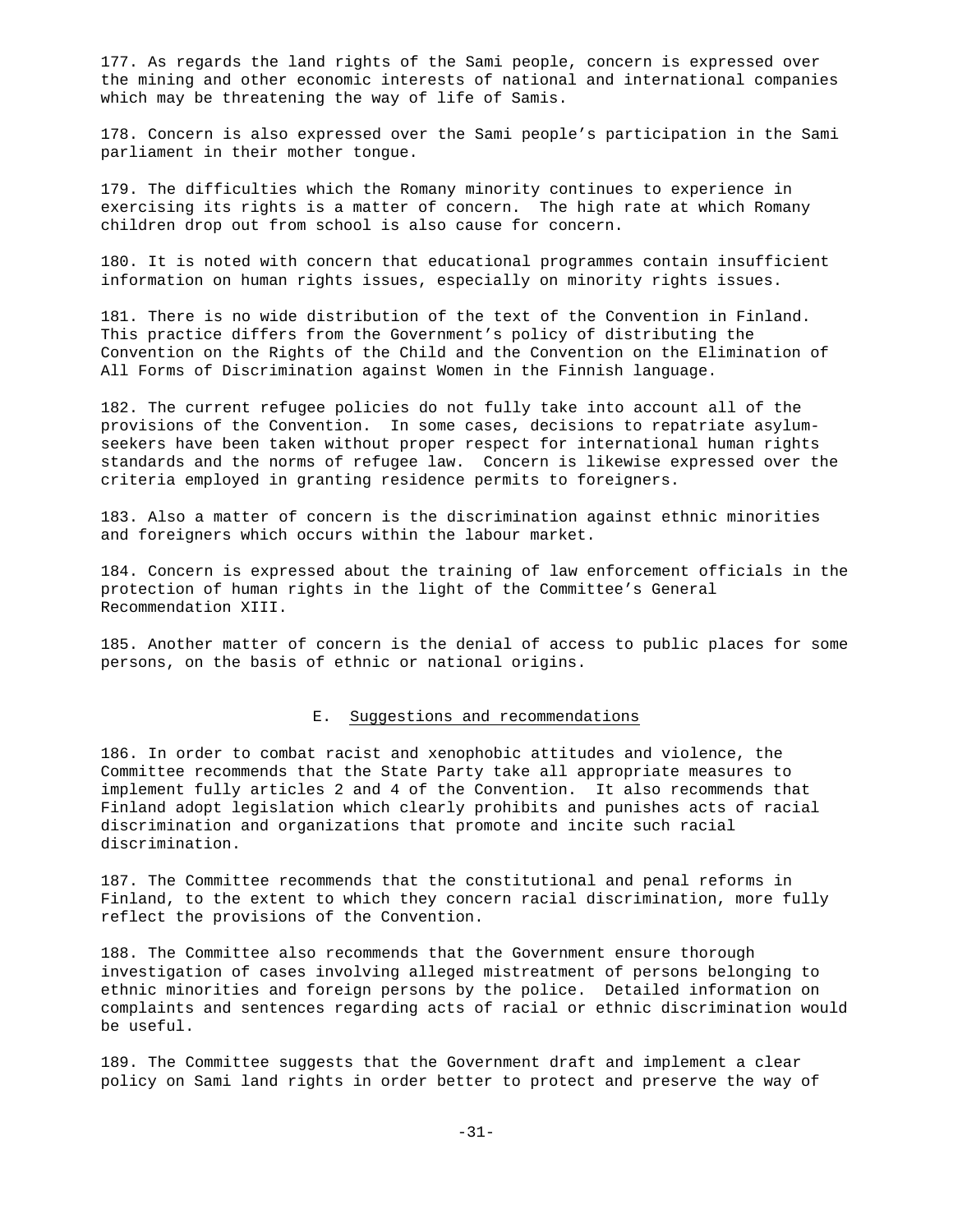life of this minority group. The Committee also recommends that the Government ratify ILO Convention No. 169.

190. The Committee recommends that the State Party do all in its power to enable Sami children to pursue their studies at the primary and secondary levels in their mother tongue.

191. The Committee also suggests that special measures be taken on behalf of the Romany people to ensure their full and equal enjoyment of human rights, especially in the field of education.

192. In order to fight discrimination more efficiently, the Committee recommends that special attention be paid in schools to human rights issues and especially to minority issues.

193. The Committee strongly recommends that the Government take the Convention fully into account when considering policies and/or decisions on asylum-seekers and refugees.

194. The Committee recommends that appropriate action be taken to ensure that access to places or services intended for use by the general public is not denied on grounds of national or ethnic origin, contrary to article 5 (f) of the Convention.

195. The Committee further suggests that the State Party ensure the wide dissemination of the text of the Convention, as well as of the report, the summary records and the concluding observations adopted thereon. The accepted individual communications procedure under article 14 of the Convention should be widely publicized throughout Finland for the benefit of the general public.

196. The Committee recommends that the State Party's next periodic report, due in August 1995, be an updating report, and that it address the matters raised in these concluding observations.

#### Spain

197. The Committee considered the thirteenth periodic report of Spain (CERD/C/263/Add.5) at its 1145th and 1146th meetings, on 7 and 8 March 1996 (see CERD/C/SR.1145-1146) and, at its 1154th meeting, on 14 March 1996, adopted the following concluding observations.

# A. Introduction

198. The Committee welcomes the opportunity to continue its dialogue with the Government of Spain. It expresses its appreciation for the prompt submission of the thirteenth periodic report, less than one year after the consideration of the previous report by the Committee, which demonstrates the commitment of the Government to the elimination of racial discrimination and to the fulfilment of its obligations under the Convention. The Committee notes with satisfaction that, though the report does not follow the guidelines for the preparation of periodic reports, it answers the questions raised during the consideration of the twelfth periodic report that were not responded to at that time. The Committee also expresses its appreciation for the additional information provided orally by the delegation.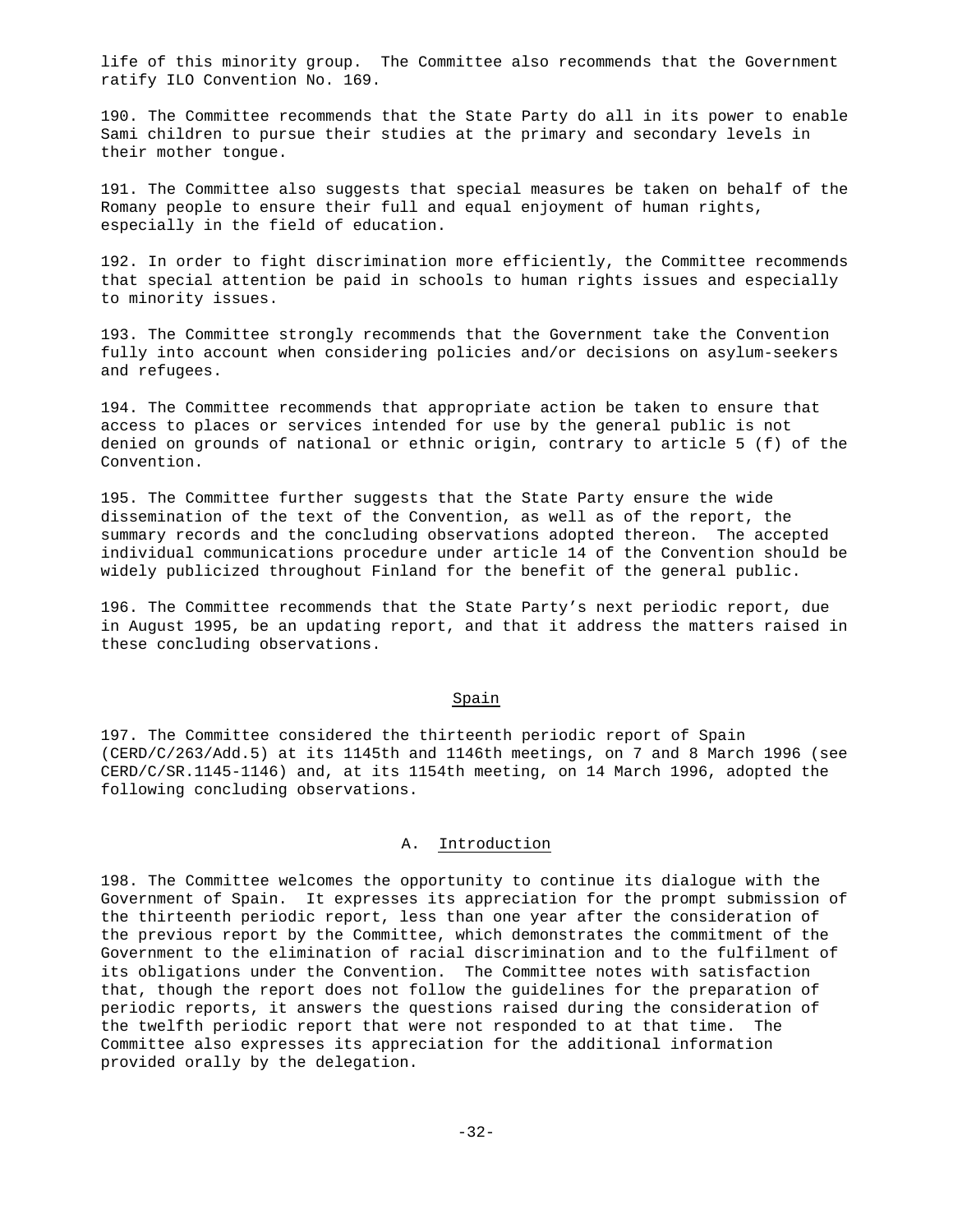# B. Factors and difficulties impeding the implementation of the Convention

199. It is noted that the increase in acts of racial discrimination against foreigners, asylum-seekers and members of the Gypsy community constitutes an impediment to the full implementation of the Convention in Spain. At the same time, the lack of official socio-economic data on the Gypsy population may impair the effectiveness of the policies to improve their situation.

### C. Positive aspects

200. The commitment expressed by the delegation on behalf of the Government to make the declaration under article 14 of the Convention, to withdraw the reservation to article 22 of the Convention and to consider the ratification of the amendments to article 8, paragraph 6, of the Convention adopted at the 14th meeting of States Parties is welcomed.

201. It is noted with satisfaction that measures have recently been adopted by the Spanish authorities to intensify the fight against racial discrimination and xenophobia and to bring Spanish law more into line with the requirements of the Convention. For example, Organic Laws 4/95 and 10/95 introduce into the Criminal Code the crime of genocide, and define a racist or anti-Semitic motivation for the commission of a crime as an aggravating circumstance.

202. The provisions of the new Law on the Regulation of the Right to Asylum 9/1994 and of Royal Decree 203/1995, providing, inter alia, that an asylum-seeker whose request for asylum has been refused may still be given a residence permit in Spain for humanitarian reasons, and that asylum-seekers are granted health care and the assistance of a legal counsellor and of an interpreter to help them during the procedure, are also welcomed.

203. The Gypsy Development Programme set up to improve the situation of the Gypsies, in particular in the field of education, promotion of the Gypsy culture, housing and employment, and conducted in collaboration with Gypsy associations, is noted with satisfaction. The Self-Regulating Agreement between the Ministry of Social Affairs and the mass media, concluded in order to promote a positive and non-discriminatory image of the Gypsy community, is viewed by the Committee as an original and positive measure.

204. The various campaigns initiated by the Ministry of Social Affairs or by the European Union, for example, the "Democracy is equality" and "Youth against intolerance" campaigns, and the "Youth campaign against racism, xenophobia, anti-Semitism and intolerance", are welcomed.

### D. Principal subjects of concern

205. Concern is expressed over the increasing manifestation of racism, xenophobia and discrimination against foreigners, asylum-seekers and members of the Gypsy community. It is noted with serious concern that evidence of racist attitudes on the part of members of the police and the Civil Guard seems to be increasing, and that the number of convictions resulting from such incidents does not seem to increase proportionately.

206. It is regretted that no precise information was provided with regard to the socio-economic situation of the Gypsy community. Similarly, not enough precise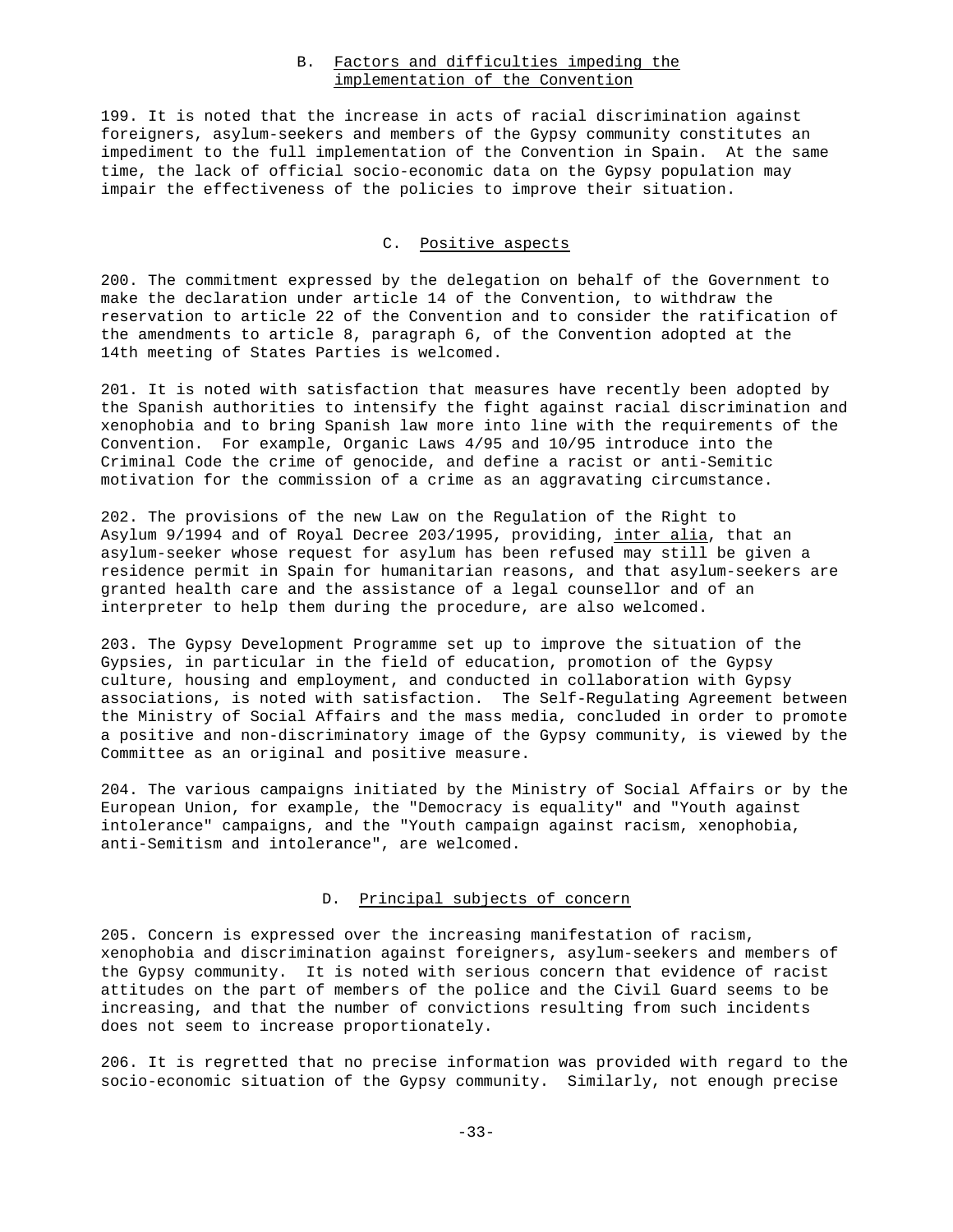information was provided to the Committee with regard to the status of the Muslims residing in Cueta and Melilla; in particular, it was not made clear whether the members of this community were full Spanish citizens.

207. It is noted that neither the report nor the additional oral information provided the Committee with enough information on the training of members of the security forces, the judiciary and the public service at large in the avoidance of racial discrimination.

208. While the wide autonomy enjoyed by the Autonomous Communities in Spain in the field of education is welcomed, it is noted with concern that in Catalonia and in the Basque Country it may be difficult for the children of the Castilianspeaking minority to receive education in their mother tongue.

209. Serious concern is also expressed with regard to the status of neo-Nazi and other extreme-right organizations which spread racist ideas. It is regretted that it was not made clear during the discussion whether such organizations could be registered and, if so, whether they could be dissolved on the sole ground that they spread racist ideas, or whether they were secret and, in this case, what the attitude of the authorities towards them is. It is doubtful whether Spain fully implements article 4 (b) of the Convention.

210. It is noted that, while efforts to relocate members of the Gypsy community in the Madrid area through the resettlement plan of the Madrid Municipal Corporation are welcomed, more attention should be paid by the authorities to ensuring that the implementation of the plan does not lead to the segregation of this community.

211. It is also noted that the lack of information on the implementation of article 5 of the Convention makes it difficult for the Committee to evaluate the actual situation with regard to the enjoyment of civil, political, economic, social and cultural rights by foreigners and members of the various ethnic groups in Spain.

212. Doubts were expressed whether victims of racial discrimination have effective remedies at their disposal for seeking just and adequate reparation from competent tribunals.

#### E. Suggestions and recommendations

213. The Committee recommends that the Spanish authorities urgently adopt more effective measures to contain and punish racist actions and xenophobia in all their forms, in particular through the training of members of the security forces, of the judiciary and other officials and through a close surveillance of extreme-right organizations. With regard to the latter, the Committee recommends the reinforcement of measures aiming at the full implementation of article 4 of the Convention.

214. The Committee recommends that the enjoyment by everyone, without discrimination, of the rights listed in article 5 of the Convention be ensured. In that regard, the Committee particularly recommends that strengthened attention be given to the equal enjoyment by members of the Gypsy community of the rights to housing, to education, to work and to protection in the event of unemployment.

215. The Committee recommends that the next report contain detailed information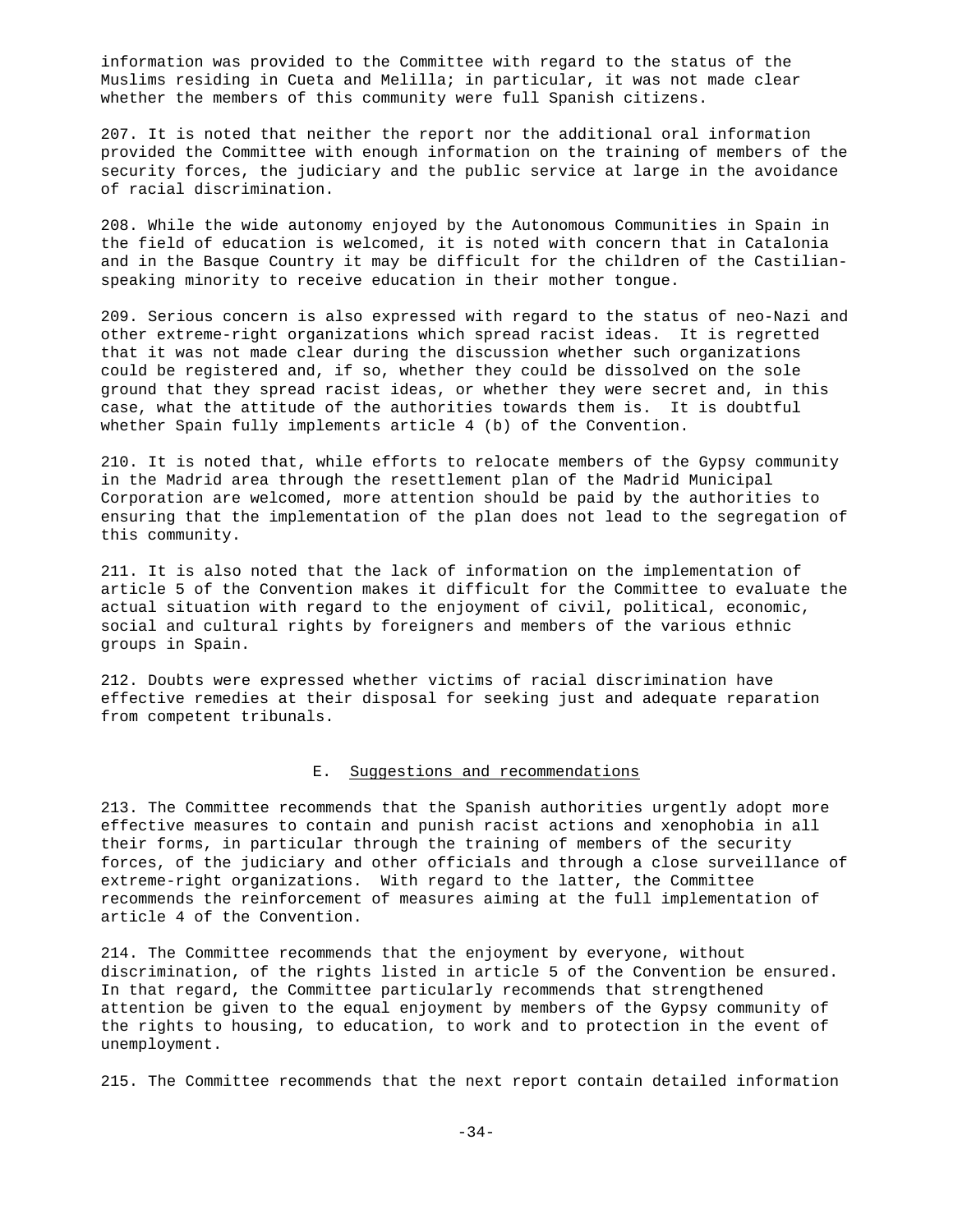on complaints and sentences relating to acts of racial or ethnic discrimination.

216. The Committee recommends that measures be taken by the authorities to ensure that Castilian-speaking children have the possibility of receiving education in Castilian in Catalonia and in the Basque Country.

217. The Committee recommends that information be provided in the State Party's next periodic report on the results of the implementation of the laws and amendments recently adopted and mentioned above and on the obstacles encountered in their implementation, as well as on the implementation of article 5 of the Convention. Similarly, the Committee stresses the necessity for complete and up-to-date statistical data to be included in the next report on the exact ethnic composition of the Spanish population and on the socio-economic characteristics of each ethnic group.

218. The Committee recommends that the State Party's next periodic report, due on 5 January 1998, be a comprehensive report in accordance with the reporting guidelines.

### United Kingdom of Great Britain and Northern Ireland

219. The Committee considered the thirteenth periodic report of the United Kingdom of Great Britain and Northern Ireland (CERD/C/263/Add.7 and CERD/C/263/Add.7, Part II) at its 1139th, 1140th and 1141st meetings (see CERD/C/SR.1139-1141), held on 4 and 5 March 1996, and, at its 1154th meeting, held on 14 March 1996, adopted the following concluding observations.

# A. Introduction

220. The Committee welcomes the thirteenth periodic report of the United Kingdom of Great Britain and Northern Ireland and one of its dependent territories (Hong Kong). It notes with satisfaction the State Party's timely submission of the report, as well as the detailed answers provided to the questions posed at the present session and to the issues raised by the Committee in its concluding observations in connection with the twelfth periodic report. The Committee recognizes that since the United Kingdom became a party to the Convention many legislative and other measures have been taken to implement the provisions of the Convention.

221. The Committee notes with regret that Part II of the report deals with the implementation of the Convention in only one dependent territory (Hong Kong) and that no information has been submitted with respect to the other dependent territories. It nonetheless expressed appreciation for the Government's engagement in a frank and constructive dialogue with the Committee, including on the legal issues about which the Government is, much to the regret of the Committee, in disagreement with the Committee.

222. The Committee expresses appreciation for the specific information received from non-governmental organizations based in the State Party, which helped it to clarify the situation and contributed to the quality of the dialogue.

223. It is noted that the State Party does not envisage making the declaration provided for in article 14 of the Convention, and that a number of members of the Committee requested the State Party to reconsider its position on this matter.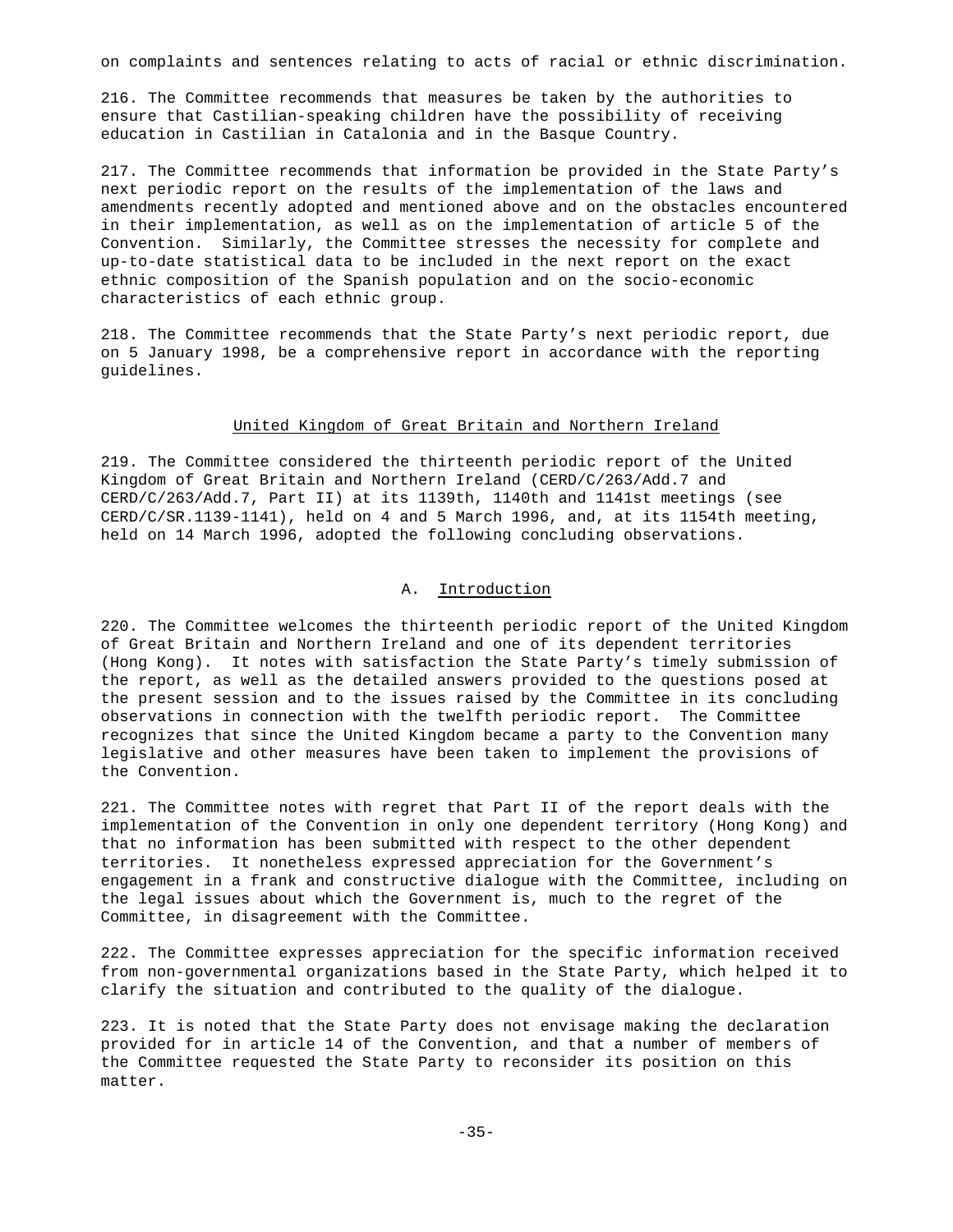## B. Factors and difficulties impeding the implementation of the Convention

224. The Committee notes that a large number of manifestations of racism and racially motivated attacks and incidents directed against members of ethnic minorities continue to occur in the territory of the State Party.

### C. Positive factors

225. The legislative proposal to allow the Commission on Racial Equality to accept legally binding undertakings and the introduction of new legislative provisions to address the issue of persistent harassment are welcome developments. The special effort made by the Government to increase the representation of ethnic minorities in the police force is also noted with satisfaction, as is the attention being paid in recent years to collecting data on and investigating racially motivated crimes, deaths in detention and complaints of police brutality.

226. The new grants for education support and training, which are intended to increase the English skills of students from ethnic minority groups, are viewed as a constructive way to raise the standards of academic achievement of these students.

227. The commitment to enact a race relations law for Northern Ireland, although much belated, is also welcome.

228. With respect to Hong Kong, the study on racial discrimination proposed to begin by the end of the present year is viewed as a constructive means of determining the extent of problems in the area of racial discrimination and reviewing all laws that may in a discriminatory manner confer exclusive benefits on members of a particular race. Where discrimination is found to exist, the study could serve as an important basis for the development of solutions.

# D. Principal subjects of concern

229. Note is taken of the fact that the 1976 Race Relations Act, by which many of the provisions of the Convention are given effect in domestic law, is subordinate to a wide range of rules and may be superseded by new rules or laws. The legal framework prohibiting racial discrimination is further weakened by the non-incorporation of the Convention in domestic legislation, the absence of a bill of rights espousing the principle of equality before the law and non-discrimination, and the lack of recourse of individuals to petition an international body such as the Committee. In addition, concern is expressed that the laws relevant to the implementation of the Convention do not appear to be uniformly applied throughout the territory of the United Kingdom; specifically, the Race Relations Act does not extend to Northern Ireland and some provisions of the Criminal Justice Act do not apply to Scotland.

230. Special concern is expressed over the issue of religious discrimination, in connection with anti-Muslim sentiment. Discrimination against Muslims may be closely related to questions of race and ethnicity, but no legislation is in place to deal effectively with this type of discrimination.

231. Concern is expressed over the interpretation of article 4 as presented in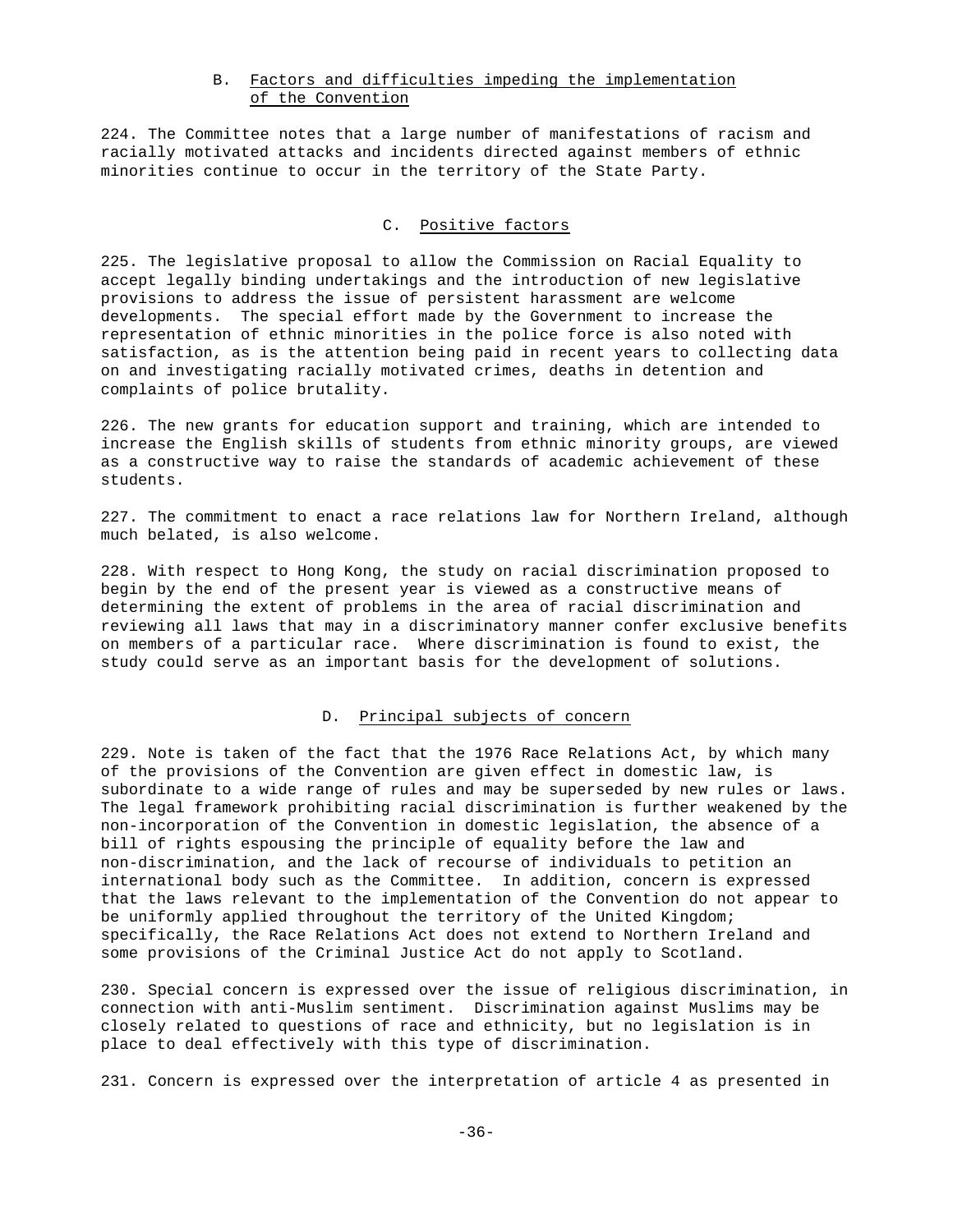the State's Party interpretative statement regarding this article and reaffirmed in the thirteenth periodic report. Such an interpretation is not only in conflict with the established view of the Committee, as elaborated in its General Recommendation XV (42), but also amounts to a negation of the State Party's obligation under article 4 (b) of the Convention to outlaw and prohibit organizations which promote and incite racial discrimination.

232. In connection with article 5 of the Convention, it is noted with serious concern that among the victims of death in custody are a disproportionate number of members of minority groups, that police brutality appears to affect members of minority groups disproportionately, that allegations of police brutality and harassment are reportedly not vigorously investigated and perpetrators, once guilt is established, not appropriately punished. Persons belonging to ethnic minority groups are underrepresented in political and public life, as reflected in their representation among the voting public, the police and armed forces and holders of public office. Deep concern is expressed about reports that they suffer significantly higher levels of unemployment relative to the rest of the population and that disproportionate numbers of black children are being excluded from schools.

233. Special concern is also expressed for the Irish Traveller community, whose situation affects their right to public health care and social services under article 5 (e). It is noted that the policy of designating land for the use of Travellers has contributed to their lower standard of living and has curtailed their freedom of movement by limiting the places which they might inhabit.

234. Serious concern is expressed at the absence of comprehensive race relations legislation in Northern Ireland. Equally, concern is expressed at the lack of positive efforts to bridge the cultural gaps in Northern Ireland between mainstream society and minority groups, particularly the Chinese and Irish Traveller communities. This has resulted in a disturbing reluctance by many members of these groups to make use of health and other social services.

235. Concerning the treatment of foreigners, serious concern is expressed that the proposed Asylum and Immigration Bill, published on 30 November 1995, would alter the status of many persons living in the United Kingdom in an adverse and discriminatory manner. This bill, if enacted, would, inter alia, prohibit employers from employing persons who are in the process of appealing a decision which rejected their petition to remain. It would also deny a number of social services to persons who have been granted permission to remain in the United Kingdom, including asylum-seekers, and others who have been granted permanent leave to stay but have not been naturalized. It is a matter of deep concern that most of the affected persons would be persons belonging to ethnic minorities.

236. With respect to Hong Kong, concern is expressed at the failure to include in the 1991 Population Census questions which would help determine the ethnic and racial composition of the population. The identification of minority groups and subsequent analysis of their political, economic and social status is a precondition for determining the difficulties that minority groups may be facing and whether and how any such difficulties may be due to discrimination.

237. It is noted with concern that the adoption of the Bill of Rights Ordinance, while a welcome measure, does not protect persons in Hong Kong from racial discrimination to which they may be subjected by private persons, groups or organizations, as provided for in article 2, paragraph 1 (d) of the Convention.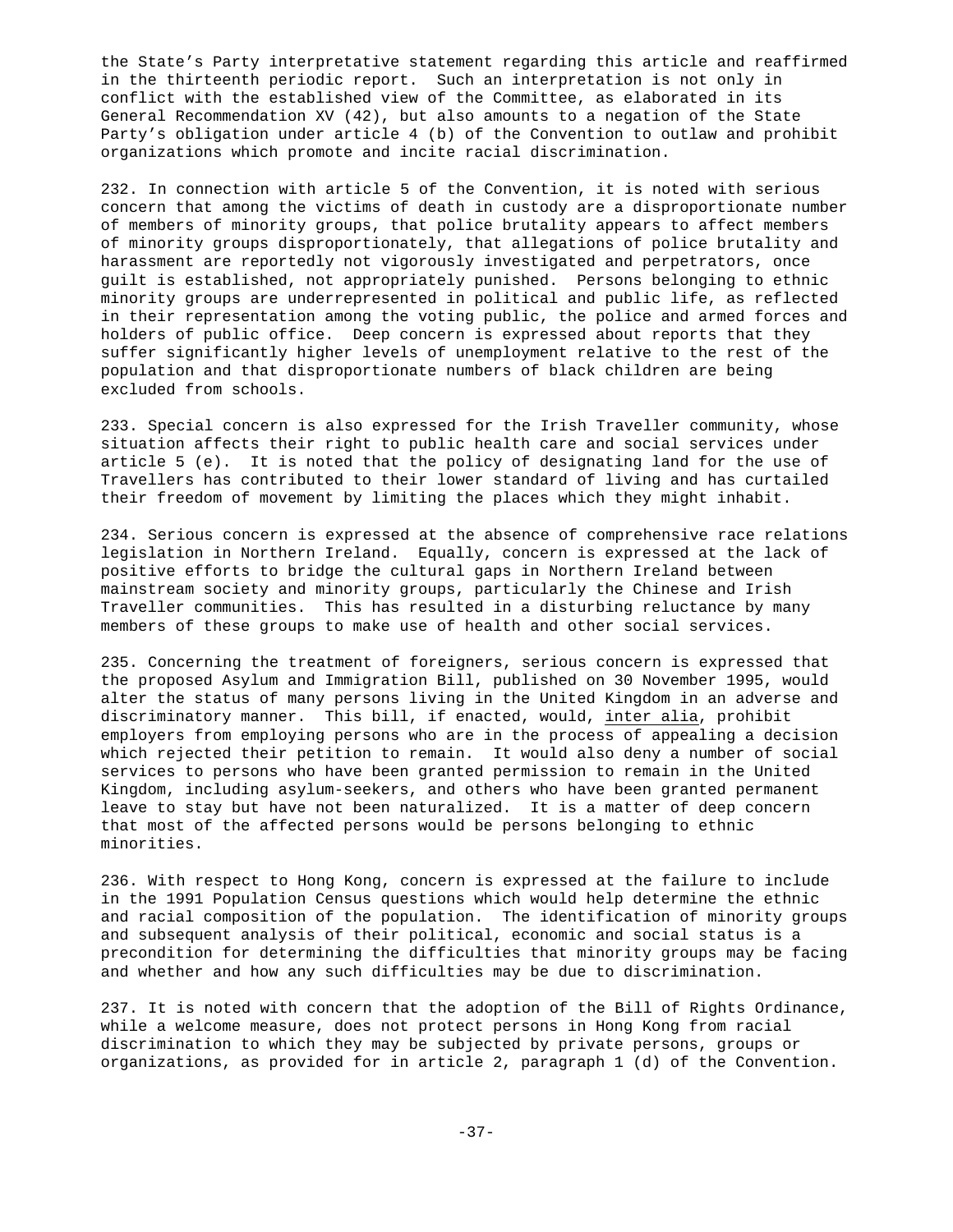238. The Government's statement that South Asian residents of Hong Kong are granted some form of British nationality, whether that of a British National Overseas (BNO) or a British Overseas Citizen (BOC), so that no resident of Hong Kong would be left stateless following the transfer of sovereignty is noted with interest. It is, however, a matter of concern that such status does not grant the bearer the right of abode in the United Kingdom and contrasts with the full citizenship status conferred upon a predominantly white population living in another dependent territory. It is noted that most of the persons holding BNO or BOC status are Asians and that judgements on applications for citizenship appear to vary according to the country of origin, which leads to the assumption that this practice reveals elements of racial discrimination.

239. Concern is also expressed about the "two-week rule", which prohibits foreign workers from seeking employment or remaining in Hong Kong more than two weeks after the expiration of their employment contracts. In view of the fact that the overwhelming majority of the persons affected by this rule are female Filipino foreign domestic workers, this rule appears to have discriminatory aspects under the terms of the Convention, which may leave workers vulnerable to abusive employers.

240. In connection with Vietnamese asylum-seekers in Hong Kong, there are serious indications that the conditions to which these persons are subjected during their often prolonged detention in refugee centres constitute a violation of their human rights and require urgent attention. Of principal concern is the absence of educational facilities for the children in these centres.

### E. Suggestions and recommendations

241. The Committee recommends that the State Party submit information on why anti-discrimination legislation, specifically the 1976 Race Relations Act and the 1994 Criminal Justice and Public Order Act, is not applied equally throughout the territory of the United Kingdom. Further, the Committee recommends that the Race Relations Act be re-examined with a view to elevating its status in domestic law so that it may not be superseded by new rules or laws. The Committee also recommends that the United Kingdom reconsider its interpretation of article 4.

242. The Committee recommends, with respect to articles 5 and 6, that the adequacy of legal aid available to alleged victims of racial discrimination be reviewed and that all complaints of police brutality be vigorously and independently investigated and the perpetrators punished. It recommends that investigations into deaths in custody be carried out expeditiously by independent inquiry mechanisms. The Committee further recommends that comprehensive, action-oriented studies be undertaken to ascertain the reasons behind the low participation of persons belonging to ethnic minority groups in elections, both as voters and as candidates for public office, the reason for their low representation in the police and armed forces, and the reason for their disproportionately high level of unemployment.

243. Noting with satisfaction the willingness of the State Party to inform the Committee in a more comprehensive manner about the role and the functioning of industrial tribunals dealing with complaints relating to discrimination in employment, the Committee recommends that in the next periodic report special attention be given to such aspects as accessibility, procedures and types of redress.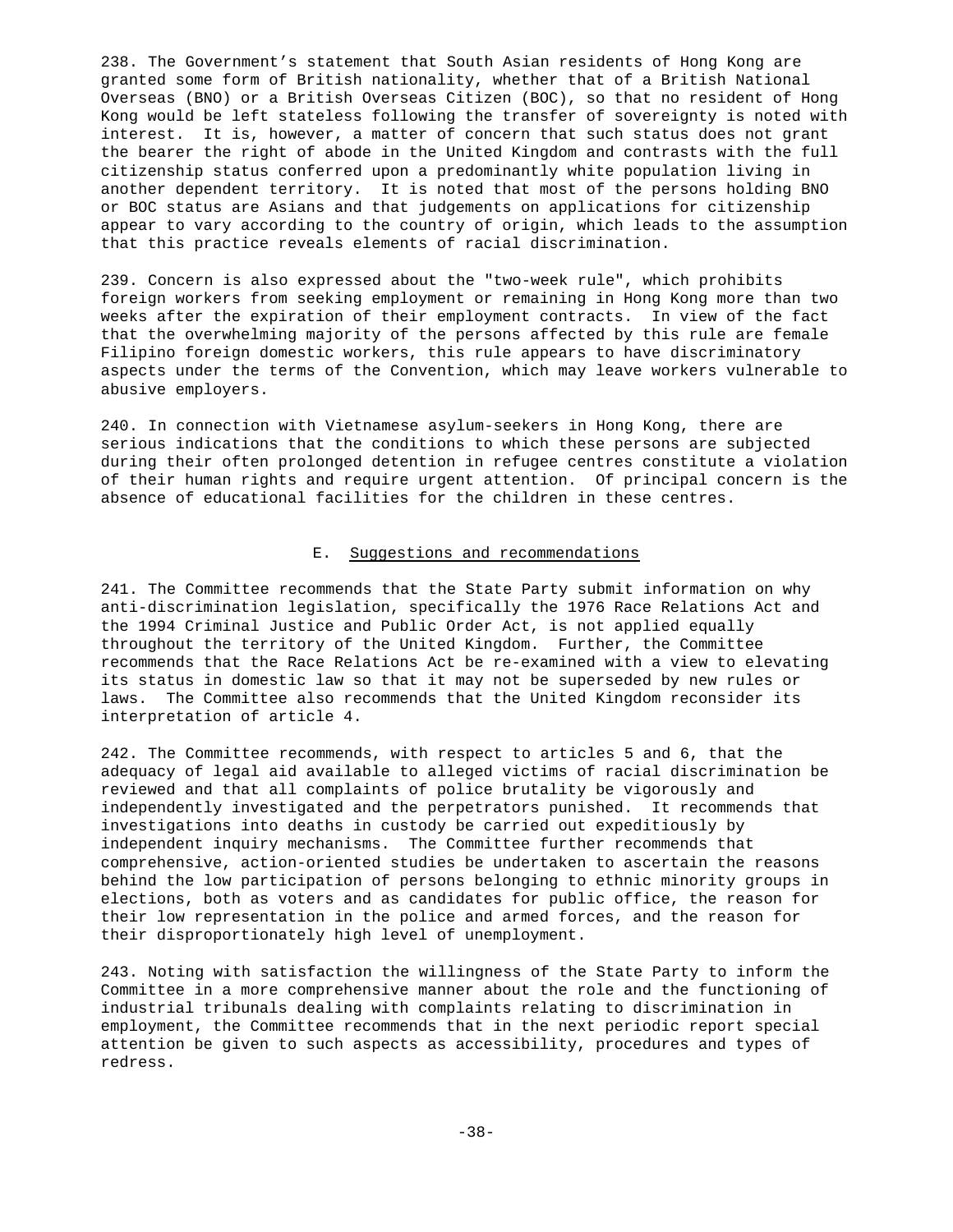244. The Committee recommends that the next report of the State Party contain detailed information on complaints and sentences relating to acts of racial or ethnic discrimination.

245. The Committee recommends that, during the further consideration of the 1995 Asylum and Immigration Bill, published on 30 November 1995, full consideration be taken of the provisions of the Convention. Detailed information about its application and the ethnic composition of potentially affected persons is requested in the fourteenth periodic report.

246. The Committee recommends that effective programmes be established to care for the health and educational needs of the Irish Traveller community in Great Britain and Northern Ireland.

247. The Committee takes note of the establishment of the Ethnic Minorities Advisory Committee (EMAC) in 1991 to assist the Judicial Studies Board in addressing racial and multicultural issues in courts. The Committee requests that information be submitted in the fourteenth periodic report indicating whether training from EMAC is obligatory for all judges and how many judges have actually received training by the date of submission of that report.

248. In view of the fact that many of the persons found not to be entitled to remain in the United Kingdom are members of minority groups, the Committee reiterates its position that States are obligated under the Convention not only to enact appropriate legislation but also to ensure its effective implementation.

249. The Committee recommends that the provisions of the Convention be taken into full account in the drafting of comprehensive race relations legislation for Northern Ireland. The Committee recommends that an effort be made to make available in the principal minority languages important public information, particularly concerning basic health care.

250. With respect to article 5 (e) and 7 of the Convention, the Committee repeats its recommendation that in the next report information be included regarding the development of plans to improve the economic and social conditions of minority groups through various measures in the field of employment and training, housing, social services, health and education, and in particular that the fourteenth periodic report include specific information on the number of persons from minority groups assisted through the programmes in place or to be introduced. The report should also address the manner in which such persons were assisted and the effect of the programmes on their overall welfare. Among the programmes discussed should be the Single Regeneration Budget, the Equal Opportunities Ten-Point Plan for Employers and the various educational grants for minority students.

251. Noting with concern the absence of legislation in Northern Ireland to outlaw racial discrimination and the Government's statement that close consideration is being given to this issue, the Committee recommends that a bill be promulgated as soon as possible.

252. The Committee notes with interest that action is taken to address the needs of children from the Black and other minority communities who are excluded from schools and recommends that the Government regularly collect and analyse data relating to the academic progress of children, broken down by ethnicity, to develop policies and programmes with a view to eliminating disadvantages based on race.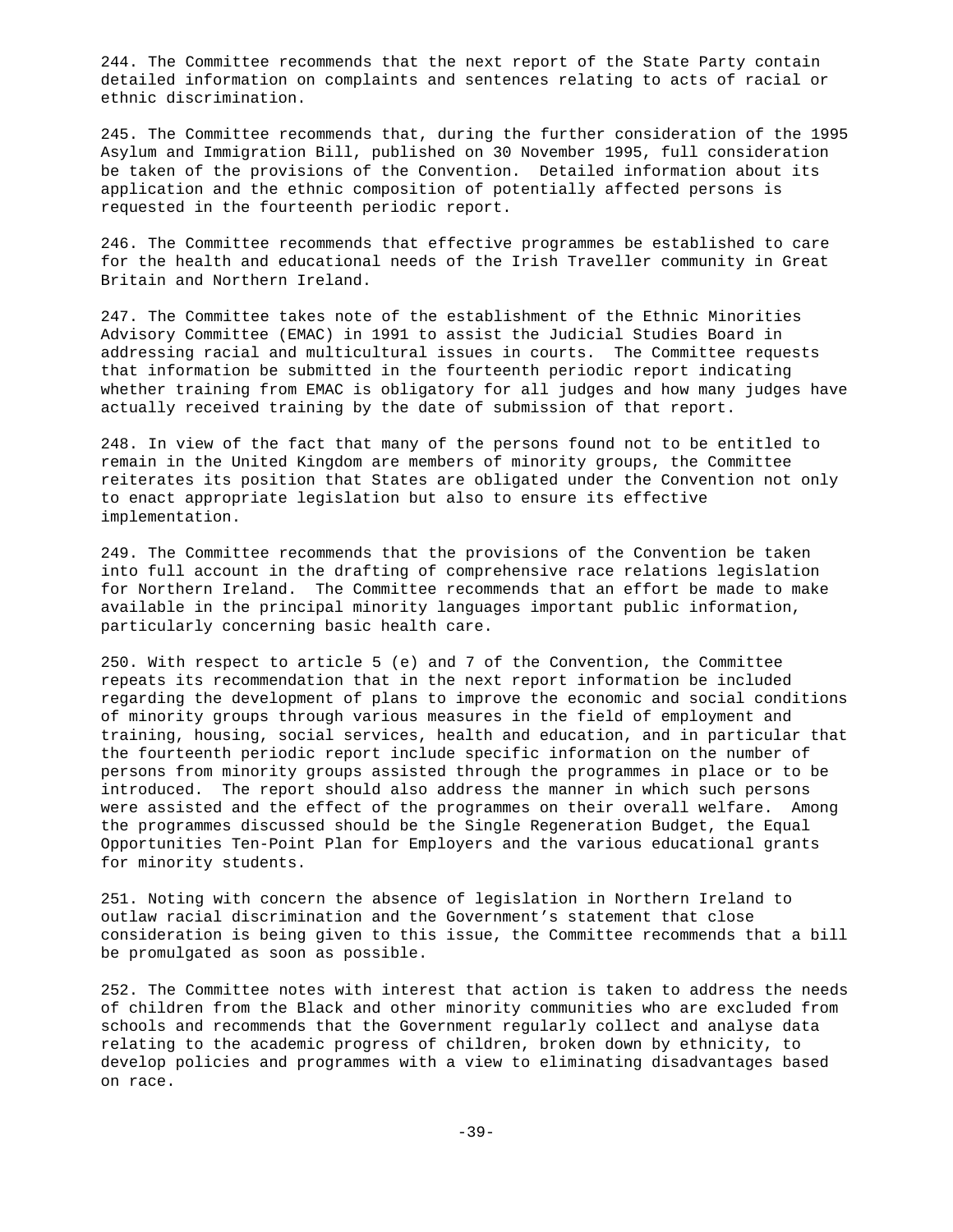253. With respect to Hong Kong, the Committee recommends that efforts be made to determine the ethnic and racial composition of the population. The Committee recommends that the Bill of Rights Ordinance be amended to extend the prohibition of discrimination to acts committed by private persons, groups or organizations, as provided for in article 2, paragraph 1 (d), of the Convention. The Committee recommends that the "two-week rule" be modified to allow foreign workers to seek new employment in Hong Kong when their employment contracts are terminated.

254. The Committee recommends that the question of the citizenship status of Hong Kong residents belonging to ethnic minorities of Asian origin be reviewed to ensure that their human rights are protected and that they are not discriminated against as compared with residents of other former colonies of the United Kingdom.

255. The Committee recommends that the fourteenth periodic report, due on 5 April 1996, be an updating report, that it contain information on the metropolitan territory as well as on the dependent territories, including Hong Kong, and that it address all the points raised in these observations.

#### Guinea

256. At its 1154th meeting, held on 14 March 1996 (see CERD/C/SR.1154), the Committee reviewed the implementation of the Convention by Guinea based upon its previous report (CERD/C/15/Add.1) and the Committee's consideration thereof (see CERD/C/SR.369). The Committee noted with regret that no report had been submitted to the Committee since 1977.

257. The Committee regretted that Guinea had not responded to its invitation to participate in the meeting and to furnish relevant information. The Committee decided that a communication should be sent to the Government of Guinea setting out its reporting obligations under the Convention and urging that the dialogue with the Committee should be resumed as soon as possible. 258. The Committee suggested that the Government of Guinea avail itself of the technical assistance offered under the advisory services and technical assistance programme of the Centre for Human Rights, with the aim of drawing up and submitting as soon as possible an updated report drafted in accordance with the reporting guidelines.

#### **Gambia**

259. At its 1154th meeting, held on 14 March 1996 (see CERD/C/SR.1154), the Committee reviewed the implementation of the Convention by Gambia based upon its previous report (CERD/C/61/Add.3) and the Committee's consideration thereof (see CERD/C/SR.550). The Committee noted with regret that no report had been submitted to the Committee since 1980.

260. The Committee regretted that Gambia had not responded to its invitation to participate in the meeting and to furnish relevant information. The Committee decided that a communication should be sent to the Government of the reporting State setting out its reporting obligations under the Convention and urging that the dialogue with the Committee should be resumed as soon as possible.

261. The Committee suggested that the Government of Gambia avail itself of the technical assistance offered under the advisory services and technical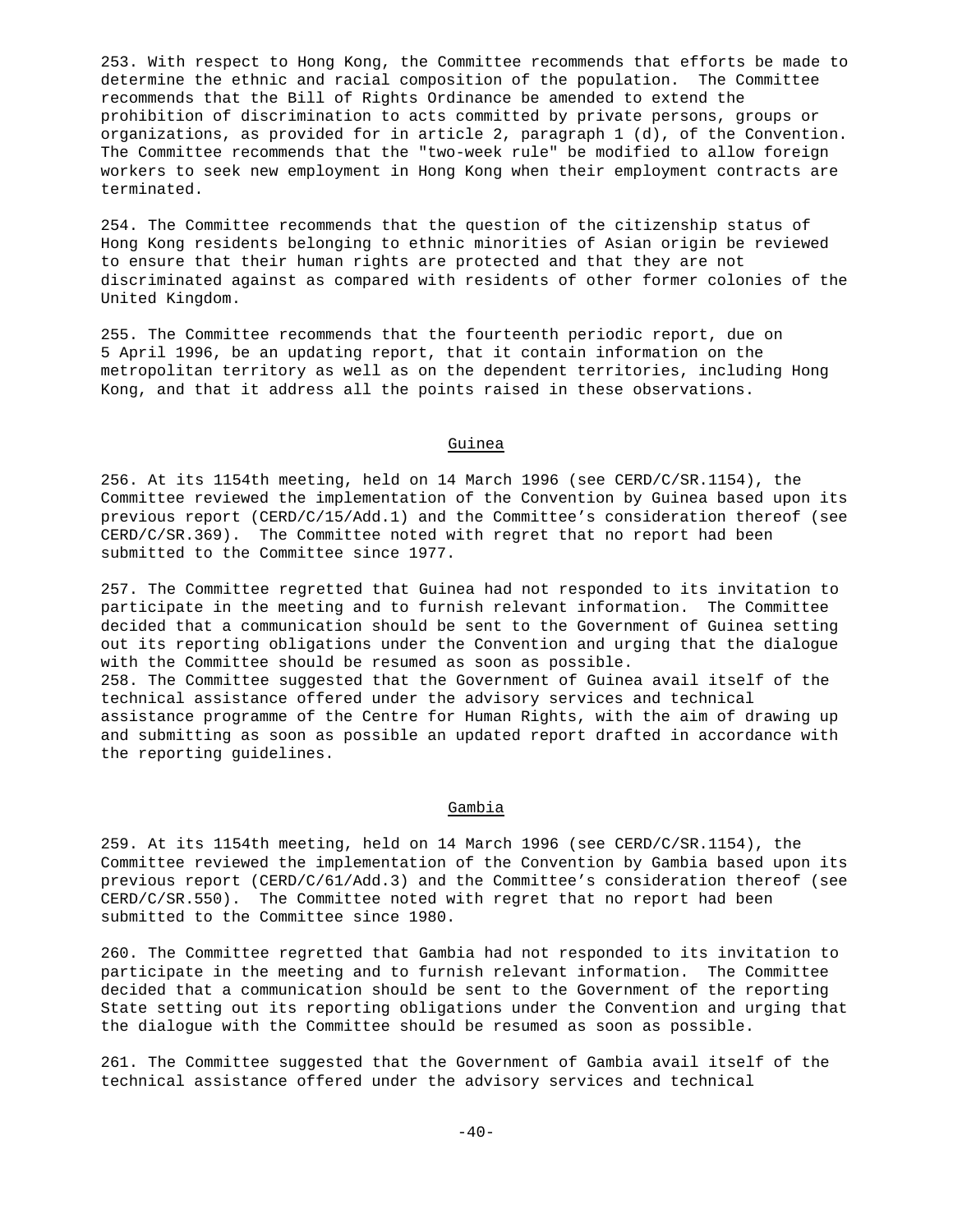assistance programme of the Centre for Human Rights, with the aim of drawing up and submitting as soon as possible an updated report drafted in accordance with the reporting guidelines.

# Côte d'Ivoire

262. At its 1154th meeting, held on 14 March 1996 (see CERD/C/SR.1154), the Committee reviewed the implementation of the Convention by Côte d'Ivoire based upon its previous report (CERD/C/64/Add.2) and the Committee's consideration thereof (see CERD/C/SR.510, 511 and 922). The Committee noted with regret that no report had been submitted to the Committee since 1980.

263. The Committee regretted that Côte d'Ivoire had not responded to its invitation to participate in the meeting and to furnish relevant information. The Committee decided that a communication should be sent to the Government of Côte d'Ivoire setting out its reporting obligations under the Convention nd urging that the dialogue with the Committee should be resumed as soon as possible.

264. The Committee suggested that the Government of Côte d'Ivoire avail itself of the technical assistance offered under the advisory services and technical assistance programme of the Centre for Human Rights, with the aim of drawing up and submitting as soon as possible an updated report drafted in accordance with the reporting guidelines.

#### Bolivia

265. The Committee examined the eighth, ninth, tenth, eleventh, twelfth and thirteenth periodic reports of Bolivia, which were submitted in a single document (CERD/C/281/Add.1), at its 1157th and 1160th meetings, held on 5 and 7 August 1996 (see CERD/C/SR.1157 and 1160). In the light of the examination of the report and the observations made by the members of the Committee, the Committee, at its 1176th meeting, on 19 August 1996, adopted the following concluding observations. 8/

# A. Introduction

266. While the Committee regrets the long period, since 1983, during which no reports were submitted by the State Party, it welcomes the submission of the combined eighth, ninth, tenth, eleventh, twelfth and thirteenth periodic reports. The Committee expresses appreciation for the frank manner in which the report addresses the actual situation in Bolivia. It also expresses its appreciation for the additional information provided by members of the State Party's delegation and for their willingness to engage in a constructive dialogue with the Committee. The information contained in the report and in the oral answers to its questions allowed the Committee to obtain a clearer view of the overall human rights situation in the State Party with respect to racial discrimination.

267. The Committee notes that the State Party has not made the declaration provided for by article 14 of the Convention; some members of the Committee requested the State Party to consider the possibility of making such a declaration.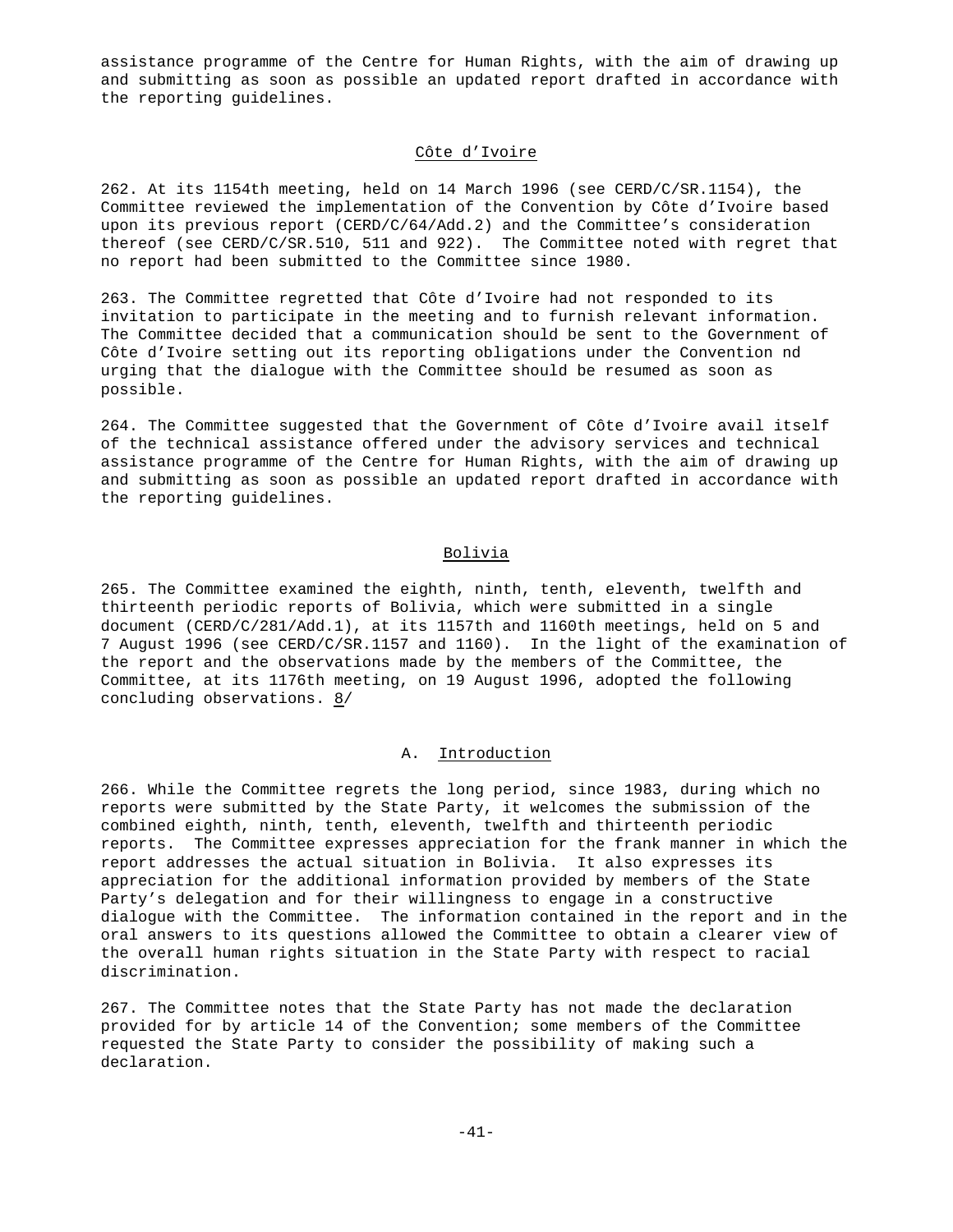# B. Factors and difficulties affecting the implementation of the Convention

268. Note is taken, with concern, of the conditions of extreme poverty principally affecting members of the indigenous population. Poverty is evident in the lack of access to some basic services, such as provision of clean water, medical care, education and electricity.

269. The high rate of illiteracy and the fact that the national language, Spanish, is spoken by only 44 per cent of the population, and the large number of languages and dialects spoken in the country are noted with concern, as they make communication difficult between the various ethnic groups and, in many cases, place indigenous persons at a disadvantage in the defence of their human rights.

270. Concern is also expressed about the complex problem of drug trafficking and, in the rural areas, drug production, principally affecting members of the indigenous population, which the Government, faced with economic problems and violations of the law, as well as external pressures, is struggling to eradicate.

# C. Positive aspects

271. The progress made in stabilizing the national economy is welcomed, as are the Government's efforts to reduce the great disparities between the level of development of the capital and other urban areas relative to the remote rural areas of Bolivia.

272. In addition, the Law on Popular Participation of 1994 is welcomed for its recognition of indigenous communities as juridical persons and granting to such communities the power to engage in certain activities independently of the central authorities. These include the capacity to contract public projects and to receive international assistance for local development.

273. The abolition of the practice of debt imprisonment is welcomed. This practice by definition has affected the poorer sectors of society and consequently has had important racial implications.

274. The new measures to provide maternity care and medical care for infants until the age of five years, under Supreme Decree 24,303, are welcomed and considered to be in conformity with article 5 (e) of the Convention.

275. The protection of the indigenous population should be improved by the planned adoption of legal provisions for the establishment of various institutions with specific areas of responsibility in the protection of human rights, including the National Organ for Minors, Women and the Family and the Sub-Secretariat on Human Rights in the Ministry of Justice. The post of a national human rights ombudsman envisioned in the constitutional reforms of 1994 is also welcomed.

# D. Principal subjects of concern

276. Deep concern is expressed over the lack of legislative provisions classifying as an offence punishable by law the dissemination of ideas based on racial superiority or hatred, acts of violence or incitement to violence against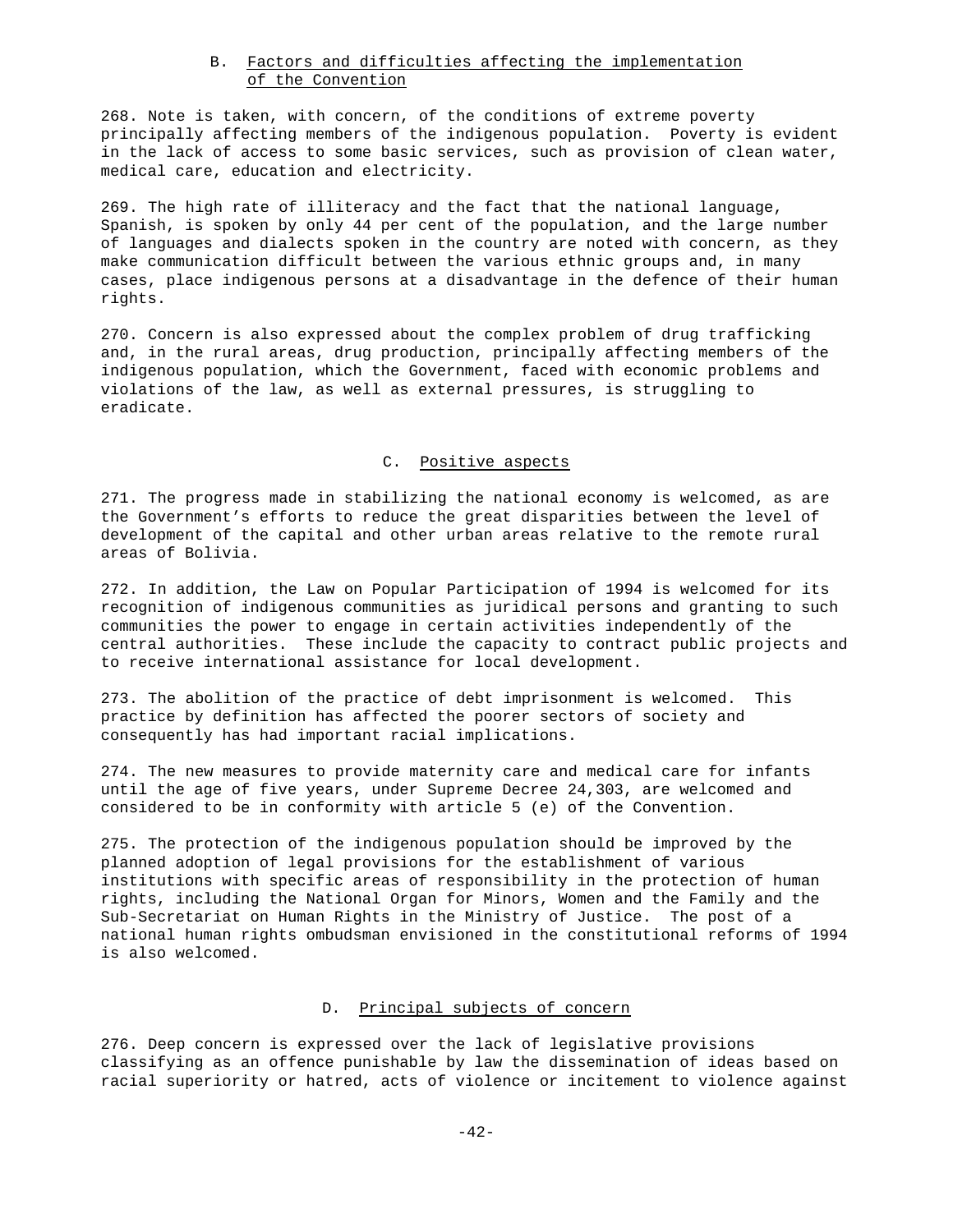any race or group of persons of another colour or ethnic origin and the provision of assistance to racist activities, as required under article 4. In this connection, attention is drawn to the fact that failure to take such action impairs implementation of article 6 on the right to effective protection and remedy.

277. Attention is drawn to article 5 (c), in accordance with which all persons have the right to have equal access to the public service. In this regard, regret is expressed that the law on the public service, adopted in 1992, does not expressly prohibit racial discrimination in the selection of public servants.

278. Note is taken of the disparities in the access to economic, social and cultural benefits by different ethnic groups. While the difficulties in providing such benefits to regions far removed from the capital are appreciated, the disproportionate effects that may hinder the relative development of different communities are of deep concern, as they can perpetuate racial discrimination towards disadvantaged groups.

279. With respect to article 7, it is considered that insufficient information was made available concerning efforts in teaching and education to combat prejudices which lead to racial discrimination and to promote understanding, tolerance and friendship, as required under this article.

280. It is noted with regret that quantitative information regarding the ethnic composition of the population, the geographic areas where minority communities are concentrated, the level of their standard of living and other educational and social indices was not provided in the present report. Such information is essential for the Government itself to detect possible patterns of discrimination and for the Committee to monitor effectively the implementation of the Convention.

### E. Suggestions and recommendations

281. The Committee urges the Government to consider its obligations to make all forms of racial discrimination, as specified in article 4 of the Convention, punishable by law. In this respect, it notes with satisfaction the indication that the Government would welcome technical assistance towards this end. The Committee recommends that the Government avail itself of the technical cooperation services of the Centre for Human Rights of the United Nations.

282. The Committee recommends that information regarding the ethnic composition of the population, the geographic areas where minority communities are concentrated, the level of their standard of living and other educational and social indices be provided in the next report, which should be an updating report focused on those questions and subjects of concern raised by the Committee during the examination of the present report. It also requests that the next report include data on the indigenous communities that are affected by drug trafficking and how the Government's policies and programmes are affecting those groups. It will be appreciated if that information includes the amount of land withdrawn from coca production, the amount of land continuing to produce coca, the number of persons affected and the ethnic origin of those persons, as well as the effects of the Government's programmes on their living standards. If it is considered that assistance in this area would be helpful, the Committee recommends that the Government request technical assistance from the Centre for Human Rights with respect to the collection and analysis of data.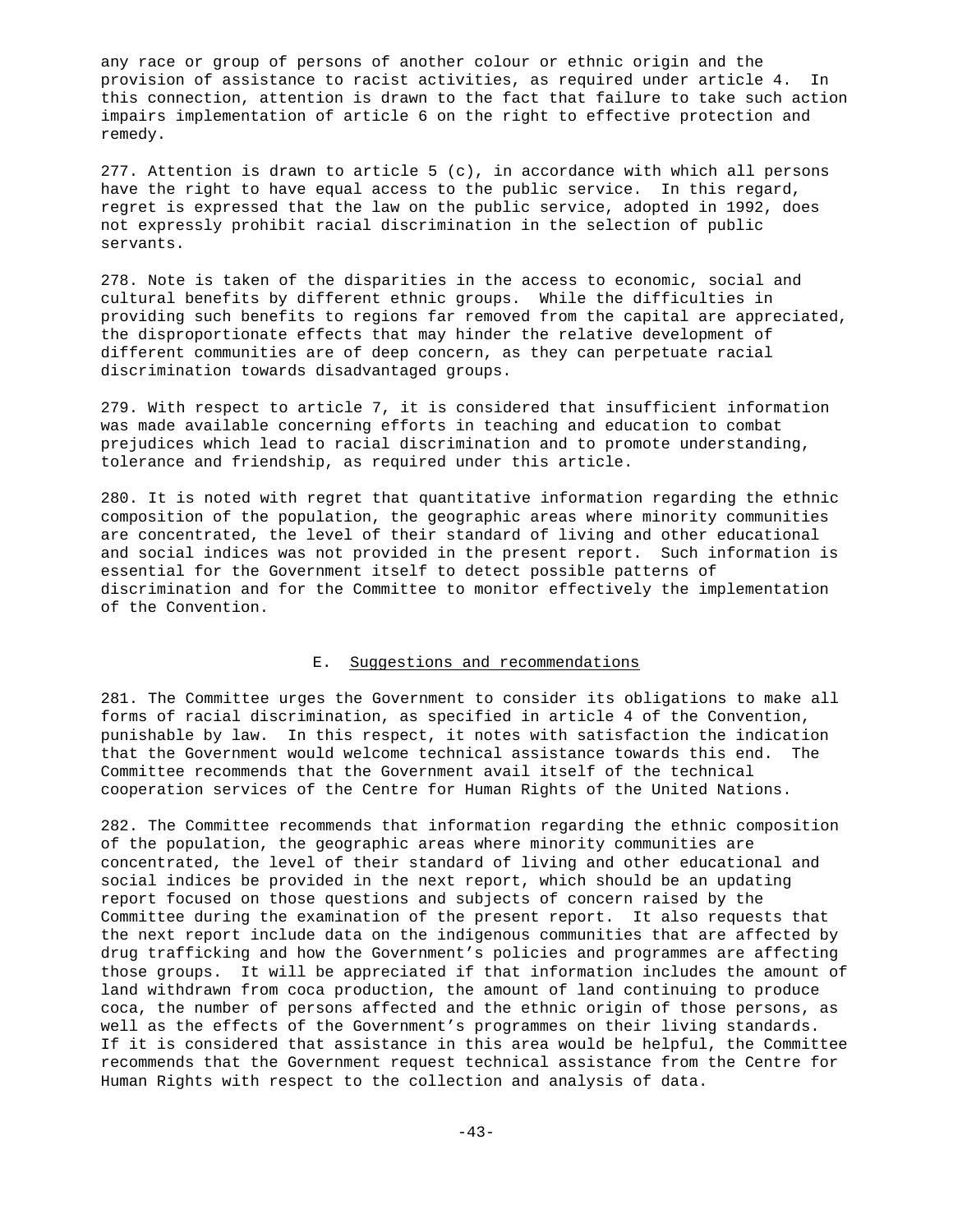283. The Committee recommends that the next periodic report contain detailed information concerning the draft bill on land reform. It requests that the report explain how demands for sustainable development, for the promotion of agriculture and for protection of the rights of the indigenous and peasant communities will be reconciled in the draft bill.

284. The Committee urges that immediate attention be paid to the development of rural areas where many indigenous communities are situated. It encourages the Government to consider expansion of the economic and social infrastructure to enable those communities to be provided with access to clean water, energy, medical care, education, and other essential services and, in this regard, it calls special attention to the situation of the Guaraní people. The Committee encourages the Government to seek international assistance towards this end.

285. The Committee strongly recommends that the next periodic report include information regarding any measures taken to remedy the problems outlined in the report concerning judicial sentencing. In particular, the Committee requests information concerning the number of complaints of racial discrimination which have been made and examples of sentencing to be included in the next periodic report to gain a better understanding of the way in which the judicial system implements the obligations of the State under the Convention.

286. The Committee recommends that the next periodic report include information on how the Law on University Reform and other related measures will affect minority students and communities.

287. The Committee recommends that the State Party consider how it may implement the working provisions of article 7 and incorporate in the school curricula and the training of persons in the public service appropriate instruction to effectively combat prejudice and promote tolerance.

288. The Committee recommends that the State Party ratify at its earliest convenience the amendments to article 8, paragraph 6, of the Convention, adopted by the 14th meeting of States Parties.

289. The Committee recommends that the next periodic report of the State Party due on 22 October 1997, be updating in character and that it address all the points raised in the present concluding observations.

# Brazil

290. The Committee considered the tenth, eleventh, twelfth and thirteenth periodic reports of Brazil submitted in a single document (CERD/C/263/Add.10), at its 1157th, 1158th and 1159th meetings (CERD/C/SR.1157-1159), on 5 August and 6 August 1996. At its 1177th meeting, on 19 August 1996, it adopted the following concluding observations.

#### A. Introduction

291. The Committee welcomes the resumption of the dialogue with the Government of Brazil after a nine-year break. It expresses its satisfaction to the State Party for the frankness of its report and the explanations provided by the delegation. However, it regrets that the report submitted contains little specific information on the implementation of the Convention in practice. In this connection, the Committee takes note of the delegation's statement that the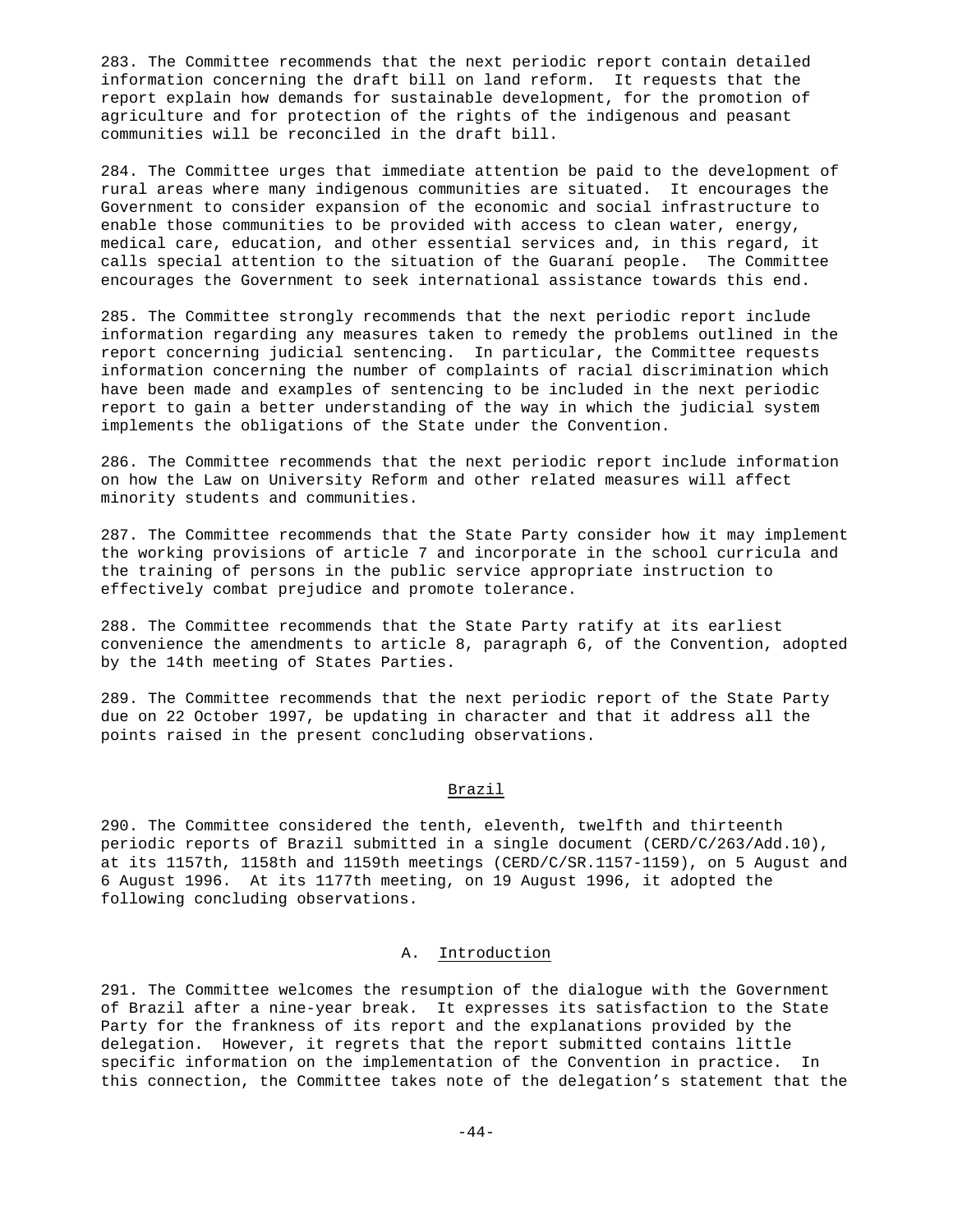State Party is ready to continue the dialogue in the near future and to provide it with fuller information on the measures taken to give effect to the Convention.

292. The Committee notes that the State Party has not made the declaration provided for by article 14 of the Convention; some members of the Committee requested that it should consider the possibility of doing so.

# B. Factors and difficulties impeding the implementation of the Convention

293. The Committee recognizes that Brazil is a country with a very sizeable geographical area and population and that, during the past decade, it has undergone far-reaching political, economic and social changes. In spite of numerous structural, political, economic and social reforms, the authorities have not managed to control endemic poverty, thus exacerbating the social inequalities affecting the black, indigenous and mestizo populations in particular, and encouraging the emergence of a culture of violence.

### C. Positive aspects

294. The recent legislative and institutional measures taken by the Government of Brazil to bring national legislation more into line with the Convention and to improve protection of the fundamental rights of the most vulnerable communities are welcomed. In this connection, the Committee takes particular note of the adoption of the new Constitution in 1988 and the recent establishment of a human rights commission, an inter-ministerial working group for the promotion of the black population and a ministry of agrarian reform and the promulgation of a national human rights plan. The creation, on an experimental basis, of a police station to deal specially with cases of racial discrimination should also be highlighted.

295. The determination expressed by the delegation to ratify shortly ILO Convention No. 169 concerning indigenous and Tribal Peoples in Independent Countries is a step forward which the Committee hopes Brazil will take as soon as possible.

296. Active participation by members of society at large in drafting the State Party's report is a welcome development, as is the determination expressed by the Brazilian authorities to disseminate widely the report and the Committee's concluding observations.

## D. Principal subjects of concern

297. The statistical and qualitative information on the demographic composition of Brazil's population and on the enjoyment of political, economic, social and cultural rights provided in the State Party's report clearly show that the indigenous, black and mestizo communities suffer from deep structural inequalities and that the measures taken by the Government effectively to combat those disparities are still insufficient.

298. The Committee notes that the report contains no information on the "indicators" of the particular social difficulties encountered by the most vulnerable populations, especially the indigenous, black and mestizo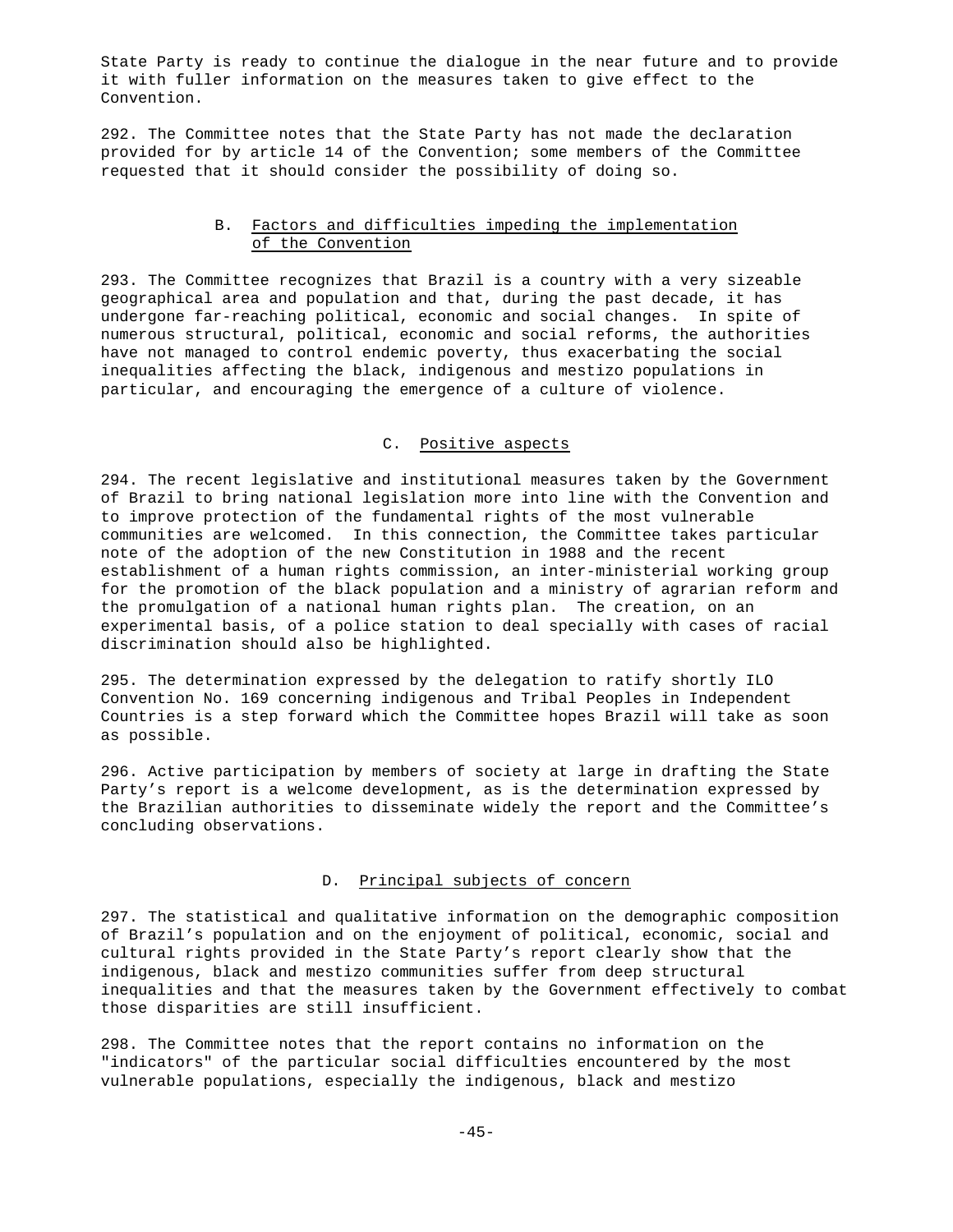populations.

299. A number of sources of information concur that discriminatory attitudes towards the indigenous, black and mestizo populations persist within Brazilian society and are apparent at a number of levels in the political, economic and social life of the country. These discriminatory attitudes concern, inter alia, the right to life and security of person, political participation, access to education and employment, access to basic public services, the right to health, the right to decent housing, land ownership, land use and law enforcement.

300. Special concern is expressed about the fate of the most vulnerable populations, in particular indigenous people, blacks and mestizos.

301. Regarding the implementation of article 2 of the Convention, the Committee notes with concern the slow pace of certain legislative reforms, in particular the reform of the Criminal Code. The Committee notes with concern the maintenance of article 6 of the 1916 Civil Code of Brazil, containing a discriminatory restriction on the exercise of civil rights by the indigenous populations which is contrary to the 1988 Constitution of Brazil, although according to the explanations of the representative of Brazil this provision has become obsolete.

302. The fact that illiterate citizens, who are found especially among the indigenous, black or mestizo populations, or other vulnerable groups, cannot be elected in political elections is contrary to the spirit of article 5 (c) of the Convention.

303. Particular note is taken of the fact that the indigenous populations encounter serious discrimination in regard to enjoyment of their civil, political, economic, social and cultural rights. Special concern is expressed about the unfair treatment of the indigenous populations during land demarcation and distribution, the violent and unlawful means used to settle numerous land disputes and the violence and intimidation used against them by private militias and even occasionally by members of the military police. Concern is also expressed about their social protection and the discrimination they suffer in the spheres of health, education, culture, employment, access to public office and housing.

304. Regarding the implementation of article 6 of the Convention, the Committee notes with regret that the information provided on cases in which judicial remedies were exercised by the victims of acts of racial discrimination was insufficient and did not allow a proper assessment to be made.

### E. Suggestions and recommendations

305. The Committee hopes that the State Party will continue and strengthen its efforts to improve the effectiveness of measures and programmes designed to ensure that all groups of the population fully enjoy their political, economic, social and cultural rights. The Committee also recommends that the State Party devote due attention to developing programmes to foster awareness of human rights and of the need for tolerance, in order to prevent social and racial discrimination and prejudice.

306. The Committee requests the Government of Brazil to provide, in its next periodic report, precise information and "indicators" on the social difficulties encountered by the indigenous black and mestizo populations, and in particular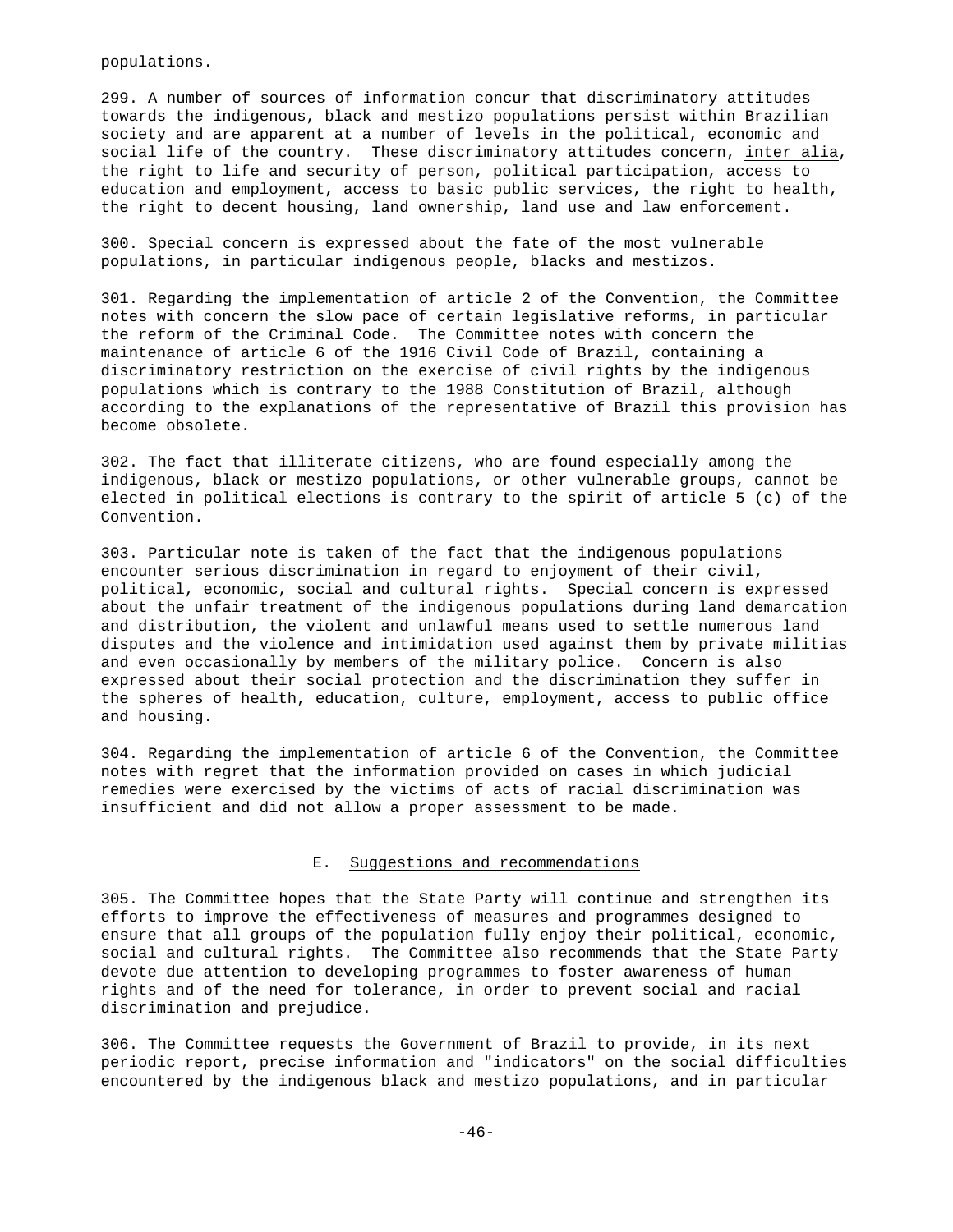on rates of unemployment, imprisonment, alcoholism, drug use, delinquency and suicide. The Committee also draws the State Party's attention to the need to devise "indicators" to assess policies and programmes for protecting and promoting the rights of the vulnerable populations.

307. The Committee recommends that the State Party should do everything possible to speed up the current legislative reforms and, more specifically, to amend article 6 of the 1916 Civil Code of Brazil, which is contrary to its 1988 Constitution. The State Party should also take measures to allow illiterate citizens from the most underprivileged population groups to be elected in political elections.

308. The Committee recommends that the Government of Brazil put more vigorously into practice its determination to defend the fundamental rights of indigenous people, blacks, mestizos and members of other vulnerable groups, who are regularly the victims of serious intimidation and violence, sometimes leading to their death. It hopes that the authorities concerned will systematically prosecute those guilty of such crimes, whether they are members of private militias or State officials, and will take effective preventive measures, especially through training for the members of the military police. In addition, the State Party should ensure that the victims of such acts receive compensation and are rehabilitated.

309. The Committee strongly recommends that the State Party should adopt fair and equitable solutions for the demarcation, distribution and restitution of land. To that end, where land disputes are concerned, everything possible should be done to prevent discrimination against indigenous people, blacks or mestizos by the big landowners.

310. The Committee encourages the State Party to ratify ILO Convention No. 169 concerning Indigenous and Tribal Peoples in Independent Countries.

311. The Committee recommends that the next periodic report of Brazil contain detailed information on complaints filed by the victims of acts of racial discrimination and on how they were dealt with by the courts.

312. The Committee recommends that the State Party give nationwide publicity to its thirteenth periodic report and the Committee's concluding observations thereon.

313. The Committee recommends that the State Party ratify at its earliest convenience the amendments to article 8, paragraph 6, of the Convention which were adopted by the 14th meeting of States Parties.

314. The Committee recommends that the State Party's next periodic report, which is due on 4 January 1998, contain an update of the previous report and focus on all the points raised in the present concluding observations.

# Republic of Korea

315. The Committee on the Elimination of Racial Discrimination considered the eighth periodic report of the Republic of Korea (CERD/C/258/Add.2) at its 1159th and 1160th meetings, held on 6 and 7 August 1996 (see CERD/C/SR.1159-1160), and adopted the following concluding observations at its 1176th meeting, held on 19 August 1996.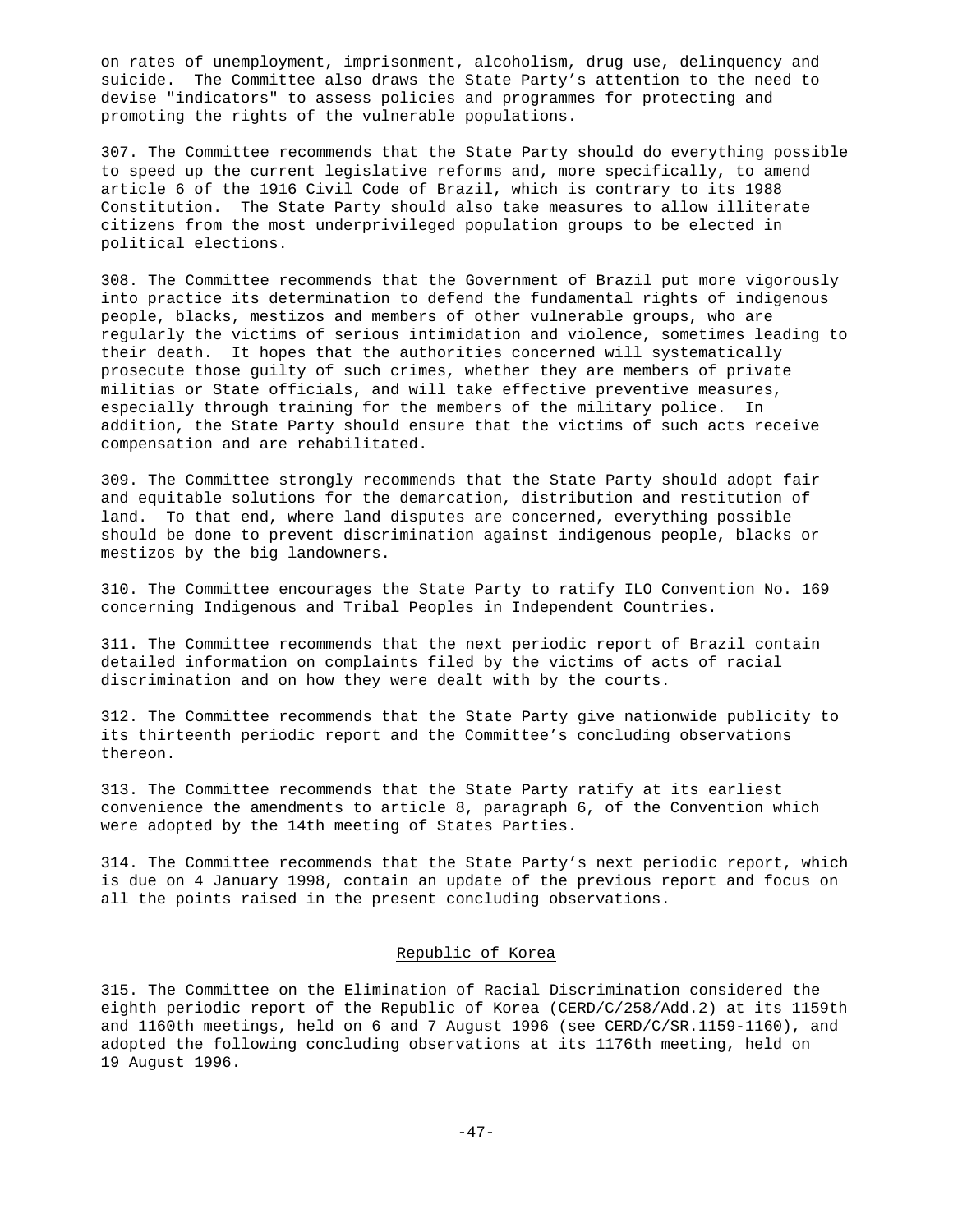# A. Introduction

316. The Committee welcomes the eighth periodic report of the Republic of Korea and is pleased by the regularity with which the State Party submits its reports. It takes note of the detailed supplementary information provided by the delegation, which includes replies to some of the suggestions and recommendations adopted by the Committee during its consideration of the seventh periodic report of the State Party. The Committee also appreciates the open dialogue initiated with the delegation and the delegation's oral replies to the questions raised during the discussion.

# B. Factors and difficulties impeding the implementation of the Convention

317. The Committee notes that the Republic of Korea, of which the population has historically been ethnically homogeneous, has for several years been experiencing a rapid growth of its foreign population. In particular, the Committee notes that many of those foreigners are in an irregular situation, a fact which makes it difficult to implement the provisions of the Convention on their behalf because they have no legal status in the country.

# C. Positive aspects

318. The Committee views with interest the Government's wish to establish an independent national human rights commission. It notes with appreciation that the Republic of Korea is among the States Parties which have accepted the amendments to article 8, paragraph 6, of the Convention, adopted at the 14th meeting of States Parties.

319. The adoption of administrative guidelines on the protection of foreign industrial trainees in order to ensure them protection on an equal basis with national and legally registered foreign workers is in the spirit of article 5 of the Convention.

320. In that regard, the Committee notes that the Government of the Republic of Korea is considering creating a work permit for illegal foreign workers that would place them under the aegis of the Labour Standards Act, which, inter alia, prohibits discrimination on the basis of nationality and ensures minimum protection against poor working conditions and low wages.

321. The Committee welcomes the setting up of complaint centres in all immigration control centres, where foreign workers can file complaints in cases where their rights have been violated.

322. The Committee notes the existence of many possibilities for seeking remedies with the governmental and legal authorities and for suing individuals, the State or its representatives for compensation in cases of violations of fundamental human rights.

323. The Committee appreciates the Government's implementation of the Committee's recommendation, made during its consideration of the State Party's previous report, that human rights awareness sessions should be organized for law enforcement officials as a contribution to the implementation of the International Convention on the Elimination of All Forms of Racial Discrimination. The Ministry of Justice's translation into Korean of the texts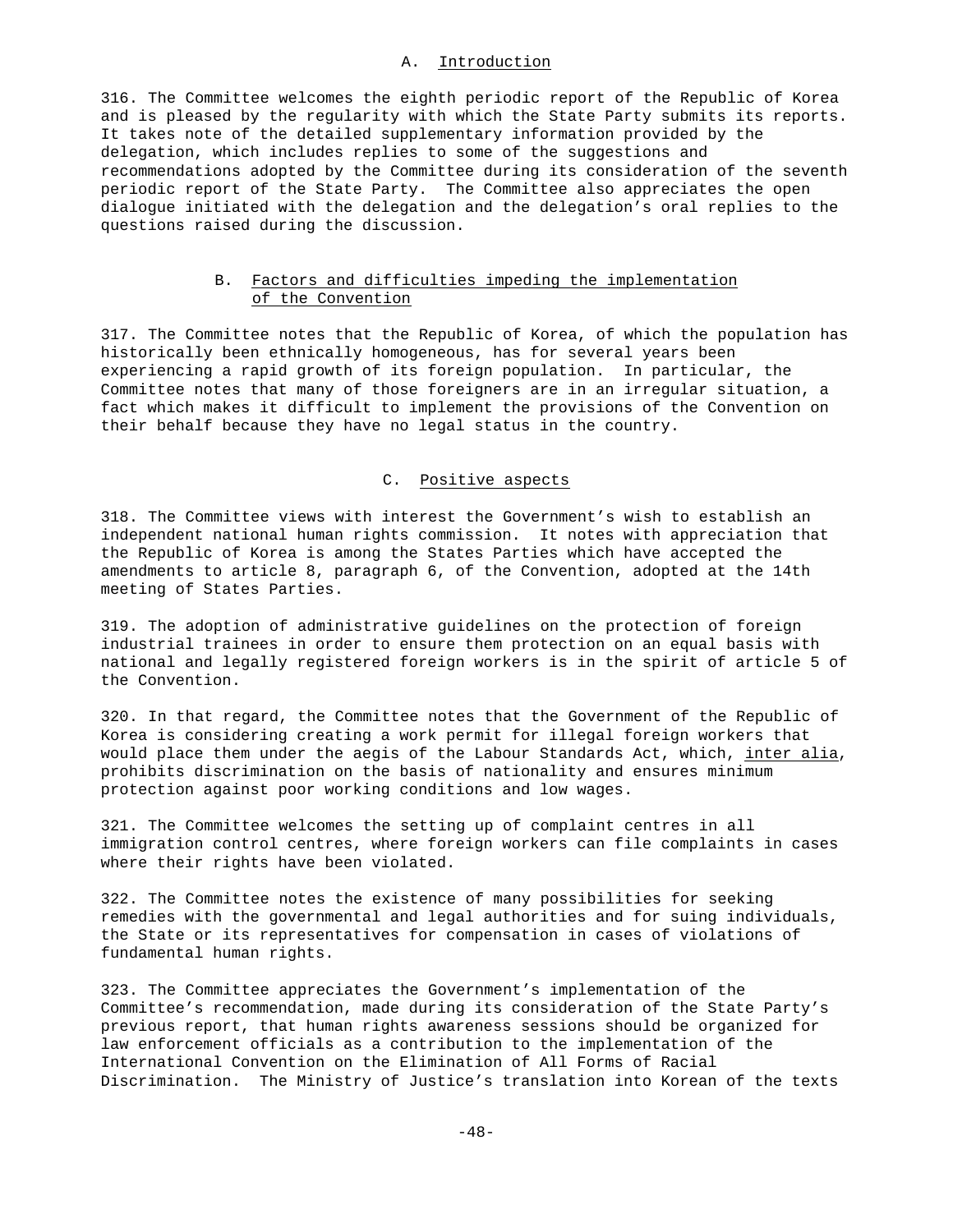of the international human rights conventions is also likely to enhance the general public's familiarity with those instruments.

324. The Committee notes with satisfaction that, according to the explanations provided by the delegation of the Republic of Korea, the provisions of the Convention may be invoked by individuals before the courts, which may apply them directly on the same basis as domestic law.

325. The Committee welcomes the statement by the delegation that the State Party is planning to accept soon the competence of the Committee under article 14, paragraph 1, of the Convention.

### D. Principal subjects of concern

326. The Committee notes with concern that neither the Constitution nor the law of the Republic of Korea explicitly prohibits discrimination on the basis of race, colour, descent, or national or ethnic origin, despite the provisions of article 2 of the Convention and the Committee's previous recommendations on the matter.

327. The Committee also notes with concern that article 4 of the Convention has not yet been fully implemented, since the law of the Republic of Korea contains no provisions explicitly punishing acts of racial discrimination and prohibiting organizations which promote and encourage racial discrimination.

328. The Committee notes with concern that there is discrimination against people of foreign origin who were born and have settled in the Republic of Korea, particularly Chinese, in relation to people of Korean origin, with regard to certain matters - for example, the impossibility of acquiring citizenship of the Republic of Korea and the difficulty in obtaining employment in some large companies.

329. The Committee also notes that, although the Government recognizes the existence of a problem of discrimination against Amerasian children, no information has been provided on any steps taken by the Government to remedy that situation.

330. The Committee regrets the fact that insufficient information has been provided with regard to article 5 of the Convention. As a result, the Committee has been unable to form an opinion on the actual situation regarding the equal enjoyment by all, without distinction as to racial, national or ethnic origin, of the various rights set forth in article 5 of the Convention.

331. The large number of foreigners who are being employed in ever-increasing numbers by businesses in the Republic of Korea, who live and work clandestinely in the country, usually under difficult and precarious conditions, and who are the victims of discrimination under the provisions of article 5 (a), (b), (d), (e) and (f) of the Convention, is a source of concern for the Committee. The same concern has been expressed with regard to the situation of foreign trainees who are allegedly subjected to various form of discrimination and forced labour.

## E. Suggestions and recommendations

332. The Committee recommends that constitutional and legislative measures should be taken to remedy the omission of race as a ground for discrimination in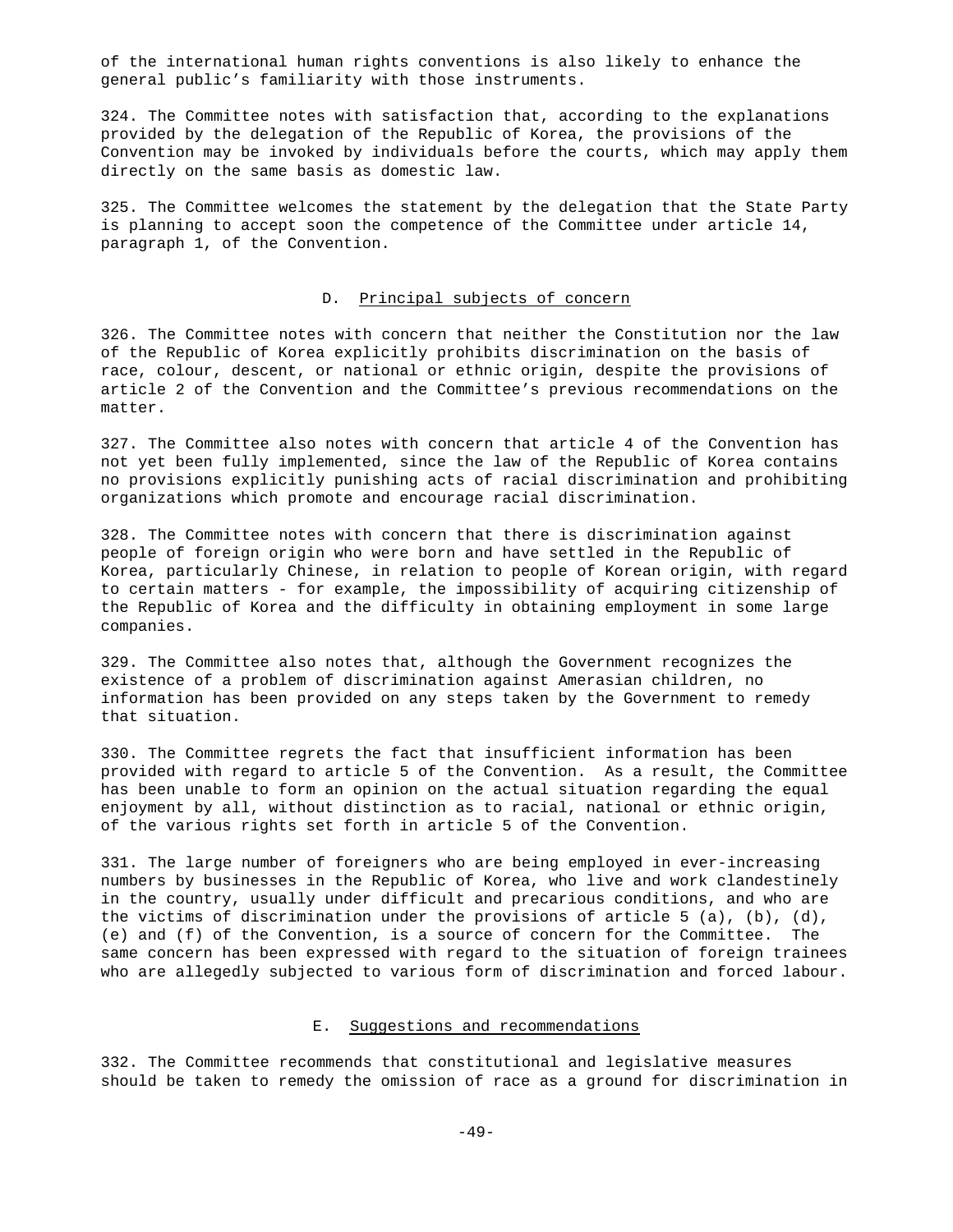the law of the Republic of Korea and, in that regard, notes the compulsory nature of the provisions of article 2 of the Convention.

333. The Committee also underlines the compulsory nature of the provisions of article 4 of the Convention and recommends that the State Party adopt appropriate legislation to give effect to those provisions, particularly by enacting a law explicitly prohibiting and punishing acts of racial discrimination and organizations which promote and encourage racial discrimination. In that regard, the Committee recommends that the State Party should take account of the Committee's General Recommendation XV.

334. The Committee also recommends that measures be taken to ensure that persons of foreign origin who were born and have settled in the Republic of Korea are no longer subject to discrimination based on ethnic origin. The Committee would like the next report to provide further information on the situation of such foreigners, the current situation of the children of mixed marriages, particularly Amerasian children, and any measures taken to improve that situation.

335. The Committee recommends that the next report of the State Party should include detailed information on legislative and practical measures taken by the authorities to ensure respect for the provisions of article 5 of the Convention.

336. The Committee also recommends that measures be taken to improve the situation of migrant workers, particularly foreigners with irregular status in the Republic of Korea; in particular, it recommends that, as envisaged by the authorities, a work permit be introduced for such persons, in order to legalize their situation.

337. The Committee requests the State Party to include in its next report information on complaints received, and cases tried, concerning matters of racial discrimination.

338. The Committee recommends that the next periodic report of the State Party, which was due on 4 January 1996, be a full report dealing with all the points raised during the present discussion.

# India 9/

339. At its 1161st, 1162nd and 1163rd meetings, held on 7 and 8 August 1996 (see CERD/C/SR.1161-1163), the Committee on the Elimination of Racial Discrimination considered the tenth to fourteenth periodic reports of India (CERD/C/299/Add.3) and adopted, at its 1182nd meeting, held on 22 August 1996, the following concluding observations.

## A. Introduction

340. The Committee expresses its appreciation for the opportunity to resume its dialogue with the State Party on the basis of its tenth to fourteenth periodic reports. It regrets the brevity of the report, all the more so since 10 years have passed since the previous report was submitted. It also regrets that the report does not provide concrete information on the implementation of the Convention in practice; it furthermore regrets that the report and the delegation claim that the situation of the scheduled castes and scheduled tribes does not fall within the scope of the Convention.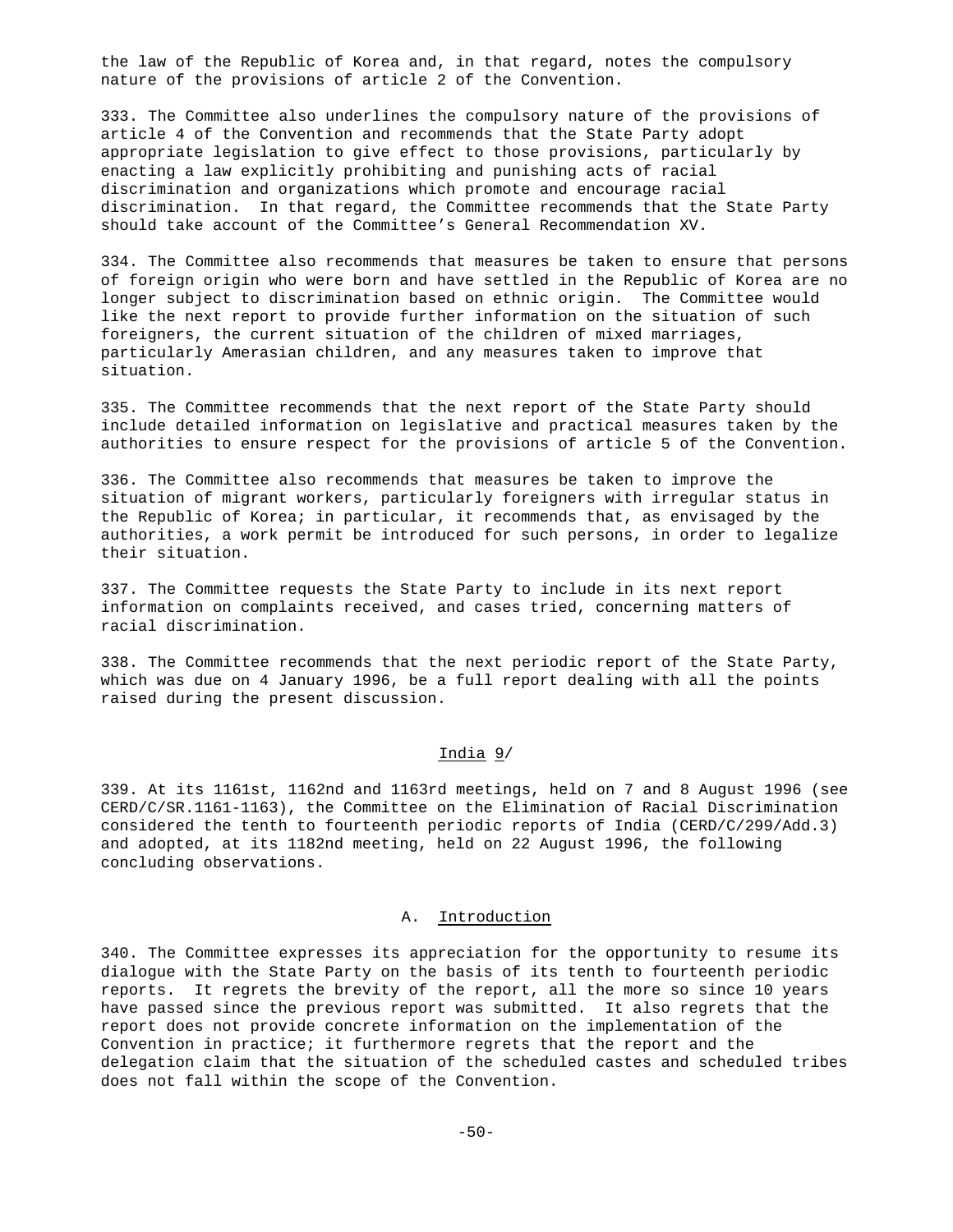341. The Committee notes that the State Party has not made the declaration provided for in article 14 of the Convention. Some of the members of the Committee requested that the possibility of making such a declaration be considered.

# B. Factors and difficulties impeding the implementation of the Convention

342. It is noted that India is a large multi-ethnic and multicultural society. It is also noted that the extreme poverty of certain groups in the population, the system of castes and the climate of violence in certain parts of the country are among the factors which impede the full implementation of the Convention by the State Party.

# C. Positive aspects

343. The leading role played by India in the struggle against racial discrimination and apartheid at the international level is welcomed by the Committee. The Committee also acknowledges the far-reaching measures adopted by the Government to combat discrimination against members of scheduled castes and scheduled tribes.

344. The demographic data on the composition of the population and on the representation of various communities in the public service at the central and state level of government provided by the delegation during the meetings are welcomed.

345. The broad functions and powers of the recently established National Commission on Human Rights, as defined by the Protection of Human Rights Act (1993), which include the capacity to inquire into complaints of violations of human rights, to intervene in any proceeding involving allegations of violation of human rights pending before a court, to review constitutional and legal safeguards, to study treaties and other international instruments on human rights, to recommend measures for their effective implementation and to spread human rights literacy among the population, are welcomed by the Committee. It is noted with interest that the Commission encourages the states within the federation to create human rights commissions, as well as tribunals dealing specifically with human rights.

346. The Committee takes note of the plurality of newspapers and the mass media, and their awareness of human rights problems. The Committee holds that they play an important role in the implementation of the International Convention on the Elimination of All Forms of Racial Discrimination.

347. Note is also taken of the procedure of public interest litigation adopted by the Supreme Court, which affords the possibility to anyone, and not only to the victims of human rights violations, to seek redress from the court by any means, even by means of a postcard.

348. Articles 15 (i) and 15 (ii) of the Constitution of India, prohibiting all forms of discrimination by the State and its agents, or between individuals, including discrimination based on race and castes, as well as article 153, paragraphs (a) and (b), and article 505 of the Penal Code, which prohibit actions that promote disharmony, hatred, feelings of enmity and ill-will on grounds of race or religion, are found to be mainly in conformity with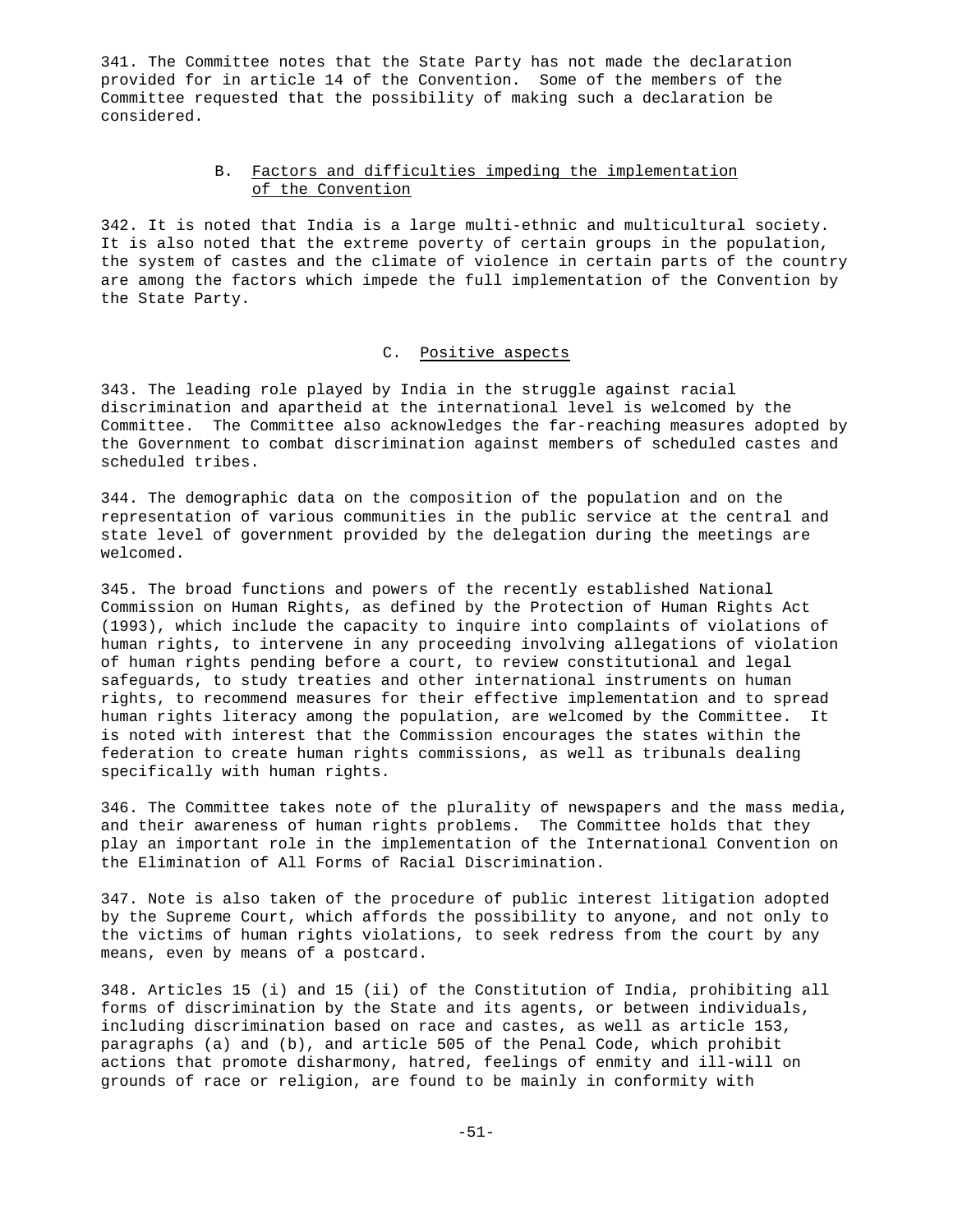article 2, paragraph 1, of the Convention.

349. The Committee welcomes the statement in the State Party's report to the effect that no organization which promotes and incites racial discrimination can legally exist in India and that the Constitution and the laws in this regard make it clear that the State Party will take all necessary measures within the law to prevent activities and propaganda which promote and incite racial discrimination.

350. The lapse of the Terrorist and Disruptive Activities (Prevention) Act (TADA), which applied in parts of the north-eastern part of the country and in Jammu and Kashmir, under which the right to personal security of some members of ethnic and religious minorities living in those areas was often reported to be violated by security forces, is welcomed.

351. The importance accorded by the authorities to education as a means to spread awareness of human rights and literacy among the population and to struggle against all forms of discrimination, in particular racial discrimination, as well as the activities of the National Commission on Human Rights and the inclusion of human rights in the training of law enforcement officials, are welcomed.

### D. Principal subjects of concern

352. Noting the declaration in paragraph 7 of the report, reiterated in the oral presentation, the Committee states that the term "descent" mentioned in article 1 of the Convention does not solely refer to race. The Committee affirms that the situation of the scheduled castes and scheduled tribes falls within the scope of the Convention. It emphasizes its great concern that within the discussion of the report, there was no inclination on the side of the State Party to reconsider its position.

353. The Committee is seriously concerned that the Kashmiris, as well as other groups, are frequently treated, on account of their ethnic or national origin, in ways contrary to the basic provisions of the Convention.

354. Clause 19 of the Protection of Human Rights Act prevents the National Commission on Human Rights from directly investigating allegations of abuse involving the armed forces. This is a too broad restriction on its powers and contributes to a climate of impunity for members of the armed forces. Moreover, it is regretted that the Commission is debarred from investigating cases of human rights violation that occurred more than a year before the making of the complaint.

355. The absence of information on the functions, powers and activities of the National Commission on Scheduled Castes and Scheduled Tribes and of the National Commission on Minorities makes it impossible to assess whether these Commissions have a positive impact upon the enjoyment of human rights and fundamental freedoms by members of the groups in question.

356. It is regretted that no information has been provided to the Committee on the effective implementation of the penal provisions referred to in paragraph 348 above. In this regard, concern is expressed at numerous reports of acts of discrimination based on race, colour, descent or national or ethnic origin, although it was stated that no such case has yet been brought before the courts; this leads the Committee to wonder whether individuals are sufficiently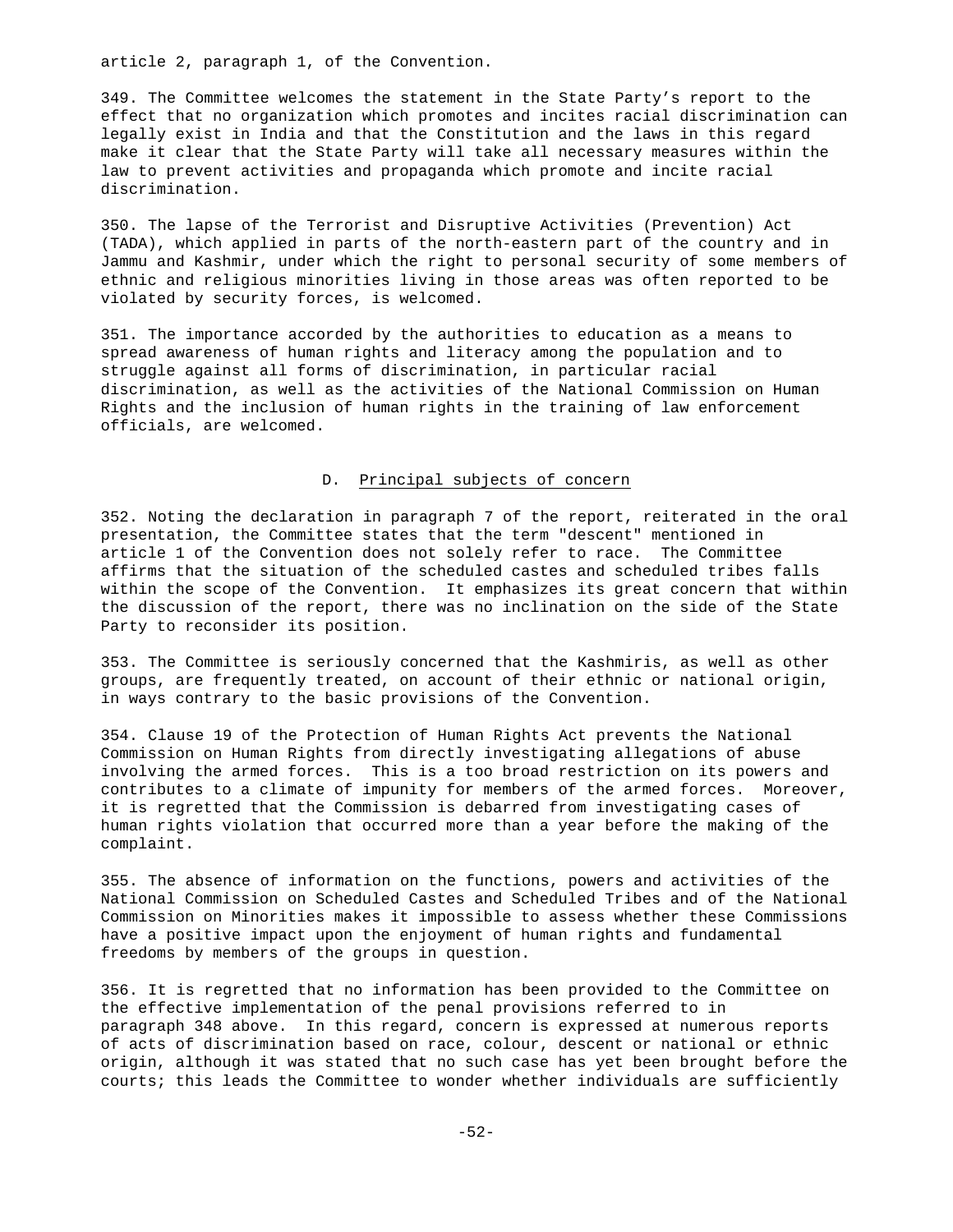informed about their rights.

357. The lack of concrete information on the legal provisions in force to prohibit organizations which incite and promote racial discrimination and hatred, and to punish members of such organizations in accordance with article 4 of the Convention, as well as on their application in practice, including eventual court decisions, is regretted. This is most serious in view of widespread violence against certain minorities actively sponsored by extremist organizations that have not been declared illegal.

358. The lack of information on the text of the Directive Principles of State Policy of the Constitution relating to the promotion of social, economic and cultural rights, and on measures to give them effect, makes any evaluation of the implementation of article 5 of the Convention more difficult.

359. Regrets are expressed that the National Security Act and, in some areas of India, the Public Safety Act, remain in force.

360. It is noted with concern that the denial of the equal enjoyment of political rights, as provided for in article 5 (c) of the Convention, has led to an increase of violence, in particular in Jammu and Kashmir.

361. It is noted that although constitutional provisions and legal texts exist to abolish untouchability and to protect the members of the scheduled castes and tribes, and although social and educational policies have been adopted to improve the situation of members of scheduled castes and tribes and to protect them from abuses, widespread discrimination against them and the relative impunity of those who abuse them point to the limited effect of these measures. The Committee is particularly concerned at reports that people belonging to the scheduled castes and tribes are often prevented from using public wells or from entering cafés or restaurants and that their children are sometimes separated from other children in schools, in violation of article 5 (f) of the Convention.

362. The Committee regrets that certain communities do not enjoy representation in proportion to their size.

363. Although it is noted that the Supreme Court and the high courts have the jurisdiction to award compensation to victims of human rights violations, including in the field of racial discrimination, concern is expressed that there exists no specific statute providing for the right of individuals to seek from the courts just and adequate reparation or satisfaction for any damage suffered as a result of acts of racial discrimination, as required by article 6 of the Convention.

#### E. Suggestions and recommendations

364. The Committee recommends that the State Party continue and strengthen its efforts to improve the effectiveness of measures aimed at guaranteeing to all groups of the population, and especially to the members of the scheduled castes and scheduled tribes, the full enjoyment of their civil, cultural, economic, political and social rights, as mentioned in article 5 of the Convention. In this regard, the Committee recommends that the next report to be submitted by the State Party contain full and detailed information on the legislative aspects and the concrete implementation of the Directive Principles of the State Policy of the Constitution.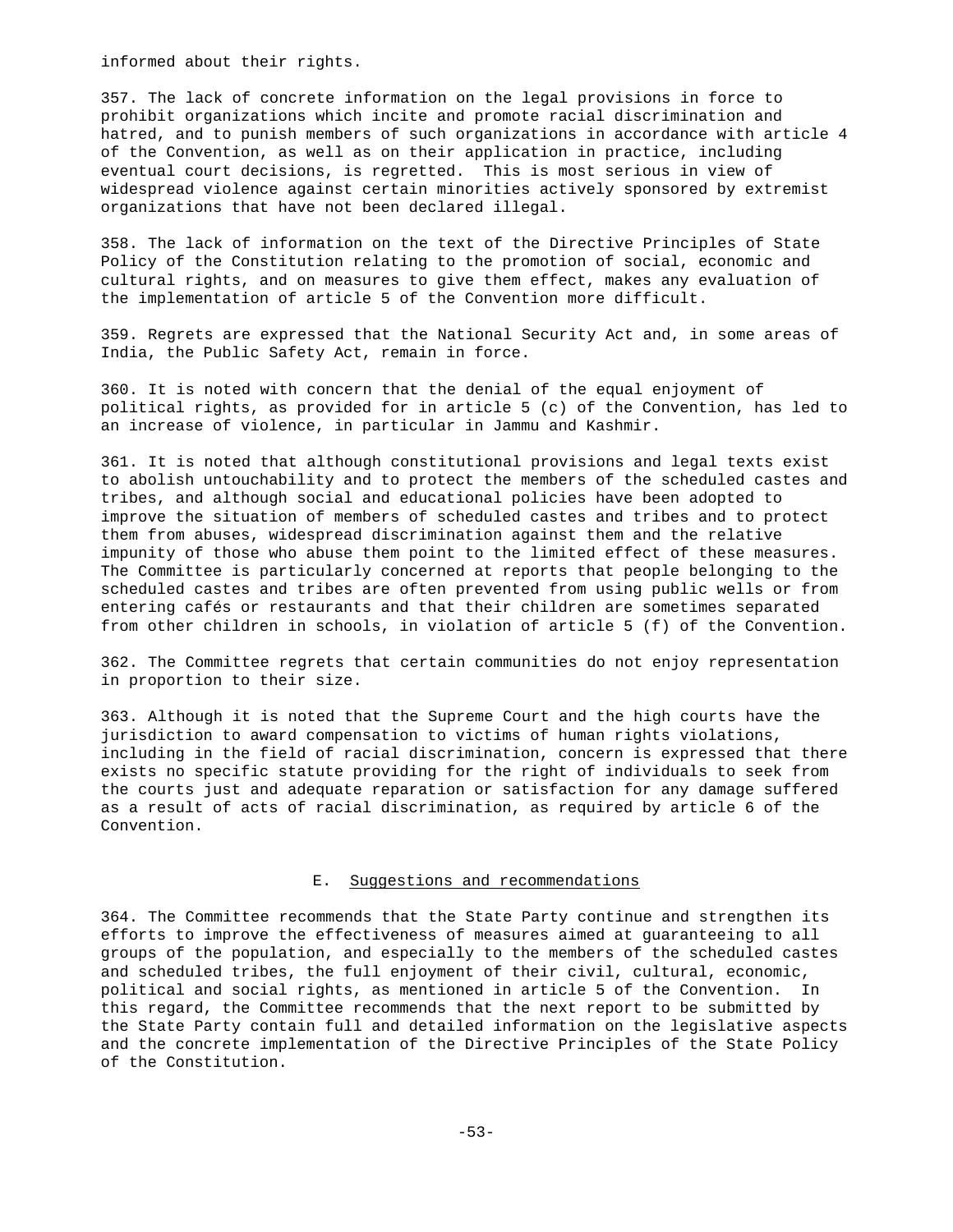365. The Committee recommends that special measures be taken by the authorities to prevent acts of discrimination towards persons belonging to the scheduled castes and scheduled tribes, and, in cases where such acts have been committed, to conduct thorough investigations, to punish those found responsible and to provide just and adequate reparation to the victims. In this regard, the Committee particularly stresses the importance of the equal enjoyment by members of these groups of the rights to access to health care, education, work and public places and services, including wells, cafés or restaurants.

366. The Committee recommends that clause 19 of the Protection of Human Rights Act be repealed to allow inquiries of alleged abuses committed by members of the armed and security forces to be conducted by the National Commission on Human Rights, and that the Commission be enabled to look into complaints of acts of racial discrimination that occurred more than a year before the filing of the complaint.

367. The Committee recommends that the next periodic report of the State Party include information on the powers and functions, as well as on their effective implementation, of the National Commission on Scheduled Castes and Scheduled Tribes and of the National Commission on Minorities.

368. The Committee also recommends that the Government provide in its next periodic report information, including the number of complaints lodged and sentences passed, about the implementation in practice of the legal provisions prohibiting acts of racial discrimination and organizations which promote and incite racial discrimination, in accordance with articles 2 and 4 of the Convention.

369. The Committee recommends a continuing campaign to educate the Indian population on human rights, in line with the Constitution of India and with universal human rights instruments, including the International Convention on the Elimination of All Forms of Racial Discrimination. This should be aimed at eliminating the institutionalized thinking of the high-caste and low-caste mentality.

370. The Committee reaffirms that the provisions of article 6 of the Convention are mandatory and that the Government of India should adopt legal provisions making it easier for individuals to seek from the courts just and adequate reparation or satisfaction for any damage suffered as a result of acts of racial discrimination, including acts of discrimination based on belonging to a caste or a tribe.

371. The Committee suggests that the State Party ensure wide publicity, as far as possible in the official and state languages, to its tenth to fourteenth reports and to the present concluding observations.

372. The Committee recommends that the State Party ratify at its earliest convenience the amendments to article 8, paragraph 6, of the Convention, adopted by the fourteenth meeting of States Parties.

373. The Committee recommends that the State Party's next periodic report, due on 4 January 1998, be a comprehensive report and that it address all the points raised in these concluding observations.

# Malta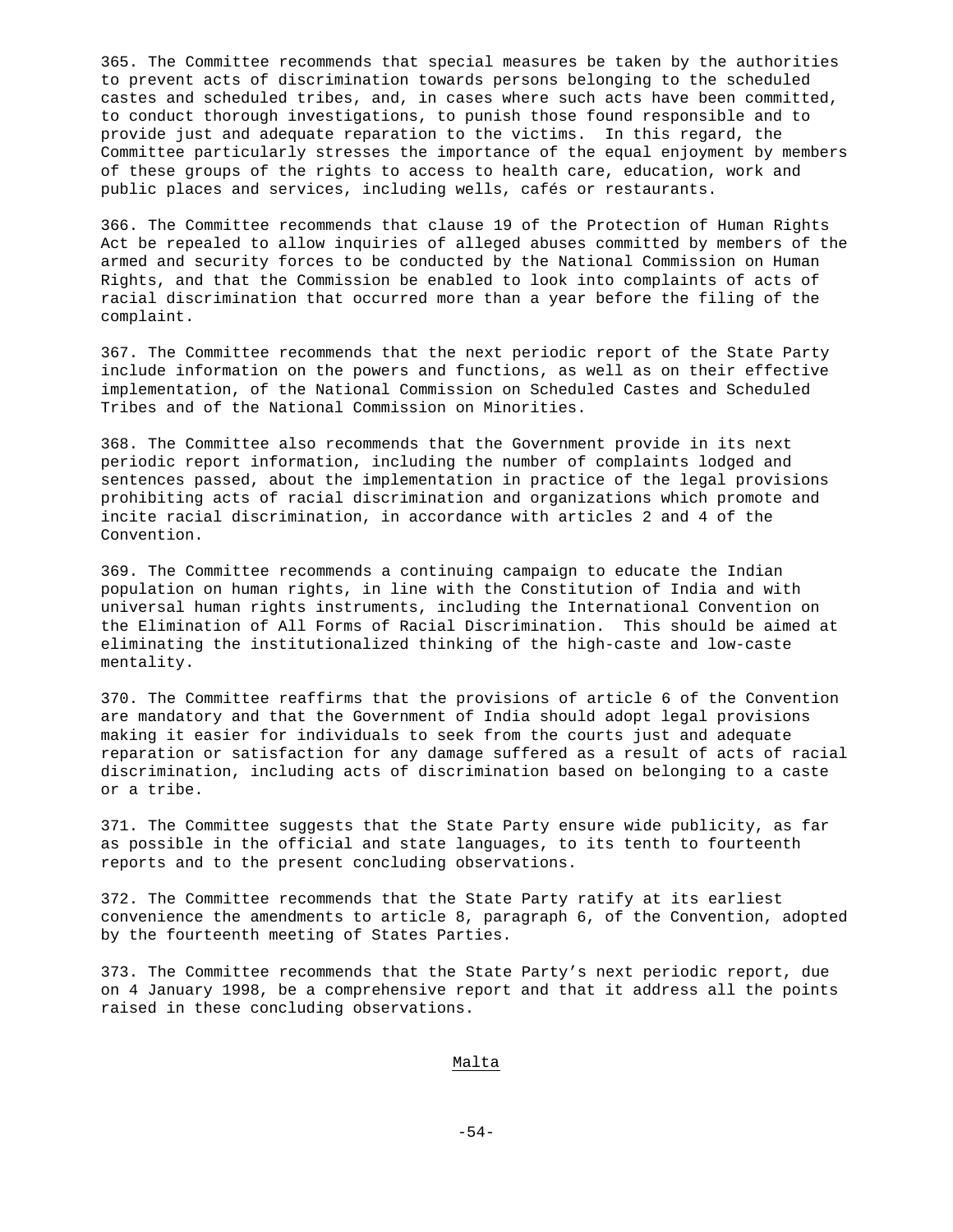374. The Committee considered the eleventh and twelfth periodic reports of Malta (CERD/C/262/Add.4) at its 1161st and 1162nd meetings, on 7 and 8 August 1996 (see CERD/C/SR.1161-1162) and at its 1176th meeting, on 19 August 1996, adopted the following concluding observations.

## A. Introduction

375. The Committee welcomes the report presented by the Government of Malta, which contains information about changes and developments that have occurred since the consideration of the previous periodic report. The Committee also welcomes the detailed answers to questions raised and concerns expressed during the consideration of the report. It expresses its appreciation for the dialogue with the delegation and for the answers given orally to the questions raised by members.

376. It is noted that the State Party has not made the declaration provided for in article 14 of the Convention. Some members of the Committee requested that the possibility of making such a declaration be considered.

## B. Positive aspects

377. The fact that the State Party states in its report that it has been actively studying the possibility of enacting new ad hoc legislation to cover all forms of discrimination is an encouraging step towards the future implementation of article 4 of the Convention.

378. The willingness affirmed by the State Party during the oral dialogue to consider making a declaration under article 14 of the Convention is welcomed.

379. The recent establishment of the office of the Ombudsman, whose mandate includes the consideration of complaints submitted by individuals relating to all forms of racial discrimination, is also welcomed.

380. The recent organization by the State Party of various media campaigns against the negative effects of racial discrimination because of an increase in tourism and in the number of foreign students and refugees is a positive action.

# C. Principal subjects of concern

381. The Committee is concerned that the Government of Malta maintains in its report its official position that it does not need to enact new ad hoc legislation to cover all forms of racial discrimination.

382. The Committee acknowledges that although certain provisions of existing legislation could be utilized to punish racial discrimination, nevertheless the Government of Malta has not implemented article 4 of the Convention. Nor has the declaration relating to this article made upon ratification been withdrawn. The Committee reaffirms its opinion that no social system can fully guarantee the absence of racial discrimination.

383. It is regretted that not enough information has been provided by the State Party on certain economic and social rights under article 5 of the Convention or on recent measures taken to implement the provisions of article 7 of the Convention.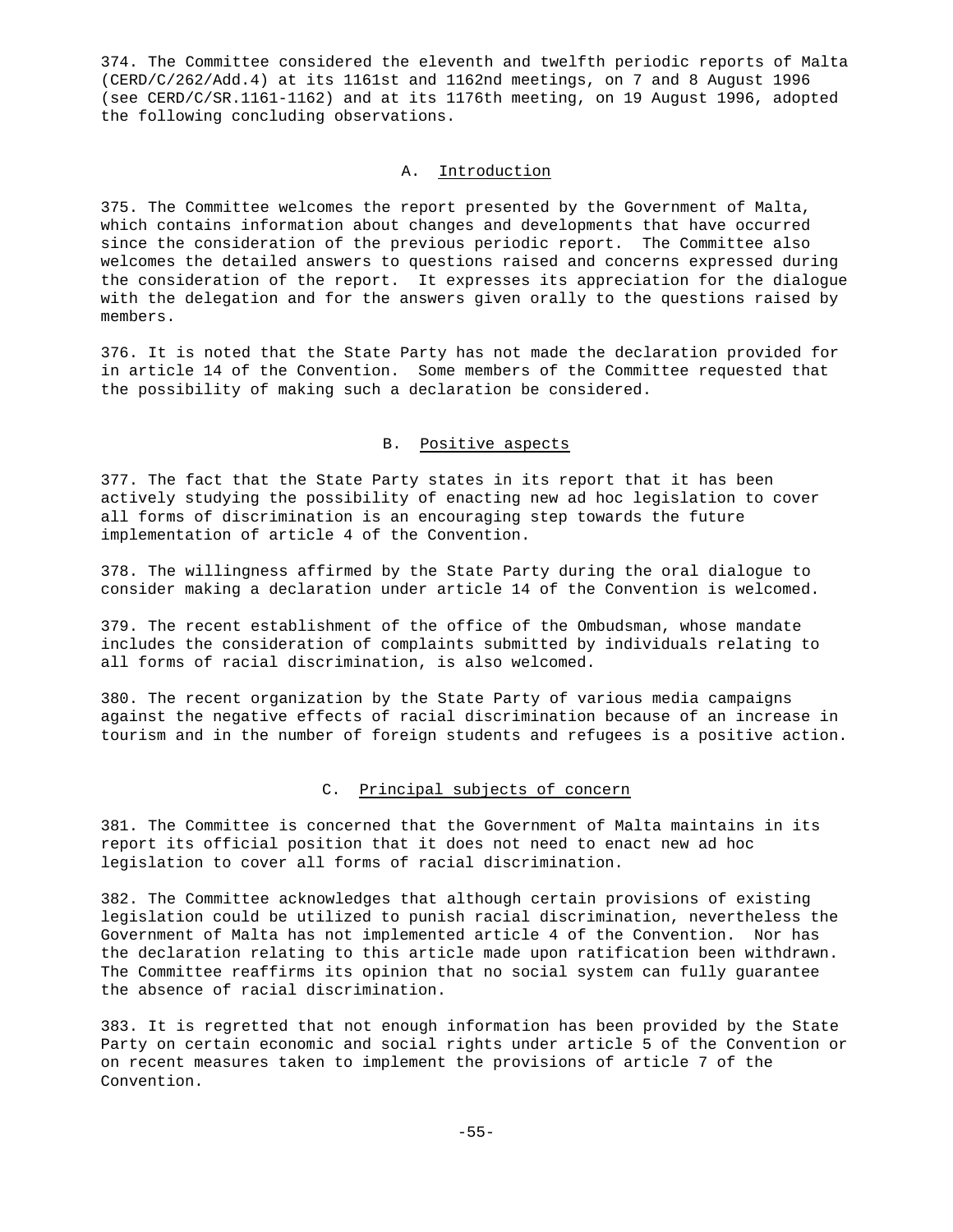#### D. Suggestions and recommendations

384. The Committee recommends that the State Party comply fully with its obligations under article 4 of the Convention and take all necessary steps to amend the Criminal Code in that respect. Due account should be taken of the Committee's General Recommendation XV.

385. In connection with article 7 of the Convention, the Committee would welcome information on the effectiveness of teaching and public campaigns intended to prevent the spread of racial interpretations of social and political problems.

386. The Committee suggests that the Government continue its action taken to publicize the provisions of the Convention. In addition, the State Party should ensure the wide dissemination of its report and of the present concluding observations of the Committee, in both the English and Maltese languages.

387. The Committee also recommends that the next periodic report contain complete information on any complaints of racial or ethnic discrimination and judicial action subsequently taken.

388. The Committee recommends that the State Party comply fully with its obligations under the Convention and enact specific legislation to cover all forms of racial discrimination.

389. The Committee recommends that the State Party ratify at its earliest convenience the amendments to article 8, paragraph 6, of the Convention, adopted by the fourteenth meeting of States Parties.

390. The Committee recommends that the State Party's next periodic report, which was due on 8 January 1996, be updating in character and that it address all the points raised in these concluding observations.

### People's Republic of China

391. The Committee examined the fifth, sixth and seventh periodic reports of the People's Republic of China, which were submitted in a single document (CERD/C/275/Add.2), at its 1163rd and 1164th meetings, held on 8 and 9 August 1996 (see CERD/C/SR.1163-1164). In the light of the examination of the report and the observations made by the members of the Committee, the Committee, at its 1179th meeting, on 20 August 1996, adopted the following concluding observations.

## A. Introduction

392. The Committee welcomes the submission of the combined periodic report of the State Party and the resumption of dialogue. The Committee regrets that the report contained insufficient data on health, education, welfare and other social and economic conditions of life of the different minority groups, which made it difficult to assess properly the implementation of the Convention in the State Party. However, it expresses its satisfaction with the additional oral and written information provided by the delegation representing the State Party and with the constructive nature of the dialogue between the delegation and the Committee which, due to a restrictive timetable, could unfortunately not be prolonged.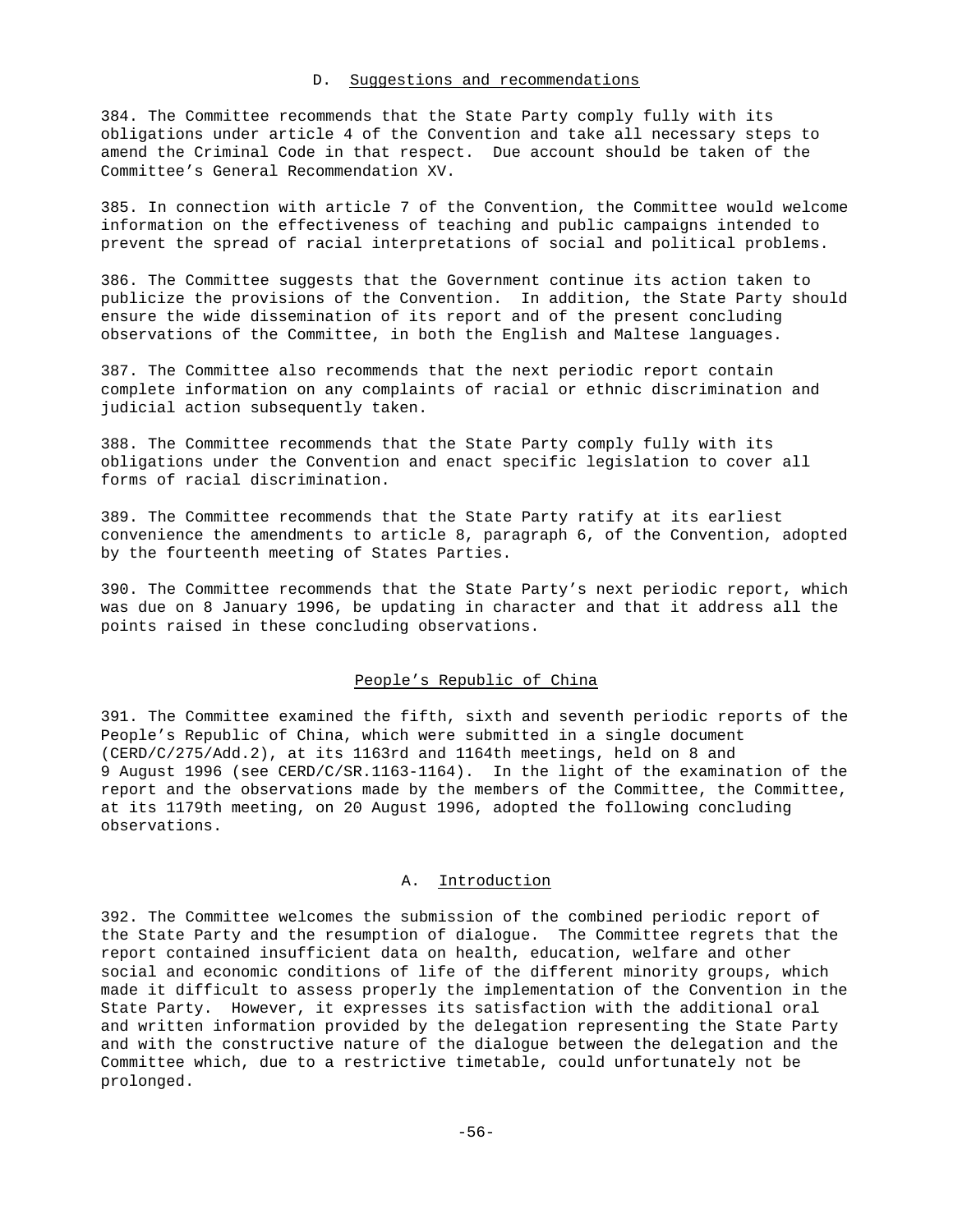393. The Committee notes that the State Party has not made the declaration provided for in article 14 of the Convention; some members requested the State Party to consider the possibility of making such a declaration.

# B. Factors and difficulties affecting the implementation of the Convention

394. Note is taken of the large number of minorities which, according to the State Party, include 55 nationalities. Since a significant percentage of these nationalities do not reside in the autonomous minority areas, it is difficult to assess their living conditions with precision. Note is also taken of the difficulties in standardizing essential services throughout the vast territory of China.

# C. Positive aspects

395. The strong economic growth experienced in recent years by the State Party is a positive factor and should provide greater possibilities for public investment in areas that require urgent attention. In particular, indications by the State Party that minority areas are granted public investment on a priority basis are viewed with great satisfaction.

396. Satisfaction is expressed that the living standards of minority peoples have improved in recent years, particularly with respect to preferential treatment with regard to marriages, family planning, university admissions, employment, etc.

397. Satisfaction is expressed at the efforts to preserve the linguistic heritage of the minority nationalities. Such efforts include the provision of textbooks, the development of school curricula and the publication of newspapers and literary works in the minority languages.

398. The State's policy of largely exempting members of minority nationalities from the birth control regulations which generally apply in China is welcomed.

399. The promulgation of laws and regulations at the various administrative levels covering many aspects of the lives of members of minorities is an indication that a policy of promoting the status of minorities is being pursued.

400. With respect to the autonomous areas, it is noted with appreciation that the law on regional autonomy for minority nationalities guaranties that a proportion of local government officials is drawn from local nationalities.

## D. Principal subjects of concern

401. Concern is expressed at the lack of protective legal provisions for minority groups that are scattered throughout China. The absence of information regarding these minorities' enjoyment of rights enumerated in the Convention is noted with regret.

402. Further information regarding the ban on domestic organizations that propagate racial discrimination or the superiority of any people would be necessary to make a proper assessment of the implementation of article 4.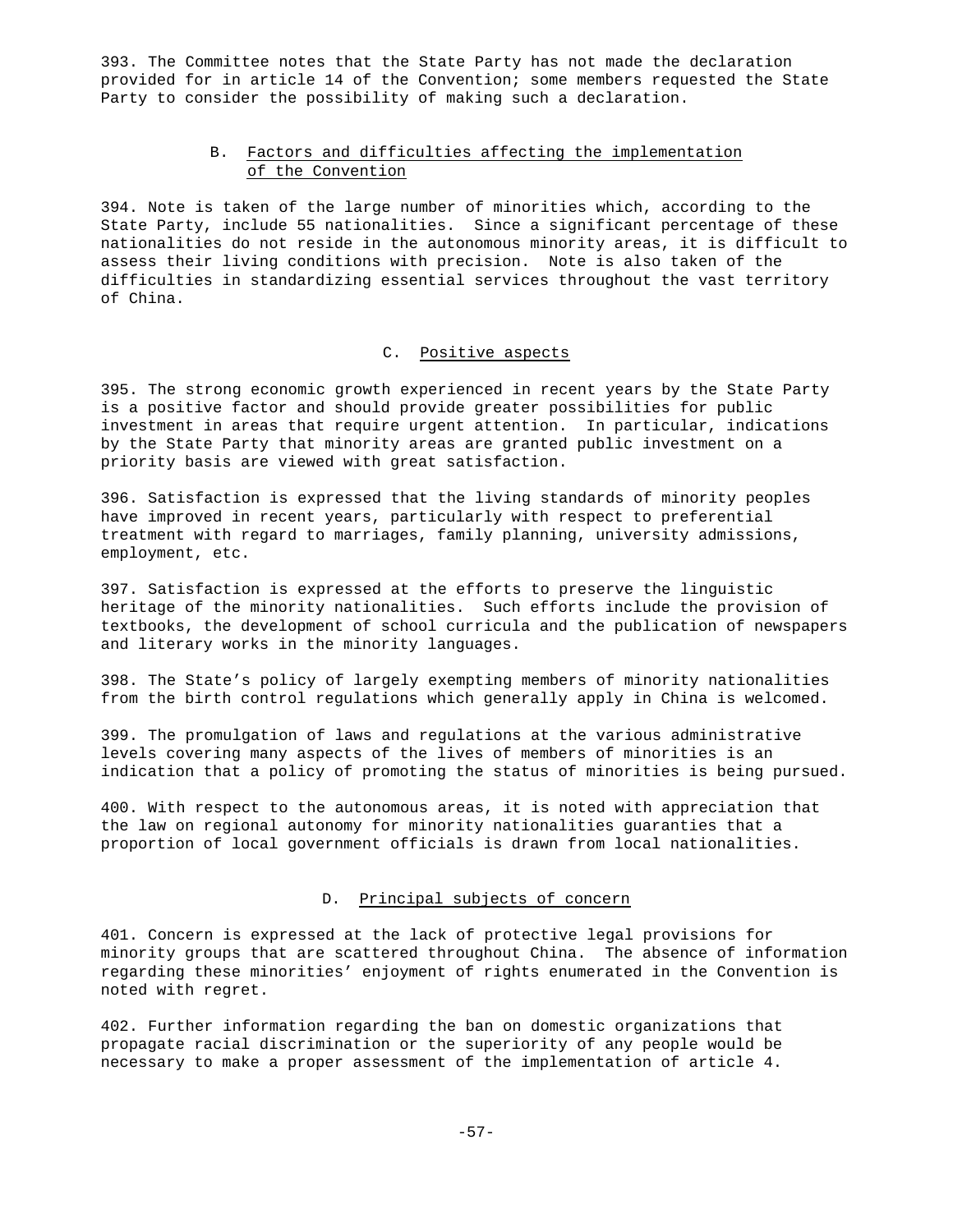403. Concern is expressed with respect to reports concerning incentives granted to members of the Han nationality to settle in autonomous areas, as this may result in substantial changes in the demographic composition and in the character of the local society of those areas.

404. Taking into consideration that a distinctive religion is essential to the identity of several minority nationalities, concern is expressed with regard to the actual enjoyment of the right to freedom of religion in the State, particularly in the Muslim parts of Xinjiang and in Tibet, including the preservation of places of worship and the exercise of religious rights by members of all ethnic groups.

405. Concern is expressed at reported cases of violation in the autonomous regions of Xinjiang and Tibet of the right to security of person and protection against violence or bodily harm, as contained in article 5 (b) of the Convention. With regard to prison facilities, it is regretted that limited information is contained in the report on the percentage of persons imprisoned who are of minority origin relative to the total prison population in the State as a whole, the types of violations they have been charged with and the prison conditions under which they serve their sentences.

406. Concern is expressed at the underrepresentation in business in some areas of persons of minority groups, which may be indicative of structural obstacles to their enjoyment of increases in economic prosperity. Concern is also expressed with regard to allegations that members of minority nationalities may not enjoy the same working conditions as persons of Han origin.

407. With respect to article 5 (e) (v) of the Convention, concern is expressed that at the secondary school and university levels children from minority nationalities are underrepresented. Moreover, concern is expressed that the instruction provided in the curricula on the history and culture of minority nationalities is not adequate as compared to the education provided concerning the history and culture of persons of the Han nationality.

408. Concern is expressed at the disparities in access to economic, social and cultural benefits by different ethnic groups. While the difficulties in providing such benefits to regions far removed from the capital and developed economic regions are appreciated, the effects of the differing levels of economic development of different regions and their impact on different communities are of concern, as they may generate racial discrimination towards disadvantaged groups. In addition, efforts with respect to economic development and national modernization should not deprive members of such ethnic groups of their right to their own culture, in particular their traditional ways of life.

409. With respect to article 7, concern is expressed about whether the efforts in teaching and education to combat prejudices which lead to racial discrimination are sufficient.

410. Concern is expressed about the content and implementation of the law of 1995 on mother and child health care and its impact on minority nationalities.

## E. Suggestions and recommendations

411. The Committee recommends that the Government make all acts of racial discrimination, as specified in article 4 of the Convention, punishable by law. In this respect, it notes with satisfaction indications that the Government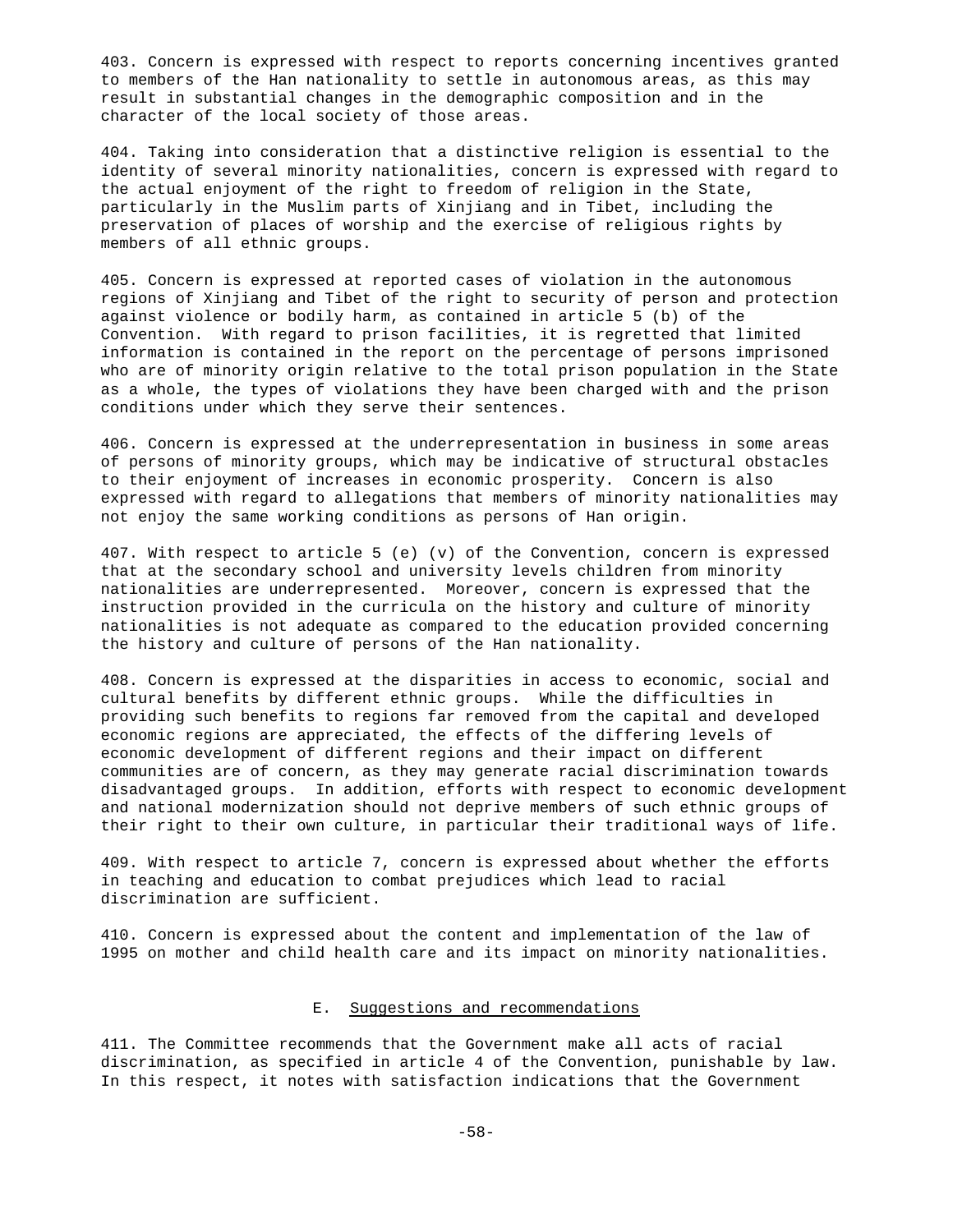would welcome technical assistance from the technical cooperation services of the Centre for Human Rights of the United Nations.

412. The Committee recommends that with respect to article 4 more detailed information regarding the ban on domestic organizations that propagate racial discrimination or the superiority of any people be submitted in the State Party's next report.

413. The Committee recommends that comprehensive information regarding the composition of the population, the geographic areas where minority nationalities are concentrated, their standard of living and other educational and social indices be included in the next report. Such information should be provided not only with respect to minority nationalities living in the autonomous areas, but also as far as possible with respect to those dispersed in various regions. With regard to the latter groups, the Committee would appreciate information regarding the legal protection available to dispersed minorities relative to the rights provided for in the Convention.

414. The Committee recommends that consideration be given to the inclusion of more members of minority nationalities in positions of leadership, not only in the Government but also in the Party and other institutions at both the national and local levels.

415. The Committee recommends that the elaboration and adoption of autonomy regulations for the five autonomous regions, which were envisioned in the 1984 Law on Autonomous Regions, be expedited.

416. The Committee recommends that any policies or practices that may result in a substantial alteration of the demographic composition of autonomous areas be reviewed.

417. The Committee recommends that information and clarification be provided in the next periodic report on allegations of destruction by the State of mosques, Buddhist and Lama temples and other places of worship of the minority nationalities. It encourages the Government to avoid any restriction on the exercise of religious rights of the members of minority nationalities.

418. The Committee recommends that in relation to respect for article 5 (b) of the Convention information be provided in the next report concerning the number and percentage of persons detained who are of minority origin relative to the total prison population of the State Party and the types of violations with which they have been charged.

419. The Committee recommends that further necessary legal, administrative or other appropriate measures be taken to ensure that there is no discrimination against members of minority nationalities, in either the public service or private employment, with respect to the right to just and favourable conditions of work and the right to just and favourable remuneration.

420. With respect to article 5 (e) (v) of the Convention concerning the right to education, the Committee recommends that the State Party ensure access by members of minority nationalities to education at all levels and that, in autonomous areas, instruction on the history and culture of the relevant minority nationalities be included in the school curricula.

421. The Committee recommends that special attention be paid to any adverse effect that economic development and national modernization may have on the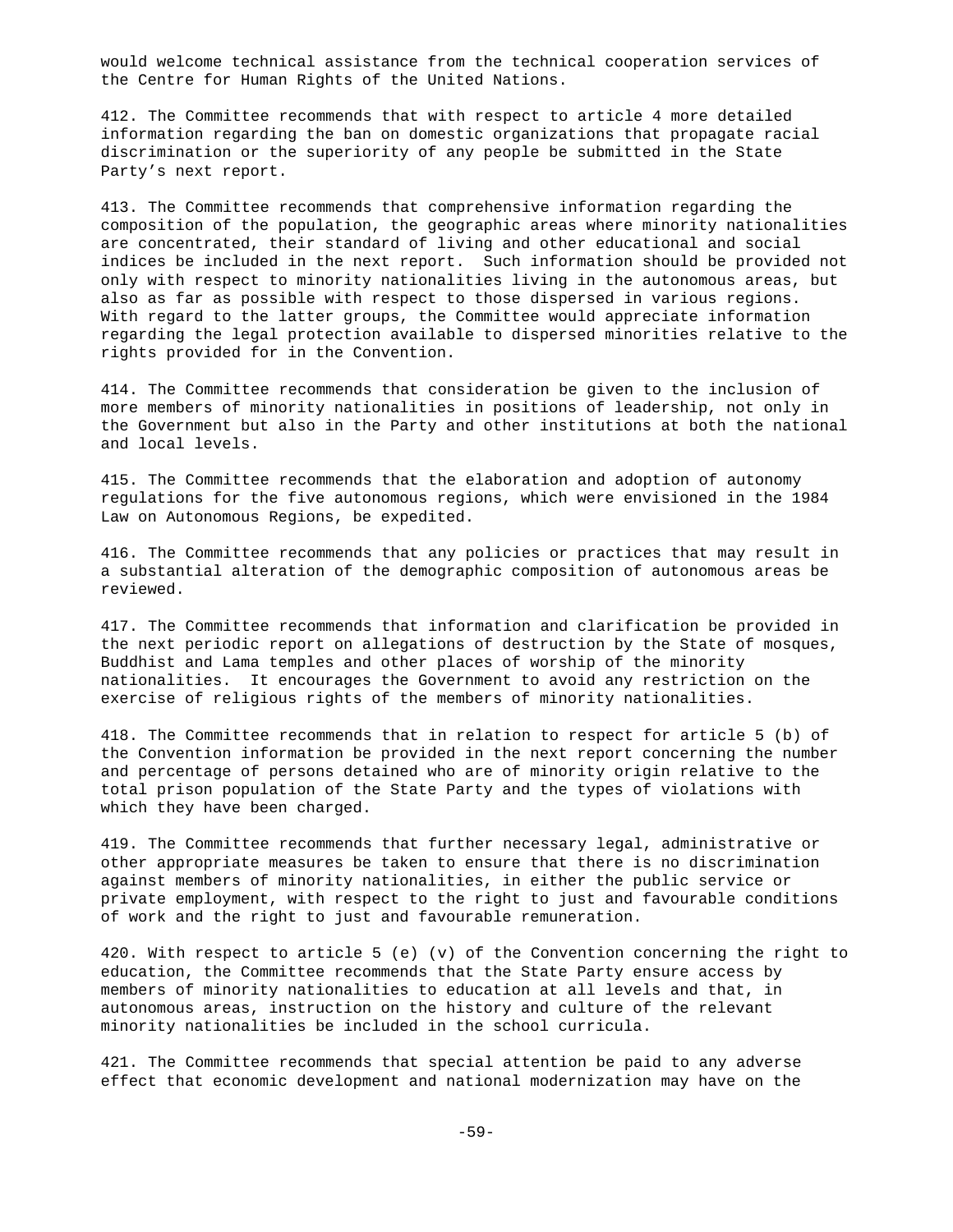enjoyment of the right to culture, particularly of minority nationalities.

422. With respect to article 6 of the Convention, the Committee recommends that the State Party provide in its next periodic report information and statistics on complaints filed and judgements passed on acts of racial discrimination.

423. The Committee recommends that the State Party consider how it may implement the provisions of article 7 and incorporate in the school curricula and the training of persons working in the public service, appropriate instruction effectively to combat prejudice and promote tolerance.

424. The Committee recommends that the text of the Convention, the State report and the present concluding observations of the Committee be widely disseminated and made available in national languages, particularly those spoken in autonomous areas.

425. The Committee recommends that the State Party ratify at its earliest convenience the amendments to article 8, paragraph 6, of the Convention, adopted by the fourteenth meeting of States Parties.

426. The Committee recommends that the State Party's next periodic report, due on 28 January 1997, be updating in character and that it address all the points raised in these concluding observations.

### Fiji

427. At its 1165th meeting, held on 9 August 1996 (see CERD/C/SR.1165), the Committee reviewed the implementation of the Convention by Fiji based upon its previous report (CERD/C/89/Add.3) and its consideration by the Committee (see CERD/C/SR.629 and 925-926). The Committee noted with regret that no report had been submitted to the Committee since 1982.

428. The Committee regretted also that Fiji had not responded to its invitation to participate in the meeting and to furnish relevant information.

429. The Committee expressed concern at reports of institutionalized forms of racial discrimination and of the potential for an increase in ethnic tension on the territory of the State Party. The Committee strongly recommends the submission of a comprehensive periodic report by the State Party to clarify these serious allegations and to reestablish a constructive dialogue.

430. The Committee suggested that the Government of Fiji avail itself of the technical assistance offered under the advisory services and technical assistance programme of the Centre for Human Rights, with the aim of preparing and submitting such a report drafted in accordance with the reporting guidelines.

#### Togo

431. At its 1165th meeting, held on 9 August 1996 (see CERD/C/SR.1165), the Committee reviewed the implementation of the Convention by Togo based upon its previous reports (CERD/C/75/Add.12) and its consideration by the Committee (see CERD/C/SR.924). The Committee noted with regret that no report had been submitted to the Committee since 1991.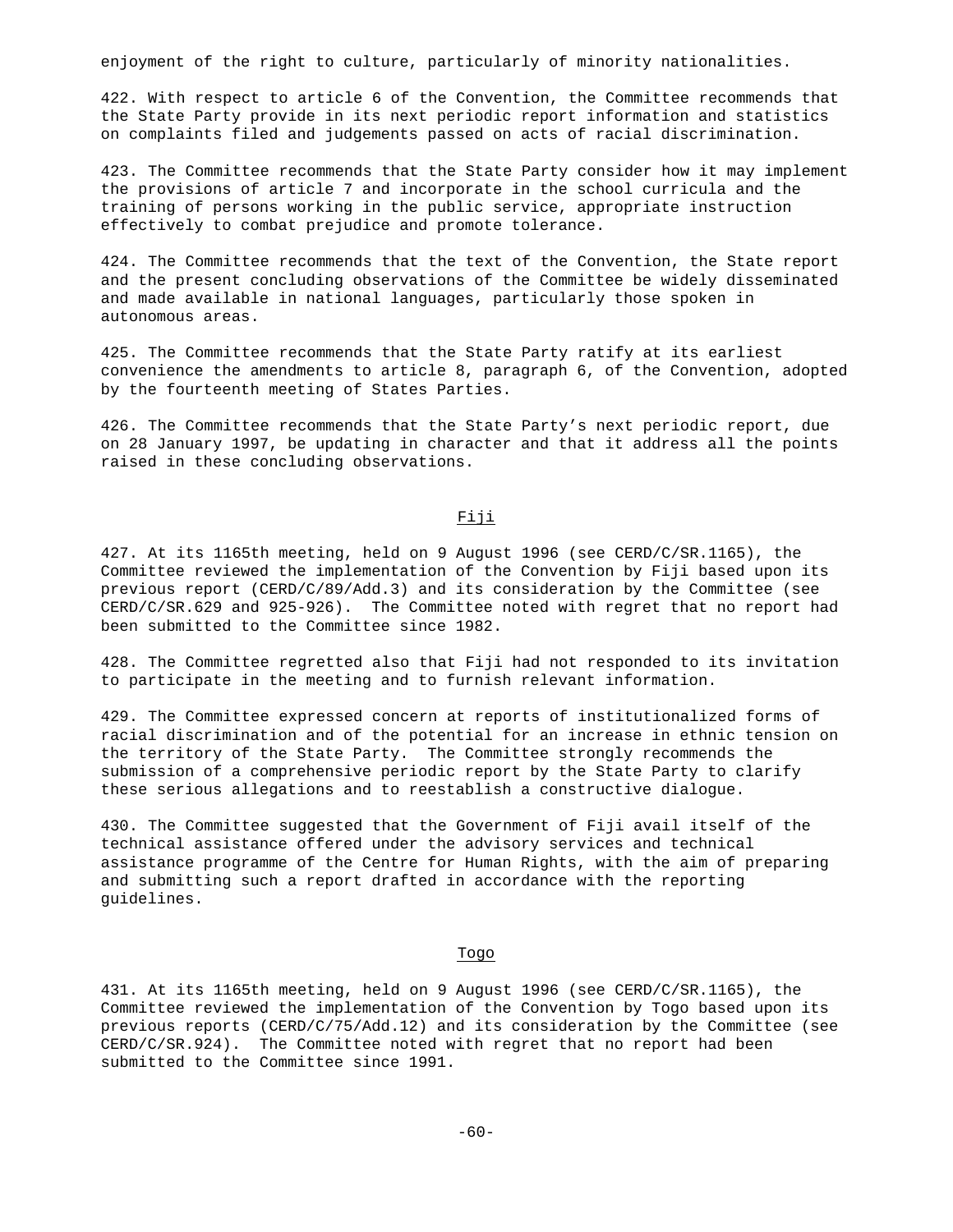432. The Committee regretted that Togo had not responded to its invitation to participate in the meeting and to furnish relevant information. The Committee decided that a communication should be sent to the Government of the reporting State setting out its reporting obligations under the Convention and urging that the dialogue with the Committee should be resumed as soon as possible.

433. The Committee, taking into account the seminar organized by the Centre for Human Rights on the preparation of reports to be submitted to human rights treaty bodies, in April 1996 in Lomé, invites the Government of Togo to submit its report as soon as possible.

# Somalia

434. At its 1166th meeting, held on 12 August 1996 (see CERD/C/SR.1166), the Committee reviewed the implementation of the Convention by Somalia based upon its previous reports (CERD/C/88/Add.6) and its consideration by the Committee (see CERD/C/SR.728 and 1114). The Committee noted with regret that no report had been submitted to the Committee since 1984.

435. Noting that there is a complete breakdown of law and order and no effective government, the Committee decides that it will return to review the State Party's implementation of the International Convention once political stability has been re-established.

436. In the future the Government of Somalia may wish to avail itself of the technical assistance offered under the advisory services and technical assistance programme of the Centre for Human Rights, with the aim of preparing and submitting an updated report drafted in accordance with the reporting guidelines.

#### Cape Verde

437. At its 1166th meeting, held on 12 August 1996 (see CERD/C/SR.1166), the Committee reviewed the implementation of the Convention by Cape Verde based upon its previous reports (CERD/C/86/Add.4) and its consideration by the Committee (see CERD/C/SR.662, 663, 949 and 952). The Committee noted with regret that no report had been submitted to the Committee since 1983.

438. The Committee regretted that Cape Verde had not responded to its invitation to participate in the meeting and to furnish relevant information. The Committee decided that a communication should be sent to the Government of Cape Verde setting out its reporting obligations under the Convention and urging that the dialogue with the Committee should be resumed as soon as possible.

439. The Committee suggested that the Government of Cape Verde avail itself of the technical assistance offered under the advisory services and technical assistance programme of the Centre for Human Rights, with the aim of preparing and submitting as soon as possible an updated report drafted in accordance with the reporting guidelines.

# Lesotho

440. At its 1166th meeting, held on 12 August 1996 (see CERD/C/SR.1166), the Committee reviewed the implementation of the Convention by Lesotho based upon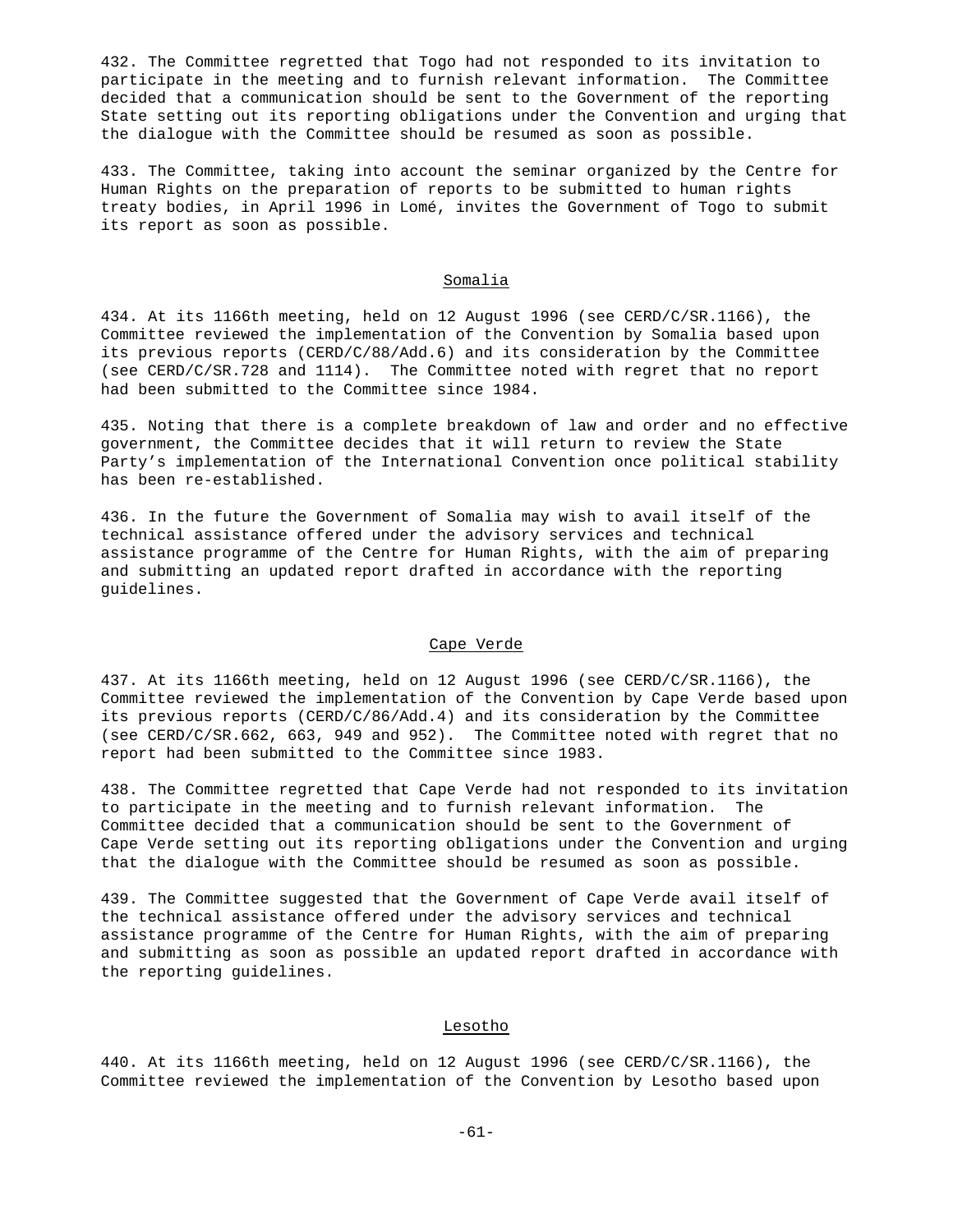its previous reports (CERD/C/90/Add.2) and its consideration by the Committee (see CERD/C/SR.608, 949 and 952). The Committee noted with regret that no report had been submitted to the Committee since 1982.

441. The Committee regretted that Lesotho had not responded to its invitation to participate in the meeting and to furnish relevant information. The Committee decided that a communication should be sent to the Government of Lesotho setting out its reporting obligations under the Convention and urging that the dialogue with the Committee should be resumed as soon as possible.

442. The Committee suggested that the Government of Lesotho avail itself of the technical assistance offered under the advisory services and technical assistance programme of the Centre for Human Rights, with the aim of preparing and submitting as soon as possible an updated report drafted in accordance with the reporting guidelines.

### Saint Vincent and the Grenadines

443. At its 1166th meeting, held on 12 August 1996 (see CERD/C/SR.1166), the Committee reviewed the implementation of the Convention by Saint Vincent and the Grenadines based upon its previous reports (CERD/C/85/Add.1) and its consideration by the Committee (see CERD/C/SR.652, 949 and 952). The Committee noted with regret that no report had been submitted to the Committee since 1983, although it welcomed the submission by the State Party in 1993 of the initial part of its report (see HRI/CORE/1/Add.36).

444. The Committee regretted that Saint Vincent and the Grenadines had not responded to its invitation to participate in the meeting and to furnish relevant information. The Committee decided that a communication should be sent to the Government of Saint Vincent and the Grenadines setting out its reporting obligations under the Convention and urging that the dialogue with the Committee should be resumed as soon as possible.

445. The Committee suggested that the Government of Saint Vincent and the Grenadines avail itself of the technical assistance offered under the advisory services and technical assistance programme of the Centre for Human Rights, with the aim of preparing and submitting as soon as possible an updated report drafted in accordance with the reporting guidelines.

#### Solomon Islands

446. At its 1166th meeting, held on 12 August 1996 (see CERD/C/SR.1166), the Committee reviewed the implementation of the Convention by the Solomon Islands based upon its previous report (CERD/C/101/Add.1) and its consideration by the Committee (see CERD/C/SR.635, 636, 949 and 952). The Committee noted with regret that no report had been submitted to the Committee since 1983.

447. The Committee regretted that the Solomon Islands had not responded to its invitation to participate in the meeting and to furnish relevant information. The Committee decided that a communication should be sent to the Government of the Solomon Islands setting out its reporting obligations under the Convention and urging that the dialogue with the Committee should be resumed as soon as possible.

448. The Committee suggested that the Government of the Solomon Islands avail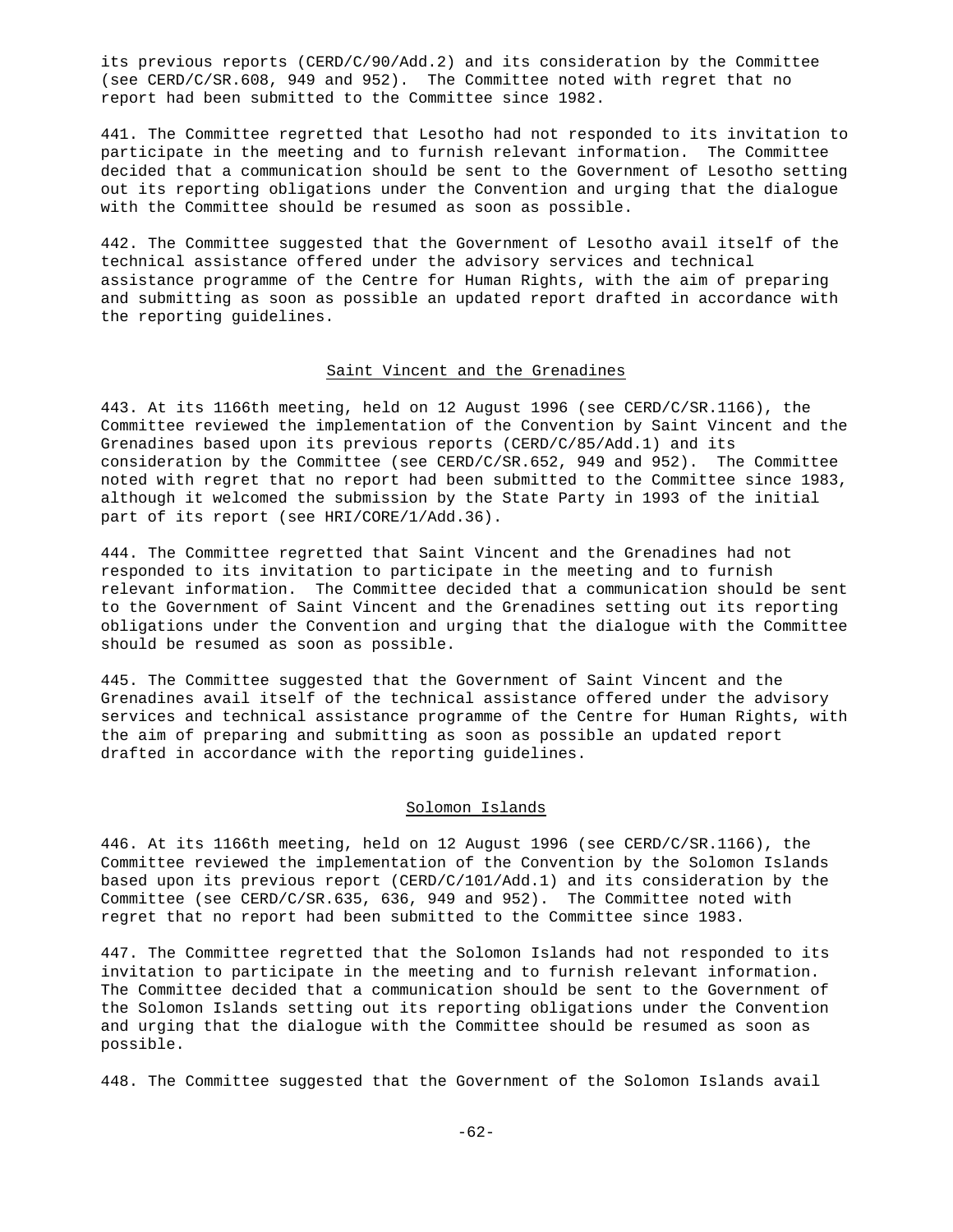itself of the technical assistance offered under the advisory services and technical assistance programme of the Centre for Human Rights, with the aim of preparing and submitting as soon as possible an updated report drafted in accordance with the reporting guidelines.

#### Botswana

449. At its 1166th meeting, held on 12 August 1996 (see CERD/C/SR.1166), the Committee reviewed the implementation of the Convention by Botswana based upon its previous reports (CERD/C/105/Add.1) and their consideration by the Committee (see CERD/C/SR.654, 949 and 952). Although the Committee noted with regret that no report had been submitted to the Committee since 1983, it welcomed the communication received from the State Party, indicating the commitment of the State Party to respect its obligations under the Convention and requesting the assistance of the Centre for Human Rights to prepare and submit a comprehensive periodic report.

450. The Committee decided that a communication should be sent to the Government of Botswana urging that the dialogue with the Committee should be resumed as soon as possible.

451. The Committee suggested that the Government of Botswana avail itself of the technical assistance offered under the advisory services and technical assistance programme of the Centre for Human Rights, with the aim of drawing up and submitting as soon as possible an updated report drafted in accordance with the reporting guidelines.

## Lao People's Democratic Republic

452. At its 1166th meeting, held on 12 August 1996 (see CERD/C/SR.1166), the Committee reviewed the implementation of the Convention by the Lao People's Democratic Republic based on that country's previous reports (CERD/C/105/Add.4) and the Committee's consideration thereof (see CERD/C/SR/707, 709, 949 and 952). The Committee noted with regret that no report had been submitted to it since 1984.

453. The Committee regretted that the Lao People's Democratic Republic had not responded to its invitation to participate in the meeting and to furnish relevant information. The Committee decided to send a letter to the Government of the Lao People's Democratic Republic setting out its reporting obligations under the Convention and urging it to resume the dialogue with the Committee as soon as possible.

454. The Committee suggested that the Government of the Lao People's Democratic Republic avail itself of the technical assistance offered under the advisory services and technical assistance programme of the Centre for Human Rights, with the aim of drawing up and submitting as soon as possible an updated report drafted in accordance with the reporting guidelines.

455. The Committee recommended that the next report from the Lao People's Democratic Republic contain information constituting a detailed response to the concerns expressed by the Committee in 1992 when considering the situation in the country. 10/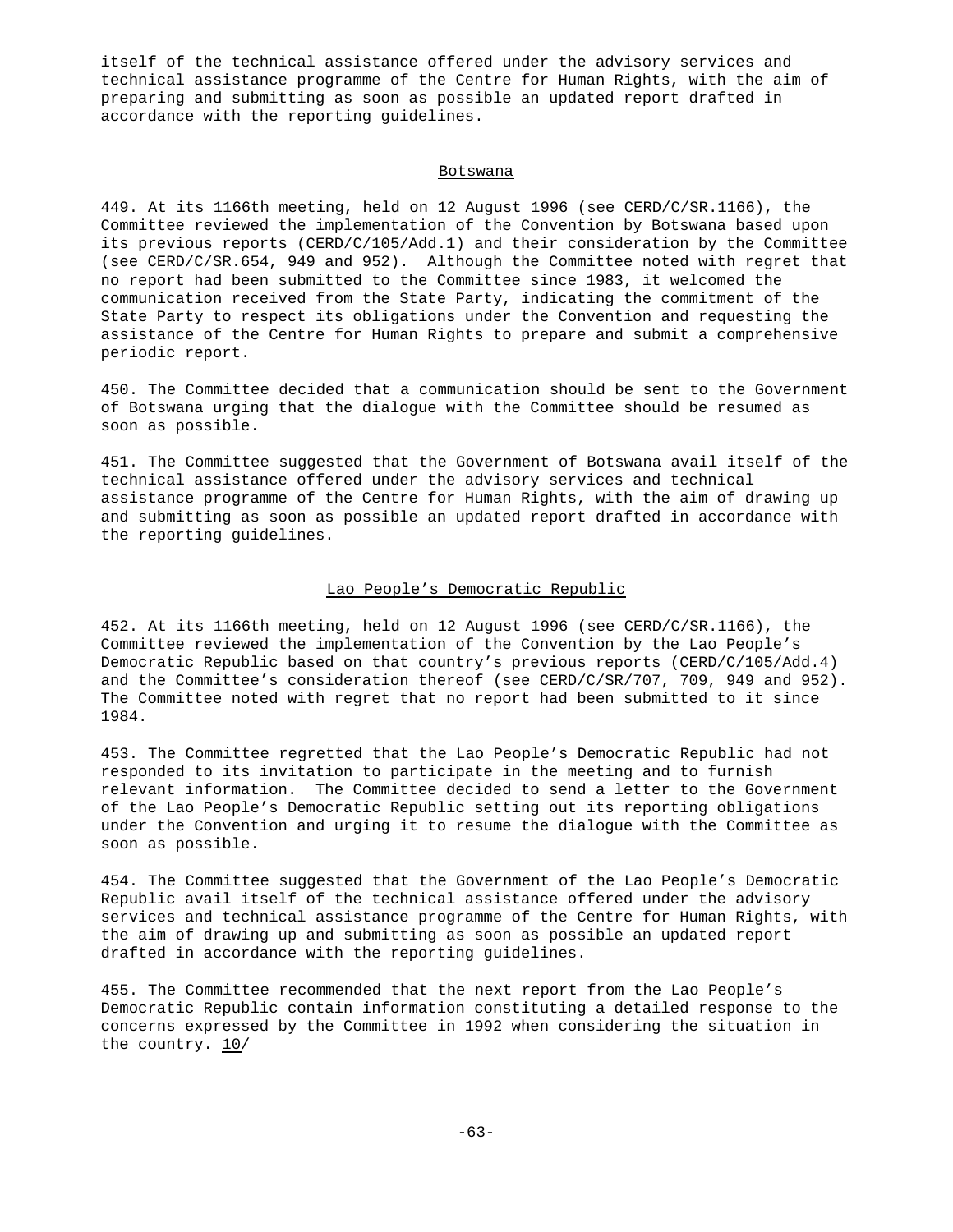#### Burkina Faso

456. At its 1166th meeting, held on 12 August 1996 (see CERD/C/SR.1166), the Committee reviewed the implementation of the Convention by Burkina Faso based upon its previous reports (CERD/C/105/Add.5) and its consideration by the Committee (see CERD/C/SR.711, 949 and 952). The Committee noted with regret that no report had been submitted to the Committee since 1984, although it welcomed the submission by the State Party in 1993 of the initial part of its report (see HRI/CORE/1/Add.30).

457. The Committee regretted that Burkina Faso had not responded to its invitation to participate in the meeting and to furnish relevant information. The Committee decided that a communication should be sent to the Government of Burkina Faso setting out its reporting obligations under the Convention and urging that the dialogue with the Committee should be resumed as soon as possible.

458. The Committee suggested that the Government of Burkina Faso avail itself of the technical assistance offered under the advisory services and technical assistance programme of the Centre for Human Rights, with the aim of drawing up and submitting as soon as possible an updated report drafted in accordance with the reporting guidelines.

459. The Committee recommends that the next periodic report to be submitted by Burkina Faso provide comprehensive information responding to the concerns expressed by the Committee when it reviewed the situation in the State Party in 1992.  $11$ 

#### Venezuela

460. The Committee considered the tenth, eleventh, twelfth and thirteenth periodic reports of Venezuela (CERD/C/263/Add.8/Rev.1) at its 1169th, 1170th and 1172nd meetings (see CERD/C/SR.1169, 1170 and 1172) held on 13, 14 and 15 August 1996 and, at its 1181st meeting, held on 21 August 1996, adopted the following concluding observations.

#### A. Introduction

461. The Committee commends the State Party on its willingness and readiness to maintain a dialogue with the Committee through submission of its report and expresses its appreciation to the State Party's delegation for the wealth of additional information that it provided to the Committee orally. It also notes with satisfaction the submission of the core document of Venezuela (HRI/CORE/1/Add.3). The Committee regrets, however, that the submission of the tenth, eleventh, twelfth and thirteenth periodic reports was not timely and that the report under consideration combines the tenth to thirteenth reports and covers almost a 10-year period.

462. It is noted that the State Party has not made the declaration provided for in article 14 of the Convention; some members of the Committee requested that the possibility of making such a declaration be considered.

# B. Factors and difficulties impeding the application of the Convention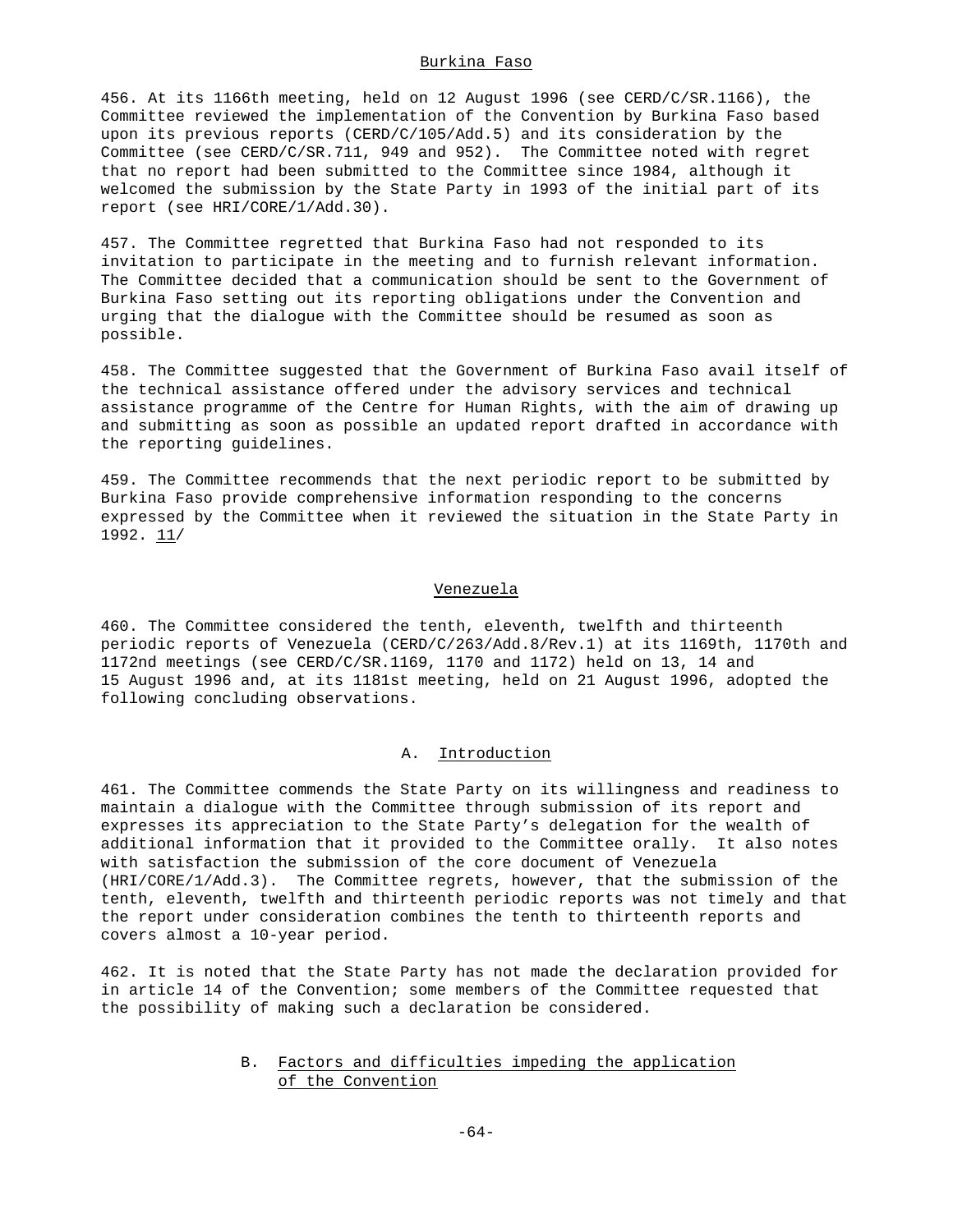463. It is noted that Venezuela is undergoing an economic recession after a period of strong economic development in the 1980s, and that this may have a negative impact on the effective implementation of the Convention, especially with regard to the indigenous population and immigrants from neighbouring countries of the Andean region for which Venezuela, with its much more prosperous economy, has represented a pole of attraction during the past three decades.

#### C. Positive aspects

464. The notable efforts made by the State Party to establish a comprehensive legal framework that provides for pluralism and tolerance in community life, based on the principles embodied in the Constitution, and provisions contained in the Convention in particular, are noted with satisfaction.

465. At the institutional level, the establishment of various organs, especially an agency for national indigenous policy, which has the title of the Office of Indigenous Affairs of the Ministry of Education, is welcomed.

466. The plan for intercultural bilingual education, contained in Presidential Decree No. 283, which aims to promote active participation by the indigenous communities in the various fields of activities within Venezuelan society and to encourage full and comprehensive knowledge of the culture of existing ethnic groups among the rest of Venezuelan society, is noted with interest.

467. Satisfaction is expressed concerning the intention of the State Party to ratify International Labour Organization Convention No. 169 on the rights of indigenous peoples, which is now being considered by the national Parliament.

# D. Principal subjects of concern

468. The non-compliance by the State Party with its obligations under article 4 of the Convention is a matter of serious concern, as is the fact that the State Party has not provided sufficient information on the implementation of the provisions contained in that article, which call for the adoption of specific legislation.

469. Doubts were expressed whether victims of racial discrimination have effective remedies at their disposal for seeking just and adequate reparation from the competent tribunals. It was noted, in particular, that Venezuela's legal system does not include any provisions for compensation of victims of racial discrimination, most of whom belong to various indigenous groups.

470. It was regretted that the report contains insufficient information on the practice with respect to the implementation of provisions of article 5 of the Convention dealing with economic, social and cultural rights, especially with respect to the enjoyment of those rights by the indigenous peoples.

471. Concern was expressed about the insufficient measures to ensure bilingual education of indigenous peoples and to prevent the destruction of their cultural heritage.

472. Concern is expressed that in practice there are separate prison facilities for persons of the indigenous population.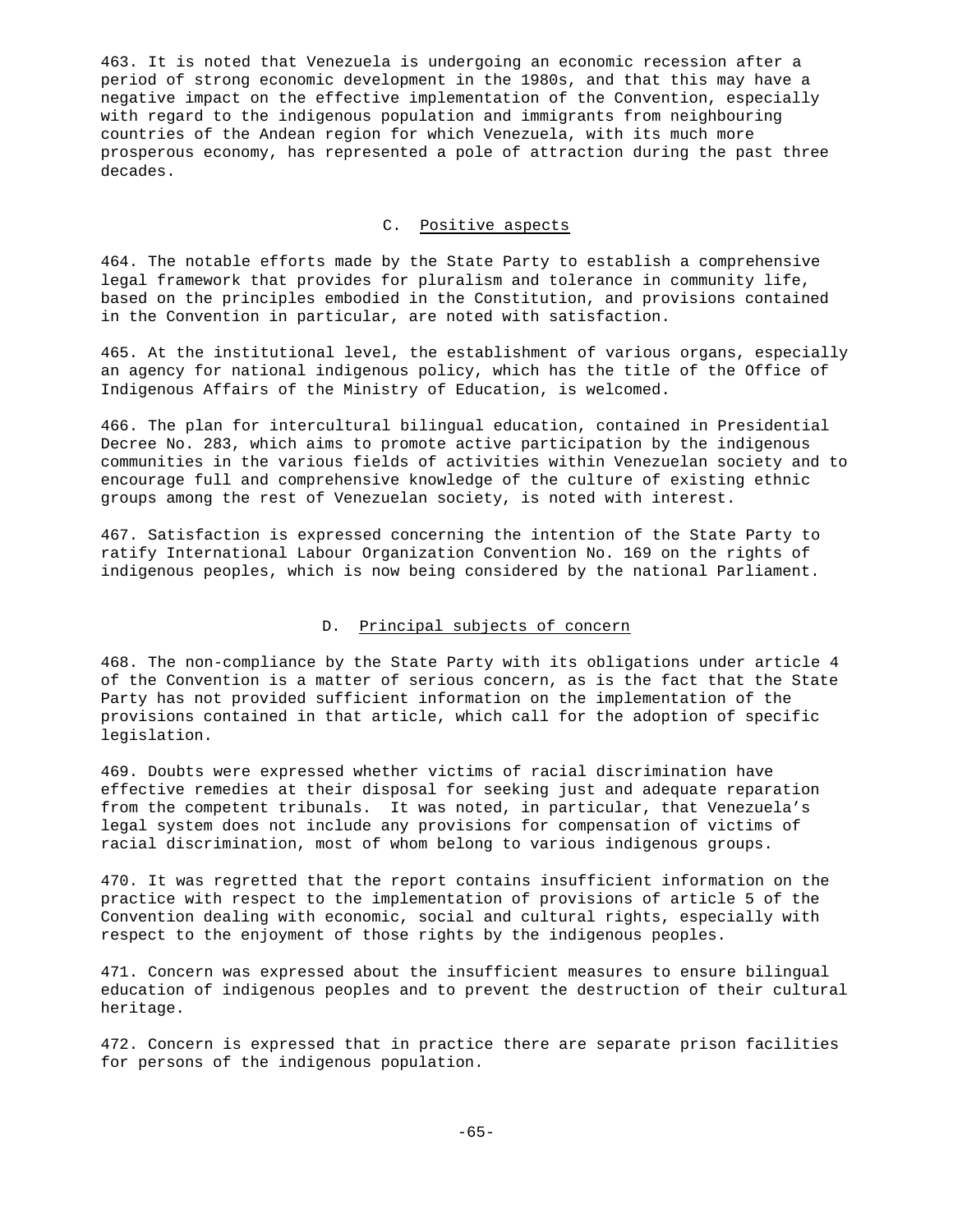## E. Suggestions and recommendations

473. The Committee strongly recommends that the necessary measures be taken to bring domestic legislation into full compliance with the provisions of article 4 of the Convention.

474. It further recommends that particular attention be given to the effective implementation of article 5 (e) and that relevant information be provided in the next periodic report on the measures taken in this regard, particularly as far as the indigenous population and migrant workers are concerned.

475. Further efforts should be made to strengthen the system of bilingual education in order to cover the whole of the indigenous population, 40 per cent of which remains illiterate, and to prevent the destruction of the indigenous cultural heritage.

476. The Committee recommends that appropriate measures be taken to provide health-care services for indigenous communities, particularly those located in remote regions of the country.

477. The Committee recommends that the State Party provide additional information on the reasons for maintaining the system of separate prison facilities for members of the indigenous population and welcomes the fact that the State Party has indicated that increased public expenditure on prisons, to alleviate overcrowding and resulting problems, has been given priority.

478. The Committee also recommends that the State Party, in its fourteenth periodic report, provide more detailed information on the system of human rights organs functioning in the country, on their respective mandates and on how those organs interact and coordinate their activities. Information on the extent to which the Government cooperates with non-governmental organizations in achieving the goals set out in the Convention would be most welcome.

479. The Committee would appreciate receiving information from the State Party on the implementation of the Agrarian Reform Law and how it has promoted distribution of land among indigenous populations.

480. Information on racially motivated violence against indigenous people following conflicts over land and extrajudicial execution of members of indigenous populations would be highly welcome.

481. The Committee also recommends that the State Party include in its next periodic report information on any complaints of racial or ethnic discrimination, in all its forms, and on judicial action subsequently taken.

482. The Committee suggests that the State Party ensure the wide dissemination of the text of the Convention, as well as of the report, the summary records and the present concluding observations in Spanish and in indigenous languages.

483. The Committee recommends that the State Party ratify at its earliest convenience the amendments to article 8, paragraph 6, of the Convention, adopted by the 14th meeting of States Parties.

484. The Committee draws the State Party's attention to the reporting periodicity as determined by the Committee. It strongly recommends that the Government of Venezuela comply fully with its obligations under article 9 of the Convention and that the fourteenth report, which was due on 5 January 1996, be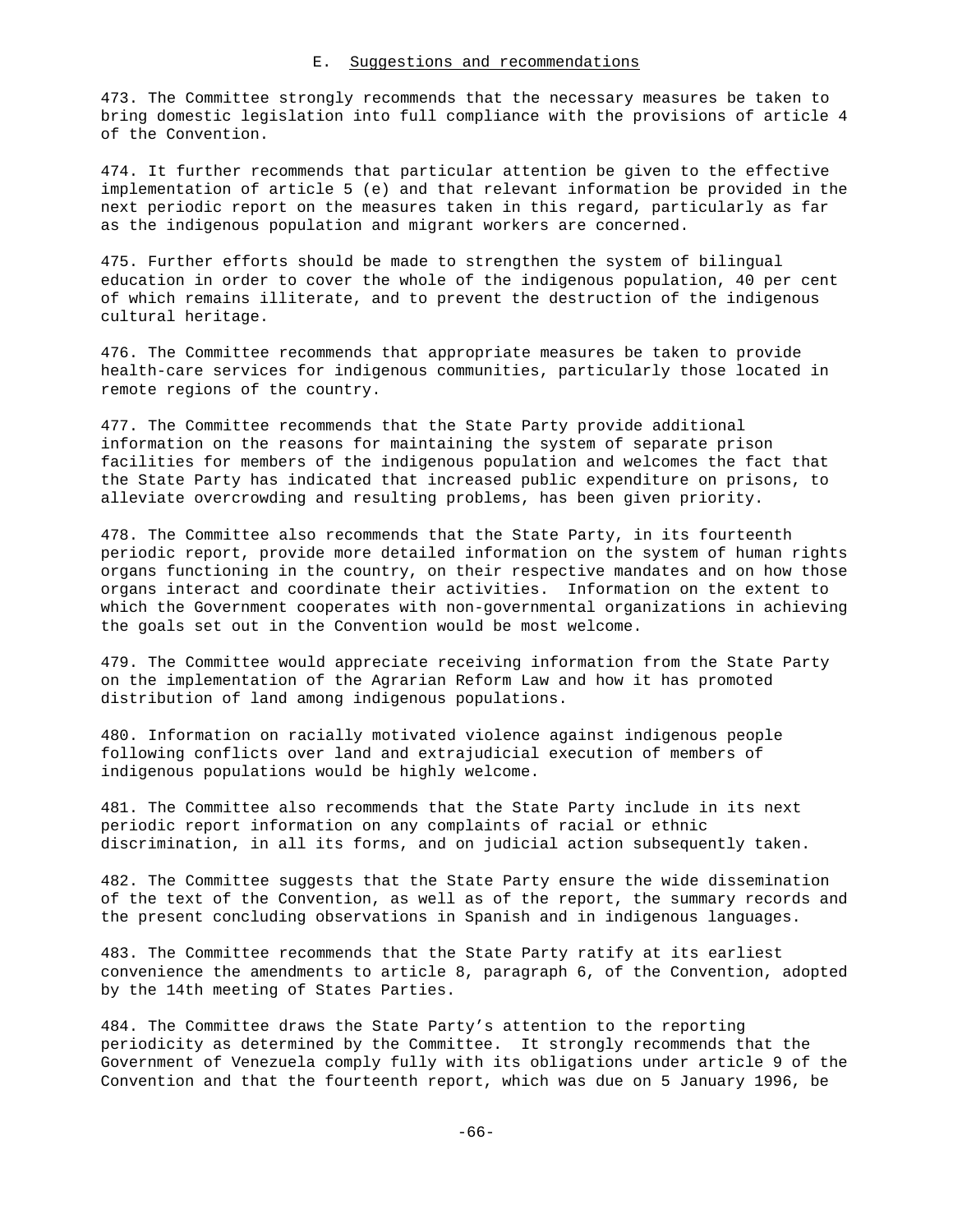#### Namibia

485. The Committee considered the fourth, fifth, sixth and seventh periodic reports of Namibia, submitted in one document (CERD/C/275/Add.1), at its 1169th and 1170th meetings (CERD/C/SR.1169-1170), held on 13 and 14 August 1996. At its 1180th meeting, on 21 August 1996, the Committee adopted the following concluding observations.

## A. Introduction

486. The Committee particularly welcomes the opportunity to engage in a frank and fruitful dialogue with the Government of Namibia and expresses its satisfaction at the presence of an official of the Ministry of Justice. Although several reports were submitted in the past on behalf of Namibia by the Council for Namibia, the consideration of the present report - which may well be considered as an initial report - constitutes the first opportunity for the Committee to assess the implementation of the Convention in Namibia since its independence.

487. The Committee commends the State Party for the frankness of the report and notes with appreciation its general compliance with the guidelines for the preparation of State Party reports. Despite its brevity, the report contains useful information on legal and administrative measures taken to give effect to the Convention, as well as on some difficulties faced in the implementation process. Those difficulties were, however, described in broad terms without details of the concrete steps envisaged to overcome them. Furthermore, the report was lacking economic, social and demographic indicators that would have assisted the Committee in the evaluation of the situation.

488. The Committee expresses its satisfaction with the additional information provided by the representative of the State Party in response to questions asked and observations made by Committee members in the course of the discussion. In that respect, the statement by the State Party's representative that the core document containing information referred to in the guidelines concerning the initial part of reports of States Parties would be submitted in the near future was particularly welcomed.

489. Some members of the Committee recommend that the State Party envisage the possibility of making the declaration provided for in article 14 of the Convention.

# B. Factors and difficulties impeding the implementation of the Convention

490. It is recognized that much remains to be done to overcome vestiges of a long period of subjection to colonialism and apartheid. The State Party's efforts towards full enforcement of the principles and provisions enshrined in the Convention have been seriously hampered by continuing resort to a number of out-of-date - although still in force - discriminatory laws of the former Government. It is also noted that some discriminatory social attitudes still prevalent and generally tolerated in certain parts of the population are not conducive to the promotion of the implementation of the Convention.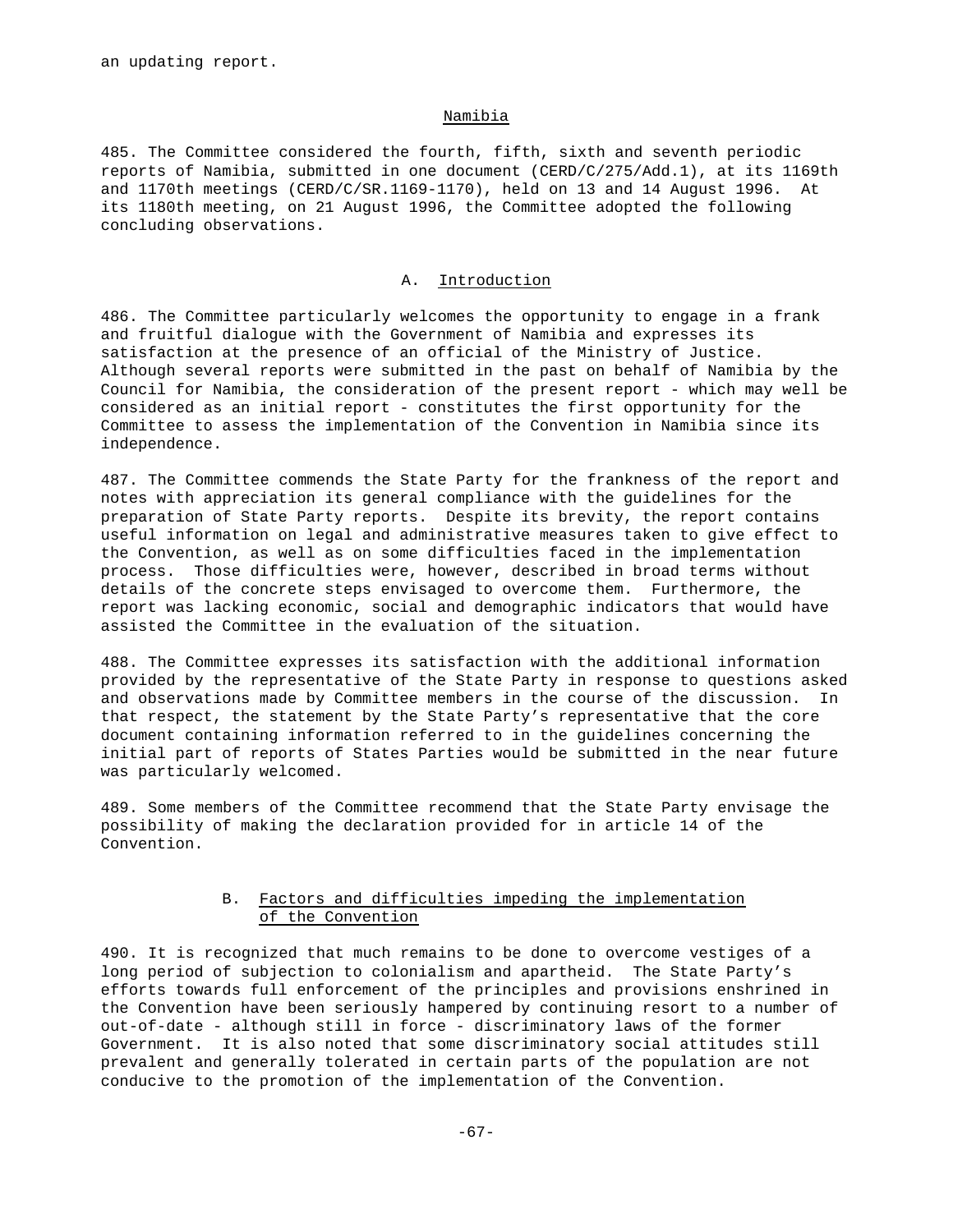#### C. Positive aspects

491. It is noted with particular satisfaction that, despite severe economic and social difficulties, important steps have been taken by the Government since independence to put an end to racial discrimination in all its forms, notably through a remarkable policy of national reconciliation.

492. It is noted with appreciation that the Constitution of Namibia includes a bill of rights which can be invoked before the Courts. Furthermore, the Racial Discrimination Prohibition Amendment Act was adopted in December 1991 and subsequent legislative measures were passed to reinforce it, such as the Land Redistribution Act and the Agricultural Reform Act. Through these constitutional and legislative provisions, certain acts of discrimination and practices of apartheid have been made criminally punishable.

493. It is also appreciated that serious efforts are being undertaken by the Master of the High Court, the Law Reform and Development Commission and the Ministry of Justice to amend or repeal out-of-date or discriminatory legal provisions. Note is taken of the establishment under the Constitution of the office of the Ombudsman with a view to the promotion and protection of human rights.

494. The policy of affirmative action in areas such as education, training and employment is particularly welcomed.

#### D. Principal subjects of concern

495. Concern is expressed at the subsistence of out-of-date and discriminatory laws and the persistence of practices inherited from the apartheid regime.

496. Concern is expressed at the fact that, despite affirmative measures taken to eliminate social and economic disparities, black people and mixed race people (coloureds) who comprise 95 per cent of the population, still face serious discrimination in many areas, such as access to property, education, employment, health care or housing.

497. Concern is expressed over the persistence of a dual legal system regulating important aspects of personal status, such as marriage and succession. In that regard, it is noted with concern that there remain serious discrepancies in the system applicable to white, coloured and black people under the Administration of Estate Act.

498. Concern is expressed at the extent of persistent discriminatory attitudes still prevalent in certain parts of the population and the private sector, as well as at the insufficient effectiveness of measures taken to overcome those difficulties. It is further noted with concern that there seem to exist instances of discrimination in the public sector on the grounds of ethnic identity.

499. Concern is expressed at the lack of information in the report relating to the implementation in law and practice of article 5 of the Convention, as well as on the situation of vulnerable groups, particularly the San/Bushmen.

500. Concern is expressed about apparent delays in the process of desegregation in the field of education, as well as the persistence of serious difficulties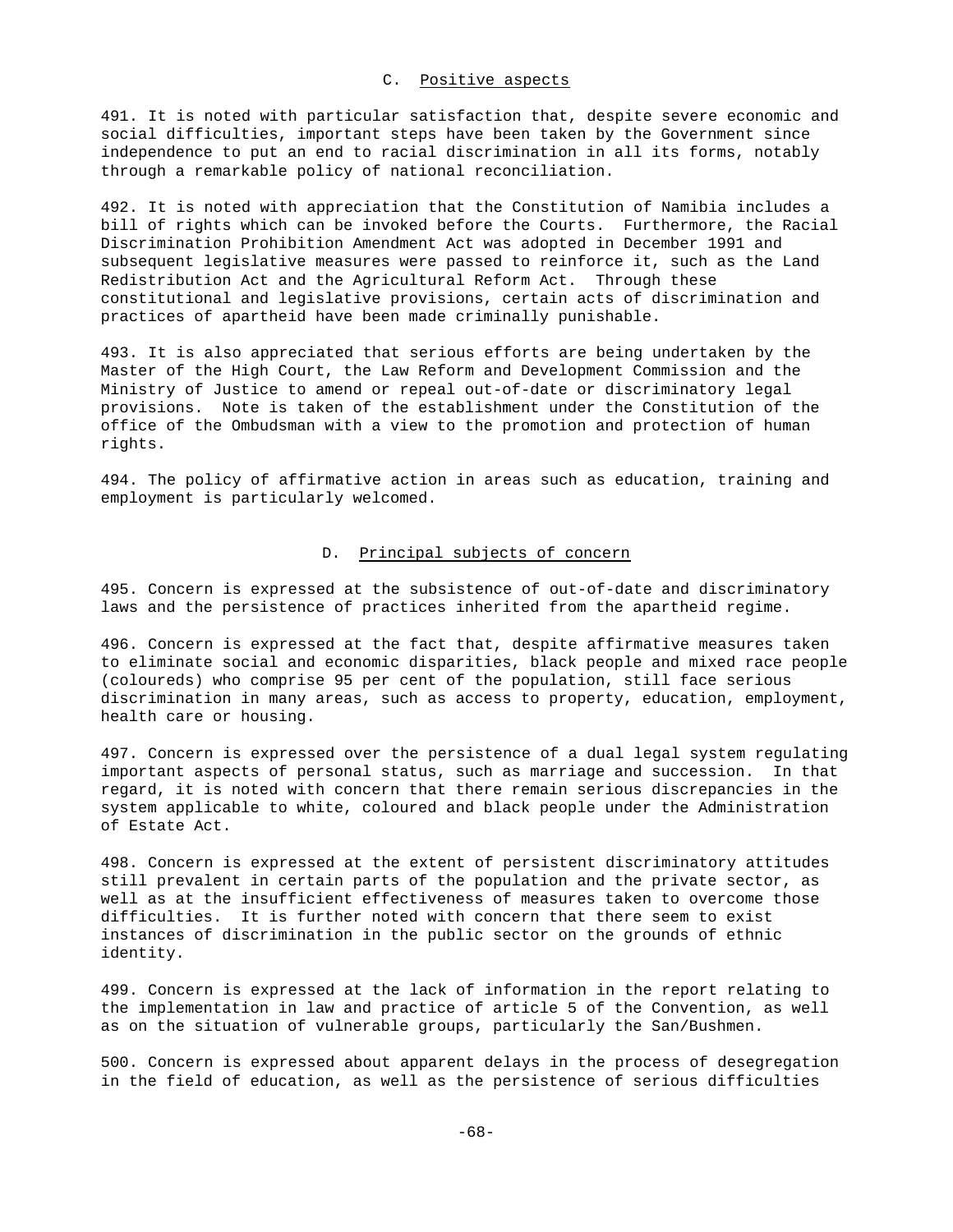faced by black children in their access to public and private education, particularly insofar as secondary and higher education are concerned.

#### E. Suggestions and recommendations

501. The Committee invites the Government to include in its next periodic report information on the points raised in the present concluding observations, as well as on remaining questions posed and observations made by Committee members in the course of the discussion.

502. The Committee recommends that urgent measures be taken to eliminate all remaining discriminatory laws and practices. It encourages the State Party to strengthen measures taken to foster a culture that effectively protects human rights by disseminating as widely as possible information on the international human rights instruments to which it is party and on the outcome of the consideration of the present report, among the authorities responsible for the enforcement of the Convention's provisions, as well as among the general public.

503. The Committee recommends that additional steps be taken to combat racial discrimination in the fields of property, land distribution, education, housing, employment, health care and equitable distribution of resources. Affirmative measures should thus be adopted to overcome vestiges of the past that still hamper the possibilities for black people, including vulnerable groups among them, to have access to secondary and higher education and to enjoy just and favourable conditions of work in the private sector. Similarly, additional measures should be taken in the field of land redistribution.

504. The Committee encourages efforts currently under way by the Master of the High Court and the Law Reform and Development Commission to revise the dual system governing marriage and inheritance. More generally, a systematic study of the domestic law should be undertaken to ensure its full compliance with the provisions of the Convention.

505. The Committee recommends that the State Party provide, in its next periodic report, information on the number of complaints filed and judgements passed on acts of racism or racial discrimination.

506. The Committee suggests that publicity be given to the State Party's seventh periodic report, as well as to the present concluding observations.

507. The Committee recommends that the State Party ratify at its earliest convenience the amendments to article 8, paragraph 6, of the Convention, adopted by the fourteenth meeting of States Parties.

508. The Committee recommends that the State Party's next periodic report be an updating report and that it address all the points raised in these concluding observations.

#### Zaire

509. At its 1171st and 1173rd meetings, held on 14 and 15 August 1996 (see CERD/C/SR.1171 and 1173), the Committee on the Elimination of Racial Discrimination considered the third to ninth, as well as the tenth, periodic reports of Zaire (CERD/C/237/Add.2 and CERD/C/278/Add.1) and adopted, at its 1181st meeting, held on 21 August 1996, the following concluding observations.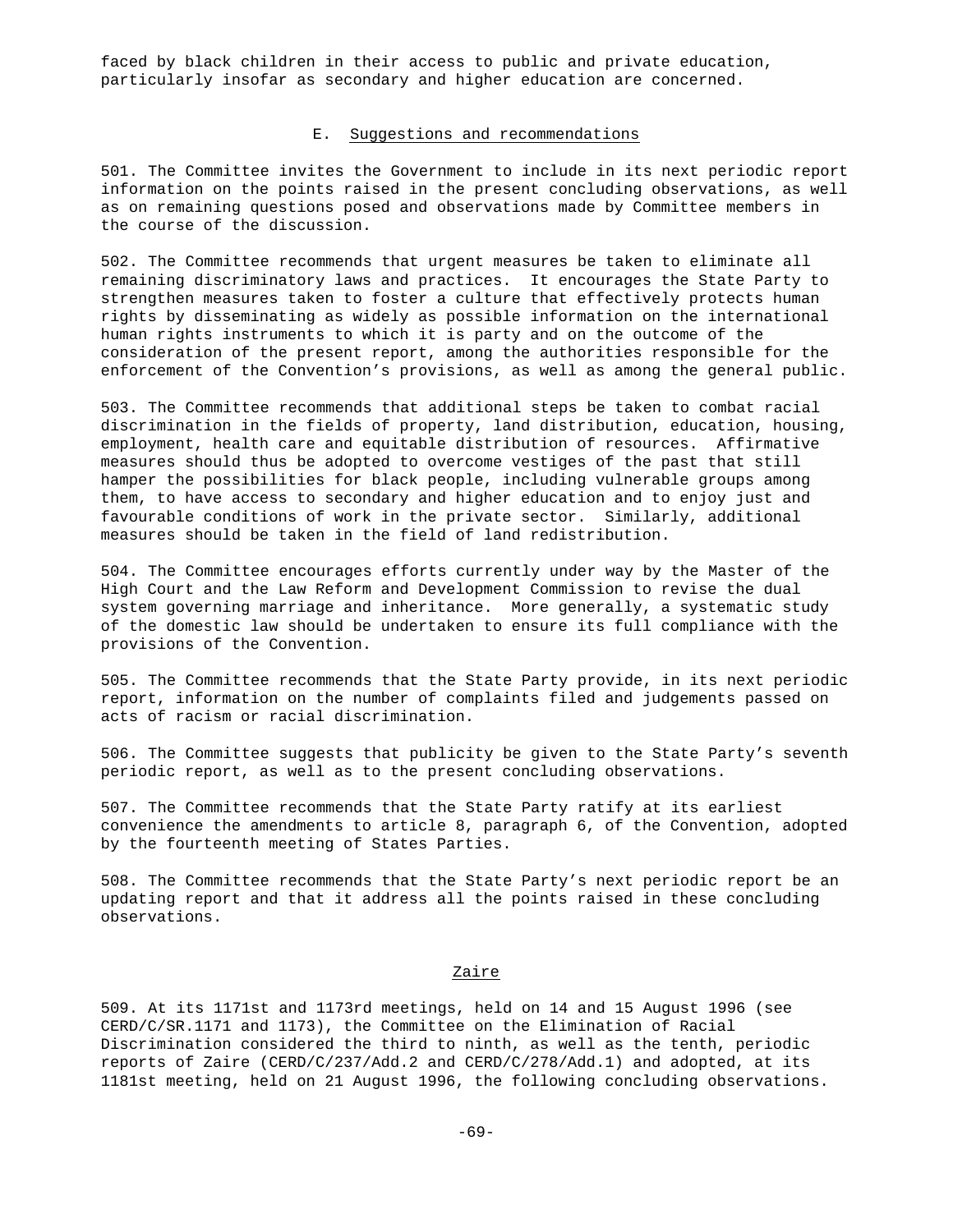#### A. Introduction

510. The Committee welcomes the opportunity to resume the dialogue with Zaire on the basis of its third to ninth and tenth periodic reports, after an interruption of 16 years. However, the Committee regrets that the reports contain no concrete information as regards the practical implementation of the provisions of the Convention, as requested in the general guidelines regarding the form and content of reports to be submitted by the States Parties under article 9, paragraph 1, of the Convention.

511. The Committee also welcomes the presence of a representative of the State Party, but would have appreciated experts from the capital being present in addition. The commitment that the questions which remained unanswered during the discussion would be the object of written answers from the capital in the near future is welcomed.

512. It is noted that the State Party has not made the declaration provided for in article 14 of the Convention. Some members requested the State Party to consider the possibility of making such a declaration.

# B. Factors and difficulties impeding the implementation of the Convention

513. It is noted that Zaire is experiencing a severe economic crisis, which has led to the general impoverishment of the country and the deterioration of social and economic conditions. Moreover, the ethnic tensions in the Great Lakes region and the very high number of refugees from neighbouring countries who have come to Zaire during the past two years have to be taken into account in assessing the implementation of the Convention by the State Party.

# C. Positive aspects

514. The transition towards democracy, inaugurated by a decision of the Head of State on 24 April 1990, and the abolition of the one-party system are welcome developments. Note has been taken by the Committee of the timetable set by the authorities after the postponement of the general elections of 9 July 1995, in accordance with which a referendum on the new Constitution would be held in March 1997 and general elections would be held in May 1997.

515. The adoption on 9 April 1994, by a national conference composed of the main organized political forces in the country, of the Transitional Constitutional Act ("Acte constitutional de la transition"), in which a number of fundamental rights are enshrined, as well as the establishment by decree of the National Commission for the Promotion of Human Rights on 8 May 1995, are noted with satisfaction, although more information on the powers and functions of the Commission is needed.

516. The adoption on 28 November 1995, by the Heads of States of the Great Lakes region, of the Cairo Declaration on the Great Lakes region, which condemns the ideology of exclusion which can result in fear, frustration, hatred and tendencies towards extermination and genocide, as well as their commitment to put an end to the activities of the former members of the Rwandan Armed Forces (FAR), who use refugee camps in Zaire as a "base" to conduct raids against civilians in Rwanda, are welcomed. However, more information on the concrete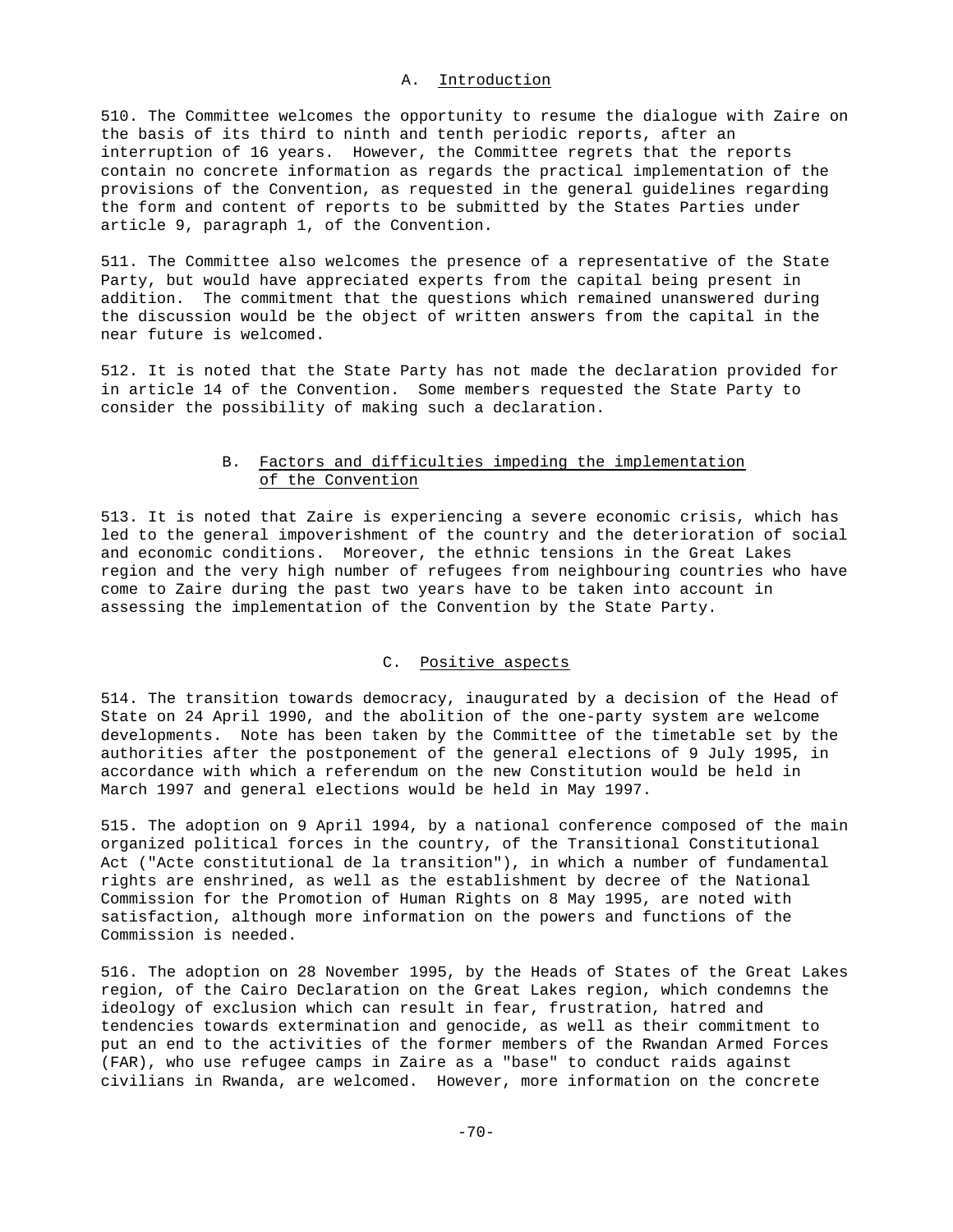measures taken to implement these declarations is needed.

517. It is noted with appreciation that legislation exists in Zaire to prohibit the promotion of racial discrimination as required by article 4 of the Convention, such as Ordinance-Laws No. 25/131 of 1960 and 66/342 of 1966 and the Decree of 13 June 1960, although it is noted that the provisions of article 4 are much broader than that of the present Zairian legislation, in particular with regard to article 4 (b) and (c).

518. It is also noted with appreciation that a number of the rights enumerated in article 5 of the Convention, namely the right to equal treatment before tribunals, to security of person, to vote and to stand for elections, to freedom of movement, thought, conscience and religion, and to peaceful assembly and association, as well as certain economic and social rights, are included in the Constitutional Act. The information provided in the report on the legal provisions relating to those rights is welcomed, although it is noted that there is a lack of information regarding practical instances of their implementation.

519. Taking into account the particularly serious situation in Zaire with regard to inter-ethnic, tribal and regional tensions, the Committee welcomes the signature of an agreement between the Zairian authorities and the Office of the High Commissioner for Human Rights to establish a United Nations human rights office in Kinshasa.

#### D. Principal subjects of concern

520. Grave concern is expressed at allegations of large-scale discrimination against the Pygmies (Batwa) and at reports of violent clashes in Kivu involving the Hunde, the Nyanga and the Nande ethnic groups (considered to be natives of Zaire), and the Banyarwanda and the Banaymulengue ethnic groups (considered to be non-natives of Zaire, although they have lived in the country for generations), causing thousands of deaths. Reports of alleged regional "ethnic cleansing" in Shaba against the Kasai ethnic group, which led to their massive displacement to other parts of the country, and of attacks and widespread discrimination against Rwandan and Burundian refugees, are also a subject of great concern for the Committee.

521. The lack of statistical data on the composition of the population and on the representation of the various communities at all economic, social and political levels and in the public service, including the police and the armed forces, is regretted.

522. It is also regretted that, although the constitutional and legislative provisions existing in Zaire to implement article 2 of the Convention were described in the State Party's reports, no information was provided to the Committee on the effective implementation of these provisions by the authorities and on possible cases of discrimination brought before the courts.

523. With regard to article 3 of the Convention, the Committee draws the attention of the State Party to its General Recommendation XIX of 1995, which states that although the reference to apartheid may have been directed exclusively to South Africa in the past, article 3 prohibits all forms of racial segregation, whether institutional or non-institutional, in all countries.

524. It is noted with serious concern that, in violation of their obligations under article 5 (b) of the Convention and article 9 of the Constitutional Act,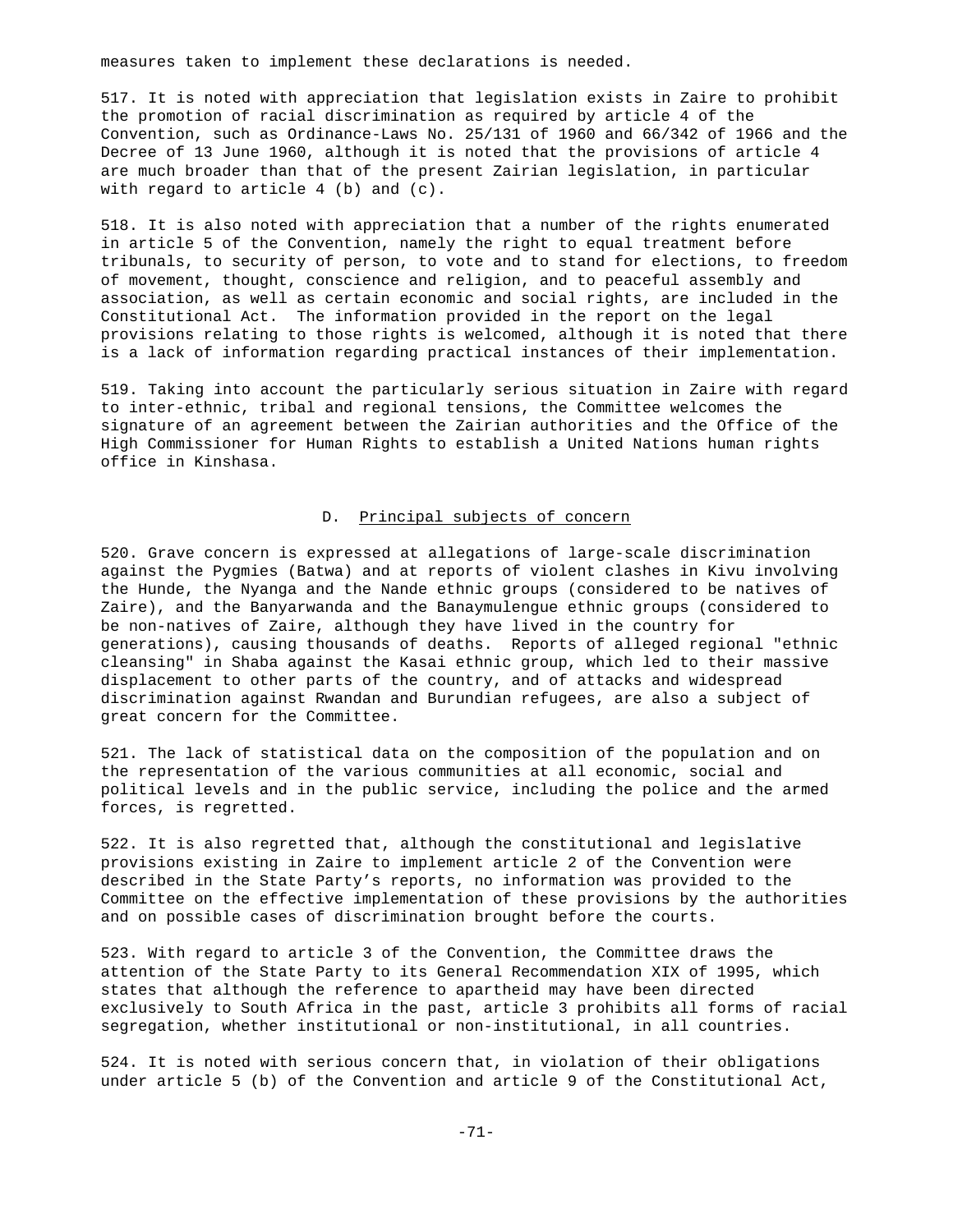the authorities scarcely intervened to ease the tribal and ethnic conflicts in Shaba and Kivu and to protect the population. Concern is particularly expressed at reports alleging that in Shaba some local officials incited the Shaba population to hatred of the Kasai population. It is, however, duly noted that administrative and judicial measures have been taken by the authorities to punish some of the officials found responsible for such acts.

525. The provisions of Law No. 81-002 of 1981, amending Decree-Law No. 71-020 of 1971, to the effect that Zairian nationality would no longer be granted on a collective basis to the Banyarwanda, but only to those who could prove that their ancestors had lived in Zaire since 1885, are in violation of article 5 (d) (iii) of the Convention and are a major source of ethnic conflict.

526. With regard to the full and equal enjoyment of the right to education and training, as provided for in article 5 (e) and (v), of the Convention, reports indicate that only 2 per cent of the national budget was earmarked for education which affects the life and future of disadvantaged racial and ethnic sectors of the population.

527. The lack of comprehensive information on legal measures taken to fulfil the State Party's obligations under article 6 of the Convention and on instances where complaints have been lodged by individuals against acts of racial discrimination and reparation was made to victims of acts of racial discrimination, makes it difficult to assess the effective implementation of the provisions of this article in Zaire.

528. With regard to the implementation of article 7 of the Convention, it is regretted that the information provided on the implementation of article 35 of the Constitutional Act and on the courses on human rights given in schools, universities and training programmes for the armed forces and the security forces did not allow a proper evaluation of the situation in practice.

#### E. Suggestions and recommendations

529. The Committee recommends the State Party to provide in its next report information on the implementation of the various constitutional and legal provisions aimed at eliminating racial discrimination in all its forms, in accordance with article 2 of the Convention, with particular emphasis on the measures taken with regard to the conflicts in Kivu and Shaba and the situation of Rwandan and Burundian refugees.

530. The Committee recommends that the next periodic report include information on the powers, functions and activities of the National Commission for the Promotion of Human Rights, as well as comprehensive statistical data on the demographic composition of the population, as mentioned in paragraph 521 above.

531. The Committee also recommends that information be provided on the legal, administrative and practical measures taken to implement the Cairo Declaration on the Great Lakes region and the commitment undertaken to prevent raids by former members of FAR into Rwanda from Zaire.

532. Concerning article 4 of the Convention, the Committee reaffirms that the establishment of acts of racial discrimination and incitement to such acts as offences punishable by law in the States Parties' legislation is mandatory. In this regard, it draws the attention of the authorities to its General Recommendations VII and XV. The Committee also wishes to be provided with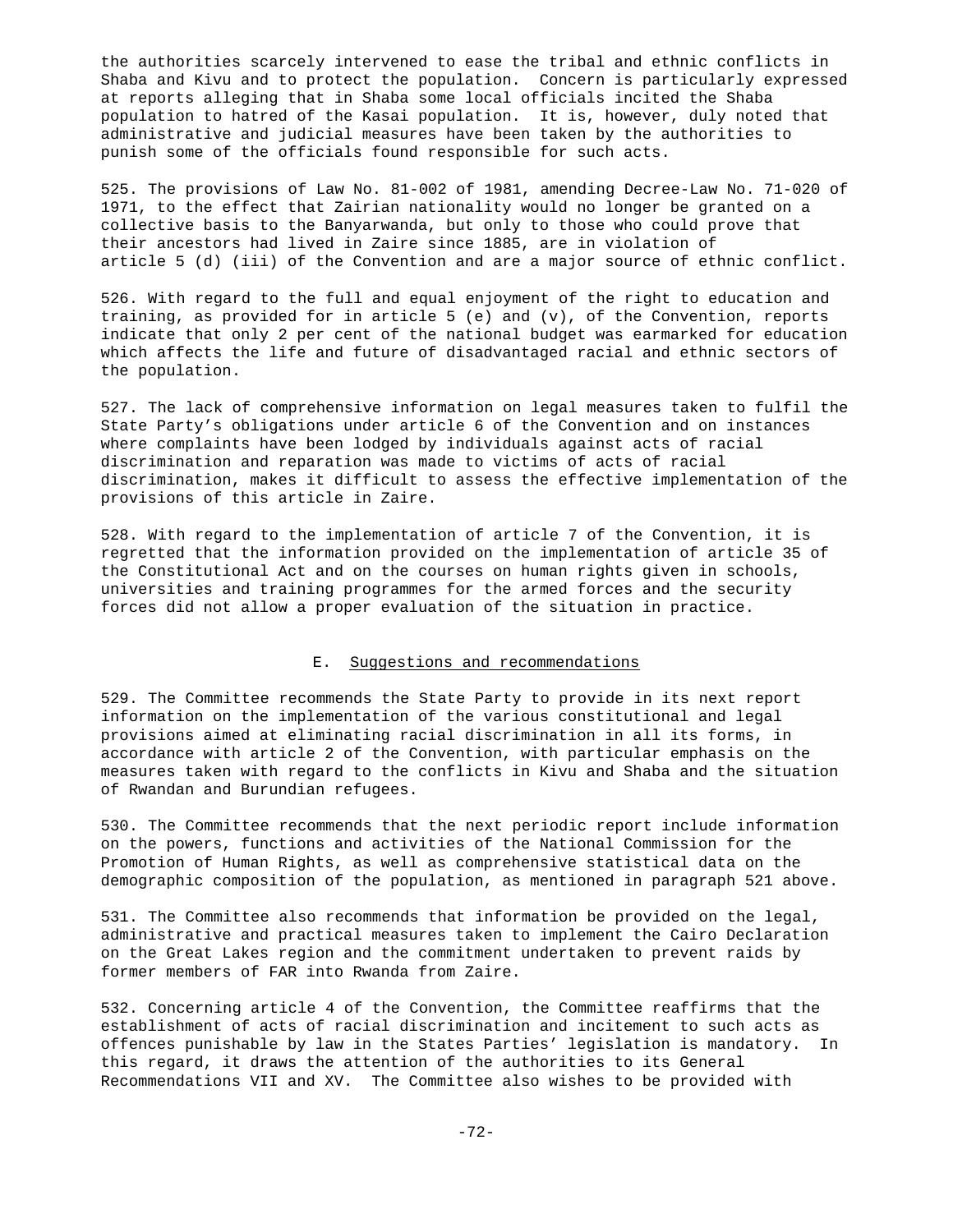information, including statistics on complaints filed and sentences imposed, to have an idea of the implementation in practice of the legal provisions prohibiting propaganda of racial discrimination or hatred and organizations which promote and incite racial discrimination.

533. The Committee recommends that further information be provided by the State Party with regard to article 5 of the Convention, in particular on measures guaranteeing in practice the effective enjoyment by all persons without discrimination as to race or ethnic origin of the economic, social, cultural, civil and political rights listed in this article, with particular reference to the right to security of person and the right to education and training.

534. The Committee stresses the importance of specific legal provisions providing for effective protection and remedies against acts of racial discrimination and for the right of individuals to seek adequate reparation for any damage suffered as a result of such discrimination, as provided for in article 6 of the Convention.

535. With regard to article 7 of the Convention, the Committee would welcome information on the various programmes described in the report aimed at spreading awareness of human rights among the population, and in particular among law enforcement officials, including members of the armed and security forces. In this regard, the Committee draws the attention of the State Party to its General Recommendation XIII.

536. The Committee suggests that the third to ninth and tenth reports of Zaire, as well as the present concluding observations, be widely disseminated among the public, as far as possible in the main languages spoken in the country.

537. The Committee recommends that the State Party ratify at its earliest convenience the amendments to article 8, paragraph 6, of the Convention, adopted by the fourteenth meeting of States Parties.

538. The Committee recommends that the State Party's next periodic report, due on 21 May 1997, be a comprehensive report and that it address all the points raised in these concluding observations.

#### Mauritius

539. At its 1173rd and 1174th meetings, held on 15 and 16 August 1996 (see CERD/C/SR.1173-1174), the Committee on the Elimination of Racial Discrimination considered the eighth to twelfth periodic reports on Mauritius (CERD/C/280/Add.2) and adopted, at its 1180th meeting, held on 21 August 1996, the following concluding observations.

# A. Introduction

540. The Committee welcomes the eighth to twelfth periodic reports submitted by the Government of Mauritius and expresses its appreciation for the opportunity to resume the dialogue with the State Party, after nine years of interruption. The Committee also welcomes the detailed information provided orally by the high-level delegation in answer to the wide range of questions asked by members of the Committee.

541. It is noted that the State Party has not made the declaration provided for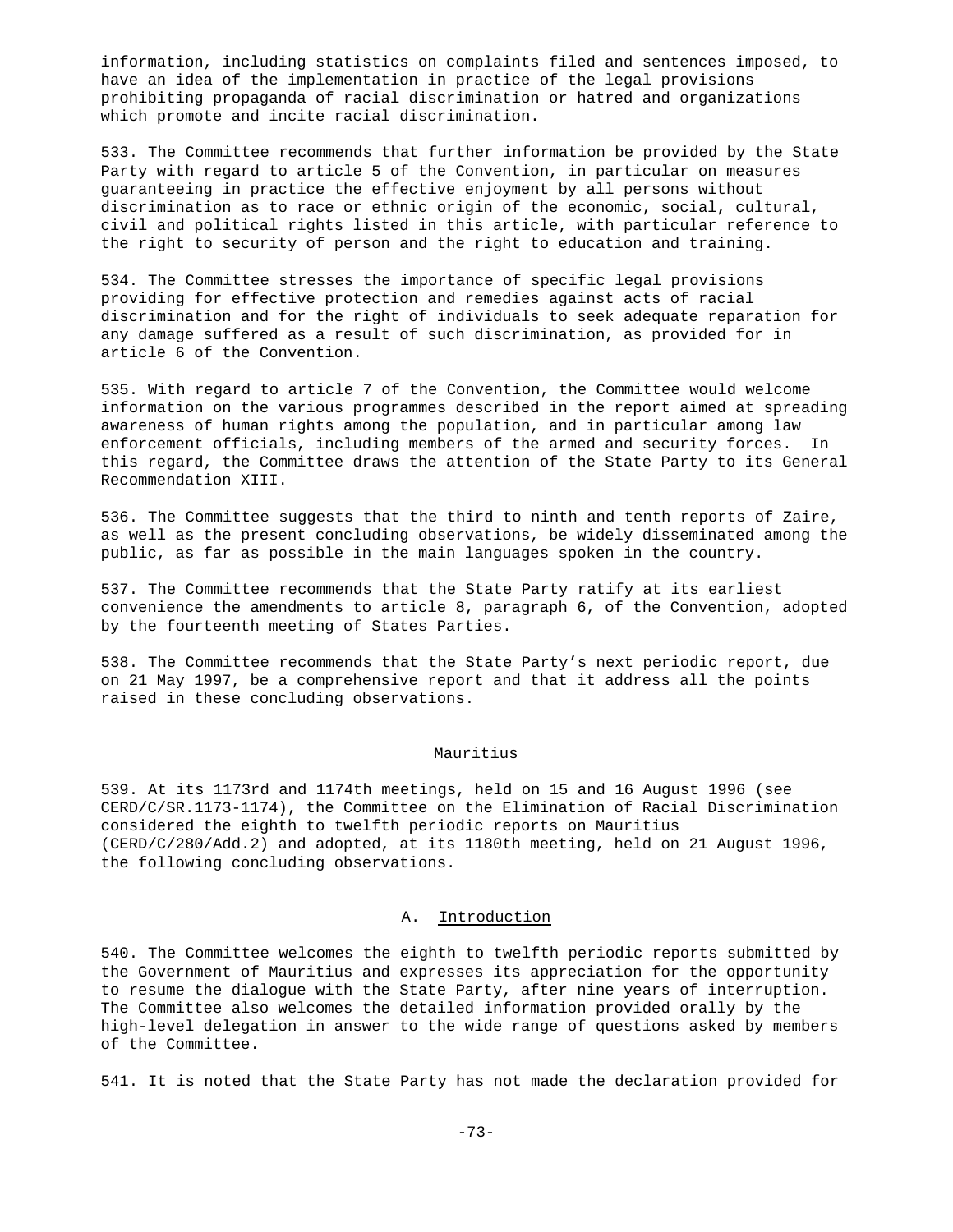in article 14 of the Convention; some members of the Committee requested the State Party to consider the possibility of making such a declaration.

# B. Factors and difficulties impeding the implementation of the Convention

542. It is noted that there are no significant factors or difficulties that prevent the effective implementation of the Convention in Mauritius.

## C. Positive aspects

543. The exemplary spirit of tolerance between the various racial and ethnic communities in Mauritius and the harmonious coexistence of their cultures are commended as they create a sound basis for the full and effective implementation of the Convention.

544. The establishment of a Human Rights Unit within the Ministry of Justice, to monitor the reporting procedures and to provide the various human rights treaty bodies with regular reports, is welcomed.

545. The proposed establishment of an equal opportunity commission, to compel employers in the private sector to afford equal opportunities to people of different origins, is also welcomed.

546. The possibility for judges to refer in their pronouncements to the provisions of the Convention and of any other human rights instrument, in addition to or in the absence of an existing provision of domestic law, is noted with satisfaction.

547. The system of the best losers, which provides for the nomination by the Electoral Commission of up to four members to the National Assembly from among the best losers in an election, with a view to balancing the representation of the various racial and ethnic communities within the National Assembly, is viewed with interest.

548. With regard to article 2 of the Convention, the adoption in July 1991 of section 282 of the Criminal Code, which makes it an offence to publish or distribute any threatening, abusive or insulting writings, to use in public any threatening, abusive or insulting gestures or to broadcast threatening, abusive or insulting matter, with intent to stir up contempt or hatred against any part of the population distinguished by race, caste, place of birth, colour or creed, is noted with appreciation.

549. It is noted with appreciation that the full and equal enjoyment by everyone of the rights enumerated in article 5 of the Convention, and in particular the right to security of person, to marriage, to property, to freedom of thought, conscience and religion, to housing, to health and social security, to education and to participate in cultural activities, is guaranteed and ensured in Mauritius.

550. The amendment of the Citizenship Act in August 1995 is a welcome development, since it also lifted the obligation for foreign women, married to Mauritian citizens, to renounce their nationality if they want to become Mauritian citizens.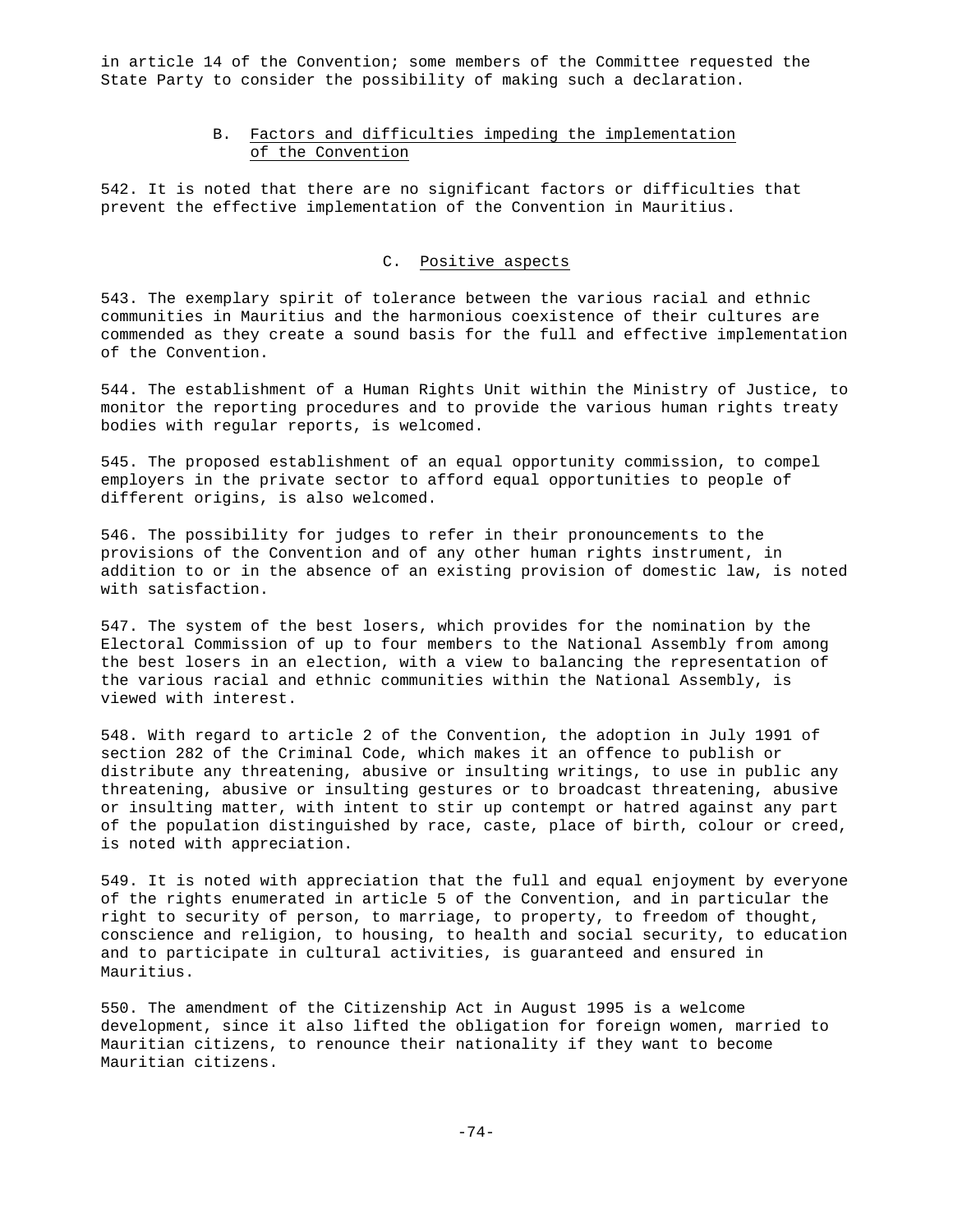551. Concerning article 7 of the Convention, the various activities undertaken with non-governmental organizations, such as the programme "Teaching for Freedom" launched by Amnesty International, or with United Nations agencies, such as the programme introduced by UNICEF together with the Ministry of Education to sensitize children to the ideas of peace, tolerance and interdependence, are welcomed. Moreover, the elaboration in 1991 of the Master Plan on Education for the Year 2000, which provides for the teaching in schools of subjects to foster understanding, tolerance and friendship among nations and racial or ethnic groups, is noted with satisfaction.

# D. Principal subjects of concern

552. The lack of statistical data on the ethnic and racial composition of the population, and on the representation of ethnic and racial communities at all levels of the economic, social and political spheres, is regretted. In this regard, the statement in paragraph 4 of the report that censuses in Mauritius do not indicate the breakdown of the population on an ethnic or racial basis, "in line with the government policy to promote a Mauritian identity amongst its people" is accepted by the Committee as long as it is not aimed at forced assimilation of people with different origins.

553. Concern is expressed that section 16 of the Constitution, which prohibits laws that are discriminatory by their terms or in their effects, does not apply to laws with respect to marriage, adoption, divorce, succession or other matters regarding private law.

554. With regard to the implementation of article 4 of the Convention, it is noted with concern that the relevant provisions of Mauritian legislation do not prohibit organizations and organized propaganda activities which promote racial discrimination, as provided for in article 4 (b) of the Convention.

555. The lack of practical information on the implementation of the various constitutional and legal texts dealing with the prohibition of racial discrimination, on their possible violation and on measures taken in such cases, with particular reference to articles 4 and 6 of the Convention, is regretted.

# E. Suggestions and recommendations

556. The Committee recommends that in its next periodic report the Government of Mauritius supply statistical data on the composition of the population and on the representation of all of the ethnic and racial communities in the political and economic sectors. The Committee would also welcome social and economic indicators on the Mauritian population.

557. The Committee underlines the importance of the explicit prohibition of discriminatory legislation. In this regard, the Committee recommends that the prohibition of such discriminatory legislation, found in section 16 of the Constitution, be extended to all matters of private law.

558. The Committee emphasizes that the provisions of article 4 of the Convention are mandatory. It thus recommends that legislative measures be taken to implement article 4 (b) of the Convention.

559. The Committee recommends that the next periodic report contain complete information on the implementation of the various provisions on the elimination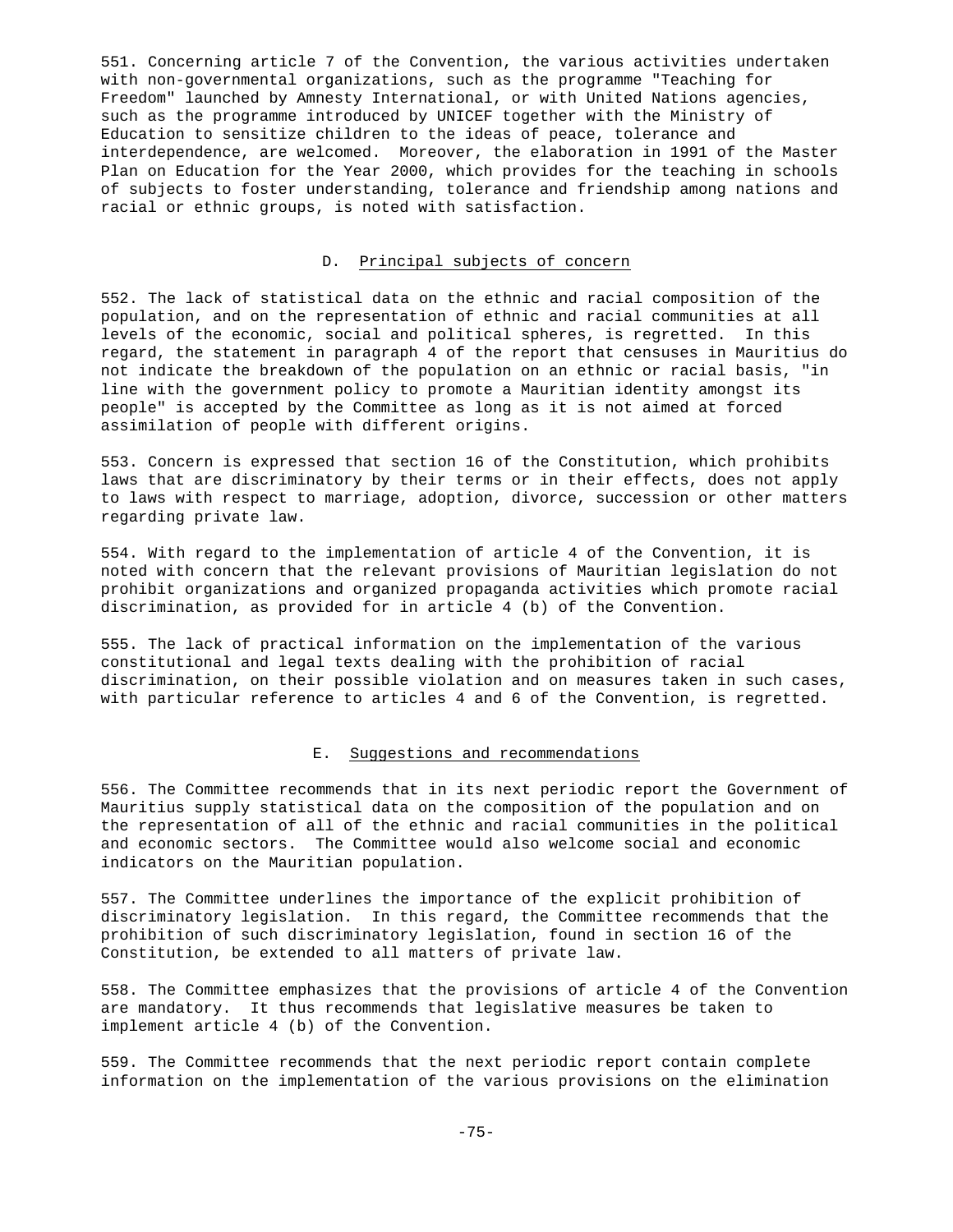of racial discrimination in practice and on possible complaints and sentences imposed for acts of racial or ethnic discrimination or in cases of incitement to racial discrimination.

560. The Committee suggests that the State Party's report and the Committee's concluding observations be widely publicized in Mauritius.

561. The Committee recommends that the State Party ratify at its earliest convenience the amendments to article 8, paragraph 6 of the Convention, adopted by the fourteenth meeting of States Parties.

562. The Committee recommends that the State Party's next periodic report be a comprehensive report and that it address all the points raised in the present observations.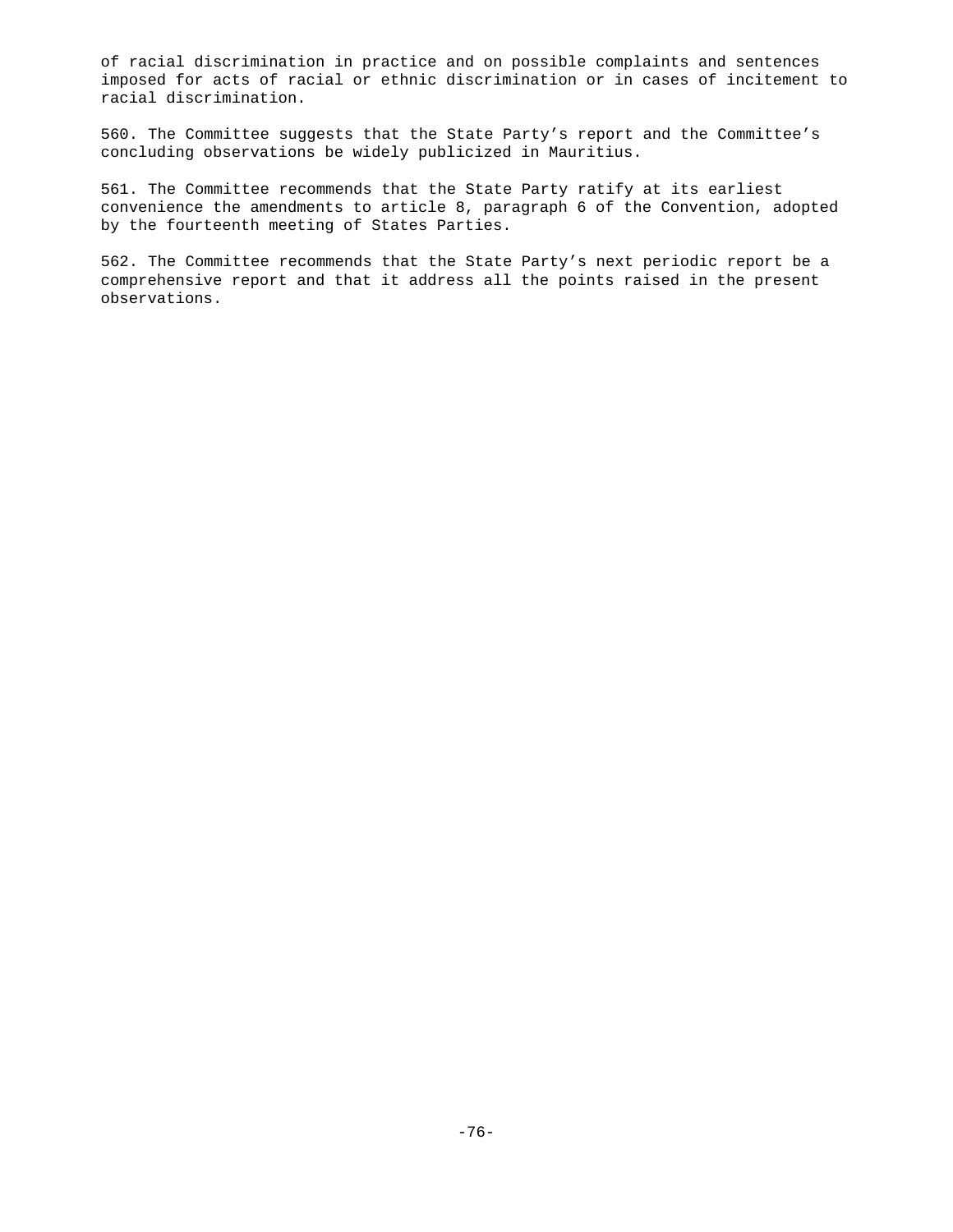# IV. CONSIDERATION OF COMMUNICATIONS UNDER ARTICLE 14 OF THE CONVENTION

563. Under article 14 of the International Convention on the Elimination of All Forms of Racial Discrimination, individuals or groups of individuals who claim that any of their rights enumerated in the Convention have been violated by a State Party and who have exhausted all available domestic remedies may submit written communications to the Committee on the Elimination of Racial Discrimination for consideration. A list of States Parties which have recognized the competence of the Committee to consider such communications can be found in annex I B to the present report.

564. Consideration of communications under article 14 of the Convention takes place in closed meetings (rule 88 of the Committee's rules of procedure). All documents pertaining to the work of the Committee under article 14 (submissions from the Parties and other working documents of the Committee) are confidential.

565. The Committee began its work under article 14 of the Convention at its thirtieth session, in 1984. At its thirty-sixth session (August 1988), the Committee adopted its opinion on communication No. 1/1984 (Yilmaz-Dogan v. the Netherlands). 12/ At its thirty-ninth session, on 18 March 1991, the Committee adopted its opinion on communication No. 2/1989 (Demba Talibe Diop v. France). 13/ At its forty-second session, on 16 March 1993, the Committee, acting under rule 94, paragraph 7, of its rules of procedure, declared admissible and adopted its opinion on communication No.  $4/1991$  ( $L.$  K. v. the Netherlands). 14/ At its forty-fourth session, on 15 March 1994, the Committee adopted its opinion on communication No. 3/1991 (Michel L. N. Narrainen v. Morway). 15/ At its forty-sixth session (March 1995), the Committee declared inadmissible communication No.  $5/1994$  (C. P. v. Denmark).  $16/$ 

566. Under article 14, paragraph 8, of the Convention, the Committee shall include in its annual report a summary of the communications considered by it and of the explanations and statements of the States Parties concerned, together with the Committee's own suggestions and recommendations thereon. This reporting stage had not been reached in respect of communications Nos. 6/1995 and 7/1995, which were placed before the Committee at its forty-seventh session in August 1995 and sent to the State Party concerned under rule 92 of the Committee's rules of procedure. While communication No. 7/1995 was considered during the Committee's forty-ninth session, the Committee decided to request additional information from the State Party and defer a decision to the fiftieth session. Consideration of case No. 6/1995 was postponed to the fiftieth session. Communication No. 8/1996 was placed before the Committee at its fortyninth session and sent to the State Party concerned under rule 92 of the Committee's rules of procedure.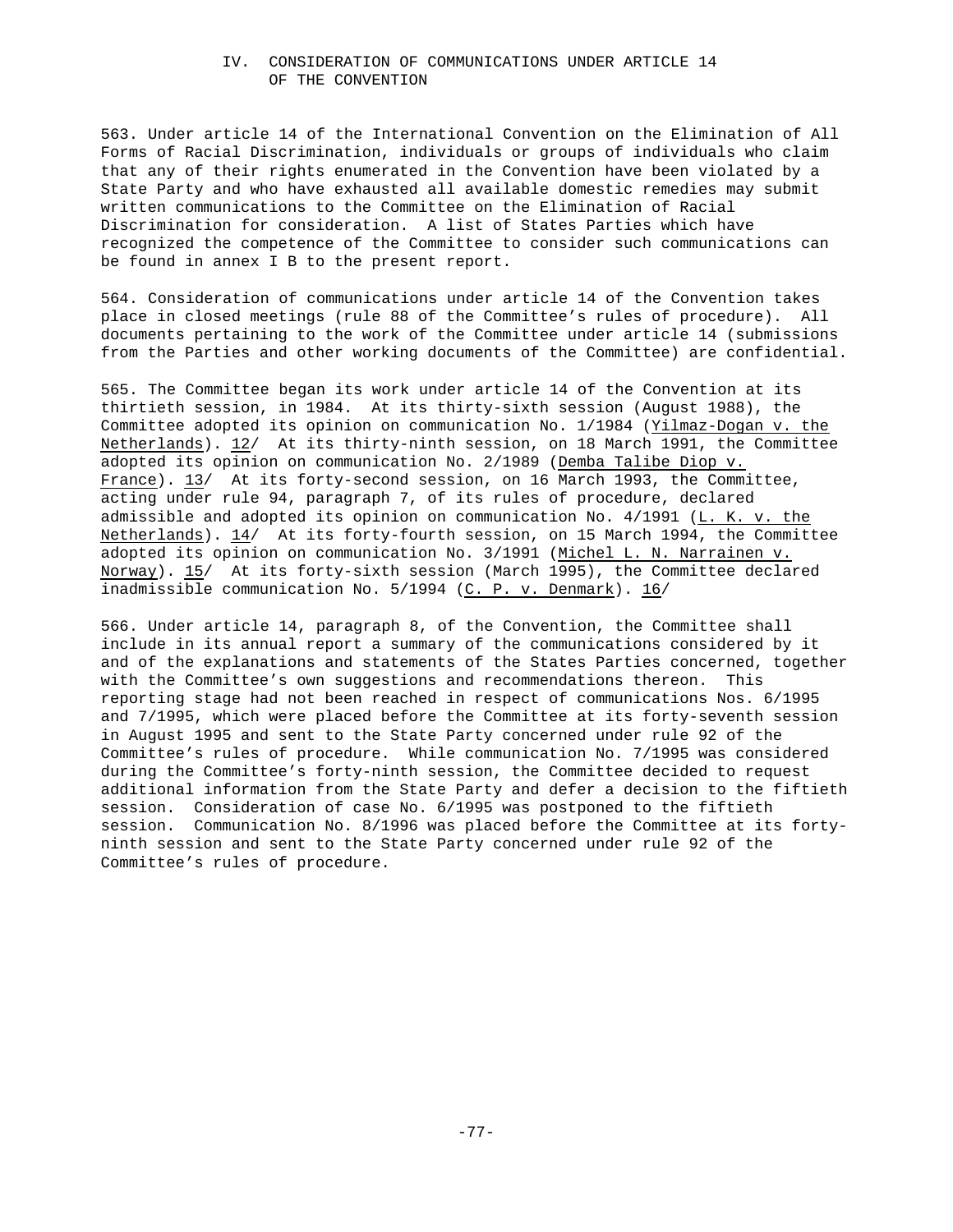V. CONSIDERATION OF COPIES OF PETITIONS, COPIES OF REPORTS AND OTHER INFORMATION RELATING TO TRUST AND NON-SELF-GOVERNING TERRITORIES AND TO ALL OTHER TERRITORIES TO WHICH GENERAL ASSEMBLY RESOLUTION 1514 (XV) APPLIES, IN CONFORMITY WITH ARTICLE 15 OF THE CONVENTION

567. Under article 15 of the Convention, the Committee is empowered to consider copies of petitions, copies of reports and other information relating to Trust and Non-Self-Governing Territories and to all other territories to which General Assembly resolution 1514 (XV) applies, transmitted to it by the competent bodies of the United Nations, and to submit to them and to the General Assembly its expressions of opinion and recommendations relating to the principles and objectives of the Convention in these territories.

568. At its 1995 session, the Special Committee on the Situation with regard to the Implementation of the Declaration on the Granting of Independence to Colonial Countries and Peoples continued to follow the work of the Committee on the Elimination of Racial Discrimination. The Special Committee also continued to monitor related developments in the Territories, having regard to the relevant provisions of article 15 of the International Convention on the Elimination of All Forms of Racial Discrimination. 17/

569. As a result of earlier decisions of the Trusteeship Council and the Special Committee, the Secretary-General transmitted to the Committee at its fortyeighth session the documents listed in annex V to the present report.

570. At its 1155th meeting, the Committee decided to take note of the relevant documentation and information submitted to it under article 15 of the Convention and to make the following observations:

"The Committee once again finds it impossible to fulfil its functions under article 15, paragraph 2 (a) of the Convention, owing to the total absence of any copies of petitions as provided therein. Furthermore, the Committee found that there was no valid information concerning legislative, judicial, administrative or other measures directly related to the principles and objectives of this Convention and, therefore, reiterates its request that it be furnished with the material expressly referred to in article 15 of the Convention so that it will be able to fulfil its functions."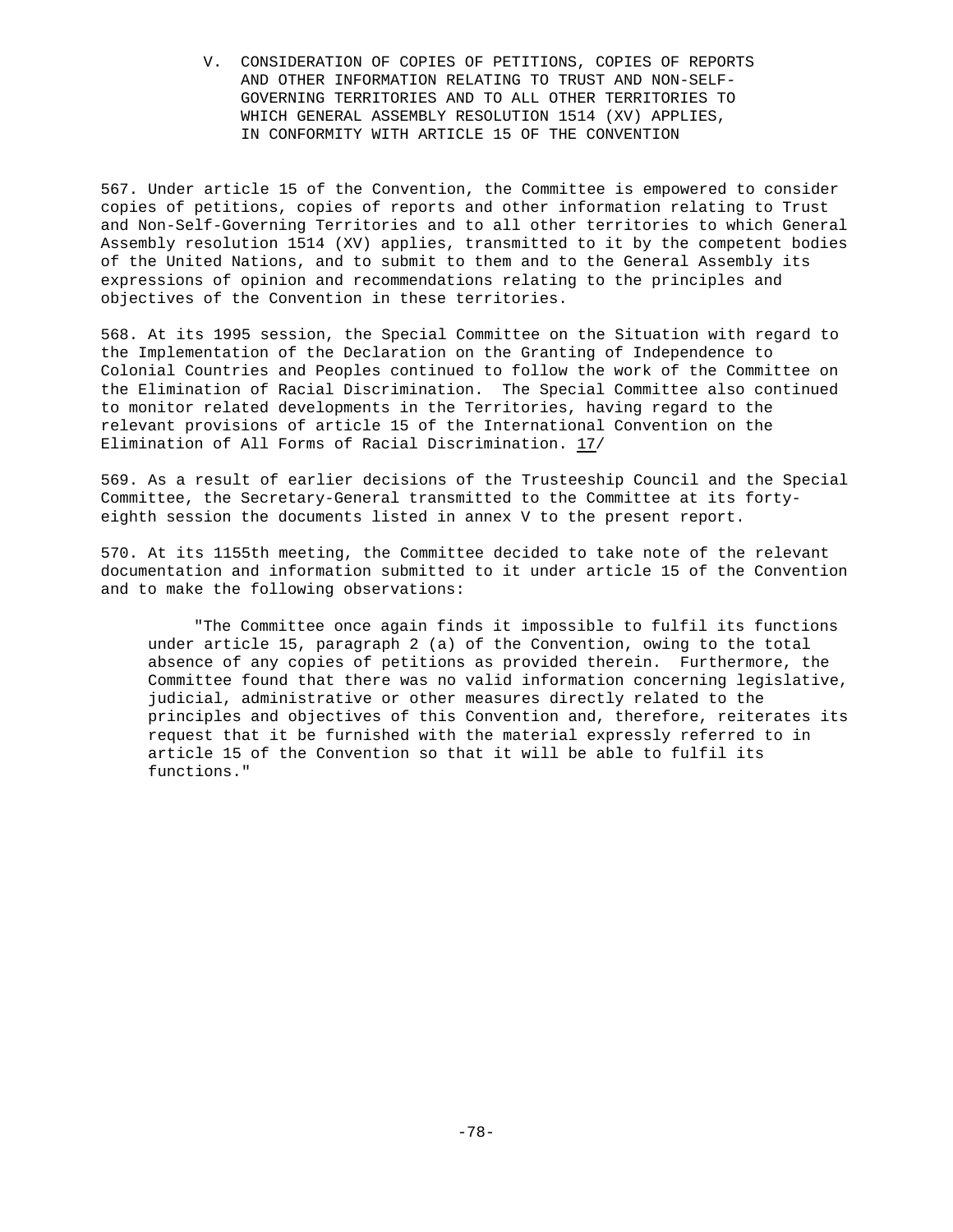571. The Committee considered this item at its forty-eighth session. For its consideration of the item, the Committee had before it the following documents:

(a) General Assembly resolution 50/137, entitled "Report of the Committee on the Elimination of Racial Discrimination";

(b) General Assembly resolution 50/170, entitled "Effective implementation of international instruments on human rights, including reporting obligations under international instruments on human rights";

(c) Note by the Secretary-General transmitting to the General Assembly the report of the sixth meeting of persons chairing the human rights treaty bodies (A/50/505);

(d) Report of the United Nations High Commissioner for Human Rights on the implementation of human rights instruments (A/50/36);

(e) Relevant summary records of the Third Committee (A/AC.3/50/SR.3-8 and 18);

(f) Note by the Secretary-General transmitting a communication from the Committee to the sixteenth meeting of States Parties (CERD/SP/56);

(g) Summary record of the sixteenth meeting of States Parties to the International Convention on the Elimination of Racial Discrimination (CERD/SP/SR.25).

# A. Annual report submitted by the Committee on the Elimination of Racial Discrimination under article 9, paragraph 2, of the Convention

572. The Rapporteur of the Committee indicated that the General Assembly had given increased attention to the consideration of the Committee's annual report, and in particular to its role in promoting racial tolerance. The Committee's early-warning measures and urgent procedures had received particular encouragement in General Assembly resolution 50/137.

573. The Committee noted that its cooperation with the Subcommission on Prevention of Discrimination and Protection of Minorities and with the Special Rapporteurs of the Commission on Human Rights on contemporary forms of racism, racial discrimination, xenophobia and related intolerance, and on the situation of human rights in the territory of the former Yugoslavia had been commended by the General Assembly. The Committee welcomed the fact that its contribution to the implementation of the Third Decade to Combat Racism and Racial Discrimination Committee had also been commended by the General Assembly. Committee members noted that the General Assembly had urged the Committee not to confine itself to the strict terms of the Convention, but to be forward-looking and to keep abreast of the times. In that regard, the Committee noted the wish expressed by the General Assembly that, where circumstances so warranted, the Committee should continue to adopt such practices as good-offices missions.

574. The Committee members welcomed the General Assembly's encouragement to States which had not yet done so to ratify the Convention, as well as its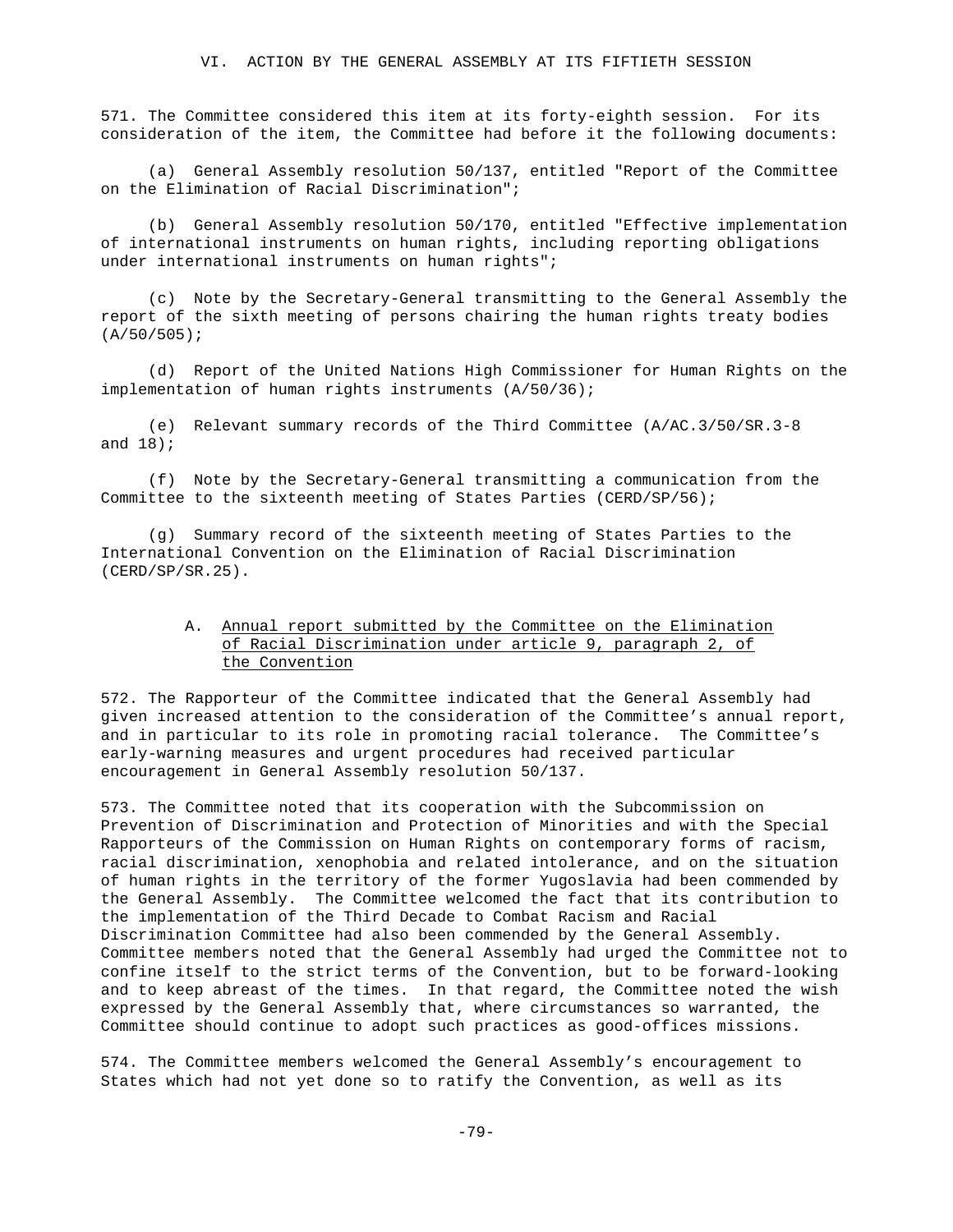support for ratification by States Parties of the amendments to article 8, paragraph 6, of the Convention, concerning the funding of the Committee.

# B. Effective implementation of international instruments on human rights, including reporting obligations under international instruments on human rights

575. In its discussion of the report of the sixth meeting of persons chairing the human rights treaty bodies (A/50/505), the Committee noted that emphasis was focused on the integration of gender perspectives in the various committees' working methods and on the recent increase in the number and breadth of reservations made by States Parties upon ratification of certain treaties, which tended to undermine the letter and the spirit of human rights treaties. The Committee welcomed the support expressed by the United Nations High Commissioner for Human Rights for the early-warning measures and urgent procedures developed by the treaty bodies and for the coordination of all human rights activities within the United Nations system.

576. In its discussion of General Assembly resolution 50/170 on the effective implementation of international instruments on human rights, the Committee noted with great satisfaction that the General Assembly had emphasized the necessity at ensuring sufficient funding, adequate staff and information resources for the operations of the human rights treaty bodies. The Committee also noted that the General Assembly attached great importance to the improvement of reporting procedures, in particular, by urging the treaty bodies and the meetings of persons chairing the human rights treaty bodies to examine ways to reduce the duplication of reporting required under the different human rights instruments. It was suggested that duplication could be reduced through identifying where cross-referencing could be used in report writing, by considering the utility of single comprehensive reports and of replacing periodic reports with specifically tailored and thematic reports.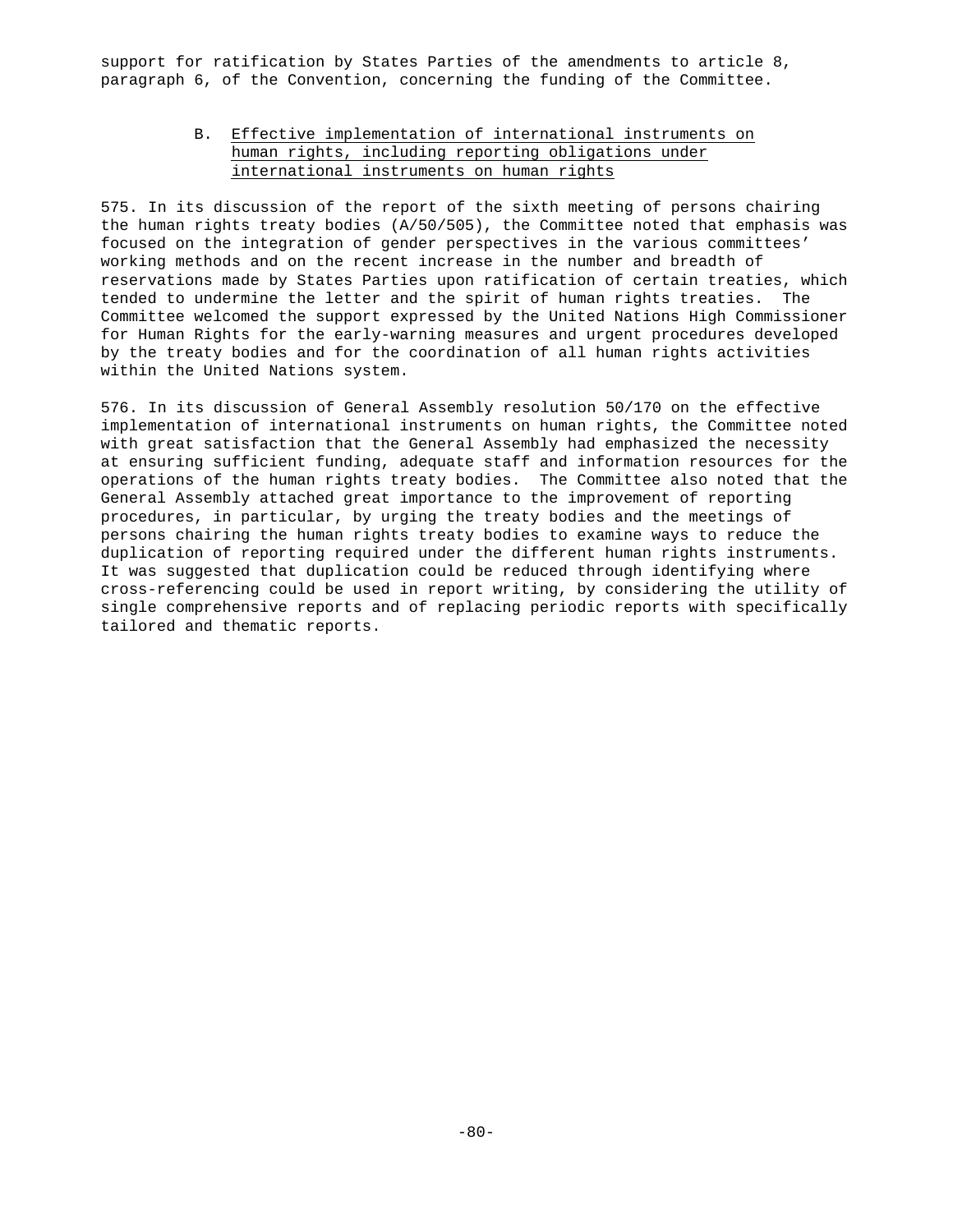# VII. SUBMISSION OF REPORTS BY STATES PARTIES UNDER ARTICLE 9 OF THE CONVENTION

# A. Reports received by the Committee

577. At its thirty-eighth session in 1988, the Committee decided to accept the proposal of the States Parties that States Parties submit a comprehensive report every four years and a brief updating report in the two-year interim. Table 1 lists reports received from 18 August 1995 to 23 August 1996.

# Table 1. Reports received during the period under review (18 August 1995-23 August 1996)

| State Party | Type of report                                                                              | Date on which the<br>report was due                                                    | Document<br>number |
|-------------|---------------------------------------------------------------------------------------------|----------------------------------------------------------------------------------------|--------------------|
| Algeria     | Eleventh report<br>Twelfth report                                                           | 15 March 1993<br>15 March 1995                                                         | CERD/C/280/Add.3   |
| Belarus     | Fourteenth report                                                                           | 8 May 1996                                                                             | CERD/C/299/Add.8   |
| Belgium     | Ninth report<br>Tenth report                                                                | 6 September 1992<br>6 September 1994                                                   | CERD/C/260/Add.2   |
| Brazil      | Tenth report<br>Eleventh report<br>Twelfth report<br>Thirteenth report                      | 5 January 1988<br>5 January 1990<br>5 January 1992<br>5 January 1994                   | CERD/C/263/Add.10  |
| Bulgaria    | Twelfth report<br>Thirteenth report<br>Fourteenth report                                    | 5 January 1992<br>5 January 1994<br>5 January 1996                                     | CERD/C/299/Add.7   |
| China       | Fifth report<br>Sixth report<br>Seventh report                                              | 28 January 1991<br>28 January 1993<br>28 January 1995                                  | CERD/C/275/Add.2   |
| Germany     | Thirteenth report                                                                           | 15 June 1994                                                                           | CERD/C/299/Add.5   |
| Guatemala   | Seventh report                                                                              | 17 February 1996                                                                       | CERD/C/292/Add.1   |
| Iceland     | Fourteenth report                                                                           | 5 January 1996                                                                         | CERD/C/299/Add.4   |
| India       | Tenth report<br>Eleventh report<br>Twelfth report<br>Thirteenth report<br>Fourteenth report | 5 January 1988<br>5 January 1990<br>5 January 1992<br>5 January 1994<br>5 January 1996 | CERD/C/299/Add.3   |
| Iraq        | Eleventh report<br>Twelfth report<br>Thirteenth report                                      | 15 February 1991<br>15 February 1993<br>15 February 1995                               | CERD/C/240/Add.3   |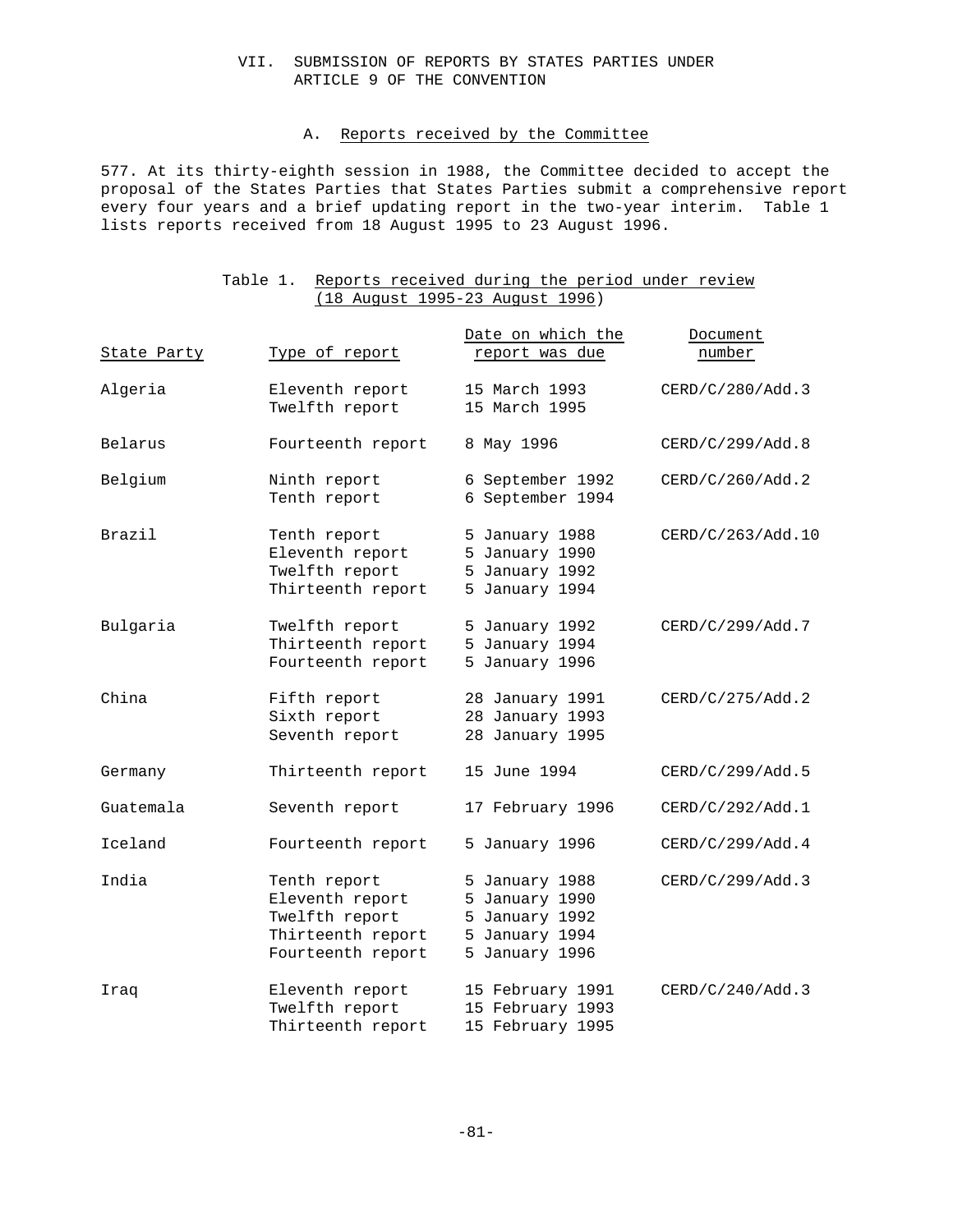|                      |                   | Date on which the | Document         |
|----------------------|-------------------|-------------------|------------------|
| State Party          | Type of report    | report was due    | number           |
| Luxembourg           | Ninth report      | 31 May 1995       | CERD/C/277/Add.2 |
| Malta                | Tenth report      | 26 June 1990      | CERD/C/262/Add.4 |
|                      | Eleventh report   | 26 June 1992      |                  |
|                      | Twelfth report    | 26 June 1994      |                  |
| Mauritius            | Eighth report     | 29 June 1987      | CERD/C/280/Add.2 |
|                      | Ninth report      | 29 June 1989      |                  |
|                      | Tenth report      | 29 June 1991      |                  |
|                      | Eleventh report   | 29 June 1993      |                  |
|                      | Twelfth report    | 29 June 1995      |                  |
| Mexico               | Eleventh report   | 22 March 1996     | CERD/C/296/Add.1 |
| Namibia              | Fourth report     | 11 December 1989  | CERD/C/275/Add.1 |
|                      | Fifth report      | 11 December 1991  |                  |
|                      | Sixth report      | 11 December 1993  |                  |
|                      | Seventh report    | 11 December 1995  |                  |
| Panama               | Tenth report      | 5 January 1988    | CERD/C/299/Add.1 |
|                      | Eleventh report   | 5 January 1990    |                  |
|                      | Twelfth report    | 5 January 1992    |                  |
|                      | Thirteenth report | 5 January 1994    |                  |
|                      | Fourteenth report | 5 January 1996    |                  |
| Pakistan             | Tenth report      | 5 January 1988    | CERD/C/299/Add.6 |
|                      | Eleventh report   | 5 January 1990    |                  |
|                      | Twelfth report    | 5 January 1992    |                  |
|                      | Thirteenth report | 5 January 1994    |                  |
|                      | Fourteenth report | 5 January 1996    |                  |
| Republic<br>of Korea | Eighth report     | 4 January 1994    | CERD/C/258/Add.1 |
| Russian              | Twelfth report    | 5 March 1992      | CERD/C/263/Add.9 |
| Federation           | Thirteenth report | 5 March 1994      |                  |
| Spain                | Thirteenth report | 5 January 1994    | CERD/C/263/Add.5 |
| Swaziland            | Fourth report     | 6 May 1976        | CERD/C/299/Add.2 |
|                      | Fifth report      | 6 May 1978        |                  |
|                      | Sixth report      | 6 May 1980        |                  |
|                      | Seventh report    | 6 May 1982        |                  |
|                      | Eighth report     | 6 May 1984        |                  |
|                      | Ninth report      | 6 May 1986        |                  |
|                      | Tenth report      | 6 May 1988        |                  |
|                      | Eleventh report   | 6 May 1990        |                  |
|                      | Twelfth report    | 6 May 1992        |                  |
|                      | Thirteenth report | 6 May 1994        |                  |
|                      | Fourteenth report | 6 May 1996        |                  |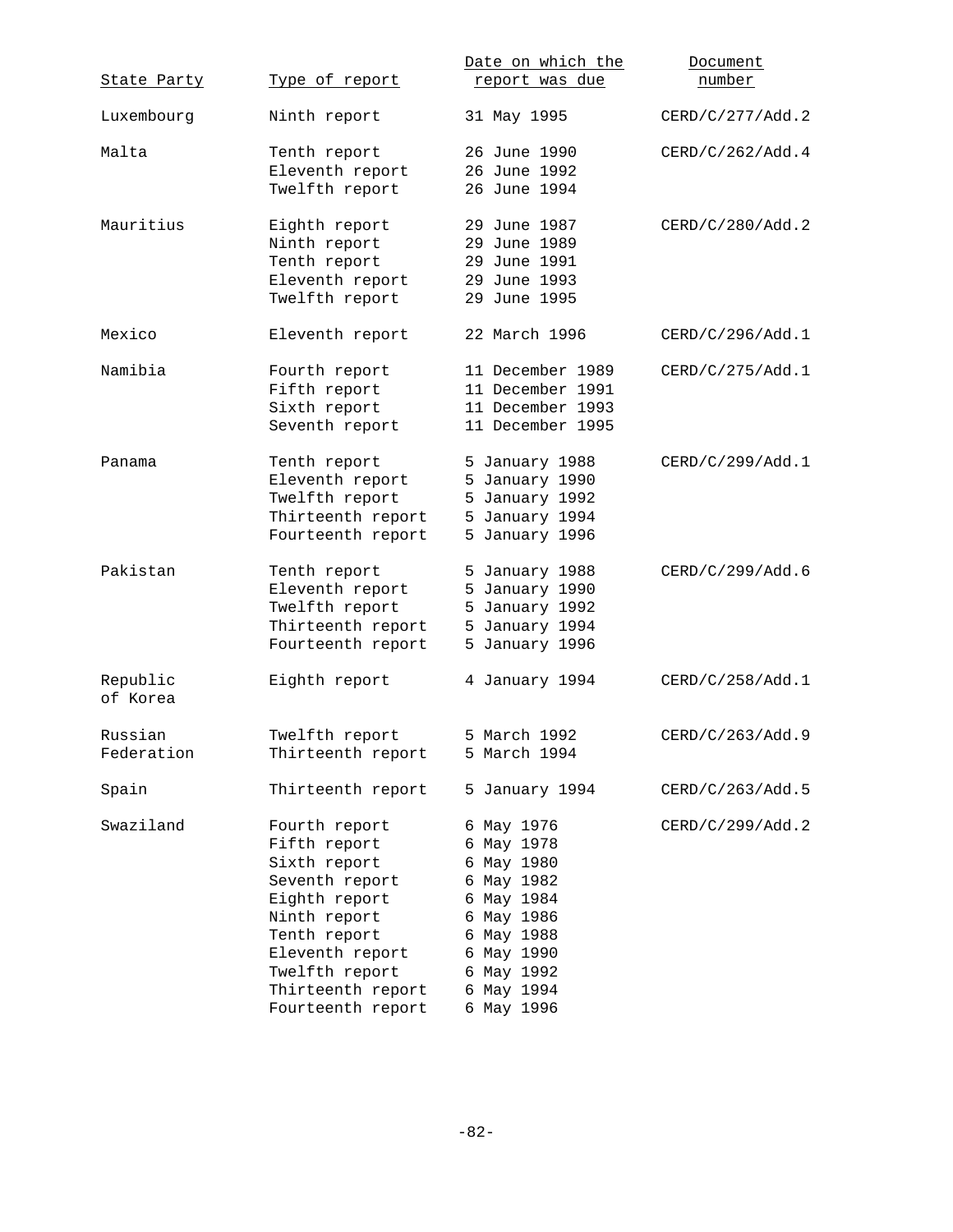| State Party                                                   | Type of report                                                         | Date on which the<br>report was due                                  | Document<br>number         |
|---------------------------------------------------------------|------------------------------------------------------------------------|----------------------------------------------------------------------|----------------------------|
| United Kingdom<br>of Great Britain<br>and Northern<br>Ireland | Fourteenth report                                                      | 6 April 1996                                                         | CERD/C/299/Add.9           |
| Venezuela                                                     | Tenth report<br>Eleventh report<br>Twelfth report<br>Thirteenth report | 5 January 1988<br>5 January 1990<br>5 January 1992<br>5 January 1994 | CERD/C/263/Add.8/<br>Rev.1 |
| Zaire                                                         | Tenth report                                                           | 21 May 1995                                                          | CERD/C/278/Add.1           |

# B. Reports not yet received by the Committee

578. Table 2 lists reports which were due before the end of the forty-ninth session but which have not yet been received.

| Table 2. Reports which were due before the closing date of the |                                                   |  |  |  |  |  |
|----------------------------------------------------------------|---------------------------------------------------|--|--|--|--|--|
|                                                                | forty-ninth session (23 August 1996) but have not |  |  |  |  |  |
|                                                                | yet been received                                 |  |  |  |  |  |

|             |                   | Date on which the | Number of      |
|-------------|-------------------|-------------------|----------------|
| State Party | Type of report    | report was due    | reminders sent |
| Afghanistan | Second report     | 18 May 1986       | 7              |
|             | Third report      | 18 May 1988       | 5              |
|             | Fourth report     | 18 May 1990       | 5              |
|             | Fifth report      | 18 May 1992       | $\overline{2}$ |
|             | Sixth report      | 18 May 1994       | $\mathbf{1}$   |
|             | Seventh report    | 18 May 1996       |                |
| Albania     | Initial report    | 10 June 1995      |                |
| Antigua and | Initial report    | 25 October 1989   | 2              |
| Barbuda     | Second report     | 25 October 1991   | $\overline{2}$ |
|             | Third report      | 25 October 1993   | $\mathbf{1}$   |
|             | Fourth report     | 25 October 1995   |                |
| Argentina   | Eleventh report   | 5 January 1990    | 2              |
|             | Twelfth report    | 5 January 1992    | 2              |
|             | Thirteenth report | 5 January 1994    | 1              |
|             | Fourteenth report | 5 January 1996    |                |
| Armenia     | Initial report    | 23 July 1994      |                |
|             | Second report     | 23 July 1996      |                |
| Australia   | Tenth report      | 30 October 1994   |                |
| Austria     | Eleventh report   | 8 June 1993       |                |
|             | Twelfth report    | 8 June 1995       |                |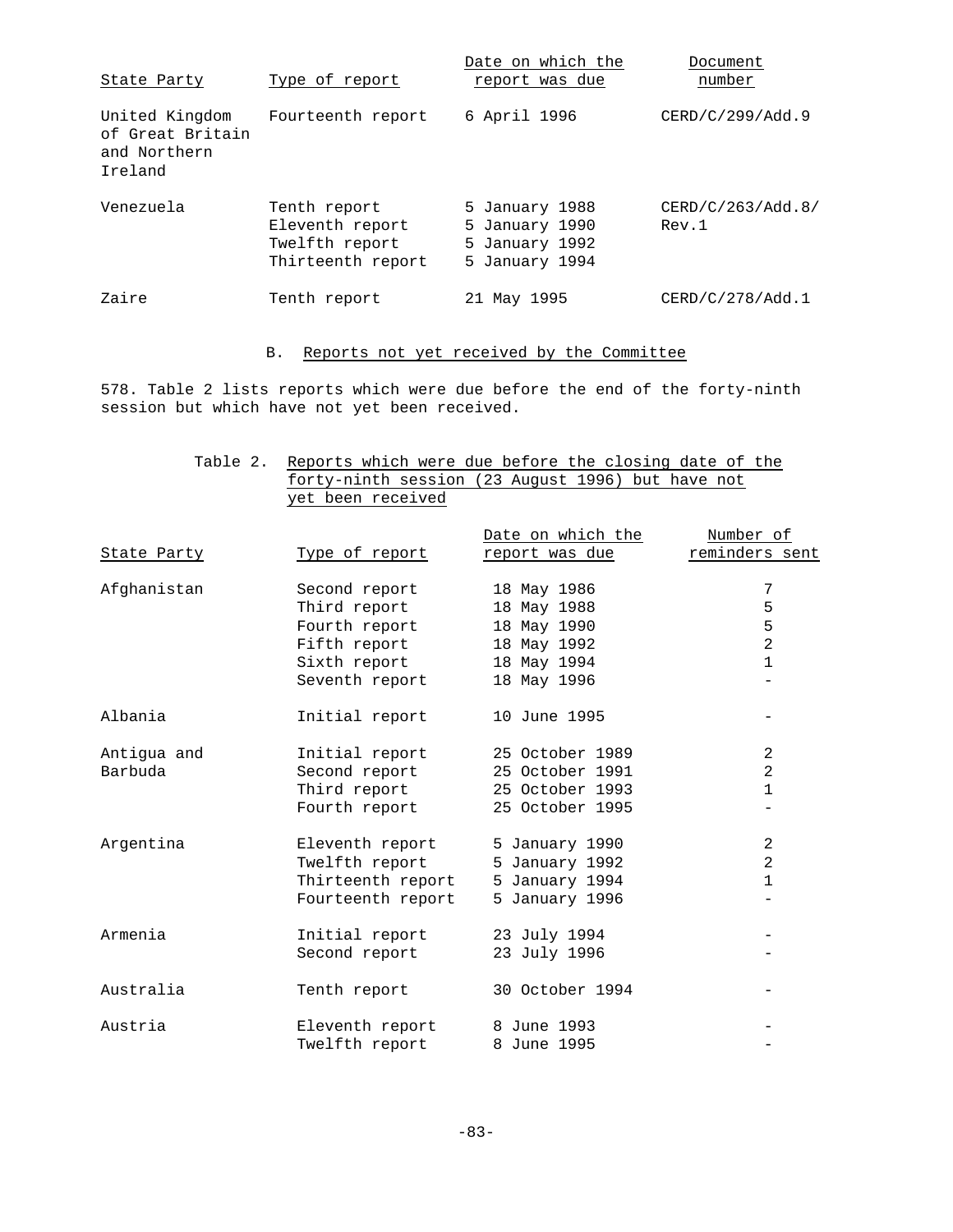| State Party    | Type of report    | Date on which the<br>report was due | Number of<br>reminders sent |
|----------------|-------------------|-------------------------------------|-----------------------------|
| Bahamas        | Fifth report      | 5 August 1984                       | 9                           |
|                | Sixth report      | 5 August 1986                       | 5                           |
|                | Seventh report    | 5 August 1988                       | 3                           |
|                | Eighth report     | 5 August 1990                       | 3                           |
|                | Ninth report      | 5 August 1992                       | $\overline{c}$              |
|                | Tenth report      | 5 August 1994                       | 1                           |
|                | Eleventh report   | 5 August 1996                       |                             |
| Bahrain        | Initial report    | 26 April 1991                       | 1                           |
|                | Second report     | 26 April 1993                       | 1                           |
|                | Third report      | 26 April 1995                       |                             |
| Bangladesh     | Seventh report    | 11 July 1992                        | $\mathbf 1$                 |
|                | Eighth report     | 11 July 1994                        | 1                           |
|                | Ninth report      | 11 July 1996                        |                             |
| Barbados       | Eighth report     | 10 December 1987                    | 5                           |
|                | Ninth report      | 10 December 1989                    | 5                           |
|                | Tenth report      | 10 December 1991                    | $\overline{a}$              |
|                | Eleventh report   | 10 December 1993                    | $\mathbf{1}$                |
|                | Twelfth report    | 10 December 1995                    |                             |
| Bolivia        | Thirteenth report | 22 October 1995                     |                             |
| Bosnia and     | Initial report    | 16 July 1994                        |                             |
| Herzegovina a/ | Second report     | 16 July 1996                        |                             |
| Botswana       | Sixth report      | 22 March 1985                       | 9                           |
|                | Seventh report    | 22 March 1987                       | 6                           |
|                | Eighth report     | 22 March 1989                       | 4                           |
|                | Ninth report      | 22 March 1991                       | 3                           |
|                | Tenth report      | 22 March 1993                       | 1                           |
|                | Eleventh report   | 22 March 1995                       |                             |
| Burkina Faso   | Sixth report      | 18 August 1985                      | 8                           |
|                | Seventh report    | 18 August 1987                      | 4                           |
|                | Eighth report     | 18 August 1989                      | 4                           |
|                | Ninth report      | 18 August 1991                      | $\overline{a}$              |
|                | Tenth report      | 18 August 1993                      | $\mathbf{1}$                |
|                | Eleventh report   | 18 August 1995                      | $\sim$                      |
| Burundi        | Seventh report    | 26 November 1990                    | 1                           |
|                | Eighth report     | 26 November 1992                    | $\mathbf 1$                 |
|                | Ninth report      | 26 November 1994                    |                             |
| Cambodia       | Second report     | 28 December 1986                    | 6                           |
|                | Third report      | 28 December 1988                    | 5                           |
|                | Fourth report     | 28 December 1990                    | $\sqrt{2}$                  |
|                | Fifth report      | 28 December 1992                    | 1                           |
|                | Sixth report      | 28 December 1994                    |                             |
|                |                   |                                     |                             |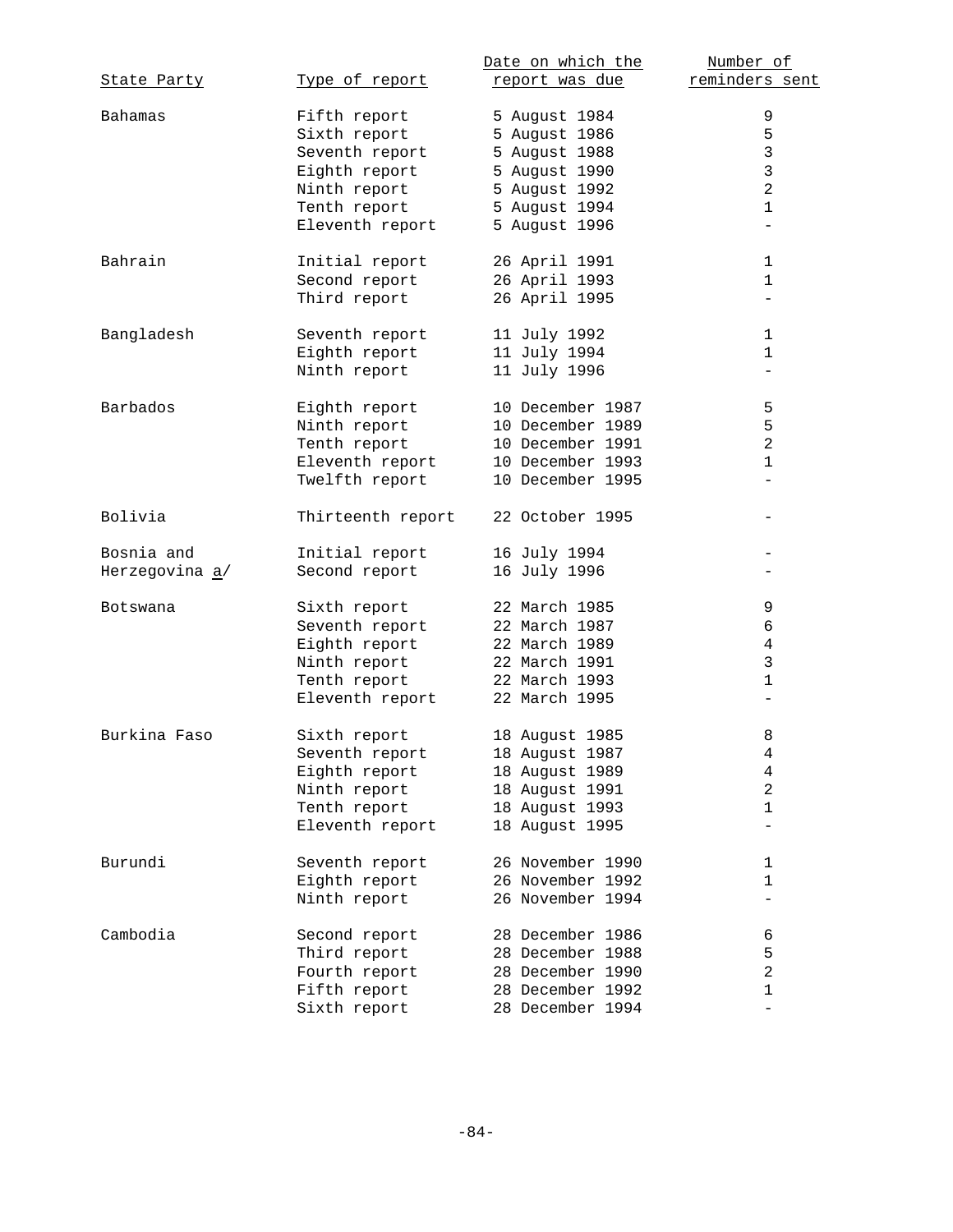|                 |                   | Date on which the | Number of                |
|-----------------|-------------------|-------------------|--------------------------|
| State Party     | Type of report    | report was due    | reminders sent           |
| Cameroon        | Tenth report      | 24 July 1990      | 2                        |
|                 | Eleventh report   | 24 July 1992      | 2                        |
|                 | Twelfth report    | 24 July 1994      | 1                        |
|                 | Thirteenth report | 24 July 1996      |                          |
|                 |                   |                   |                          |
| Canada          | Thirteenth report | 15 November 1995  |                          |
| Cape Verde      | Third report      | 2 November 1984   | 9                        |
|                 | Fourth report     | 2 November 1986   | 6                        |
|                 | Fifth report      | 2 November 1988   | 4                        |
|                 | Sixth report      | 2 November 1990   | 3                        |
|                 | Seventh report    | 2 November 1992   | $\mathbf{1}$             |
|                 | Eighth report     | 2 November 1994   |                          |
| Central African | Eighth report     | 14 April 1986     | 7                        |
| Republic        | Ninth report      | 14 April 1988     | 5                        |
|                 | Tenth report      | 14 April 1990     | 5                        |
|                 | Eleventh report   | 14 April 1992     | $\sqrt{2}$               |
|                 | Twelfth report    | 14 April 1994     | $\mathbf 1$              |
|                 | Thirteenth report | 14 April 1996     | -                        |
|                 |                   |                   |                          |
| Chile           | Eleventh report   | 20 November 1992  | 1                        |
|                 | Twelfth report    | 20 November 1994  | -                        |
| Congo           | Initial report    | 10 August 1989    | 2                        |
|                 | Second report     | 10 August 1991    | 2                        |
|                 | Third report      | 10 August 1993    | 1                        |
|                 | Fourth report     | 10 August 1995    | $\overline{\phantom{0}}$ |
|                 |                   |                   |                          |
| Costa Rica      | Twelfth report    | 5 January 1992    | 1                        |
|                 | Thirteenth report | 5 January 1994    | 1                        |
|                 | Fourteenth report | 5 January 1996    |                          |
| Côte d'Ivoire   | Fifth report      | 4 February 1982   | 14                       |
|                 | Sixth report      | 4 February 1984   | 10                       |
|                 | Seventh report    | 4 February 1986   | 6                        |
|                 | Eighth report     | 4 February 1988   | 3                        |
|                 | Ninth report      | 4 February 1990   | $\mathsf{3}$             |
|                 | Tenth report      | 4 February 1992   | $\sqrt{2}$               |
|                 | Eleventh report   | 4 February 1994   | $\mathbf 1$              |
|                 | Twelfth report    | 4 February 1996   |                          |
| Croatia b/      | Initial report    | 8 October 1992    | 1                        |
|                 | Second report     | 8 October 1994    | 1                        |
| Cuba            | Tenth report      | 16 March 1991     | $\mathbf 1$              |
|                 |                   |                   | 1                        |
|                 | Eleventh report   | 16 March 1993     |                          |
|                 | Twelfth report    | 16 March 1995     |                          |
| Cyprus          | Fourteenth report | 4 January 1996    |                          |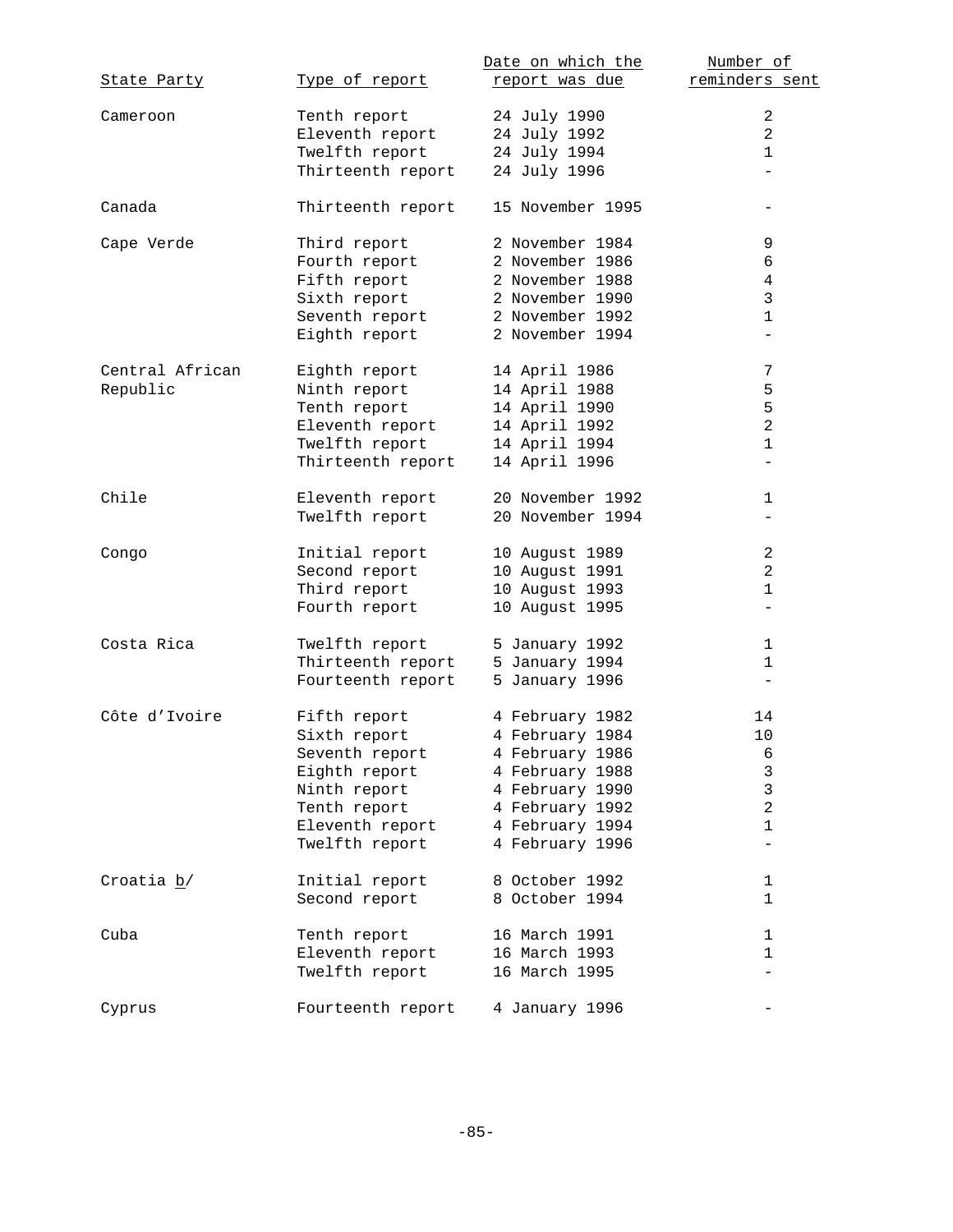|                |                   | Date on which the | Number of        |
|----------------|-------------------|-------------------|------------------|
| State Party    | Type of report    | report was due    | reminders sent   |
| Czech Republic | Initial report    | 1 January 1994    | -                |
|                | Second report     | 1 January 1996    |                  |
|                |                   |                   |                  |
| Dominican      | Fourth report     | 24 June 1990      | 2                |
| Republic       | Fifth report      | 24 June 1992      | 2                |
|                | Sixth report      | 24 June 1994      | 1                |
|                | Seventh report    | 24 June 1996      |                  |
| Ecuador        | Thirteenth report | 5 January 1994    | -                |
|                | Fourteenth report | 5 January 1996    |                  |
| Egypt          | Thirteenth report | 5 January 1994    |                  |
|                | Fourteenth report | 5 January 1996    |                  |
| Estonia        | Initial report    | 20 November 1992  |                  |
|                | Second report     | 20 November 1994  |                  |
|                |                   |                   |                  |
| Ethiopia       | Seventh report    | 25 July 1989      | 2                |
|                | Eighth report     | 25 July 1991      | $\overline{c}$   |
|                | Ninth report      | 25 July 1993      | $\mathbf 1$      |
|                | Tenth report      | 25 July 1995      |                  |
| Fiji           | Sixth report      | 11 January 1984   | 9                |
|                | Seventh report    | 11 January 1986   | 5                |
|                | Eighth report     | 11 January 1988   | 3                |
|                | Ninth report      | 11 January 1990   | $\mathsf 3$      |
|                | Tenth report      | 11 January 1992   | $\overline{a}$   |
|                | Eleventh report   | 11 January 1994   | $\mathbf{1}$     |
|                | Twelfth report    | 11 January 1996   | -                |
| Finland        | Thirteenth report | 13 August 1995    |                  |
| France         | Twelfth report    | 27 August 1994    |                  |
| Gabon          | Second report     | 30 March 1983     | 11               |
|                | Third report      | 30 March 1985     | $\boldsymbol{7}$ |
|                | Fourth report     | 30 March 1987     | 4                |
|                | Fifth report      | 30 March 1989     | 3                |
|                | Sixth report      | 30 March 1991     | $\overline{c}$   |
|                | Seventh report    | 30 March 1993     | 1                |
|                | Eighth report     | 30 March 1995     |                  |
| Gambia         | Second report     | 28 January 1982   | 14               |
|                | Third report      | 28 January 1984   | 10               |
|                | Fourth report     | 28 January 1986   | 6                |
|                | Fifth report      | 28 January 1988   | 3                |
|                | Sixth report      | 28 January 1990   | 3                |
|                | Seventh report    | 28 January 1992   | $\overline{a}$   |
|                | Eighth report     | 28 January 1994   | $\mathbf{1}$     |
|                | Ninth report      | 28 January 1996   | ÷.               |
|                |                   |                   | 1                |
| Ghana          | Twelfth report    | 5 January 1992    | $\mathbf 1$      |
|                | Thirteenth report | 5 January 1994    |                  |
|                | Fourteenth report | 5 January 1996    |                  |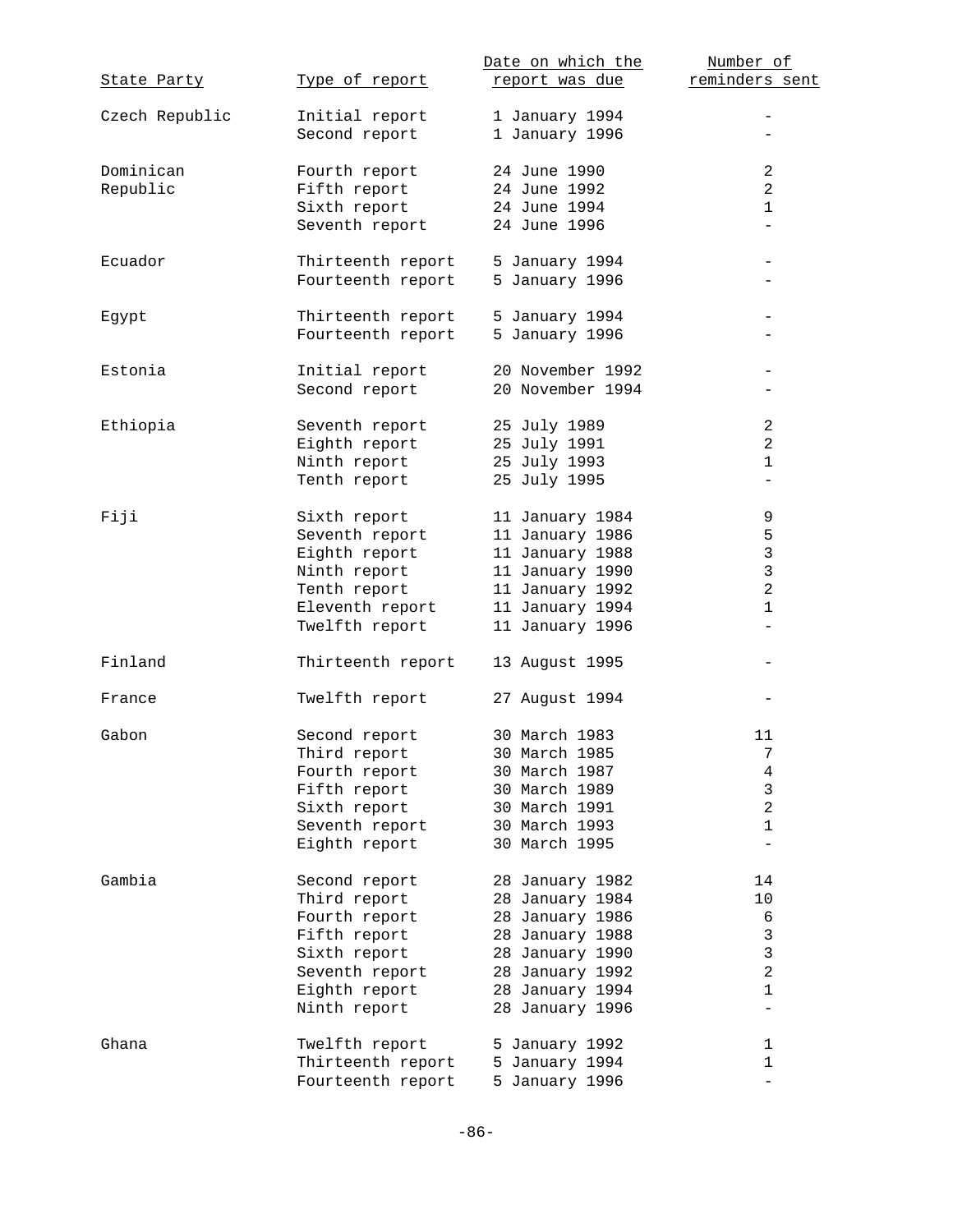| State Party             | Type of report    | Date on which the<br>report was due | Number of<br>reminders sent |
|-------------------------|-------------------|-------------------------------------|-----------------------------|
| Greece                  | Twelfth report    | 7 August 1993                       | -                           |
|                         | Thirteenth report | 7 August 1995                       |                             |
| Guinea                  | Second report     | 13 April 1980                       | 17                          |
|                         | Third report      | 13 April 1982                       | 13                          |
|                         | Fourth report     | 13 April 1984                       | 9                           |
|                         | Fifth report      | 13 April 1986                       | 4                           |
|                         | Sixth report      | 13 April 1988                       | 3                           |
|                         | Seventh report    | 13 April 1990                       | 3                           |
|                         | Eighth report     | 13 April 1992                       | $\overline{a}$              |
|                         | Ninth report      | 13 April 1994                       | $\mathbf{1}$                |
|                         | Tenth report      | 13 April 1996                       | $\overline{\phantom{0}}$    |
| Guyana                  | Initial report    | 17 March 1978                       | 21                          |
|                         | Second report     | 17 March 1980                       | 17                          |
|                         | Third report      | 17 March 1982                       | 13                          |
|                         | Fourth report     | 17 March 1984                       | 10                          |
|                         | Fifth report      | 17 March 1986                       | 6                           |
|                         | Sixth report      | 17 March 1988                       | 3                           |
|                         | Seventh report    | 17 March 1990                       | 3                           |
|                         | Eighth report     | 17 March 1992                       | $\overline{a}$              |
|                         | Ninth report      | 17 March 1994                       | $\mathbf{1}$                |
|                         | Tenth report      | 17 March 1996                       | ÷.                          |
| Haiti                   | Tenth report      | 18 January 1992                     | 1                           |
|                         | Eleventh report   | 18 January 1994                     | 1                           |
|                         | Twelfth report    | 18 January 1996                     | $-$                         |
| Holy See                | Thirteenth report | 5 January 1994                      |                             |
|                         | Fourteenth report | 5 January 1996                      |                             |
| Hungary                 | Fourteenth report | 4 January 1996                      |                             |
| Iran (Islamic           | Thirteenth report | 5 January 1994                      |                             |
| Republic of)            | Fourteenth report | 5 January 1996                      |                             |
| Israel $\underline{c}/$ | Seventh report    | 2 February 1992                     | 1                           |
|                         | Eighth report     | 2 February 1994                     | $\mathbf{1}$                |
|                         | Ninth report      | 2 February 1996                     |                             |
| Italy                   | Tenth report      | 2 February 1995                     |                             |
| Jamaica                 | Eighth report     | 5 July 1986                         | 7                           |
|                         | Ninth report      | 5 July 1988                         | 5                           |
|                         | Tenth report      | 5 July 1990                         | 5                           |
|                         | Eleventh report   | 5 July 1992                         | $\overline{a}$              |
|                         | Twelfth report    | 5 July 1994                         | $1\,$                       |
|                         | Thirteenth report | 5 July 1996                         |                             |
| Jordan                  | Ninth report      | 30 June 1991                        | $\mathbf 1$                 |
|                         | Tenth report      | 30 June 1993                        | $\mathbf 1$                 |
|                         | Eleventh report   | 30 June 1995                        |                             |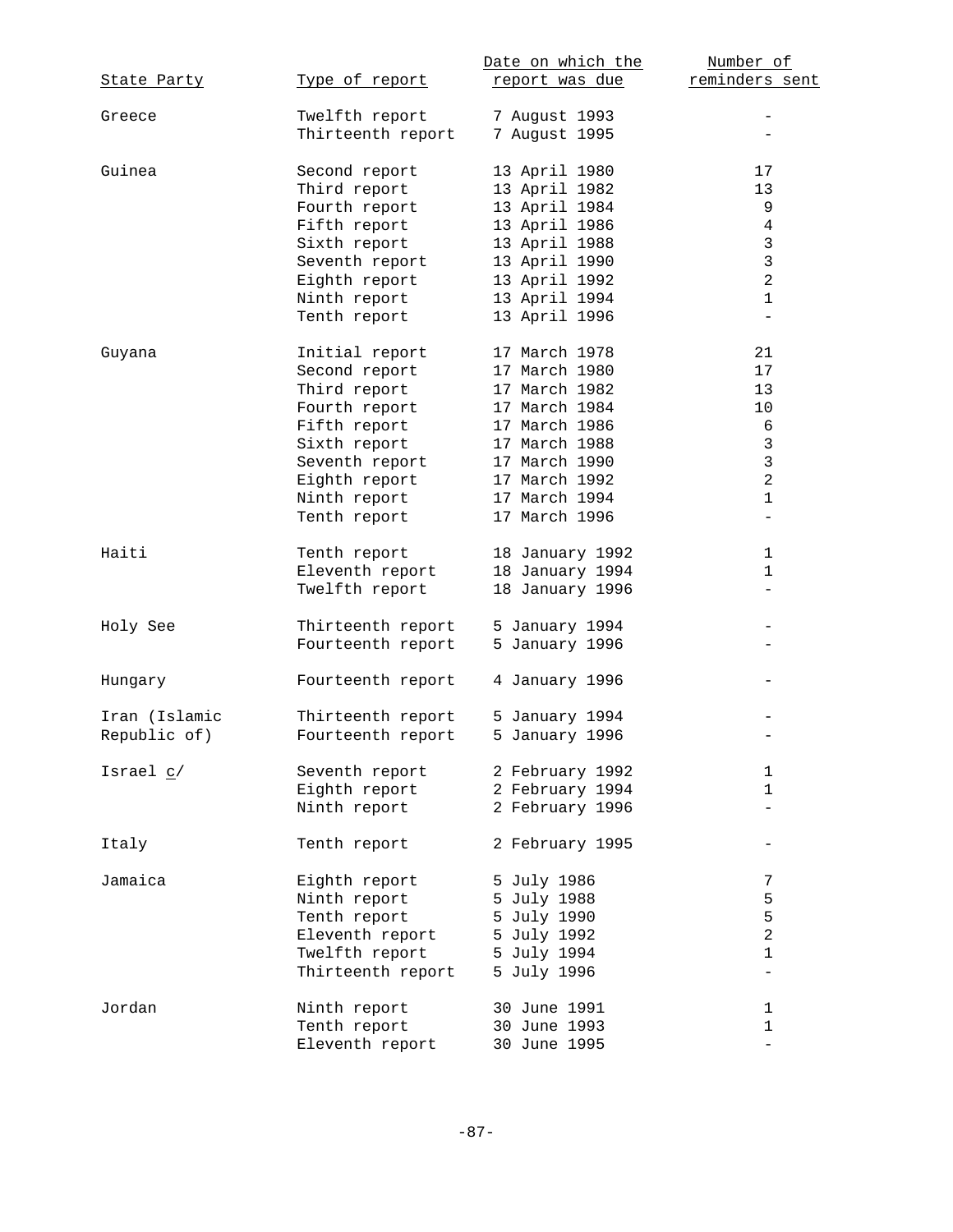|              |                   | Date on which the | Number of                |
|--------------|-------------------|-------------------|--------------------------|
| State Party  | Type of report    | report was due    | reminders sent           |
| Kuwait       | Thirteenth report | 5 January 1994    | -                        |
|              | Fourteenth report | 5 January 1996    |                          |
|              |                   |                   |                          |
| Lao People's | Sixth report      | 24 March 1985     | 8                        |
| Democratic   | Seventh report    | 24 March 1987     | 5                        |
| Republic     | Eighth report     | 24 March 1989     | 4                        |
|              | Ninth report      | 24 March 1991     | $\overline{2}$           |
|              | Tenth report      | 24 March 1993     | $\mathbf{1}$             |
|              | Eleventh report   | 24 March 1995     | $\equiv$                 |
| Latvia       | Initial report    | 14 May 1993       |                          |
|              | Second report     | 14 May 1995       |                          |
| Lebanon      |                   | 12 December 1982  | 12                       |
|              | Sixth report      |                   |                          |
|              | Seventh report    | 12 December 1984  | 8                        |
|              | Eighth report     | 12 December 1986  | 5                        |
|              | Ninth report      | 12 December 1988  | 3                        |
|              | Tenth report      | 12 December 1990  | $\overline{c}$           |
|              | Eleventh report   | 12 December 1992  | $\mathbf 1$              |
|              | Twelfth report    | 12 December 1994  | -                        |
| Lesotho      | Seventh report    | 4 December 1984   | 9                        |
|              | Eighth report     | 4 December 1986   | 6                        |
|              | Ninth report      | 4 December 1988   | 4                        |
|              | Tenth report      | 4 December 1990   | 3                        |
|              | Eleventh report   | 4 December 1992   | $\mathbf{1}$             |
|              | Twelfth report    | 4 December 1994   | $\overline{\phantom{0}}$ |
| Liberia      | Initial report    | 5 December 1977   | 21                       |
|              |                   |                   |                          |
|              | Second report     | 5 December 1979   | 17                       |
|              | Third report      | 5 December 1981   | 13                       |
|              | Fourth report     | 5 December 1983   | 10                       |
|              | Fifth report      | 5 December 1985   | 6                        |
|              | Sixth report      | 5 December 1987   | 3                        |
|              | Seventh report    | 5 December 1989   | 3                        |
|              | Eighth report     | 5 December 1991   | $\sqrt{2}$               |
|              | Ninth report      | 5 December 1993   | 1                        |
| Libyan Arab  | Eleventh report   | 5 January 1990    | 2                        |
| Jamahiriya   | Twelfth report    | 5 January 1992    | 2                        |
|              | Thirteenth report | 5 January 1994    | $\mathbf 1$              |
|              | Fourteenth report | 5 January 1996    |                          |
| Madagascar   | Tenth report      | 8 March 1988      | 5                        |
|              | Eleventh report   | 8 March 1990      | 5                        |
|              | Twelfth report    | 8 March 1992      | $\overline{a}$           |
|              | Thirteenth report | 8 March 1994      | 1                        |
|              | Fourteenth report | 8 March 1996      |                          |
|              |                   |                   |                          |
| Maldives     | Fifth report      | 24 May 1993       |                          |
|              | Sixth report      | 24 May 1995       |                          |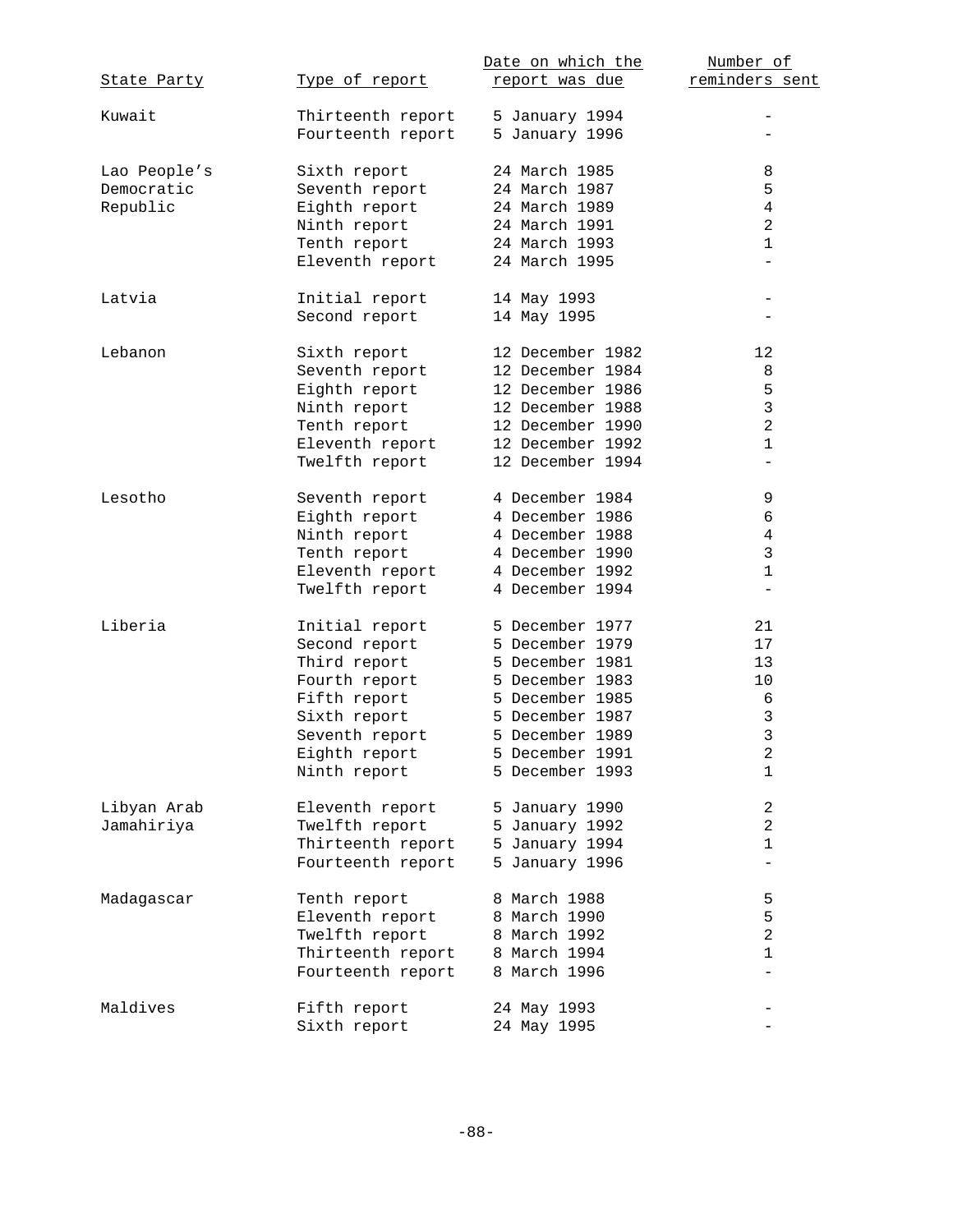|                  |                   | Date on which the | Number of                |
|------------------|-------------------|-------------------|--------------------------|
| State Party      | Type of report    | report was due    | reminders sent           |
| Mali             | Seventh report    | 15 August 1987    | 5                        |
|                  | Eighth report     | 15 August 1989    | 5                        |
|                  | Ninth report      | 15 August 1991    | 3                        |
|                  | Tenth report      | 15 August 1993    | 1                        |
|                  | Eleventh report   | 15 August 1995    |                          |
| Mauritania       | Initial report    | 12 January 1990   | $\overline{c}$           |
|                  | Second report     | 12 January 1992   | 2                        |
|                  | Third report      | 12 January 1994   | 1                        |
|                  | Fourth report     | 12 January 1996   | $\overline{\phantom{0}}$ |
| Mongolia         | Eleventh report   | 4 September 1990  | 1                        |
|                  | Twelfth report    | 4 September 1992  | $\mathbf 1$              |
|                  | Thirteenth report | 4 September 1994  | $\mathbf{1}$             |
| Morocco          | Twelfth report    | 17 January 1994   |                          |
|                  | Thirteenth report | 17 January 1996   |                          |
| Mozambique       | Second report     | 18 May 1986       | 7                        |
|                  | Third report      | 18 May 1988       | 5                        |
|                  | Fourth report     | 18 May 1990       | 5                        |
|                  | Fifth report      | 18 May 1992       | $\overline{a}$           |
|                  | Sixth report      | 18 May 1994       | 1                        |
|                  | Seventh report    | 18 May 1996       |                          |
| Nepal            | Ninth report      | 1 March 1988      | 5                        |
|                  | Tenth report      | 1 March 1990      | 5                        |
|                  | Eleventh report   | 1 March 1992      | $\overline{a}$           |
|                  | Twelfth report    | 1 March 1994      | $\mathbf{1}$             |
|                  | Thirteenth report | 1 March 1996      | $\equiv$                 |
| Netherlands      | Tenth report      | 9 January 1991    | 1                        |
|                  | Eleventh report   | 9 January 1993    | 1                        |
|                  | Twelfth report    | 9 January 1995    |                          |
| New Zealand      | Twelfth report    | 22 December 1995  |                          |
| Niger            | Eleventh report   | 5 January 1990    | 2                        |
|                  | Twelfth report    | 5 January 1992    | $\overline{c}$           |
|                  | Thirteenth report | 5 January 1994    | $\mathbf{1}$             |
|                  | Fourteenth report | 5 January 1996    |                          |
| Nigeria          | Fourteenth report | 4 January 1996    |                          |
| Norway           | Twelfth report    | 6 September 1993  |                          |
|                  | Thirteenth report | 6 September 1995  |                          |
| Papua New Guinea | Second report     | 25 February 1985  | 9                        |
|                  | Third report      | 25 February 1987  | 6                        |
|                  | Fourth report     | 25 February 1989  | $\overline{4}$           |
|                  | Fifth report      | 25 February 1991  | 3                        |
|                  | Sixth report      | 25 February 1993  | $\mathbf 1$              |
|                  | Seventh report    | 25 February 1995  |                          |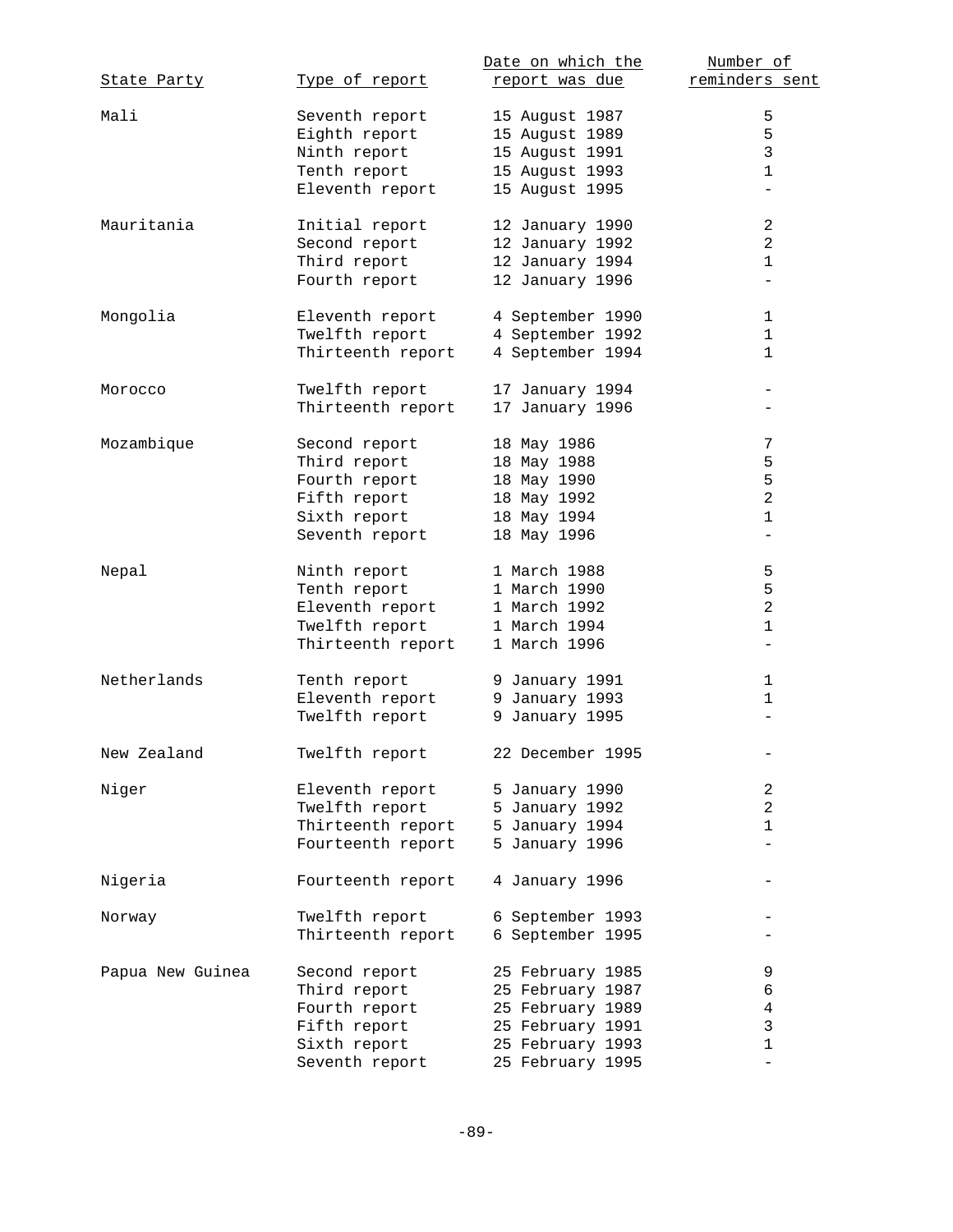| State Party                         | Type of report                                                                                   | Date on which the<br>report was due                                                                            | Number of<br>reminders sent     |
|-------------------------------------|--------------------------------------------------------------------------------------------------|----------------------------------------------------------------------------------------------------------------|---------------------------------|
| Peru                                | Twelfth report                                                                                   | 30 October 1994                                                                                                |                                 |
| Philippines                         | Eleventh report<br>Twelfth report<br>Thirteenth report<br>Fourteenth report                      | 5 January 1990<br>5 January 1992<br>5 January 1994<br>5 January 1996                                           | 2<br>$\overline{c}$<br>1        |
| Poland                              | Thirteenth report<br>Fourteenth report                                                           | 5 January 1994<br>5 January 1996                                                                               |                                 |
| Portugal                            | Fifth report<br>Sixth report<br>Seventh report                                                   | 23 September 1991<br>23 September 1993<br>23 September 1995                                                    | 1<br>1                          |
| Qatar                               | Ninth report<br>Tenth report                                                                     | 16 May 1993<br>16 May 1995                                                                                     |                                 |
| Republic of<br>Moldova              | Initial report<br>Second report                                                                  | 25 February 1994<br>25 February 1996                                                                           |                                 |
| Romania                             | Twelfth report<br>Thirteenth report                                                              | 14 October 1993<br>14 October 1996                                                                             |                                 |
| Rwanda                              | Eighth report<br>Ninth report<br>Tenth report<br>Eleventh report                                 | 16 May 1990<br>16 May 1992<br>16 May 1994<br>16 May 1996                                                       | 2<br>$\overline{c}$<br>1        |
| Saint Lucia                         | Initial report<br>Second report<br>Third report                                                  | 14 February 1991<br>14 February 1993<br>14 February 1995                                                       | 1<br>1                          |
| Saint Vincent and<br>the Grenadines | Second report<br>Third report<br>Fourth report<br>Fifth report<br>Sixth report<br>Seventh report | 9 December 1984<br>9 December 1986<br>9 December 1988<br>9 December 1990<br>9 December 1992<br>9 December 1994 | 9<br>6<br>4<br>3<br>$\mathbf 1$ |
| Senegal                             | Eleventh report<br>Twelfth report                                                                | 18 May 1993<br>18 May 1995                                                                                     |                                 |
| Seychelles                          | Sixth report<br>Seventh report<br>Eighth report<br>Ninth report                                  | 6 April 1989<br>6 April 1991<br>6 April 1993<br>6 April 1995                                                   | 2<br>2<br>$\mathbf{1}$          |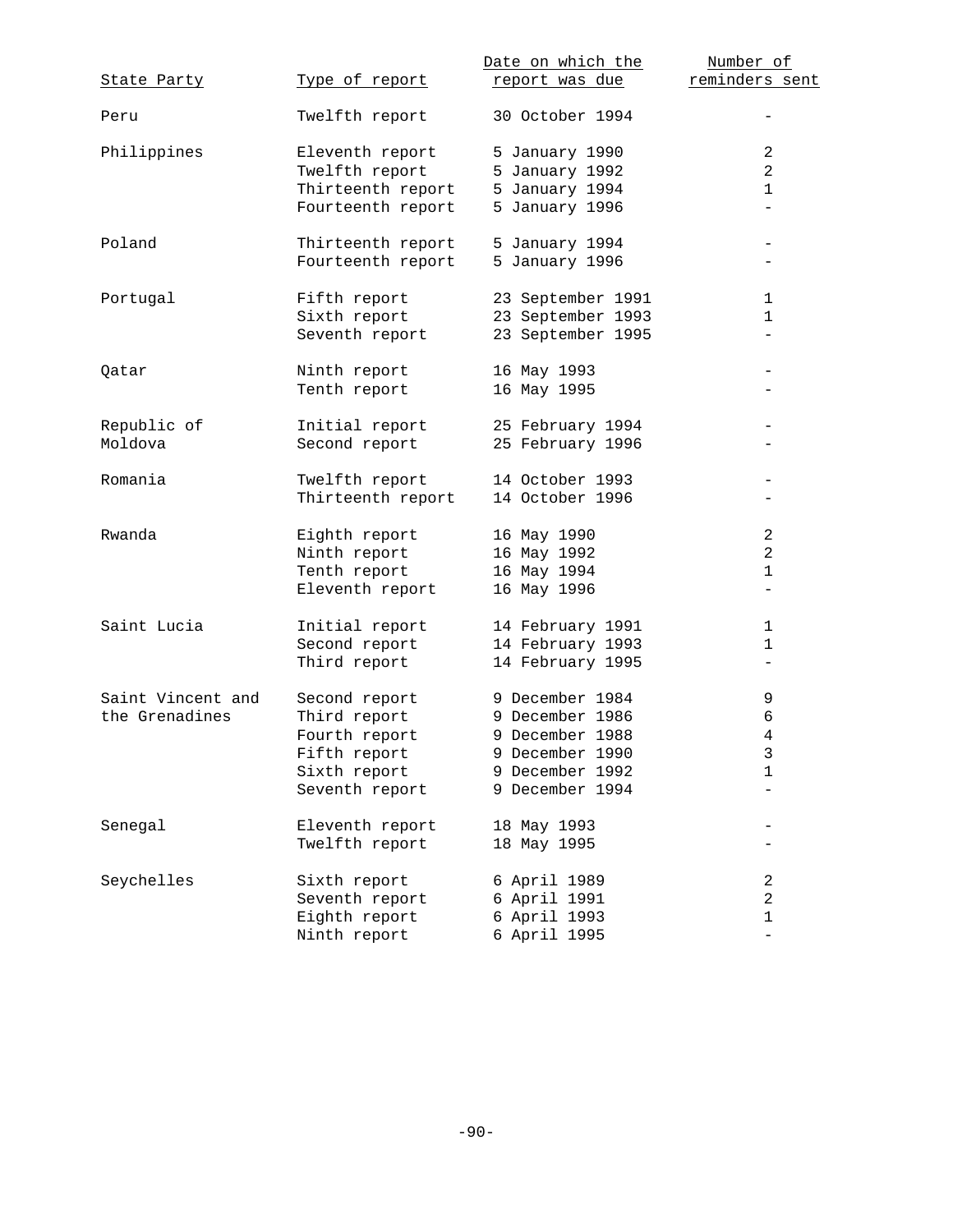|                 | Type of report    | Date on which the | Number of<br>reminders sent |
|-----------------|-------------------|-------------------|-----------------------------|
| State Party     |                   | report was due    |                             |
| Sierra Leone    |                   |                   |                             |
|                 | Fourth report     | 5 January 1976    | 24                          |
|                 | Fifth report      | 5 January 1978    | 20                          |
|                 | Sixth report      | 5 January 1980    | 18                          |
|                 | Seventh report    | 5 January 1982    | 14                          |
|                 | Eighth report     | 5 January 1984    | 10                          |
|                 | Ninth report      | 5 January 1986    | 6                           |
|                 | Tenth report      | 5 January 1988    | 3                           |
|                 | Eleventh report   | 5 January 1990    | 3                           |
|                 | Twelfth report    | 5 January 1992    | $\overline{a}$              |
|                 | Thirteenth report | 5 January 1994    | 1                           |
|                 | Fourteenth report | 5 January 1996    | $\overline{\phantom{0}}$    |
|                 | Supplementary     | 31 March 1975     | $\mathbf{1}$                |
| Slovakia        | Initial report    | 1 January 1994    |                             |
|                 |                   |                   |                             |
|                 | Second report     | 1 January 1996    |                             |
| Slovenia        | Initial report    | 6 July 1993       |                             |
|                 | Second report     | 6 July 1995       |                             |
| Solomon Islands | Second report     | 17 March 1985     | 9                           |
|                 | Third report      | 17 March 1987     | 6                           |
|                 |                   |                   |                             |
|                 | Fourth report     | 17 March 1989     | 4                           |
|                 | Fifth report      | 17 March 1991     | 3                           |
|                 | Sixth report      | 17 March 1993     | 1                           |
|                 | Seventh report    | 17 March 1995     |                             |
| Somalia         | Fifth report      | 27 September 1984 | 9                           |
|                 | Sixth report      | 27 September 1986 | 6                           |
|                 | Seventh report    | 27 September 1988 | 4                           |
|                 | Eighth report     | 27 September 1990 | 3                           |
|                 |                   | 27 September 1992 | 1                           |
|                 | Ninth report      |                   |                             |
|                 | Tenth report      | 27 September 1994 | $\mathbf{1}$                |
| Sudan           | Ninth report      | 20 April 1994     |                             |
|                 | Tenth report      | 20 April 1996     |                             |
| Suriname        | Initial report    | 15 March 1985     | 9                           |
|                 | Second report     | 15 March 1987     | 6                           |
|                 | Third report      | 15 March 1989     | $\overline{4}$              |
|                 | Fourth report     | 15 March 1991     | 3                           |
|                 |                   | 15 March 1993     | $\mathbf{1}$                |
|                 | Fifth report      |                   |                             |
|                 | Sixth report      | 15 March 1995     |                             |
| Sweden          | Twelfth report    | 5 January 1995    |                             |
| Switzerland     | Initial report    | 29 December 1995  |                             |
| Syrian Arab     | Twelfth report    | 21 May 1992       | 1                           |
| Republic        | Thirteenth report | 21 May 1994       | 1                           |
|                 |                   | 21 May 1996       |                             |
|                 | Fourteenth report |                   |                             |
| Tajikistan      | Initial report    | 10 February 1996  |                             |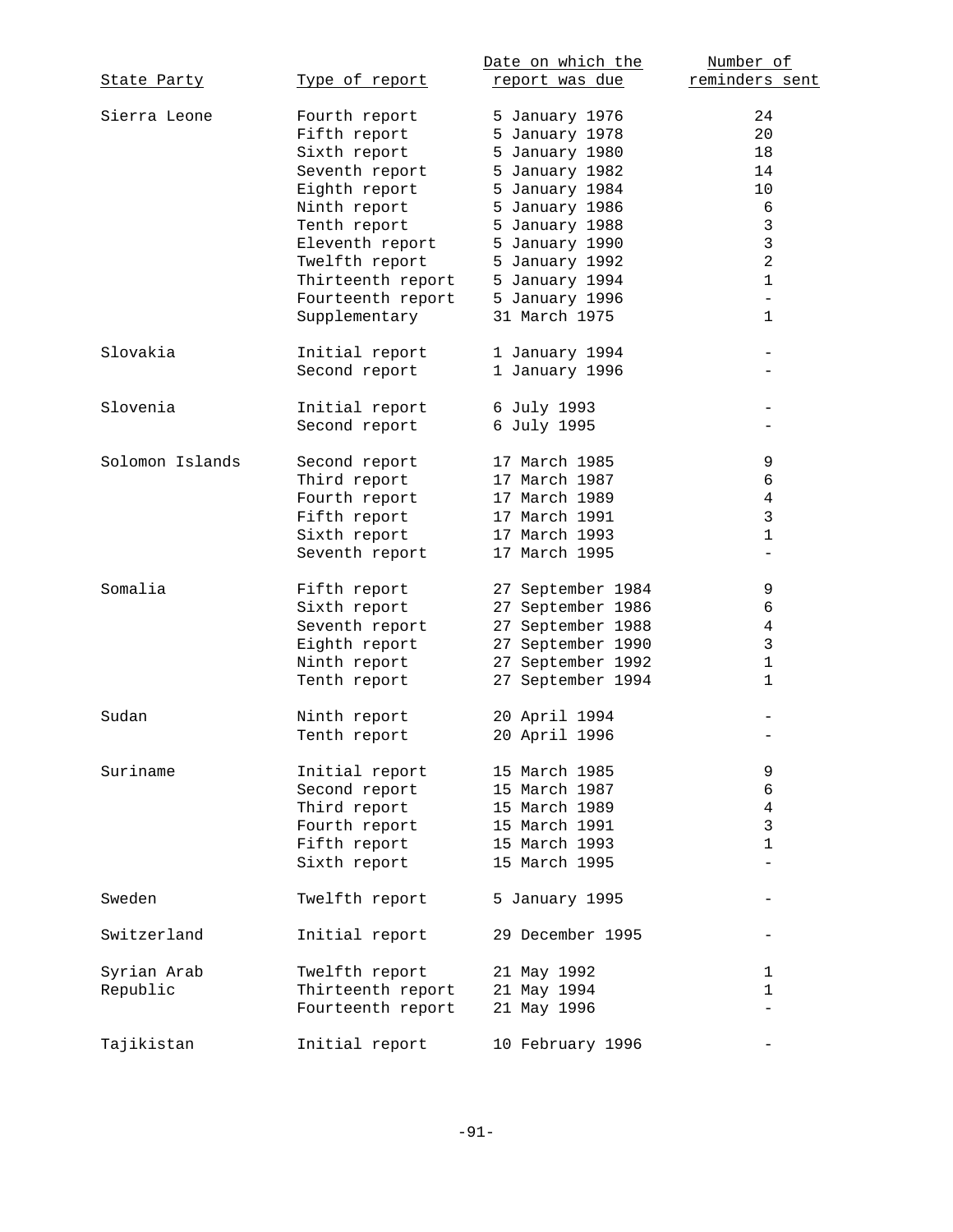| State Party                                        | Type of report                                                                                                       | Date on which the<br>report was due                                                                                                      | Number of<br>reminders sent                         |
|----------------------------------------------------|----------------------------------------------------------------------------------------------------------------------|------------------------------------------------------------------------------------------------------------------------------------------|-----------------------------------------------------|
| The former<br>Yugoslav<br>Republic of<br>Macedonia | Initial report<br>Second report                                                                                      | 17 September 1992<br>17 September 1994                                                                                                   |                                                     |
| Togo                                               | Sixth report<br>Seventh report<br>Eighth report<br>Ninth report<br>Tenth report<br>Eleventh report<br>Twelfth report | 1 October 1983<br>1 October 1985<br>1 October 1987<br>1 October 1989<br>1 October 1991<br>1 October 1993<br>1 October 1995               | 10<br>6<br>3<br>3<br>2<br>1                         |
| Tonga                                              | Eleventh report<br>Twelfth report                                                                                    | 17 March 1993<br>17 March 1995                                                                                                           |                                                     |
| Trinidad and<br>Tobago                             | Eleventh report                                                                                                      | 4 November 1994                                                                                                                          |                                                     |
| Tunisia                                            | Thirteenth report<br>Fourteenth report                                                                               | 5 January 1994<br>5 January 1996                                                                                                         |                                                     |
| Turkmenistan                                       | Initial report                                                                                                       | 29 October 1995                                                                                                                          |                                                     |
| Uganda                                             | Second report<br>Third report<br>Fourth report<br>Fifth report<br>Sixth report<br>Seventh report<br>Eighth report    | 21 December 1983<br>21 December 1985<br>21 December 1987<br>21 December 1989<br>21 December 1991<br>21 December 1993<br>21 December 1995 | 10<br>6<br>3<br>3<br>$\overline{c}$<br>$\mathbf{1}$ |
| Ukraine                                            | Thirteenth report<br>Fourteenth report                                                                               | 5 January 1994<br>5 January 1996                                                                                                         |                                                     |
| United Republic<br>of Tanzania                     | Eighth report<br>Ninth report<br>Tenth report<br>Eleventh report<br>Twelfth report                                   | 26 November 1987<br>26 November 1989<br>26 November 1991<br>26 November 1993<br>26 November 1995                                         | 5<br>5<br>$\sqrt{2}$<br>1                           |
| United States<br>of America                        | Initial report                                                                                                       | 20 November 1995                                                                                                                         |                                                     |
| Uruguay                                            | Twelfth report<br>Thirteenth report<br>Fourteenth report                                                             | 5 January 1992<br>5 January 1994<br>5 January 1996                                                                                       | 1<br>1                                              |
| Viet Nam                                           | Sixth report<br>Seventh report                                                                                       | 9 July 1993<br>9 July 1995                                                                                                               |                                                     |
| Yemen                                              | Eleventh report<br>Twelfth report                                                                                    | 19 November 1993<br>19 November 1995                                                                                                     |                                                     |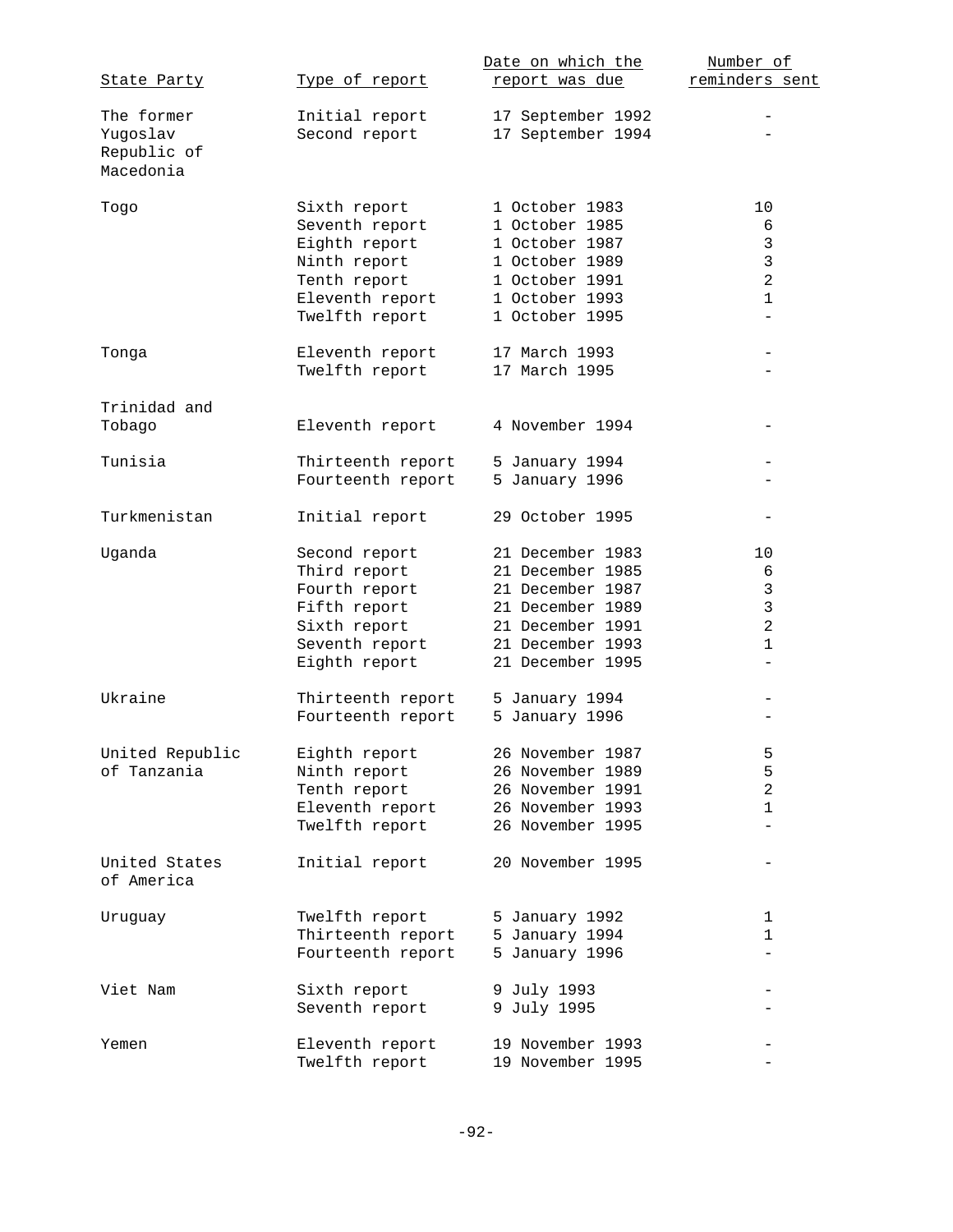| State Party   | Type of report                                                              | Date on which the<br>report was due                                  | Number of<br>reminders sent |
|---------------|-----------------------------------------------------------------------------|----------------------------------------------------------------------|-----------------------------|
| Yugoslavia d/ | Eleventh report<br>Twelfth report<br>Thirteenth report<br>Fourteenth report | 5 January 1990<br>5 January 1992<br>5 January 1994<br>5 January 1996 | 2<br>2                      |
| Zambia        | Twelfth report                                                              | 22 February 1995                                                     |                             |
| Zimbabwe      | Second report                                                               | 21 June 1995                                                         |                             |

a/ For a report submitted in compliance with a decision of the Committee taken at its forty-second session (1993), see CERD/C/247.

\_\_\_\_\_\_\_\_\_\_\_\_\_\_\_\_\_\_\_\_\_\_\_\_

b/ For a report submitted in compliance with a decision of the Committee taken at its forty-second session (1993), see CERD/C/249.

For a report submitted in compliance with a decision of the Committee taken at its forty-fourth session (1994), see CERD/C/282.

d/ For a report and further information submitted in compliance with a decision of the Committee taken at its forty-second session (1993), see CERD/C/248 and Add.1.

# C. Action taken by the Committee to ensure submission of reports by States Parties

579. At its forty-eighth and forty-ninth sessions, the Committee reviewed the question of delays and non-submission of reports by States Parties in accordance with their obligations under article 9 of the Convention.

580. At its forty-second session, the Committee, having emphasized that the delays in reporting by States Parties hampered it in monitoring implementation of the Convention, decided that it would continue to proceed with the review of the implementation of the provisions of the Convention by the States Parties whose reports were excessively overdue. In accordance with a decision taken at its thirty-ninth session, the Committee agreed that this review would be based upon the last reports submitted by the State Party concerned and their consideration by the Committee. In implementation of those decisions, letters were addressed by the Chairman of the Committee to the Ministers for Foreign Affairs of the following States Parties: Madagascar, Cambodia, India, Pakistan, Panama, Nepal and Swaziland, informing them of the decision taken by the Committee and inviting the Governments concerned to designate a representative to participate in the consideration of their respective reports at the fortyeighth session. Of those States Parties, six, Cambodia, India, Pakistan, Panama, Nepal and Swaziland, requested postponement of the review with a view to submitting the requested reports, and four, India, Pakistan, Panama and Swaziland, submitted a report.

581. At its forty-seventh and forty-eighth sessions the Committee decided to undertake a second round of reviews of the implementation of the Convention in States Parties whose reports remained seriously overdue. These reviews, concerning Guinea, Gambia, Côte d'Ivoire, Fiji, Togo, Somalia, Cape Verde,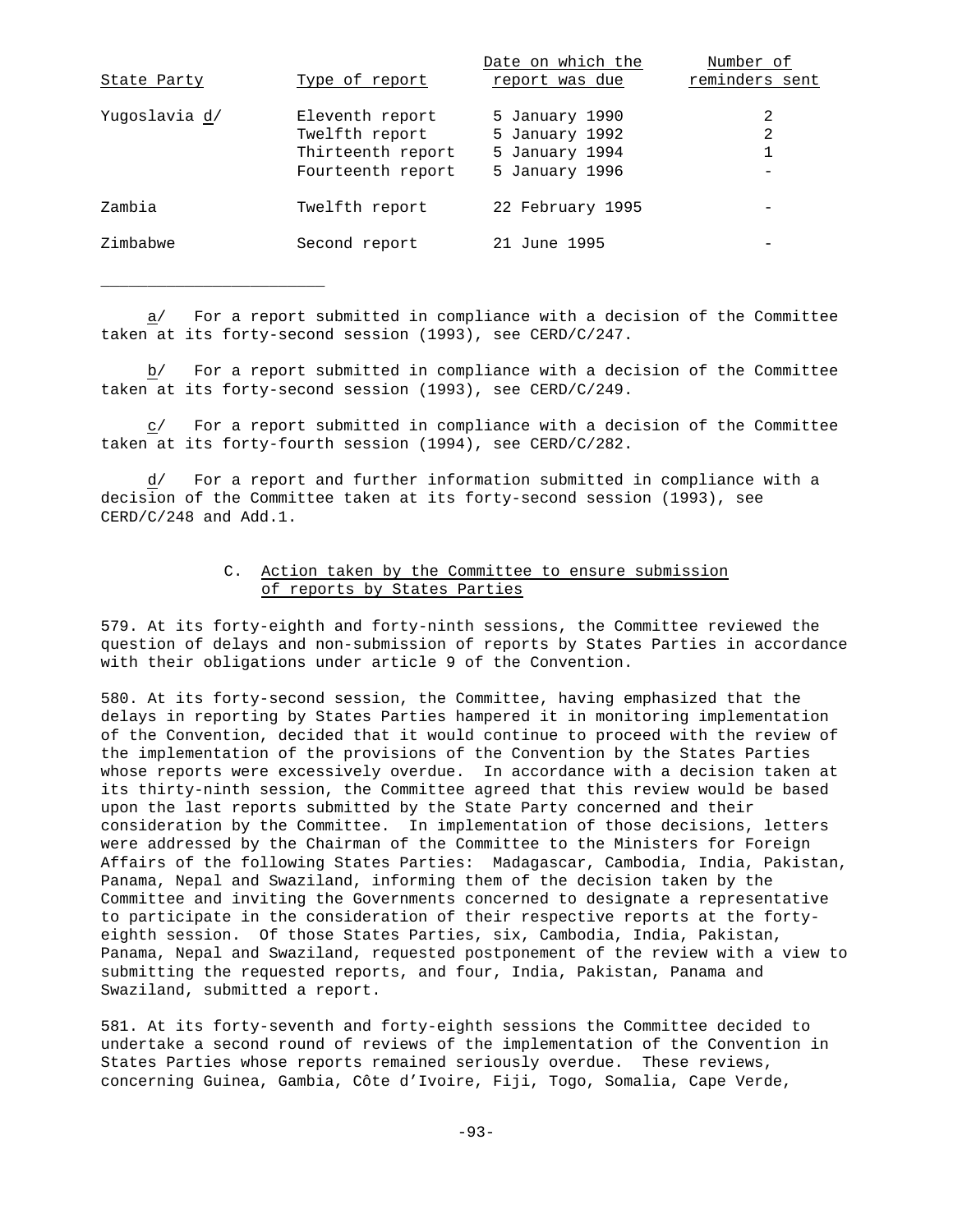Lesotho, Saint Vincent and the Grenadines, Solomon Islands, Botswana, the Lao People's Democratic Republic and Burkina Faso, were undertaken at the fortyeighth and at the forty-ninth sessions.

582. The Committee further decided, at its 1183rd meeting, held on 22 August 1996, to request the Secretary-General, in accordance with rule 66, paragraph 1, of the rules of procedure of the Committee, to continue sending appropriate reminders to States Parties from which two or more reports were due but had not been received before the closing date of its forty-ninth session, asking them to submit their reports by 31 December 1996. The Committee agreed that the reminders to be sent by the Secretary-General should indicate that all overdue reports could be submitted in one consolidated document. (States Parties whose reports are overdue are listed in table 2 above.)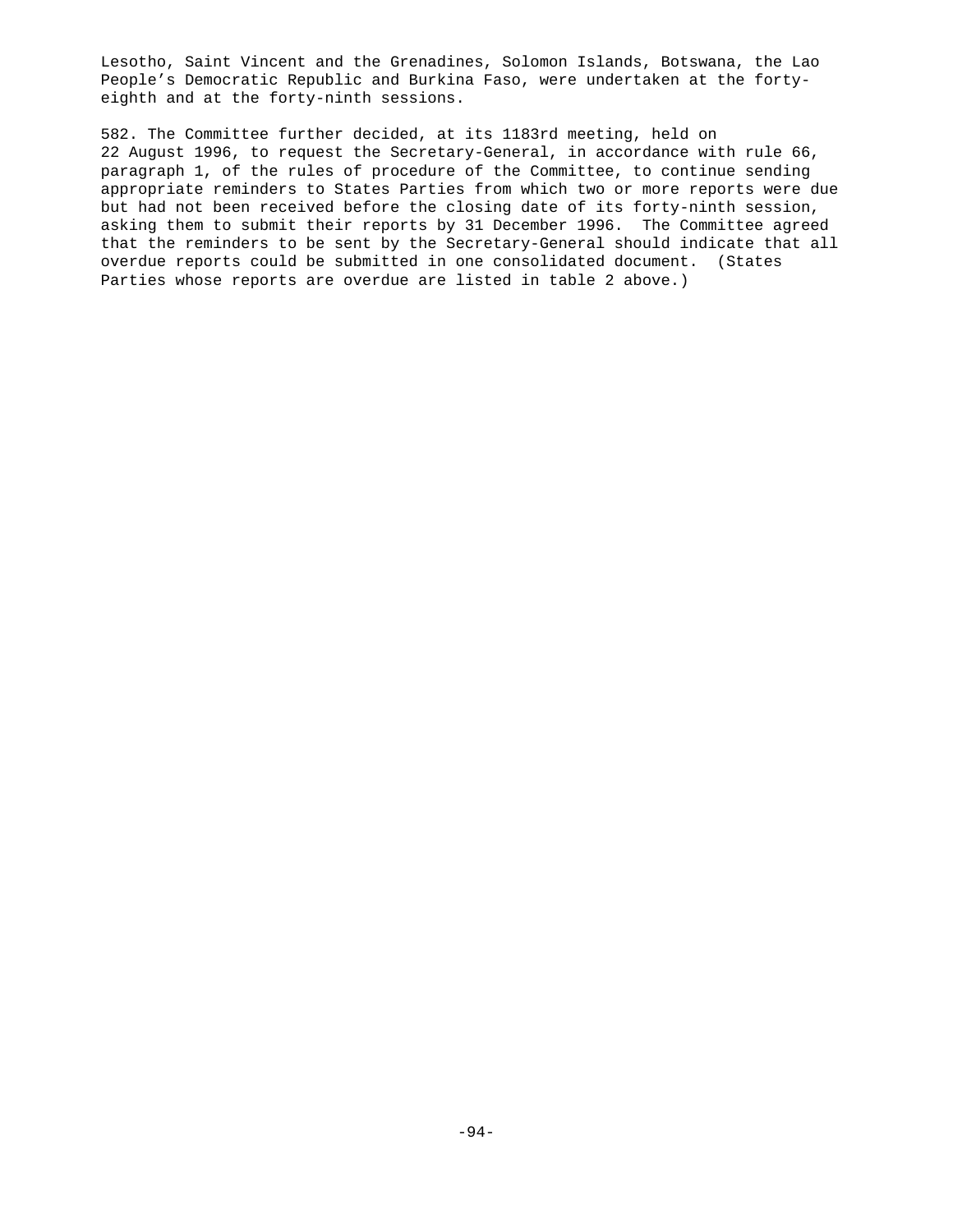583. The Committee considered this item at its forty-eighth (1152nd meeting) and forty-ninth session (1184th meeting).

584. For the consideration of this item, the Committee had before it the following documents:

(a) Report of the Special Rapporteur (A/50/476);

(b) Report on the implementation of the programme of action for the third decade (E/CN.4/1996/71 and Add.1);

(c) General Assembly resolution 50/136;

(d) Commission on Human Rights resolutions 1996/8 and 1996/21;

(e) Summary record of the joint meeting the Committee and the Subcommission on Prevention of Discrimination and Protection of Minorities (E/CN.4/Sub.2/1995/SR.12);

(f) Proposals for joint action;

(g) Agreed declaration for Joint and Cooperative Action;

(h) Report of the Special Rapporteur (E/CN.4/1996/72);

(i) Third Decade, a note from Mr. M. P. Banton.

585. The Bureaux of the Committee and the Subcommission on Prevention of Discrimination and Protection of Minorities met on 15 August 1996 and discussed the following issues:

(a) That representatives of the two bodies should continue to meet annually and the presidency of these meetings would alternate on a yearly basis;

(b) Whether the joint meetings could become a focal point for activities undertaken within the context of the Third Decade to Combat Racism and Racial Discrimination, provided that this involved no more than commenting and making suggestions on past, present and future activities planned by the United Nations Secretariat in conformity with the activities designated by the General Assembly in the Revised Programme of Action for the Third Decade to Combat Racism and Racial Discrimination (1993-2003) (resolution 49/146, annex, para. 7);

(c) That the Committee and the Subcommission, acting through their representatives, should prepare a working paper (without financial implications) on article 7 of the International Convention on the Elimination of All Forms of Racial Discrimination to be presented to the two bodies possibly at their respective sessions in August 1997;

(d) That once the working paper on article 7 was completed, discussion of further steps could be taken by the two respective bodies including the feasibility of eventually holding a seminar on article 7;

(e) Whether further consideration should be given to a seminar or conference on the role of the mass media along the lines of paragraph 10 of the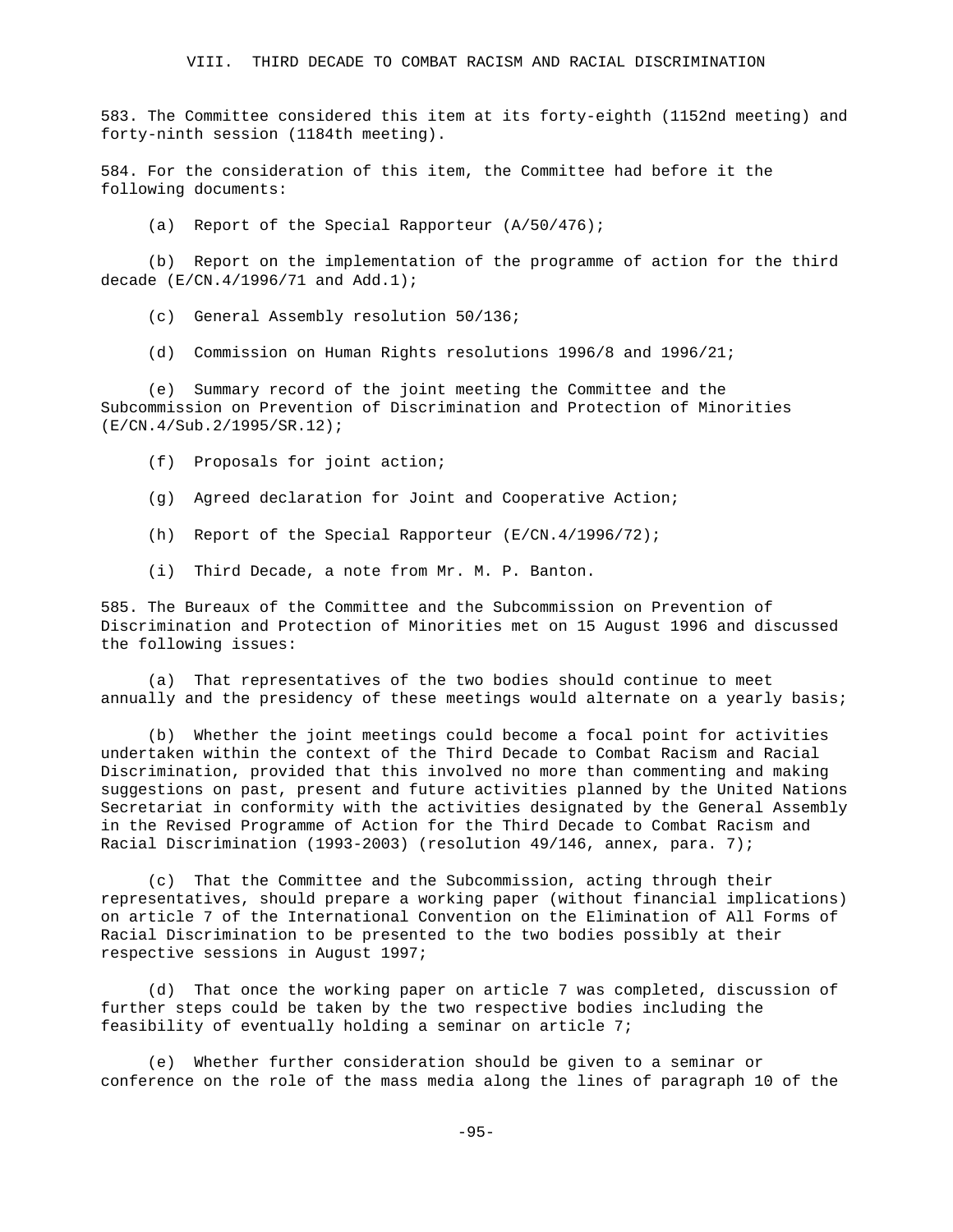Revised Programme of Action for the Third Decade to Combat Racism and Racial Discrimination (1993-2003), as well as regional seminars as referred to in paragraph 7 (j) of the same document.

586. The Committee deferred any decision on these issues until it was better informed about the views of the Subcommission.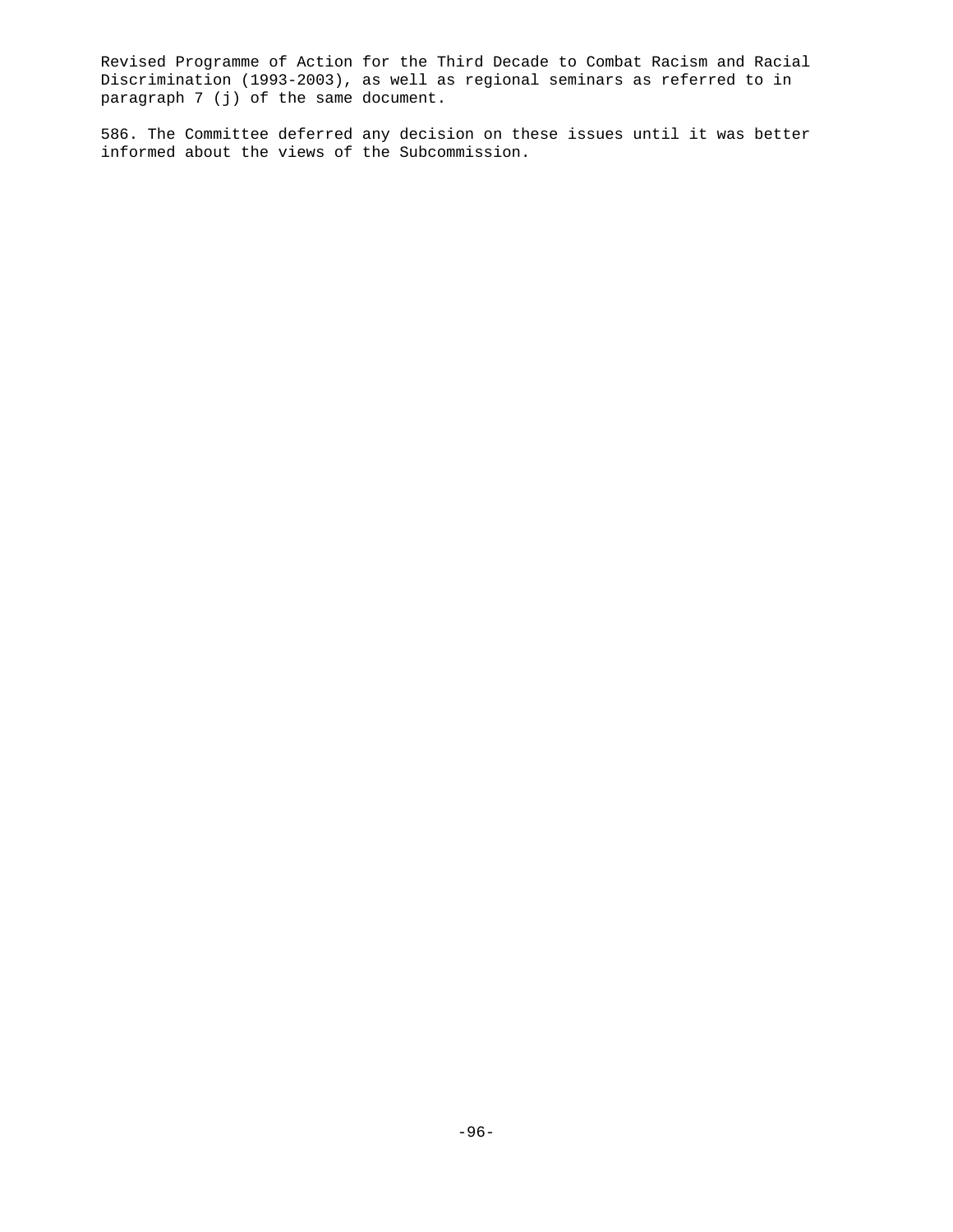#### IX. OVERVIEW OF THE METHODS OF WORK OF THE COMMITTEE

587. This section of the Committee's report aims at providing a concise and up-to-date overview of the Committee's methods of work. It highlights changes introduced in recent years and is designed to make the Committee's procedures more transparent and accessible to both States Parties and the public.

#### A. States Parties' reports: general considerations

588. Article 9, paragraph 1, of the Convention obliges each State Party to submit an initial report on the application of the treaty within one year of the assumption of its obligations and "thereafter every two years and whenever the Committee so requests". The Committee's obligation under article 9, paragraph 2, to report on its examination of these reports is the centrepiece of its work.

589. When the Committee began its treaty-monitoring work in 1970, there was some confusion about what information was required to be contained in these reports. Deficiencies in the contents of reports also led the Committee in 1972 to adopt its first and second general recommendations which drew attention to the obligation of every State party to legislate to fulfil obligations deriving from article 4, and the obligation to report irrespective of whether a Government was of the view that racial discrimination did or did not exist on its territory. Guidelines were subsequently adopted in 1980 for States to follow when preparing their reports. These guidelines were subsequently amended in 1982 and 1993. 18/

590. Although the Committee was the first human rights treaty-monitoring body within the United Nations system, subsequently the number of treaty bodies has grown to six as other United Nations human rights conventions have been adopted. To lighten the reporting burden on States Parties, consolidated guidelines were introduced in 1991 for the initial part of a State report to all of the United Nations treaty bodies. It was decided that the initial part of a State report would consist of a "core document" common to all human rights treaty bodies and would contain the following subdivisions: "land and people", "general political structure", "general legal framework within which human rights are protected", and "information and publicity". 19/

591. As a result of a recommendation of the eleventh meeting of States Parties, the Committee decided at its thirty-eighth session in 1990 that after the submission of an initial comprehensive report, States should submit further comprehensive reports every four years and brief updating reports in the intervening two-year periods. 20/ Some States have been discouraged from repeating information already included in the previous report.

592. In 1972, the Committee began the procedure of inviting States Parties whose reports were to be examined to designate one or more representatives to present the report to the Committee and respond to inquiries from its members. The consideration of reports takes place in public meetings which, at the present time, take place twice a year, for three weeks on each occasion.

593. The purpose of these meetings is to establish a constructive dialogue between the Committee and representatives of the State Party. The main function of the Committee is to assist States Parties in fulfilling their obligations under the Convention, to make available the experience that the Committee has acquired in reviewing other reports and to discuss various issues relating to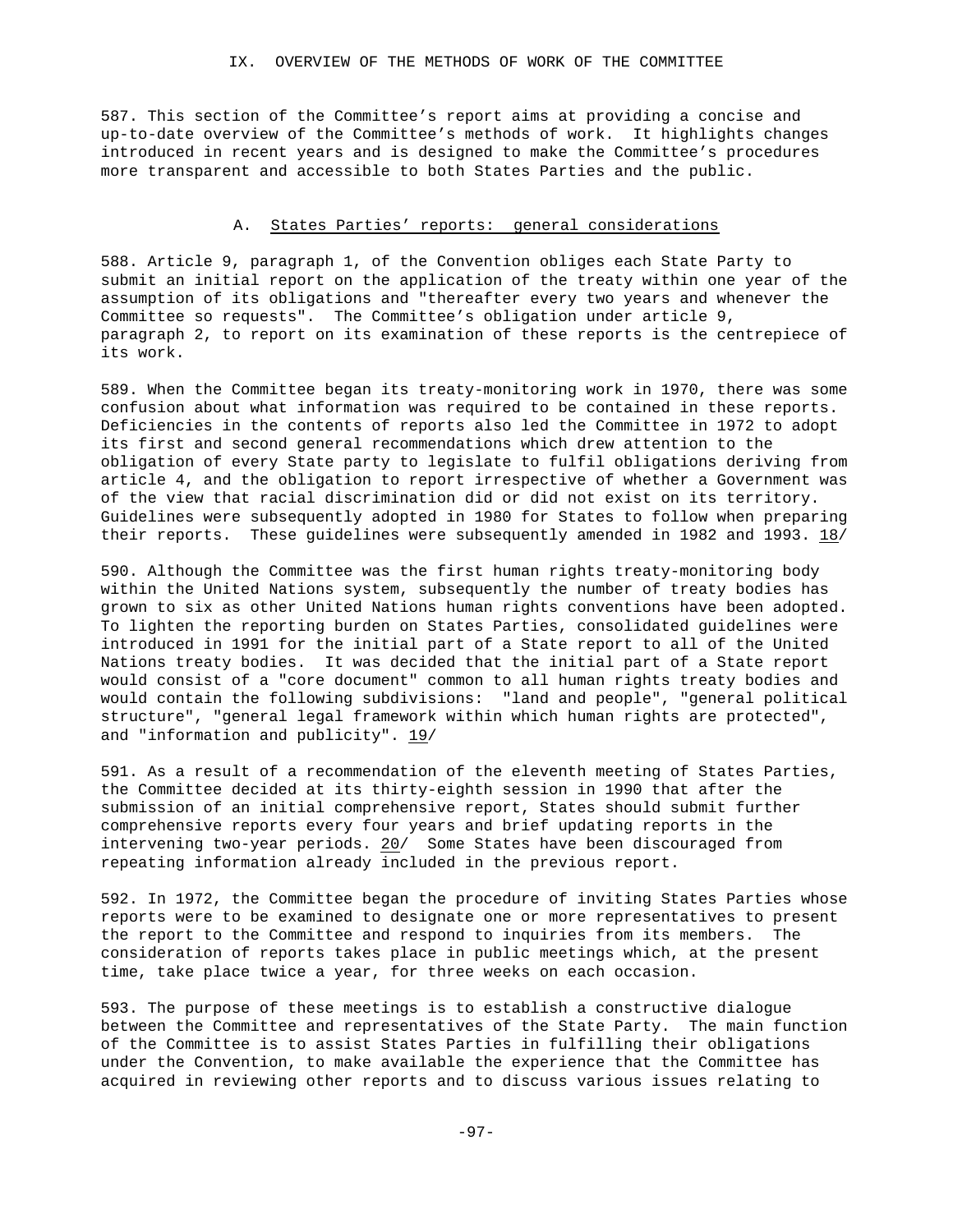the full implementation of the Convention's requirements. The daily proceedings are recorded in summary records.

594. Although the State Party's report is the principal basis for the Committee's review of the application of the Convention, Committee members may also consider other relevant information. This information includes, in addition to previous State reports, the summary records of the discussions and concluding observations, where relevant documentation of other treaty bodies, documentation of the Commission on Human Rights, the Subcommission on Prevention of Discrimination and Protection of Minorities and special rapporteurs of the Commission and Subcommission, other documentation of the United Nations, and information of a governmental and non-governmental nature. It was formally clarified in decision 1 (XL) at the fortieth session in 1991 that Committee members, as independent experts, must be able to use, in addition to reports submitted by States Parties, "all other available sources of information, including both governmental and non-governmental sources". 21/

595. Beginning in 1988, the Committee began the practice of appointing country rapporteurs for State reports. The responsibility of a member so appointed is to prepare a thorough study and evaluation of each State report, to prepare a comprehensive list of questions to put to the representatives of the reporting State and to lead the discussion in the Committee.  $22/$  This procedure was adopted to increase efficiency in the functioning of the Committee by having a certain division of labour, while ensuring that at least one Committee member was thoroughly prepared to ask questions and make comments. Both the quality of dialogue and the effective use of time have increased significantly since the adoption of this system.

596. The country rapporteur takes the lead in asking a series of detailed questions concerning the report and, more generally, other issues relevant to the implementation of the Convention. Other Committee members also participate in the questioning process. The issues to be discussed are not normally defined in advance, thus allowing for a spontaneous, frank and wide-ranging discussion of issues Committee members raise. The country rapporteur may send in advance though the Secretariat to the State Party concerned a list of questions which are of particular interest, although in practice this procedure is not frequently used.

597. After Committee members have asked their initial series of questions, the representatives of the State Party then have an opportunity to respond. If questions have been asked which require the State Party to consult specialists who are not present, the State Party is asked to supply the information at a later time after consultation with the appropriate experts, eventually in writing.

598. In 1992 the Committee adopted the practice of adopting an opinion on the presentation of a State's report in the form of what are called "concluding observations". 23/ Prior to this, members expressed their individual opinions which were recorded in the summary records. The country rapporteur is responsible for drafting the concluding observations, which are then presented to the full Committee for discussion, amendment and adoption. The Committee adopts the concluding observations by consensus, although very exceptionally a particular member indicates that he or she is unwilling to join the consensus. Although concluding observations are currently discussed and adopted in proceedings open to the public, prior to 1996 the Committee discussed them in closed session and the summary records of these proceedings were similarly confidential.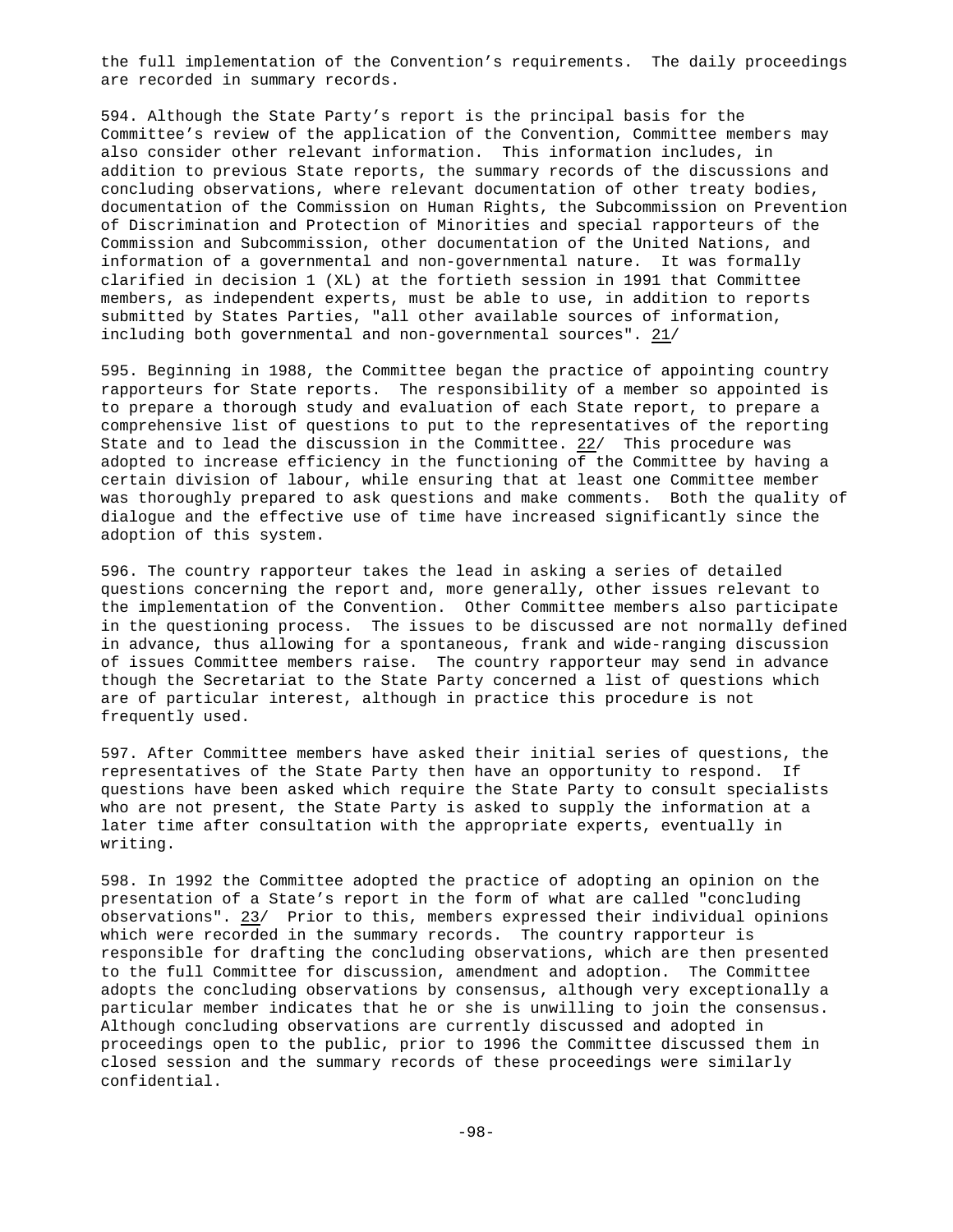599. The concluding observations have the following format: introduction, factors and difficulties impeding the implementation of the Convention, positive aspects, principal subjects of concern, and suggestions and recommendations. These concluding observations provide a general evaluation of the State Party's report and the exchange of views between the State Party's representatives and the Committee. The Committee may also recommend that the State Party avail itself of the advisory and technical services of the Centre for Human Rights including, where appropriate, the expertise of one or more Committee members to facilitate the application of the Convention.

600. A decision was taken at the forty-eighth session in 1996 to publish the concluding observations for each State Party in a separate official document. 24/ The concluding observations for the reports of all States Parties examined during the year will continue to be published collectively in the Committee's annual report to the General Assembly, consistent with previous practice.

### B. Overdue periodic reports

601. The timely submission of periodic reports is fundamental to achievement of the Convention's goals. Nevertheless, delays in reporting by some States Parties have been a very important source of concern to the Committee and the General Assembly. Problems of noncompliance with reporting obligations have been a major obstacle to both the Committee's work and the effective implementation of the Convention. The reasons which have been given for overdue reports include the cumulative burden of producing reports to several international human rights treaty bodies, the shortage of qualified government personnel and budgetary limitations, the lack of an efficient administrative structure which inhibits coordination between different administrative bodies with responsibility for similar issues, and a lack of political will to fully comply with the Convention's reporting obligations. As a result, the Committee has developed a number of practices to deal with this problem.

602. Written reminders are regularly sent by the Secretary-General to States Parties from which two or more reports are overdue. Defaulting States Parties are listed in the Committee's annual report to the General Assembly with an indication of when the various reports were due and the number of reminders sent to each State Party. At its thirty-ninth session in 1991, the Committee agreed that the reminders sent by the Secretary-General should indicate that all overdue reports could be submitted in one consolidated document. 25/

603. At its thirty-ninth session in 1991, the Committee also decided that it would proceed to review the implementation of the Convention by State Parties whose periodic reports were significantly overdue, even in the absence of the submission of an up-to-date report. It was further agreed that this review would be based on the previous reports submitted by the States concerned. 26/ The adoption of this procedure has allowed the Committee to take more effective control of the reporting process, rather than simply reacting once States have submitted reports.

604. Implementation of this procedure began in 1991 when letters were sent to 13 States whose periodic reports were overdue by five years or more, informing them that implementation of the Convention in their countries would be reviewed and inviting them to participate. A note verbale was subsequently sent before the session to inform the States Parties of the date and time this review would take place. This procedure, which continues to be followed, is sometimes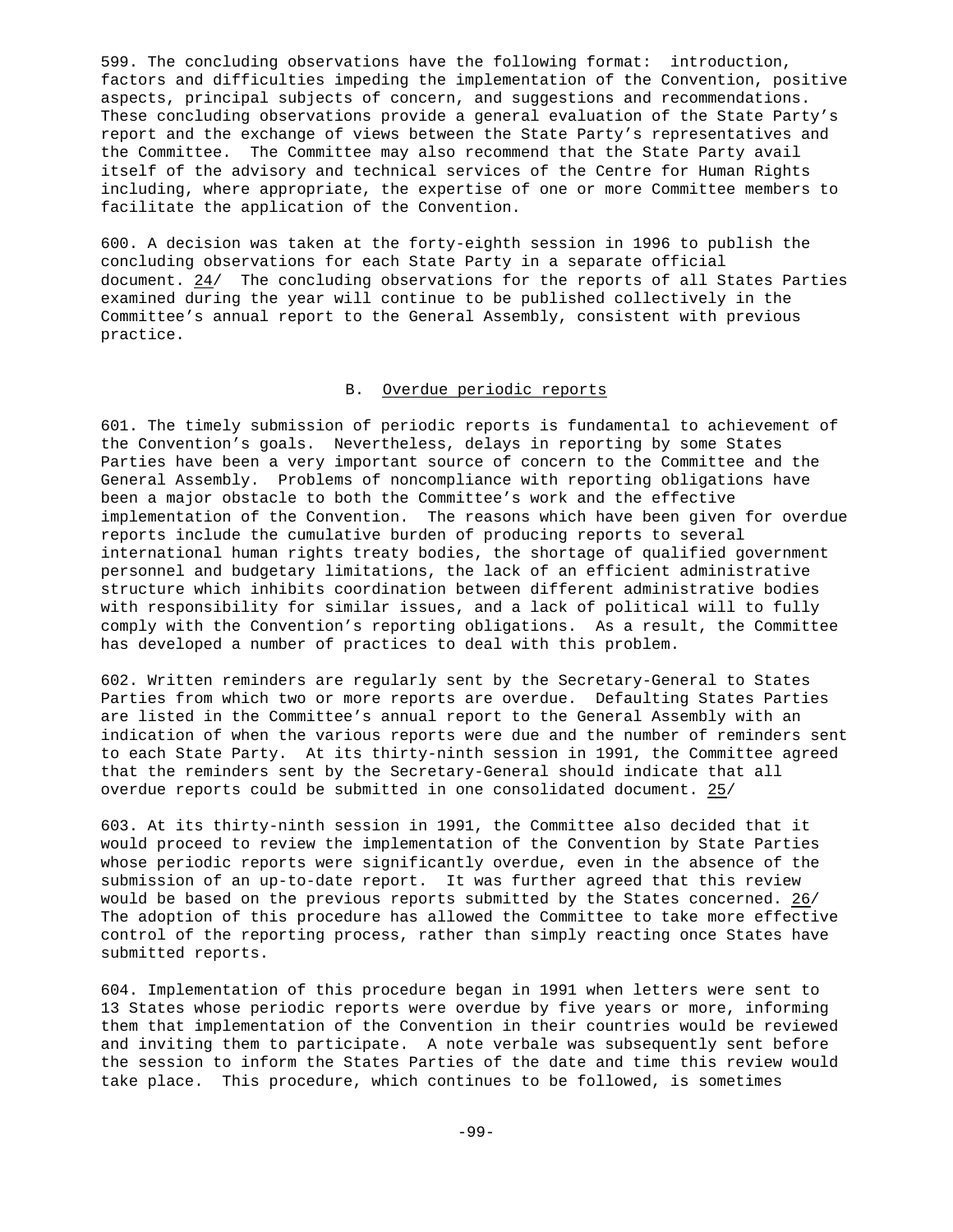referred to as a "first round review".

605. In a number of cases, one or more of the States Parties concerned have reacted positively to this first round review procedure and subsequently prepared an up-to-date report for consideration by the Committee, either for the scheduled session or at a subsequent session if postponement of the consideration of their report has been requested and granted. The Committee has been more ready to agree to a postponement when the report has been promised for a given date. In other cases, the States Parties have not reacted and the review has proceeded on the basis of previous reports submitted. In some cases, one or more representatives of the States Parties concerned have participated in the review.

606. When no report has been received from a State Party five years after the initiation of a review, a "second round review" has been instituted. In 1996 16 States were so notified they would be reviewed at the forty-eighth and fortyninth sessions of the Committee. For these subsequent reviews, a note verbale is also sent to the States Parties concerned indicating the date and time of their review by the Committee, inviting one or more representatives of the States Parties concerned to participate.

607. This procedure of first round reviews and, if necessary, subsequent reviews of States Parties which continue to have substantially overdue reports is a measure to ensure a minimum level of review of all States Parties, to encourage a constructive dialogue with defaulting States Parties even in the absence of an up-to-date report submission, and to encourage these States Parties to eventually comply with the Convention's obligation for the periodic submission of reports.

# C. Overdue initial reports

608. The situation that arises when an initial report is seriously overdue is different in that article 9.2 states that the Committee's "suggestions and general recommendations shall be based on the examination of the reports and information received from the States Parties". Since some initial reports were overdue by as much as 19 years, the Committee decided in 1996 to notify States whose initial reports were overdue by 5 years or more that: (a) the Committee shall review implementation of the Convention in the State Parties concerned at a future session, and invites one or more representatives of these State Parties to participate in its consideration; and (b) in view of the absence of an initial report, the Committee shall consider as an initial report all information submitted by the State Party to other organs of the United Nations or, in the absence of such material, reports and information prepared by organs of the United Nations.

# D. Early-warning measures and urgent procedures

609. The Committee noted that the Secretary-General in his report to the General Assembly at its forty-seventh session on the work of the Organization had emphasized the primary importance of preventing human rights violations before they occur. The report also identified "the need to consider ways to empower the Secretary-General and the expert human rights bodies to bring massive violations of human rights to the attention of the Security Council together with recommendations for actions". 27/ The chairpersons of human rights treaty bodies, at their fourth meeting, expressed their full support for the statement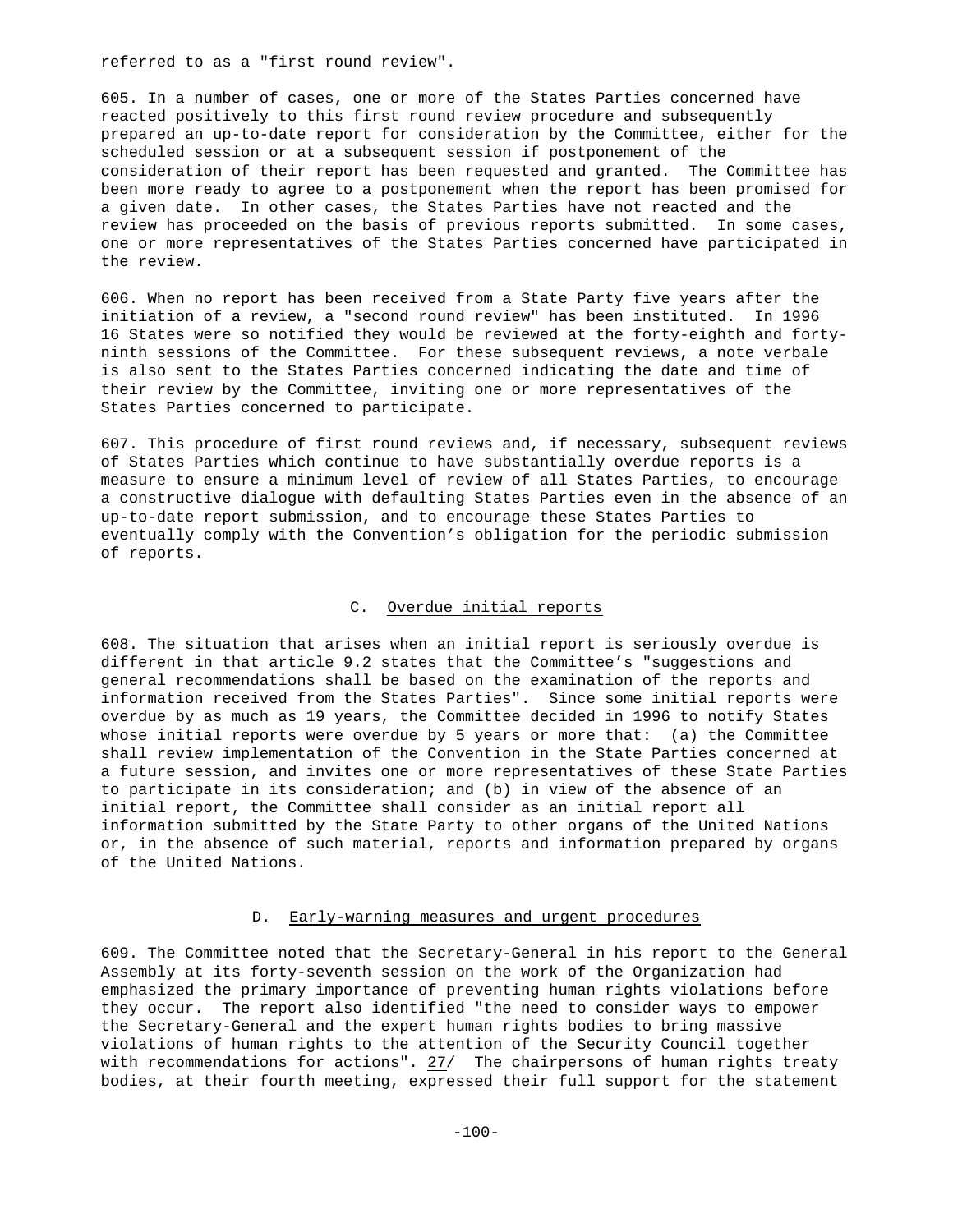of the Secretary-General and urged the treaty bodies to take all appropriate measures in response to such situations. They went on to say: "... the treaty bodies have an important role in seeking to prevent as well as to respond to human rights violations. It is thus appropriate for each treaty body to undertake an urgent examination of all possible measures that it might take, within its competence, both to prevent human rights violations from occurring and to monitor more closely emergency situations of all kinds ...". 28/

610. In 1993, the Committee adopted a working paper to guide it in dealing with possible measures to prevent, as well as to respond more effectively to, violations of the Convention. 29/ The working paper noted that both earlywarning measures and urgent procedures could be used to try to prevent serious violations of the Convention. At its forty-fifth session, in 1994, the Committee decided that preventive measures, including early-warning measures and urgent procedures, should become part of its regular agenda. 30/

611. Early-warning measures are to be directed at preventing existing problems from escalating into conflicts and can also include confidence-building measures to identify and support whatever strengthens and reinforces racial tolerance, particularly to prevent a resumption of conflict where it has previously occurred. Criteria for early-warning measures could, for example, include the following situations: the lack of an adequate legislative basis for defining and prohibiting all forms of racial discrimination, as provided for in the Convention; inadequate implementation or enforcement mechanisms, including the lack of recourse procedures; the presence of a pattern of escalating racial hatred and violence, or racist propaganda or appeals to racial intolerance by persons, groups or organizations, notably by elected or other officials; a significant pattern of racial discrimination evidenced in social and economic indicators; and significant flows of refugees or displaced persons resulting from a pattern of racial discrimination or encroachment on the lands of minority communities.

612. Urgent procedures are to respond to problems requiring immediate attention to prevent or limit the scale or number of serious violations of the Convention. Criteria for initiating an urgent procedure could include, for example, the presence of a serious, massive or persistent pattern of racial discrimination; or a situation that is serious where there is a risk of further racial discrimination.

613. Decisions, statements or resolutions are adopted and further action is taken by the Committee under the preventive framework of the early-warning measures and urgent procedures.

# E. Implementation of article 15

614. The Committee is empowered under article 15 of the Convention to consider copies of petitions, copies of reports and other information relating to Trust and Non-Self-Governing Territories and to all other territories to which General Assembly resolution 1514 (XV) applies, transmitted to it by the competent bodies of the United Nations. However, in recent years the Committee has found it impossible to fulfil its functions under article 15 (2) (a) owing to the total absence of any copies of petitions as provided for in the Convention.

615. The Committee has, however, adopted the practice of reviewing the situation in Trust and Non-Self-Governing Territories in another manner. To the extent such territories are currently being administered by a State Party to the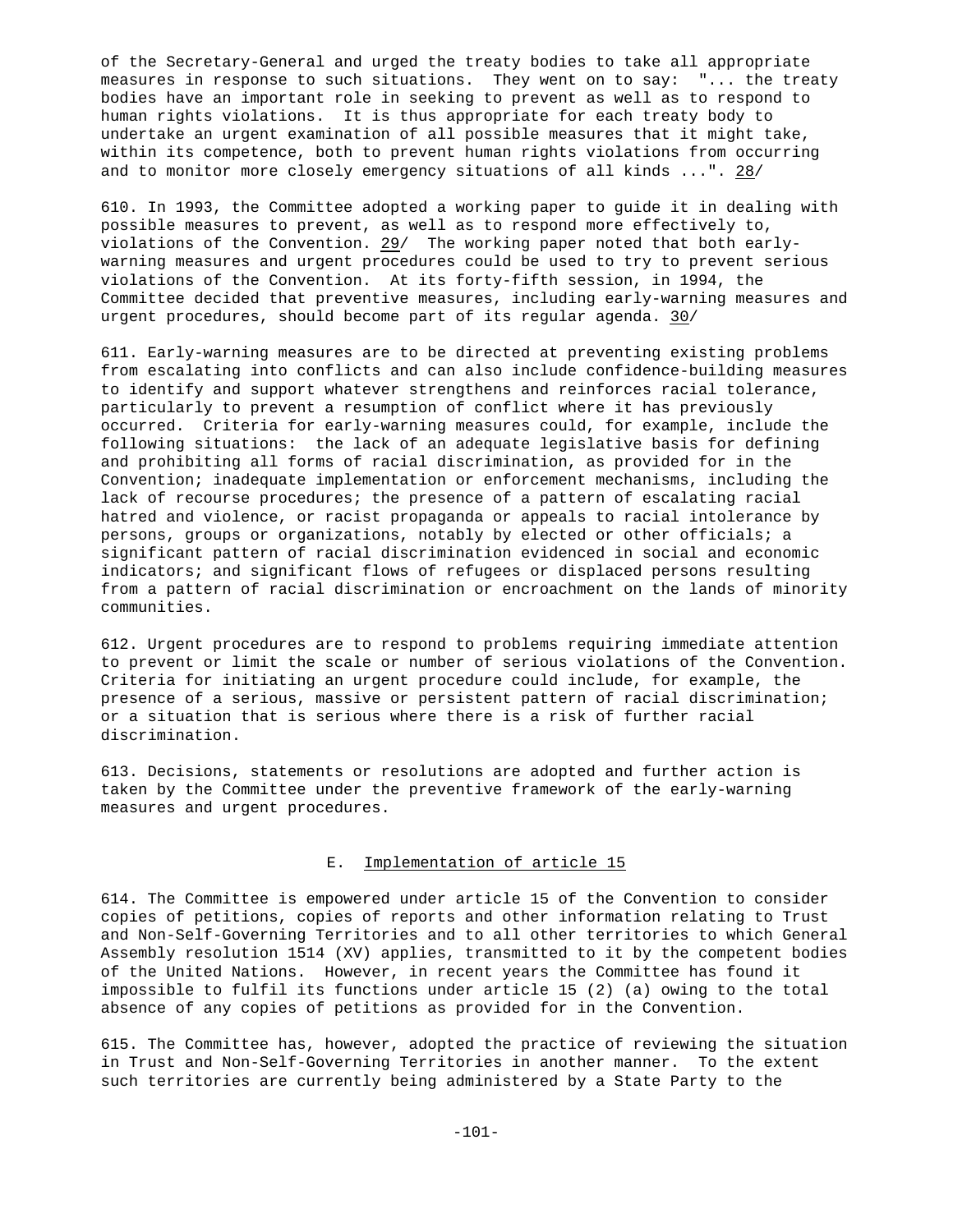Convention, the State Party in question is requested to provide data on implementation of the Convention not only with respect to its own territory, but also with respect to any Trust and Non-Self-Governing Territories it administers.

# F. Communications under article 14

616. Individuals or groups of individuals who claim that their rights protected by the Convention have been violated by a State Party which has recognized article 14 may submit written communications to the Committee for consideration, provided that they have exhausted all available domestic remedies.

617. Consideration of communications under article 14 takes place in closed meetings, pursuant to rule 88 of the Committee's rules of procedure. All documents pertaining to the work of the Committee under article 14, including submissions from the parties and other working documents of the Committee, are confidential.

618. The Committee began its work under article 14 at its thirtieth session in 1984. As of 23 August 1996, the Committee has considered eight communications. Consistent with the requirements of article 14, the Committee makes a summary of each communication submitted for its consideration as well as the explanations and statements of the State Party concerned, and then gives its own suggestions and recommendations.

#### G. General recommendations

619. Under article 9, the Committee may make "suggestions and general recommendations" based on its examinations of reports. In the first 20 years of its existence, the Committee made seven general recommendations including two concerning the mandatory nature of article 4 and five others which dealt with claims about the absence of racial discrimination, relations with South Africa, the need for demographic data, reporting obligations, and educational measures.

620. Between 1990 and 1995, the Committee adopted 12 more general recommendations and gave preliminary consideration to other proposals. The 12 general recommendations adopted since 1990 relate to identification of individuals as members of racial or ethnic groups, the importance of respecting the status of Committee members as impartial experts, technical assistance, reporting on legislation on foreigners, accession of successor States to the Convention, human rights training of law enforcement officials, on discrimination in effect under article 1, the mandatory obligations of article 4, the use of article 11 and not article 9 for claiming another State Party is not giving effect to the Convention, the establishment of national institutions to facilitate the Convention's implementation, the establishment of an international tribunal to prosecute crimes against humanity, and the nature of article 3's obligations. 31/

621. In 1996, the Committee adopted two general recommendations at its fortyeighth session which dealt with the nature of obligations under article 5 and the right to self-determination, and one at its forty-ninth session which concerned the rights of refugees and persons displaced on the basis of ethnic criteria.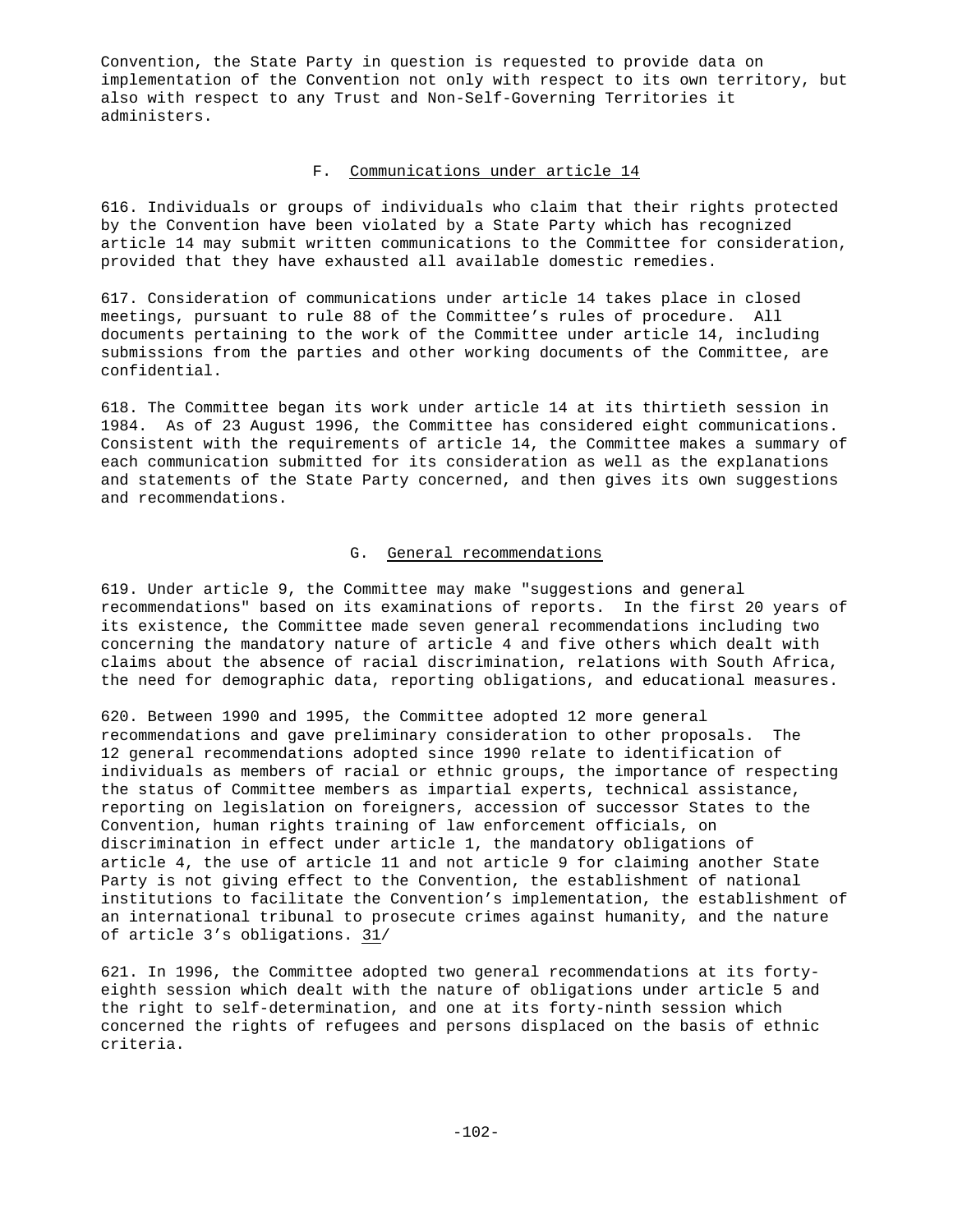# H. Missions

622. Missions have been undertaken by one or more Committee members with the consent of the Government concerned to ensure the effective implementation of the Convention. For example, missions have been undertaken in the framework of the advisory services and technical assistance programme. In other cases, missions have been undertaken in the context of the Committee's work related to preventive action.

## I. Relations with other international bodies

623. The Committee established a cooperative relationship with both the International Labour Organization (ILO) and the United Nations Educational, Scientific and Cultural Organization (UNESCO), in decision 2 (VI) on 21 August 1972. Both organizations have a standing invitation to attend the Committee's sessions and submit documentation, but they do not participate in the proceedings.

624. More recently, the Committee has been in the process of establishing liaisons with other international organizations. At its forty-ninth session in 1996, the Committee reported that liaison relationships had been or were in the process of being established with the following organizations: Council of Europe, European Parliament, European Union, European Union Advisory Commission on Racism and Xenophobia, Office of the United Nations High Commissioner for Human Rights, High Commissioner for National Minorities of the Organisation for Security and Cooperation in Europe, Office of the United Nations High Commissioner for Refugees, Working Group of the Subcommission on Prevention of Discrimination and Protection of Minorities on Indigenous Peoples, Working Group of the Subcommission on Prevention of Discrimination and Protection of Minorities on Minorities, Inter-American Court of Human Rights, Inter-American Commission on Human Rights, African Commission on Human and People's Rights, Council of Baltic States, Commonwealth, and Commonwealth of Independent States.

625. In addition, the Committee has established close working relationships with the High Commissioner for Human Rights as well as the Subcommission on Prevention of Discrimination and Protection of Minorities. In the case of the latter organization, the bureaux of the Committee and the Subcommission meet regularly on an annual basis to consult, coordinate and undertake joint activities. When appropriate, the Committee and the Subcommission undertake joint meetings.

626. The Committee also takes note of the work of the other United Nations human rights treaty bodies, and tries to draw on the work of such bodies to the extent it is useful and relevant. Moreover, through the annual meeting of persons chairing the human rights treaty bodies, the Committee, acting through its chairman, consults with those who chair other treaty bodies to find ways and means of increasing the Committee's efficiency and effectiveness.

#### J. Article 11 proceedings

627. If a State Party considers that another State Party is not giving effect to the provisions of the Convention, it may bring the matter to the attention of the Committee. In practice, however, no State Party has ever used this proceeding.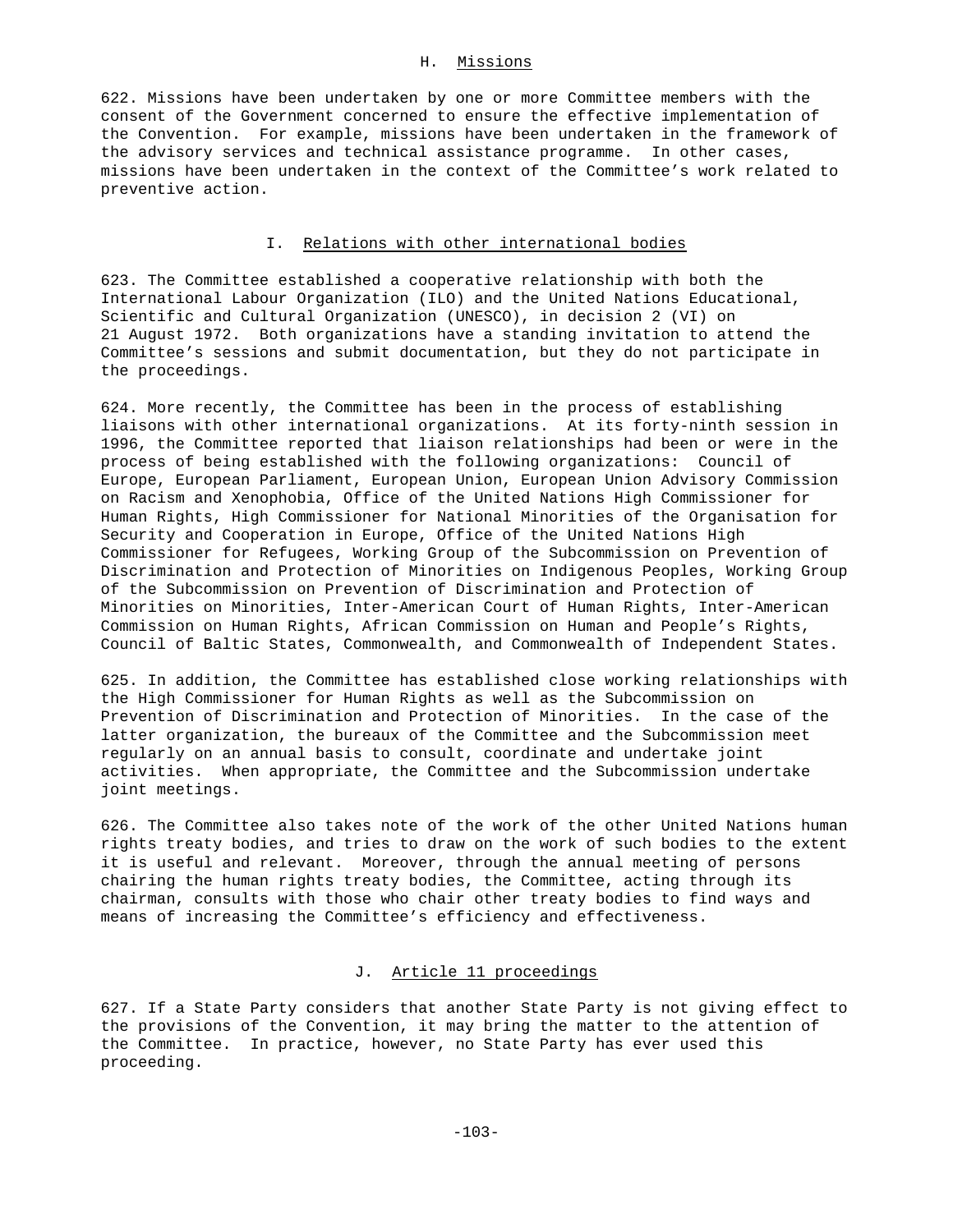#### Notes

1/ See Official Records of the International Convention on the Elimination of All Forms of Racial Discrimination, Sixteenth Meeting of States Parties (CERD/SP/55).

2/ Official Records of the General Assembly, Twenty-seventh Session, Supplement No. 18 (A/8718), chap. IX, sect. B.

3/ Official Records of the General Assembly, Forty-eighth Session, Supplement No. 18 (A/48/18), annex III.

4/ Ibid., Supplement No. 18 (A/48/18), paras. 530-547.

5/ Ibid., para. 546.

6/ Ibid., Fiftieth Session, Supplement No. 18 (A/50/18), paras. 669-670.

7/ Although not formally incorporated into all of the concluding observations on periodic reports examined during the forty-eighth session, the Committee wished that the spirit of the following language be applicable to all concluding observations adopted with respect to State Parties that have not made the declaration under article 14 of the Convention as well as those which have not yet ratified the amendments to article 8, paragraph 6, of the Convention:

"The Committee notes that the State Party has not made the declaration provided for in article 14 of the Convention, and some of its members requested that the possibility of such declaration be considered.

"The Committee recommends that the State Party ratify the amendments to article 8, paragraph 6, of the Convention, adopted by the fourteenth meeting of States Parties."

8/ The Committee takes note of the document submitted by the Government of Bolivia on 21 August 1996 concerning legislative proposals made by the Ministry of Justice for the elimination of all forms of racial discrimination. This document can be considered by the Committee when Bolivia submits its next periodic report.

9/ The comments of India were submitted to the Committee on the Elimination of Racial Discrimination pursuant to article 9, paragraph 2, of the Convention and are reprinted in annex IX.

10/ Official Records of the General Assembly, Forty-seventh Session, Supplement No. 18 (A/47/18), paras. 254-260.

11/ Ibid., paras. 284-288.

12/ Ibid., Forty-third Session, Supplement No. 18 (A/43/18), annex IV.

13/ Ibid., Forty-sixth Session, Supplement No. 18 (A/46/18), annex VIII.

14/ Ibid., Forty-eighth Session, Supplement No. 18 (A/48/18), annex IV.

15/ Ibid., Forty-ninth Session, Supplement No. 18 (A/49/18), annex IV.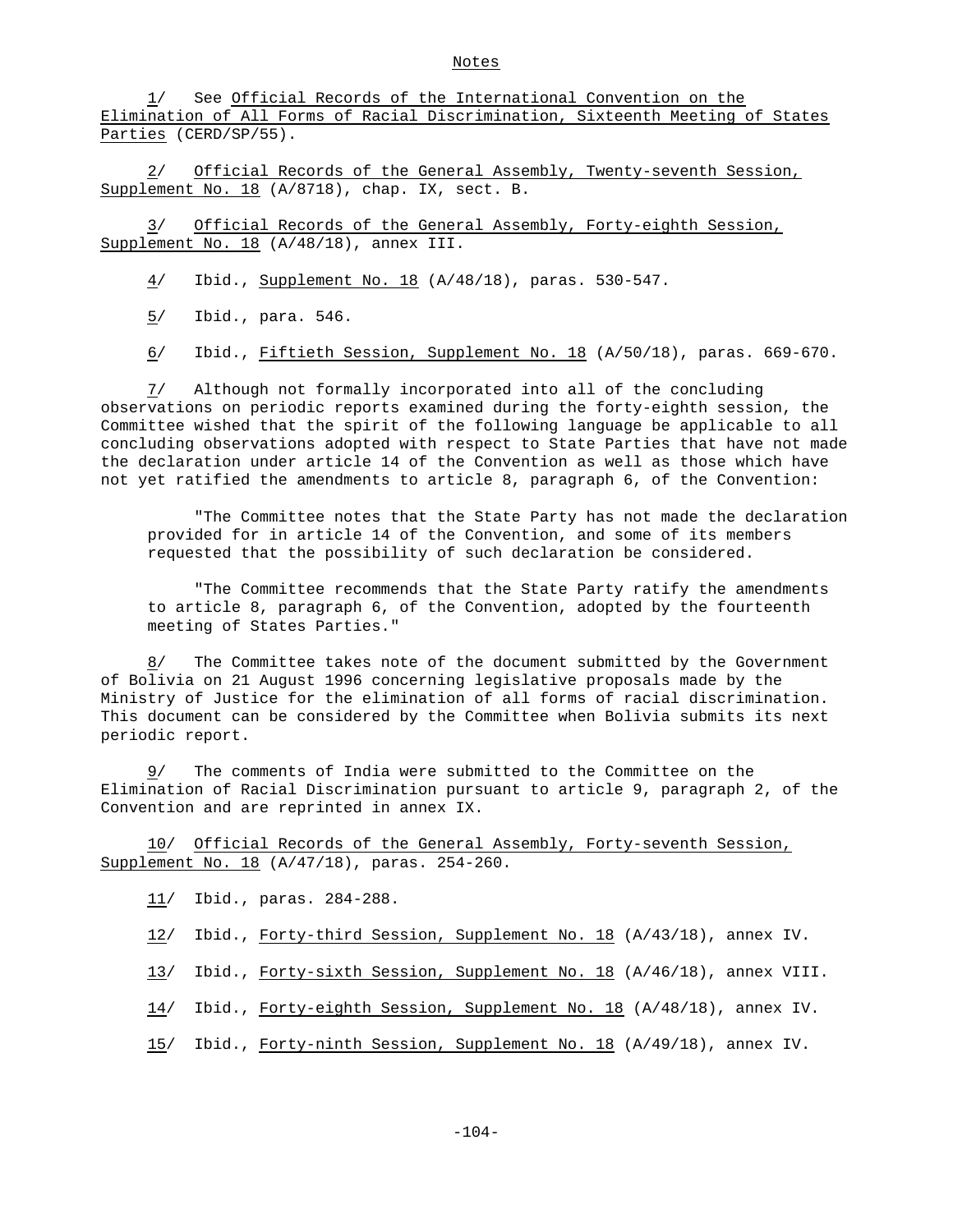16/ Ibid., Fiftieth Session, Supplement No. 18 (A/50/18), annex VIII.

17/ Ibid., Supplement No. 23 (A/50/23), chap. I.

18/ "General guidelines regarding the form and contents of reports by States Parties under article 9, paragraph 1, of the Convention" (CERD/C/70/Rev.3).

19/ Preparation of the initial parts of State Party reports ("Core documents") under the various international human rights instruments, HRI/CORE/1, and annex, HRI/1991/1, pp. 2 and 3.

20/ Official Records of the General Assembly, Forty-fifth Session, Supplement No. 18 (A/45/18), para. 29.

21/ Ibid., Forty-sixth Session, Supplement No. 18 (A/46/18), chap. VII, sect. B.

22/ CERD/C/SR.827, paras. 40 and 52-75.

23/ Official Records of the General Assembly, Forty-sixth Session, Supplement No. 18 (A/46/18), para. 31.

24/ See, for example, CERD/C/304/Add.1, of 28 March 1996.

25/ Official Records of the General Assembly, Forty-sixth Session, Supplement No. 18 (A/46/18), para. 28.

26/ Ibid., para. 27.

27/ Ibid., Forty-seventh Session, Supplement No. 1 (A/47/1).

28/ Ibid., Forty-ninth Session, Supplement No. 18 (A/49/18), para. 18, citing A/47/628, para. 44.

29/ Ibid., Forty-eighth Session, Supplement No. 18 (A/48/18), annex III.

30/ Ibid., Forty-ninth Session, Supplement No. 18 (A/49/18), para. 17.

31/ "Compilation of General Comments and General Recommendations Adopted by Human Rights Treaty Bodies" (HRI/GEN/1/Rev.2), pp. 88-101 (General Recommendations I to XIX).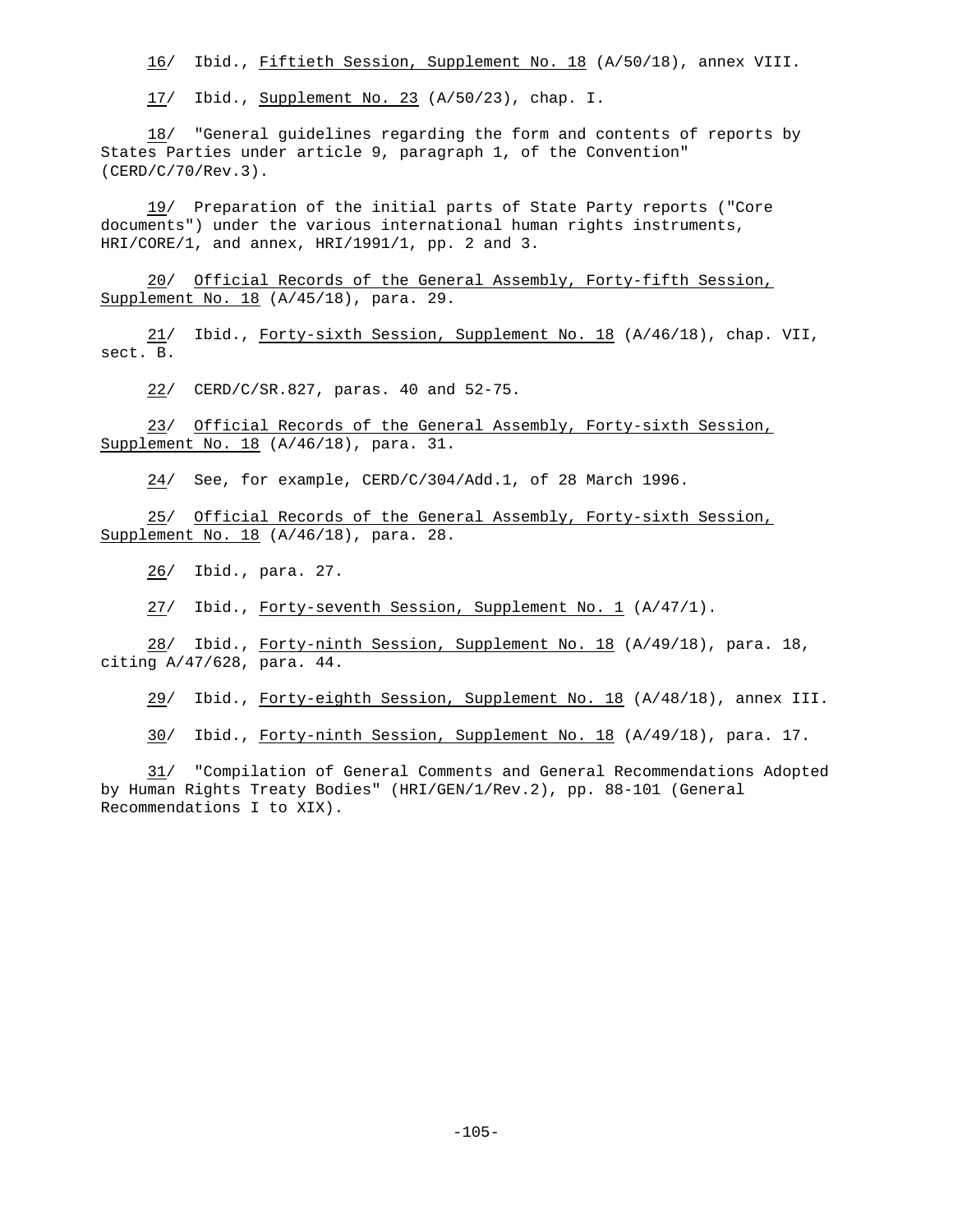# ANNEX I

# Status of the Convention

| Α.                       |                                                   |  | States Parties to the International Convention on the   |  |                   |
|--------------------------|---------------------------------------------------|--|---------------------------------------------------------|--|-------------------|
|                          | Elimination of All Forms of Racial Discrimination |  |                                                         |  |                   |
|                          | (148), as at 23 August 1996                       |  |                                                         |  |                   |
|                          |                                                   |  | Date of receipt<br>of the instrument<br>of ratification |  |                   |
| State Party              |                                                   |  | or accession                                            |  | Entry into force  |
| Afghanistan              |                                                   |  | 6 July 1983 <u>a</u> /                                  |  | 5 August 1983     |
| Albania                  |                                                   |  | 11 May 1994 a/                                          |  | 10 June 1994      |
| Algeria                  |                                                   |  | 14 February 1972                                        |  | 15 March 1972     |
| Antigua and Barbuda      |                                                   |  | 25 October 1988 a/                                      |  | 25 October 1988   |
| Argentina                |                                                   |  | 2 October 1968                                          |  | 4 January 1969    |
| Armenia                  |                                                   |  | 23 June 1993 <u>a</u> /                                 |  | 23 July 1993      |
| Australia                |                                                   |  | 30 September 1975                                       |  | 30 October 1975   |
| Austria                  |                                                   |  | 9 May 1972                                              |  | 8 June 1972       |
| Azerbaijan               |                                                   |  | 16 August 1996 a/                                       |  | 15 September 1996 |
| <b>Bahamas</b>           |                                                   |  | 5 August 1975 b/                                        |  | 5 August 1975     |
| Bahrain                  |                                                   |  | 27 March 1990 a/                                        |  | 26 April 1990     |
| Bangladesh               |                                                   |  | 11 June 1979 a/                                         |  | 11 July 1979      |
| Barbados                 |                                                   |  | 8 November 1972 a/                                      |  | 8 December 1972   |
| Belarus                  |                                                   |  | 8 April 1969                                            |  | 8 May 1969        |
| Belgium                  |                                                   |  | 7 August 1975                                           |  | 6 September 1975  |
| Bolivia                  |                                                   |  | 22 September 1970                                       |  | 22 October 1970   |
| Bosnia and Herzegovina   |                                                   |  | 16 July 1993 b/                                         |  | 16 July 1993      |
| Botswana                 |                                                   |  | 20 February 1974 a/                                     |  | 22 March 1974     |
| Brazil                   |                                                   |  | 27 March 1968                                           |  | 4 January 1969    |
| Bulgaria                 |                                                   |  | 8 August 1966                                           |  | 4 January 1969    |
| Burkina Faso             |                                                   |  | 18 July 1974 <u>a</u> /                                 |  | 17 August 1974    |
| Burundi                  |                                                   |  | 27 October 1977                                         |  | 26 November 1977  |
| Cambodia                 |                                                   |  | 28 November 1983                                        |  | 28 December 1983  |
| Cameroon                 |                                                   |  | 24 June 1971                                            |  | 24 July 1971      |
| Canada                   |                                                   |  | 14 October 1970                                         |  | 15 November 1970  |
| Cape Verde               |                                                   |  | 3 October 1979 <u>a</u> /                               |  | 2 November 1979   |
| Central African Republic |                                                   |  | 16 March 1971                                           |  | 15 April 1971     |
| Chad                     |                                                   |  | 17 August 1977 a/                                       |  | 16 September 1977 |
| Chile                    |                                                   |  | 20 October 1971                                         |  | 19 November 1971  |
| China                    |                                                   |  | 29 December 1981 a/                                     |  | 28 January 1982   |
| Colombia                 |                                                   |  | 2 September 1981                                        |  | 2 October 1981    |
| Congo                    |                                                   |  | 11 July 1988 a/                                         |  | 10 August 1988    |
| Costa Rica               |                                                   |  | 16 January 1967                                         |  | 4 January 1969    |
| Côte d'Ivoire            |                                                   |  | 4 January 1973 a/                                       |  | 3 February 1973   |
| Croatia                  |                                                   |  | 12 October 1992 b/                                      |  | 8 October 1991    |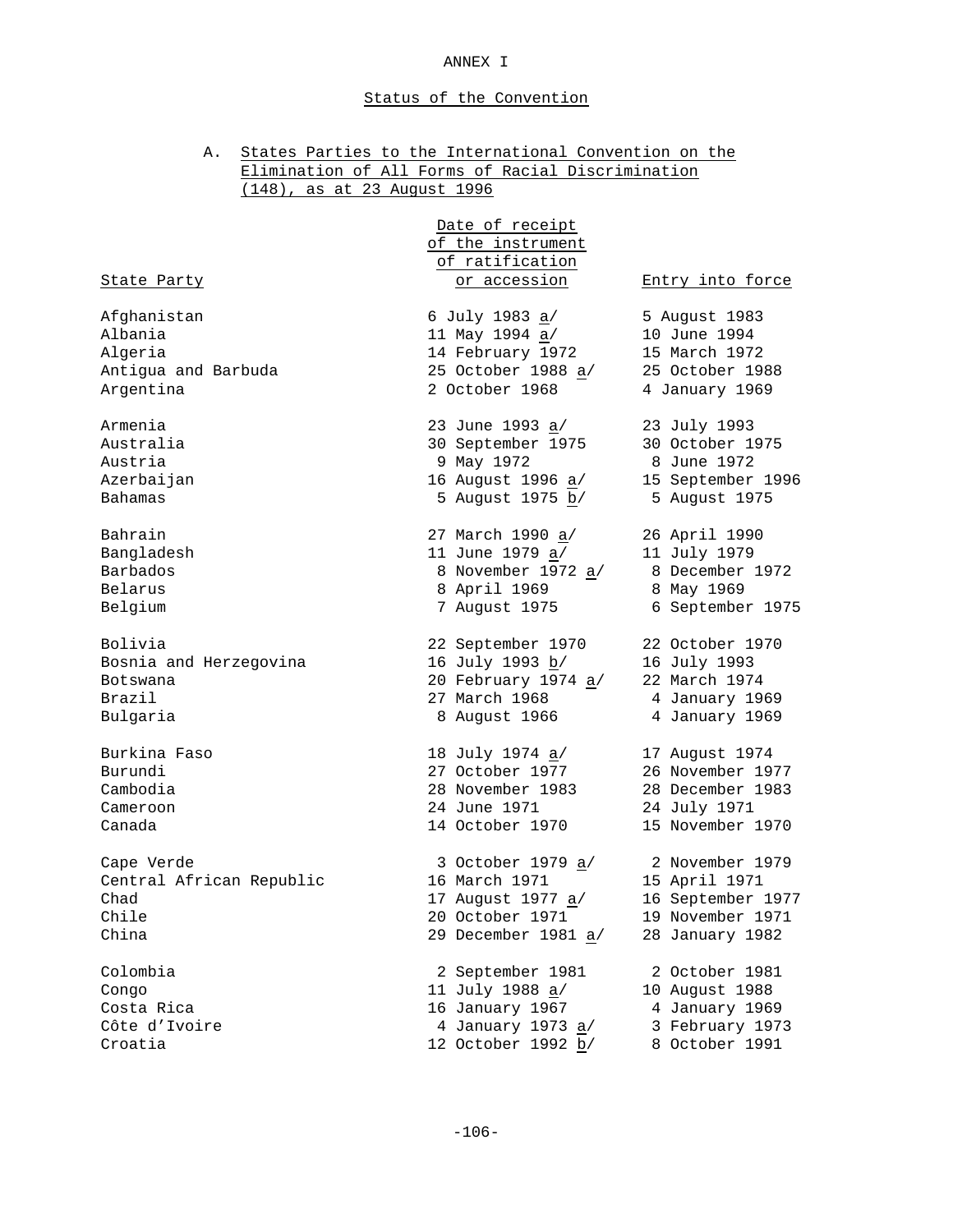```
State Party State Party State Party CONS CONS Entry into force
Cuba 15 February 1972 16 March 1972
Cyprus 21 April 1967 4 January 1969
Czech Republic 22 February 1993 b/ 1 January 1993
Denmark 9 December 1971
Dominican Republic 25 May 1983 a/ 24 June 1983
Ecuador 22 September 1966 a/ 4 January 1969
Egypt 1 May 1967 4 January 1969
El Salvador 30 November 1979 a/ 30 December 1979
Estonia 21 October 1991 a/ 20 November 1991
Ethiopia 23 June 1976 a/ 23 July 1976
Fiji 11 January 1973 b/ 11 January 1973
Finland 14 July 1970 13 August 1970
France 28 July 1971 a/ 27 August 1971
Gabon 29 February 1980 30 March 1980
Gambia 29 December 1978 a/ 28 January 1979
Germany 16 May 1969 15 June 1969
Ghana 8 September 1966 4 January 1969
Greece 18 June 1970 18 July 1970
Guatemala 18 January 1983 17 February 1983
Guinea 14 March 1977 13 April 1977
Guyana 15 February 1977 17 March 1977
Haiti 19 December 1972 18 January 1973
Holy See 1 May 1969 1 May 1969 31 May 1969
Hungary 1 May 1967 4 January 1969
Iceland 13 March 1967 4 January 1969
India 1969 1969 and 1968 1968 1969 and 1969 and 1969
Iran (Islamic Republic of) 29 August 1968 4 January 1969
Iran (Islamic Republic Ol) 14 January 1989<br>Iraq 14 January 1970 13 February 1970
Israel 3 January 1979 2 February 1979
Italy 5 January 1976 2 February 1976
Jamaica 4 June 1971 4 July 1971
Japan 15 December 1995 14 January 1996
Jordan 30 May 1974 a/ 29 June 1974
Kuwait 15 October 1968 <u>a</u>/ 14 January 1969 and the Research of the 1969 and the N
Lao People's Democratic Republic 22 February 1974 <u>a</u>/ 24 March 1974
Latvia 14 April 1992 a/ 14 May 1992
Lebanon 12 November 1971 a/ 12 December 1971
Lesotho 4 November 1971 a/ 4 December 1971
Liberia 5 November 1976 a/ 5 December 1976
Libyan Arab Jamahiriya                         3 July 1968 <u>a</u>/             4 January 1969
```

```
Date of receipt
of the instrument
of ratification
```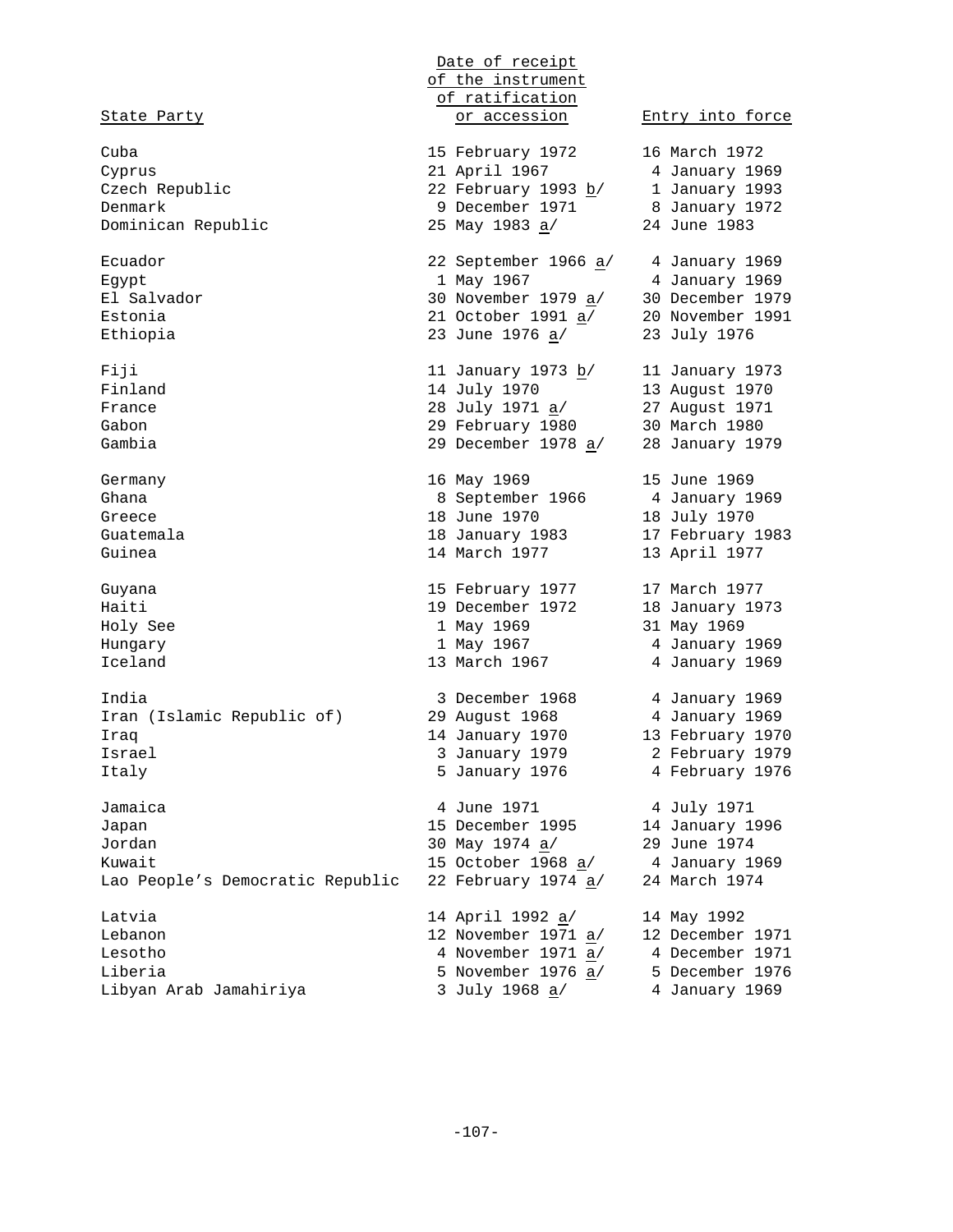State Party **Communist Communist Communist Communist Communist Communist Communist Communist Communist Communist Communist Communist Communist Communist Communist Communist Communist Communist Communist Communist Communist** Luxembourg 1 May 1978 31 May 1978 Madagascar 7 February 1969 9 March 1969 Malawi 11 June 1996 a/ Maldives 24 April 1984 a/ 24 May 1984 Mali 16 July 1974 <u>a</u>/ 15 August 1974 Malta 27 May 1971 26 June 1971 Mauritania 13 December 1988 12 January 1989 Mauritius  $\begin{matrix} 30 & \text{May} \ 1972 & \frac{1}{2} \end{matrix}$  and  $\begin{matrix} 29 & \text{June} \ 1972 \end{matrix}$ Mexico 20 February 1975 22 March 1975 Monaco 27 September 1995 27 October 1995 Mongolia 6 August 1969 5 September 1969 Morocco 18 December 1970 17 January 1971<br>Mozambique 18 April 1983 <u>a</u>/ 18 May 1983 Mozambique 18 April 1983 a/ Namibia 11 November 1982  $\underline{a}$  11 December 1982<br>Nepal 1982 30 January 1971  $\underline{a}$  1 March 1971 Nepal  $\frac{a}{1 - a}$  30 January 1971  $\frac{a}{1 - a}$ Netherlands 10 December 1971 9 January 1972 New Zealand 22 November 1972 22 December 1972 Nicaragua 15 February 1978 a/ 17 March 1978 Niger 27 April 1967 1969 1969<br>Nigeria 27 April 1967 2/4 January 1969 Nigeria  $\frac{16}{16}$  October 1967 <u>a</u>/ Norway **6 August 1970** 5 September 1970 Pakistan 21 September 1966 4 January 1969 Panama 16 August 1967 4 January 1969 Papua New Guinea 27 January 1982 a/ 26 February 1982 Peru 29 September 1971 29 October 1971 Philippines 15 September 1967 1969 Poland 5 December 1968 4 January 1969 Portugal 24 August 1982 <u>a</u>/ 23 September 1982 Qatar 22 July 1976 a/ 21 August 1976 Republic of Korea 5 December 1978 <u>a</u>/ 4 January 1979 Republic of Moldova 26 January 1993 a/ 25 February 1993 Romania 15 September 1970  $\frac{1}{2}$  15 October 1970 Russian Federation 4 February 1969 6 March 1969 Rwanda 16 April 1975 a/ 16 May 1975 Saint Lucia 14 February 1990 b/ 14 February 1990 Saint Vincent and the Grenadines 9 November 1981  $\underline{a}$  9 December 1981<br>Senegal 1972 19 May 1972 Senegal 19 April 1972<br>
Senegal 1972<br>
Seychelles 7 March 1978 <u>a</u>/ 6 April 1978 Seychelles 7 March 1978 <u>a</u>/

Slovakia 28 May 1993 b/ 28 May 1993

Date of receipt of the instrument of ratification Sierra Leone 2 August 1967 4 January 1969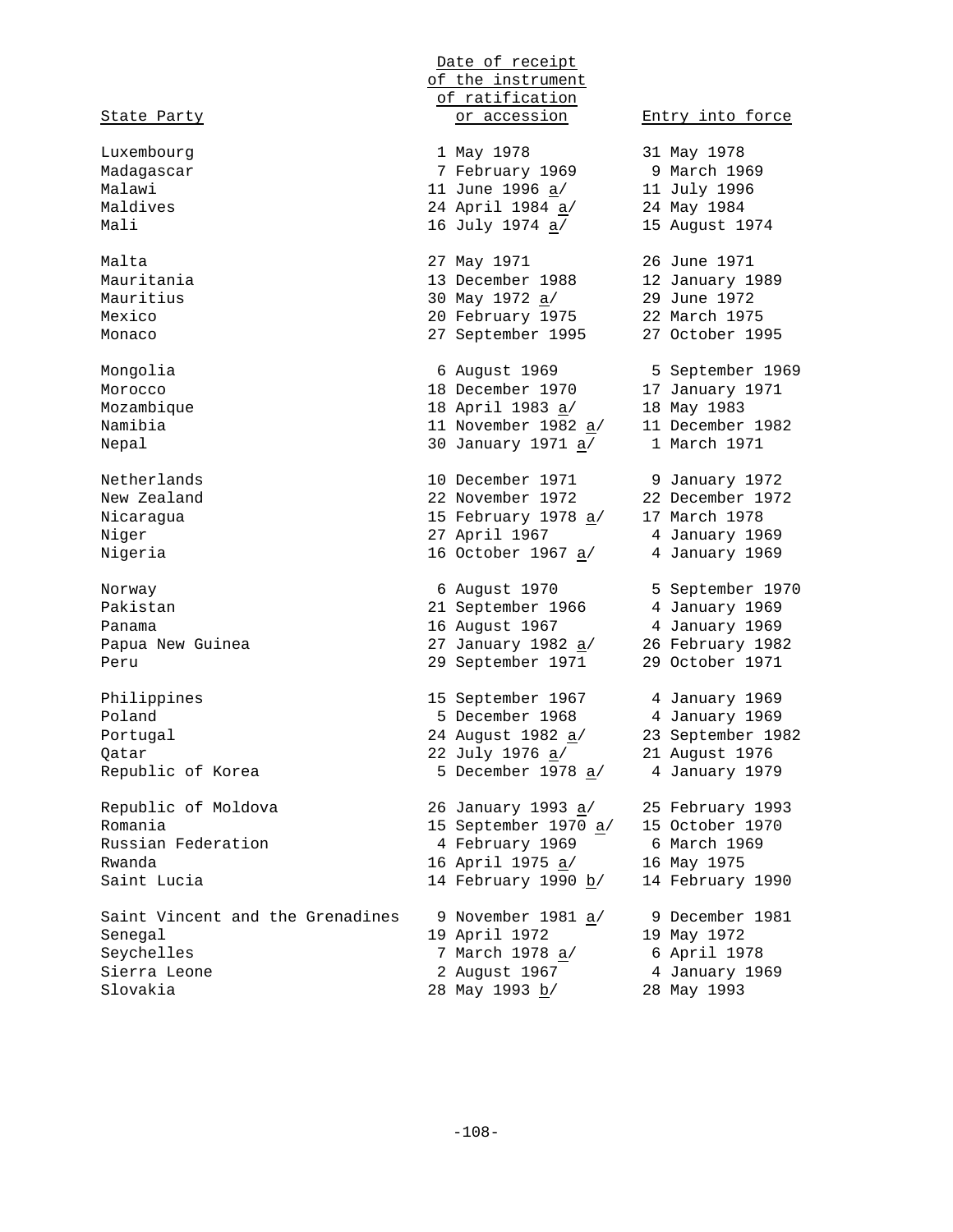Tajikistan 11 January 1995 a/ 10 February 1995 The former Yugoslav Republic Togo 1 September 1972 <u>a</u>/ 1 October 1972 and 1 September 1972 and 1 October 1972 Tonga 16 February 1972 a/ 17 March 1972

United Kingdom of Great Britain and Northern Ireland 7 March 1969 6 April 1969 United Republic of Tanzania 27 October 1972 a/ 26 November 1972 United States of America 21 October 1994 20 November 1994

Date of receipt of the instrument of ratification State Party **Entry 1110** or accession Entry into force Slovenia 6 July 1992 b/ 6 July 1992 Solomon Islands 17 March 1982 b/ 17 March 1982 Somalia 26 August 1975 25 September 1975 Spain 13 September 1968 <u>a</u>/ 13 Anuary 1969 and the Spain 2010 and the Spain 2010 and the Spain 2010 and the Spain 20 Sri Lanka 18 February 1982 a/ 20 March 1982 Sudan 21 March 1977 a/ 20 April 1977 Suriname 15 March 1984 b/ 15 March 1984 Swaziland 7 April 1969 a/ 7 May 1969 Sweden 6 December 1971 5 January 1972 Switzerland 29 November 1994 a/ 29 December 1994 Syrian Arab Republic 21 April 1969 a/ 21 May 1969 of Macedonia 18 January 1994 b/ 17 September 1991 Trinidad and Tobago 4 October 1973 3 November 1973 Tunisia 13 January 1967 4 January 1969 Turkmenistan 29 September 1994 a/ 29 October 1994 Uganda 21 November 1980 a/ 21 December 1980 Ukraine 7 March 1969 6 April 1969 United Arab Emirates 20 June 1974 a/ 20 July 1974 Uruguay 30 August 1968 4 January 1969 Uzbekistan 28 September 1995 a/ 28 October 1995 Venezuela 10 October 1967 4 January 1969 Viet Nam 9 June 1982 a/ 9 July 1982 Yemen 18 October 1972 <u>a</u>/ 17 November 1972 Yugoslavia 2 October 1967 4 January 1969 Zaire 21 April 1976 <u>a</u>/ 21 May 1976 Zambia 4 February 1972 5 March 1972

Zimbabwe 13 May 1991 a/ 12 June 1991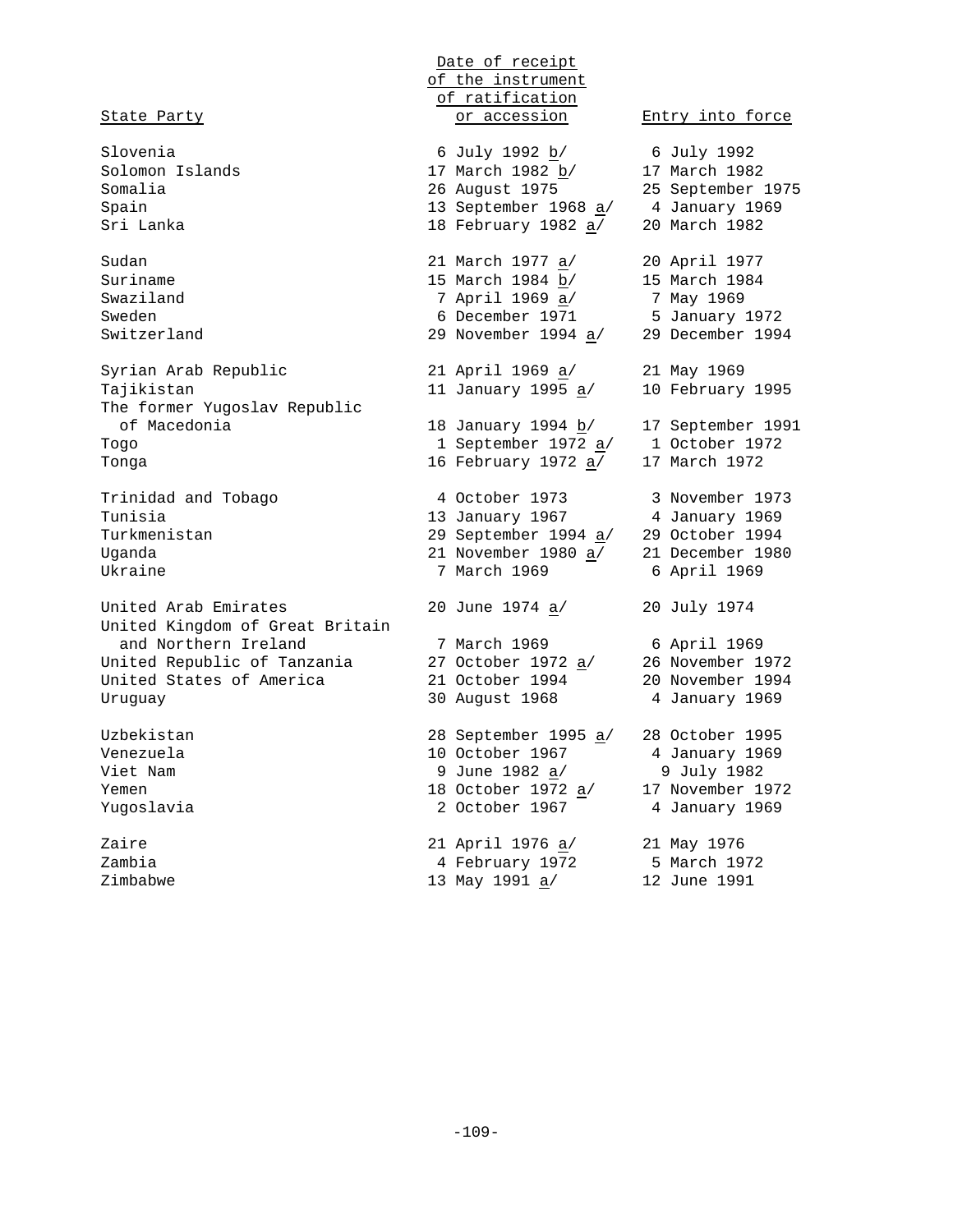B. States Parties that have made the declaration under article 14, paragraph 1, of the Convention (23), as at 23 August 1996

| State Party        | the declaration   | Effective date    |
|--------------------|-------------------|-------------------|
|                    |                   |                   |
| Algeria            | 12 September 1989 | 12 September 1989 |
| Australia          | 28 January 1993   | 28 January 1993   |
| Bulgaria           | 12 May 1993       | 12 May 1993       |
| Chile              | 18 May 1994       | 18 May 1994       |
| Costa Rica         | 8 January 1974    | 8 January 1974    |
| Cyprus             | 30 December 1993  | 30 December 1993  |
| Denmark            | 11 October 1985   | 11 October 1985   |
| Ecuador            | 18 March 1977     | 18 March 1977     |
| Finland            | 16 November 1994  | 16 November 1994  |
| France             | 16 August 1982    | 16 August 1982    |
| Hungary            | 13 September 1990 | 13 September 1990 |
| Iceland            | 10 August 1981    | 10 August 1981    |
| Italy              | 5 May 1978        | 5 May 1978        |
| Luxembourg         | 22 July 1996      | 22 July 1996      |
| Netherlands        | 10 December 1971  | 9 January 1972    |
| Norway             | 23 January 1976   | 23 January 1976   |
| Peru               | 27 November 1984  | 27 November 1984  |
| Russian Federation | 1 October 1991    | 1 October 1991    |
| Senegal            | 3 December 1982   | 3 December 1982   |
| Slovakia           | 17 March 1995     | 17 March 1995     |
| Sweden             | 6 December 1971   | 5 January 1972    |
| Ukraine            | 28 July 1992      | 28 July 1992      |

| State Party        | Date of deposit of<br>the declaration | Effective date    |
|--------------------|---------------------------------------|-------------------|
| Algeria            | 12 September 1989                     | 12 September 1989 |
| Australia          | 28 January 1993                       | 28 January 1993   |
| Bulgaria           | 12 May 1993                           | 12 May 1993       |
| Chile              | 18 May 1994                           | 18 May 1994       |
| Costa Rica         | 8 January 1974                        | 8 January 1974    |
| Cyprus             | 30 December 1993                      | 30 December 1993  |
| Denmark            | 11 October 1985                       | 11 October 1985   |
| Ecuador            | 18 March 1977                         | 18 March 1977     |
| Finland            | 16 November 1994                      | 16 November 1994  |
| France             | 16 August 1982                        | 16 August 1982    |
| Hungary            | 13 September 1990                     | 13 September 1990 |
| Iceland            | 10 August 1981                        | 10 August 1981    |
| Italy              | 5 May 1978                            | 5 May 1978        |
| Luxembourg         | 22 July 1996                          | 22 July 1996      |
| Netherlands        | 10 December 1971                      | 9 January 1972    |
| Norway             | 23 January 1976                       | 23 January 1976   |
| Peru               | 27 November 1984                      | 27 November 1984  |
| Russian Federation | 1 October 1991                        | 1 October 1991    |
| Senegal            | 3 December 1982                       | 3 December 1982   |
| Slovakia           | 17 March 1995                         | 17 March 1995     |
| Sweden             | 6 December 1971                       | 5 January 1972    |
| Ukraine            | 28 July 1992                          | 28 July 1992      |
| Uruquay            | 11 September 1972                     | 11 September 1972 |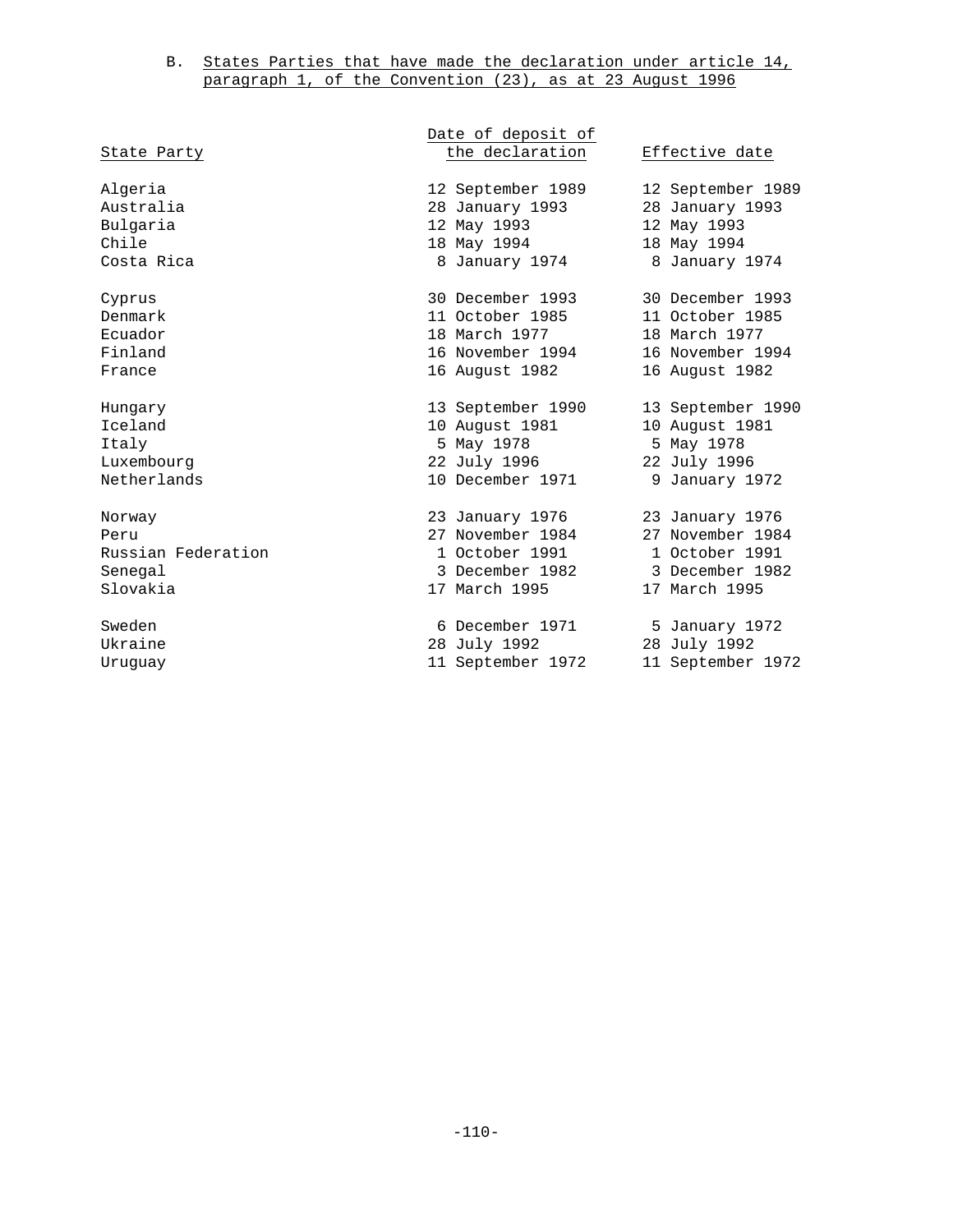# C. States Parties that have accepted the amendments to the Convention adopted at the fourteenth meeting of States Parties\* (17), as at 23 August 1996

| State Party                                                                       | Date acceptance<br>received |
|-----------------------------------------------------------------------------------|-----------------------------|
| Australia                                                                         | 15 October 1993             |
| <b>Bahamas</b>                                                                    | 31 March 1994               |
| Bulgaria                                                                          | 2 March 1995                |
| Burkina Faso                                                                      | 9 August 1993               |
| Canada                                                                            | 8 February 1995             |
| Denmark                                                                           | 3 September 1993            |
| Finland                                                                           | 9 February 1994             |
| France                                                                            | 1 September 1994            |
| Netherlands (for the Kingdom in Europe and<br>the Netherlands Antilles and Aruba) | 24 January 1995             |
| New Zealand                                                                       | 8 October 1993              |
| Norway                                                                            | 6 October 1993              |
| Republic of Korea                                                                 | 30 November 1993            |
| Seychelles                                                                        | 23 July 1993                |
| Sweden                                                                            | 14 May 1993                 |
| Trinidad and Tobago                                                               | 23 August 1993              |
| Ukraine                                                                           | 17 June 1994                |
| United Kingdom of Great Britain<br>and Northern Ireland                           | 7 February 1994             |

\* For the amendments to enter into force, acceptance must be received from two thirds of the States Parties to the Convention.

Notes

a/ Accession.

\_\_\_\_\_\_\_\_\_\_\_\_\_\_\_\_\_\_\_\_\_\_\_\_

b/ Date of receipt of notification of succession.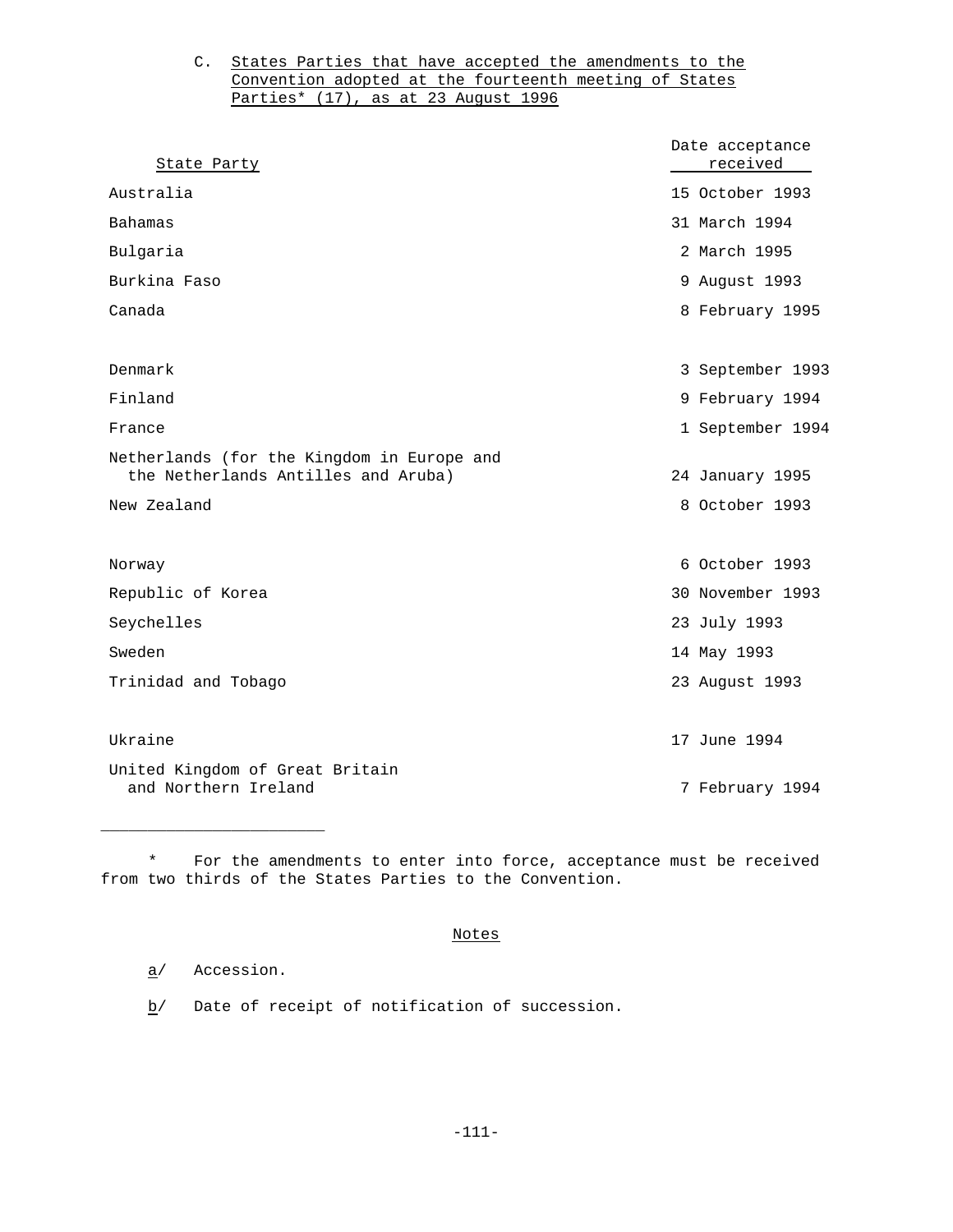## ANNEX II

#### Agendas of the forty-eighth and forty-ninth sessions

# A. Forty-eighth session

- 1. Opening of the session by the representative of the Secretary-General.
- 2. Solemn declaration by newly elected members of the Committee under rule 14 of the rules of procedure.
- 3. Election of officers.
- 4. Adoption of the agenda.
- 5. Prevention of racial discrimination, including early warning and urgent procedures.
- 6. Consideration of reports, comments and information submitted by States Parties under article 9 of the Convention.
- 7. Consideration of communications under article 14 of the Convention.
- 8. Action by the General Assembly at its fiftieth session:
	- (a) Annual report submitted by the Committee on the Elimination of Racial Discrimination under article 9, paragraph 2, of the Convention;
	- (b) Effective implementation of international instruments on human rights, including reporting obligations under international instruments on human rights.
- 9. Submission of reports by States Parties under article 9, paragraph 1, of the Convention.
- 10. Consideration of copies of petitions, copies of reports and other information relating to Trust and Non-Self-Governing Territories and to all other territories to which General Assembly resolution 1514 (XV) applies, in conformity with article 15 of the Convention.
- 11. Third Decade to Combat Racism and Racial Discrimination.

# B. Forty-ninth session

- 1. Adoption of the agenda.
- 2. Report of the Chairman.
- 3. Organizational and other matters.
- 4. Prevention of racial discrimination, including early warning and urgent procedures.
- 5. Consideration of reports, comments and information submitted by States Parties under article 9 of the Convention.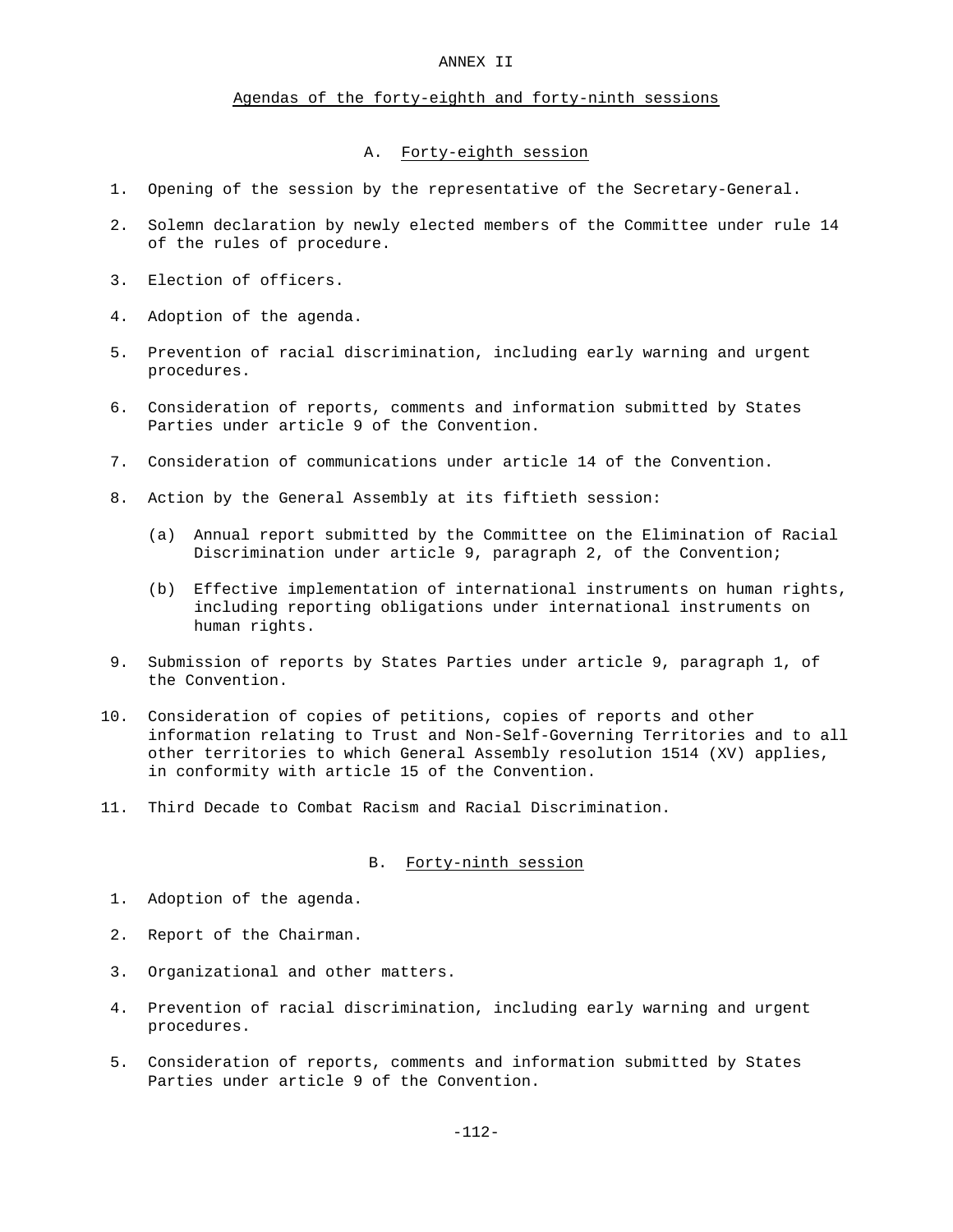- 6. Consideration of communications under article 14 of the Convention.
- 7. Submission of reports by States Parties under article 9, paragraph 1, of the Convention.
- 8. Third Decade to Combat Racism and Racial Discrimination.
- 9. Report of the Committee to the General Assembly at its fifty-first session under article 9, paragraph 2, of the Convention.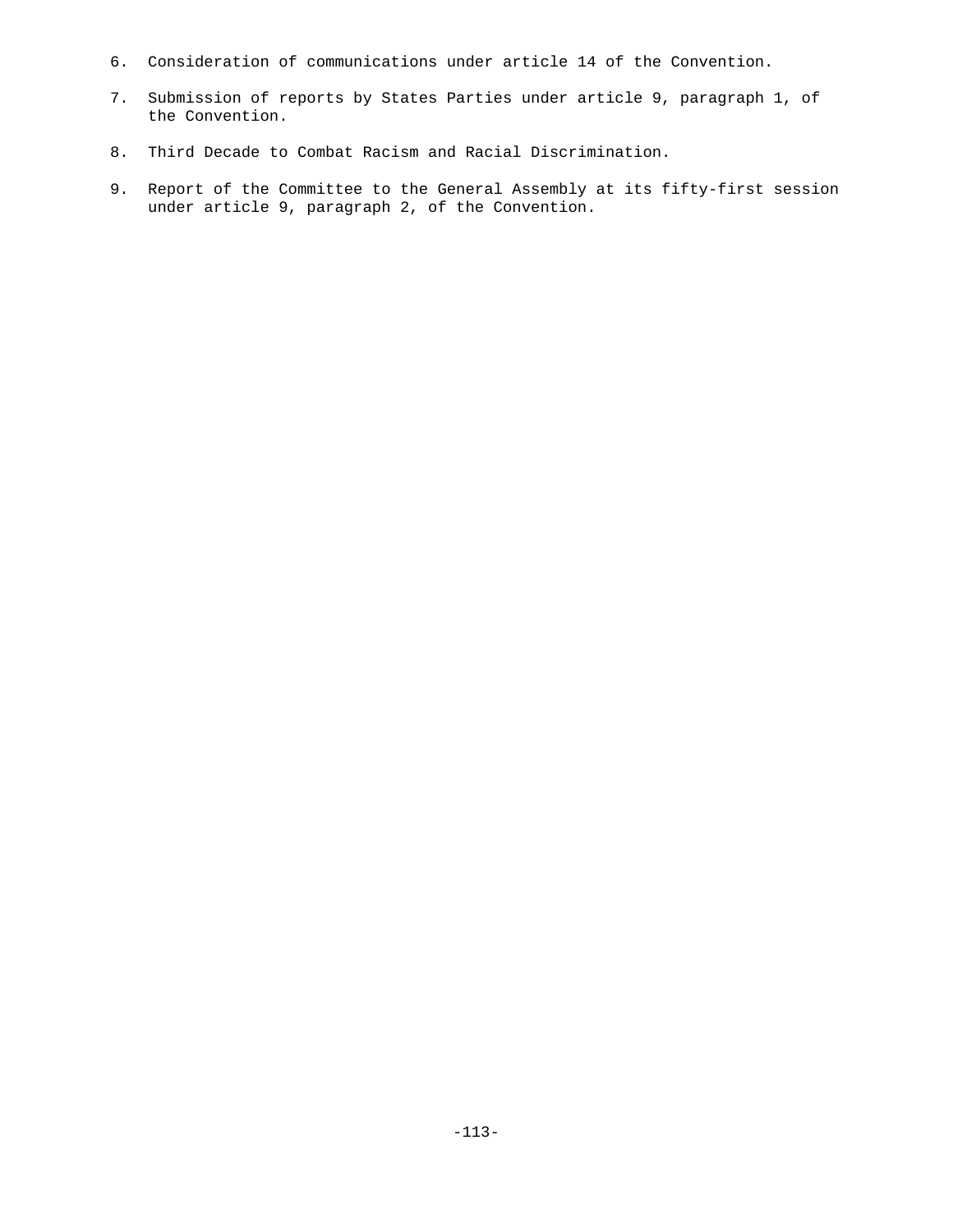## ANNEX III

#### Statement by the Committee concerning terrorist acts in Israel

At its 1064th meeting, on 16 August 1994, the Committee on the Elimination of Racial Discrimination adopted its decision 3 (45) expressing grave concern over terrorist acts victimizing certain racial, ethnic and national groups. It condemned all forms of terrorism and stressed the necessity of strengthening international cooperation to prevent such attacks.

In the same spirit the Committee condemns and denounces the recent terrorist acts in Israel resulting in the indiscriminate killing of innocent people.

The Committee joins the Secretary-General of the United Nations in calling on the international community to stand together, to speak out and to unite in action against all acts of terrorism. The Committee reiterates that there is no justification whatsoever for such acts.

The Committee expresses its resolute and full support for the Middle East peace process and for what has been so painstakingly achieved by Israel and the Palestinian Authority in the interests of the Israeli and Palestinian peoples.

> 1143rd meeting 6 March 1996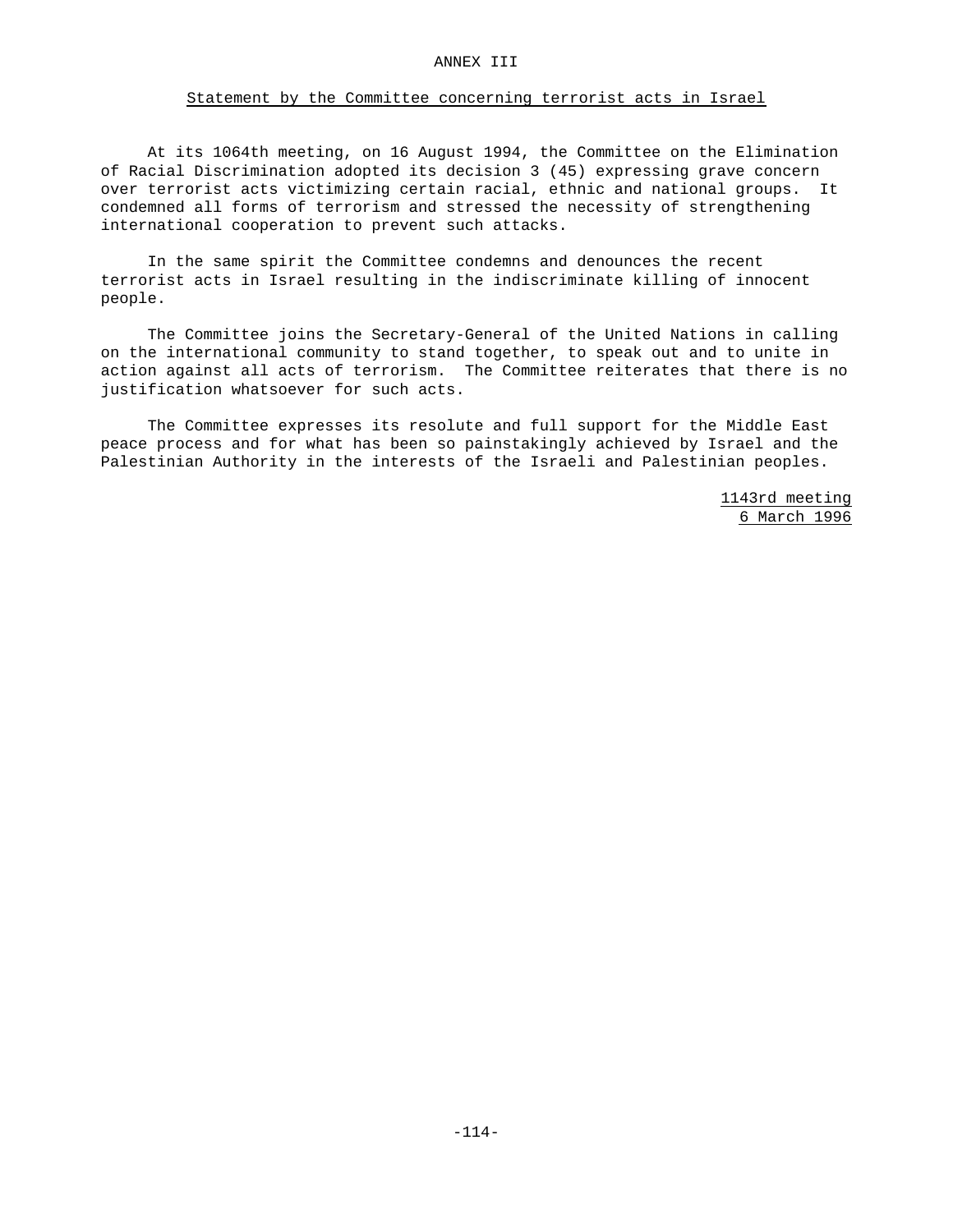## ANNEX IV

# Statement by the Committee to the Second United Nations Conference on Human Settlements (Habitat II)

1. The Committee on the Elimination of Racial Discrimination regards the convening of the Second United Nations Conference of Human Settlements as an opportunity to reaffirm the right to housing as one that shall be available without racial discrimination in accordance with article 5 of the International Convention on the Elimination of All Forms of Racial Discrimination.

2. Like other treaty bodies, the Committee believes that the right to housing should be interpreted as a right to live somewhere in security, peace and dignity. In its General Recommendation XX the Committee has affirmed that to the extent that private institutions influence the exercise of rights detailed in article 5 of the Convention, States Parties must ensure that the result has neither the purpose nor the effect of creating or perpetuating racial discrimination.

3. In its General Recommendation XIX the Committee observed that in many cities residential patterns are influenced by group differences in income which are sometimes combined with differences of race, colour, descent, national or ethnic origin, so that inhabitants can be stigmatized and individuals suffer a form of discrimination in which racial grounds are mixed with other grounds. The Committee therefore affirmed that a condition of racial segregation can arise without any initiative or direct involvement by the public authorities. It has invited States Parties to monitor all trends which can give rise to racial segregation, to work for the eradication of any negative consequences that ensue, and to describe any such action in their periodic reports.

4. The economic, social and psychological consequences of residential segregation are far-reaching. They limit access to many kinds of service, both public and private. They distort participation in political processes. They affect the formation and maintenance of social groups. They can lead to segregation in education. In particular, they influence the sense of moral worth, or the lack of it, which children acquire as they grow up in favoured or in stigmatized neighbourhoods.

5. For these reasons, the Committee calls upon the Conference on Human Settlements to give priority attention to residential segregation in any consideration of the right to live in dignity.

> 1154th meeting 14 March 1996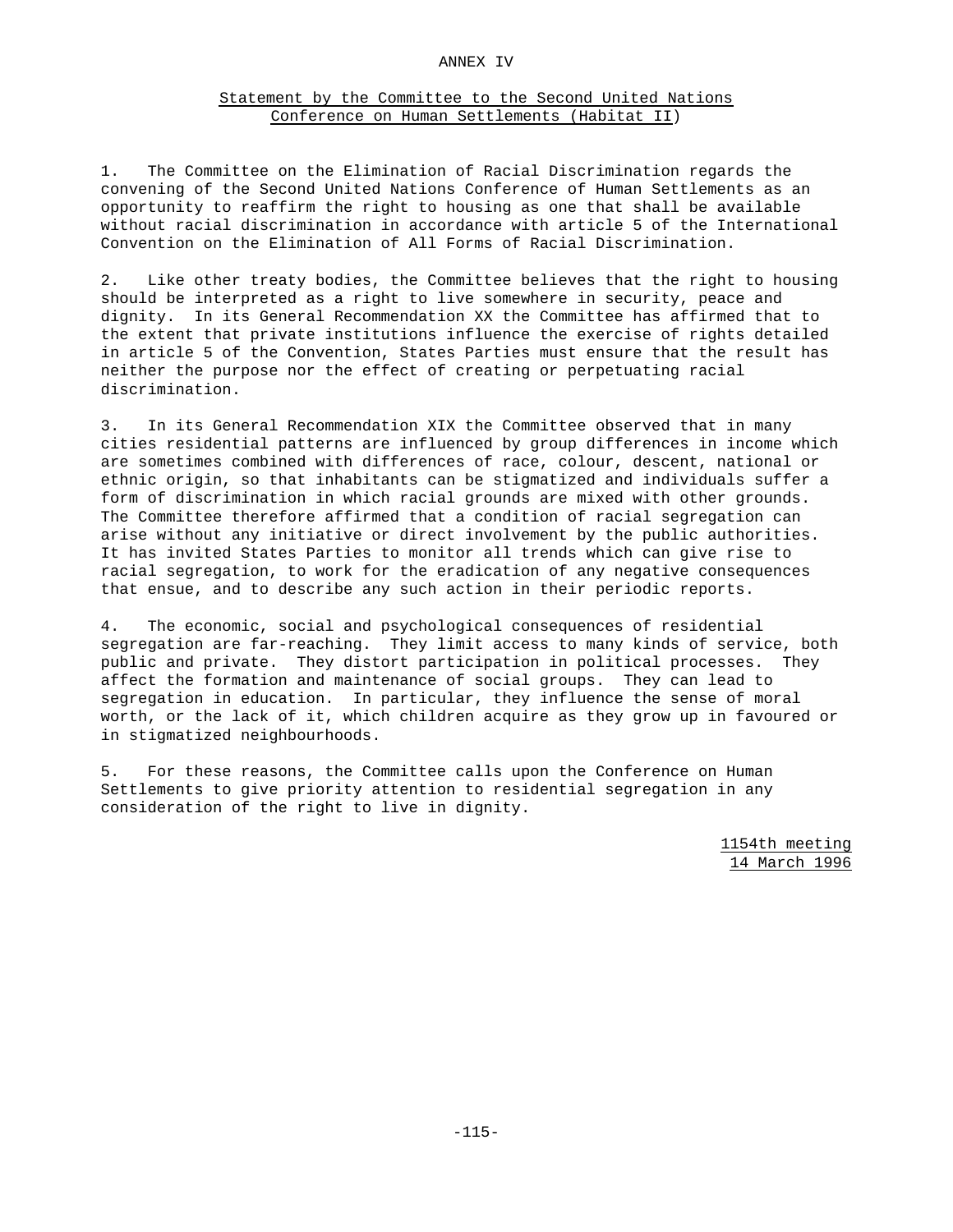ANNEX V

# List of documents issued for the forty-eighth and forty-ninth sessions of the Committee

| CERD/C/217/Add.1             | Initial report of Zimbabwe                                                                                        |
|------------------------------|-------------------------------------------------------------------------------------------------------------------|
| CERD/C/237/Add.2             | Third, fourth, fifth, sixth, seventh, eighth<br>and ninth periodic reports of Zaire,<br>submitted in one document |
| CERD/C/240/Add.2             | Eleventh and twelfth periodic reports of<br>Finland, submitted in one document                                    |
| CERD/C/257/Add.1             | Sixth and seventh periodic reports of<br>Colombia, submitted in one document                                      |
| CERD/C/258/Add.1             | Eighth periodic report of the Republic of<br>Korea                                                                |
| CERD/C/262/Add.4             | Tenth, eleventh and twelfth periodic reports<br>of Malta, submitted in one document                               |
| CERD/C/263/Add.5             | Thirteenth periodic report of Spain                                                                               |
| CERD/C/263/Add.6             | Eleventh, twelfth and thirteenth periodic<br>reports of Hungary, submitted in one document                        |
| CERD/C/263/Add.7 and Part II | Thirteenth periodic report of the United<br>Kingdom of Great Britain and Northern Ireland                         |
| CERD/C/263/Add.8/Rev.1       | Tenth, eleventh, twelfth and thirteenth<br>periodic reports of Venezuela, submitted in<br>one document            |
| CERD/C/263/Add.9             | Twelfth and thirteenth periodic reports of<br>the Russian Federation, submitted in one<br>document                |
| CERD/C/263/Add.10            | Tenth, eleventh, twelfth and thirteenth<br>periodic reports of Brazil, submitted in one<br>document               |
| CERD/C/273/Add.1             | Tenth periodic report of Zaire                                                                                    |
| CERD/C/275/Add.1             | Fourth, fifth, sixth and seventh periodic<br>reports of Namibia, submitted in one document                        |
| CERD/C/275/Add.2             | Fifth, sixth and seventh periodic reports of<br>China, submitted in one document                                  |
| CERD/C/280/Add.1             | Tenth, eleventh and twelfth periodic reports<br>of Denmark, submitted in one document                             |
| CERD/C/280/Add.2             | Eighth, ninth, tenth, eleventh and twelfth<br>periodic reports of Mauritius, submitted in                         |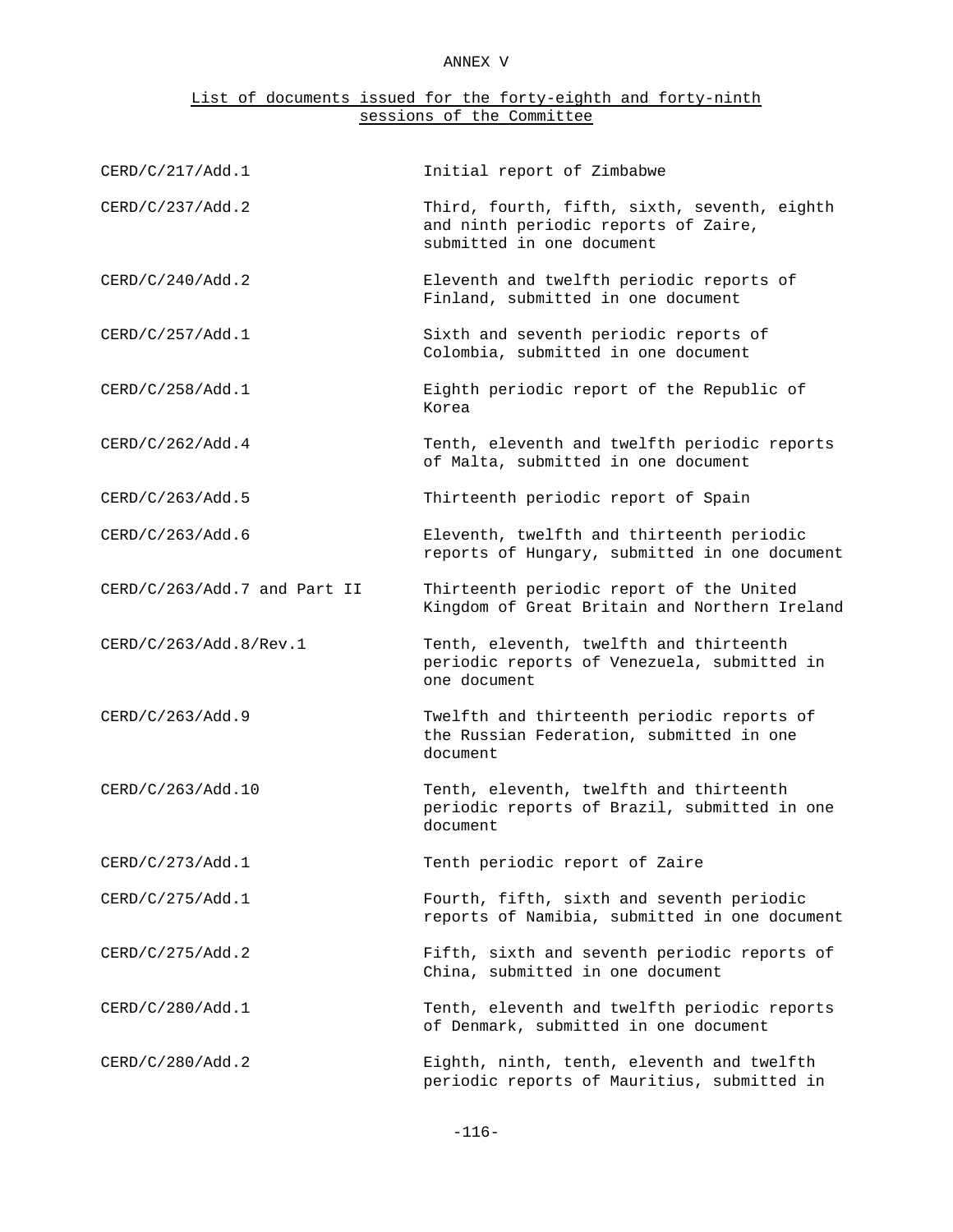one document CERD/C/281/Add.1 Eighth, ninth, tenth, eleventh and twelfth periodic reports of Bolivia, submitted in one document CERD/C/292/Add.1 Seventh periodic report of Guatemala CERD/C/299/Add.1 Tenth, eleventh, twelfth, thirteenth and fourteenth periodic reports of Panama, submitted in one document CERD/C/299/Add.2 Fourth, fifth, sixth, seventh, eighth, ninth, tenth, eleventh, twelfth, thirteenth and fourteenth periodic reports of Swaziland, submitted in one document CERD/C/299/Add.3 Tenth, eleventh, twelfth, thirteenth and fourteenth periodic reports of India, submitted in one document CERD/C/300 Provisional agenda and annotations of the forty-eighth session of the Committee on the Elimination of Racial Discrimination CERD/C/301 Consideration of copies of petitions, copies of reports and other information relating to Trust and Non-Self-Governing Territories and to all other territories to which General Assembly resolution 1514 (XV) applies, in conformity with article 15 of the Convention: note by the Secretary-General CERD/C/302/Rev.1 Submission of reports by States Parties in accordance with article 9 of the Convention CERD/C/304/Add.1 Concluding observations on States Parties' reports - Colombia CERD/C/304/Add.2 Concluding observations on States Parties' reports - Denmark CERD/C/304/Add.3 Concluding observations on States Parties' reports - Zimbabwe CERD/C/304/Add.4 Concluding observations on States Parties' reports - Hungary CERD/C/304/Add.5 Concluding observations on States Parties' reports - Russian Federation CERD/C/304/Add.6 Concluding observations on States Parties' reports - Madagascar CERD/C/304/Add.7 Concluding observations on States Parties' reports - Finland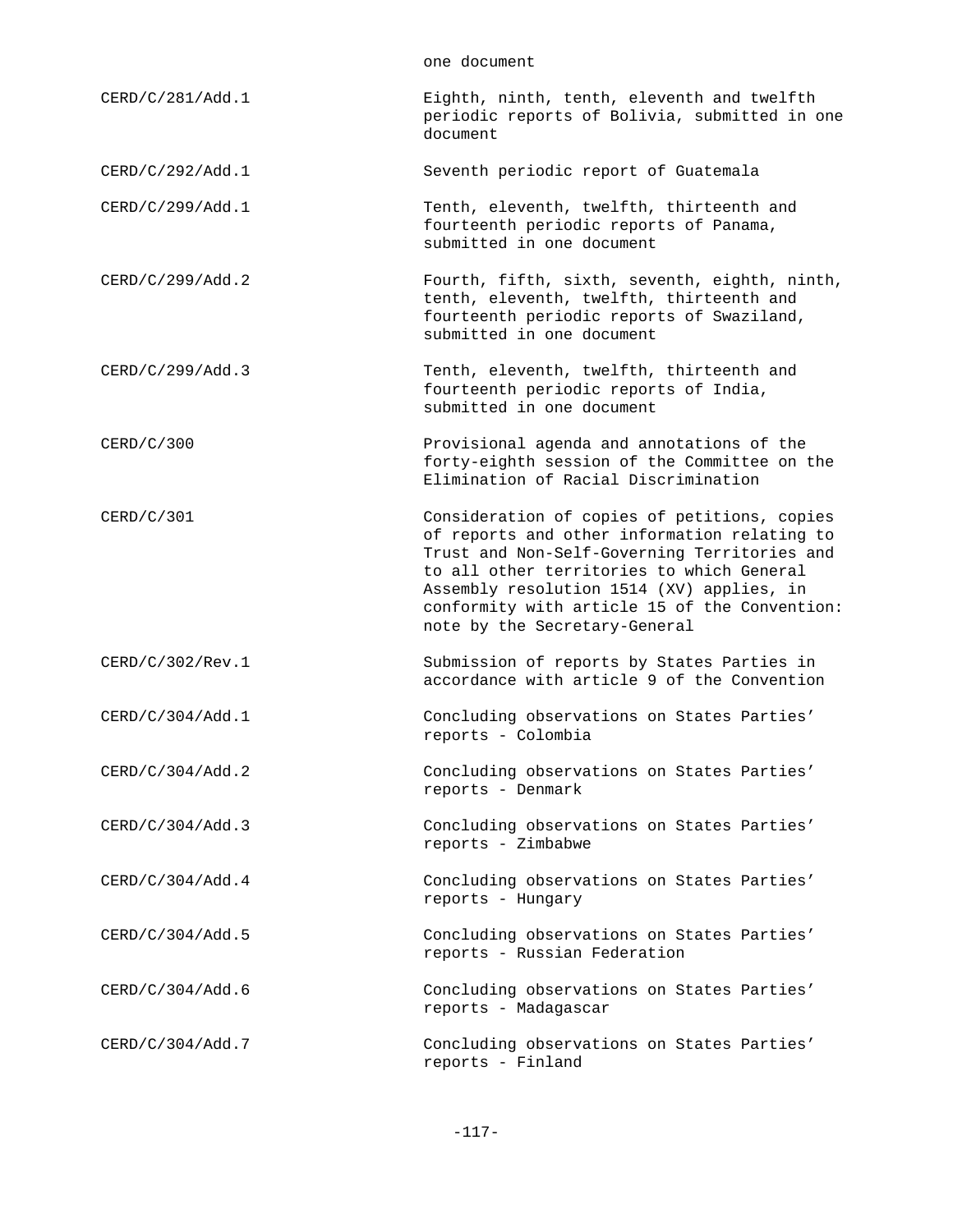| CERD/C/304/Add.8    | Concluding observations on States Parties'<br>reports - Spain                                                                    |
|---------------------|----------------------------------------------------------------------------------------------------------------------------------|
| CERD/C/304/Add.9    | Concluding observations on States Parties'<br>reports - United Kingdom of Great Britain and<br>Northern Ireland                  |
| CERD/C/304/Add.10   | Concluding observations on States Parties'<br>reports - Bolivia                                                                  |
| CERD/C/304/Add.11   | Concluding observations on States Parties'<br>reports - Brazil                                                                   |
| CERD/C/304/Add.12   | Concluding observations on States Parties'<br>reports - Republic of Korea                                                        |
| CERD/C/304/Add.13   | Concluding observations on States Parties'<br>reports - India                                                                    |
| CERD/C/304/Add.14   | Concluding observations on States Parties'<br>reports - Malta                                                                    |
| CERD/C/304/Add.15   | Concluding observations on States Parties'<br>reports - People's Republic of China                                               |
| CERD/C/304/Add.16   | Concluding observations on States Parties'<br>reports - Namibia                                                                  |
| CERD/C/304/Add.17   | Concluding observations on States Parties'<br>reports - Venezuela                                                                |
| CERD/C/304/Add.18   | Concluding observations on States Parties'<br>reports - Zaire                                                                    |
| CERD/C/304/Add.19   | Concluding observations on States Parties'<br>reports - Mauritius                                                                |
| CERD/C/305          | Provisional agenda and annotations of the<br>forty-ninth session of the Committee on the<br>Elimination of Racial Discrimination |
| CERD/C/306          | Submission of reports by States Parties in<br>accordance with article 9 of the Convention                                        |
| CERD/C/SR.1128-1155 | Summary records of the forty-eighth session<br>of the Committee on the Elimination of Racial<br>Discrimination                   |
| CERD/C/SR.1156-1184 | Summary records of the forty-ninth session of<br>the Committee on the Elimination of Racial<br>Discrimination                    |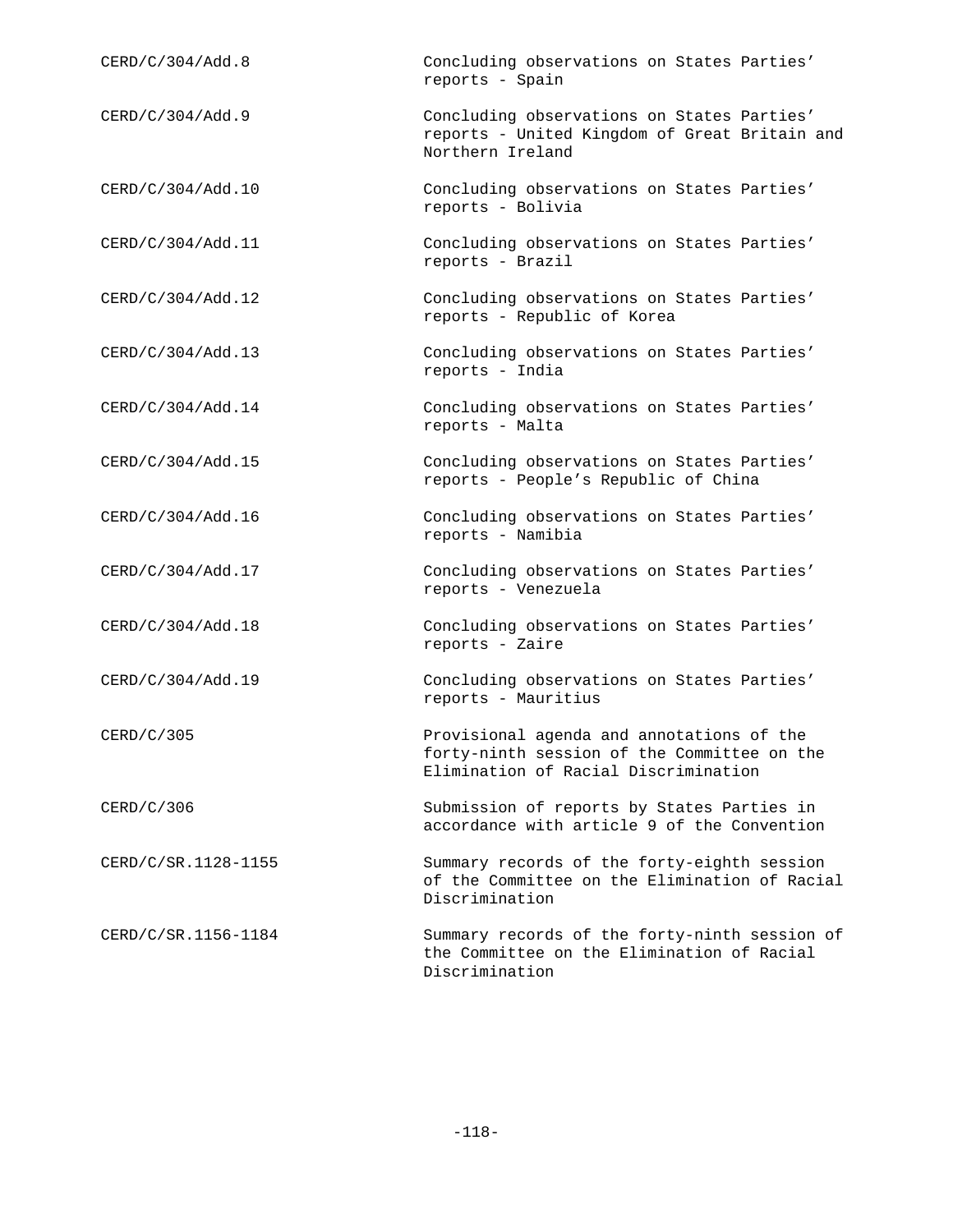# ANNEX VI

# Documents received by the Committee at its forty-eighth and forty-ninth sessions in conformity with article 15 of the **Convention**

The following is a list of working papers submitted by the Special Committee on the Situation with regard to the Implementation of the Declaration on the Granting of Independence to Colonial Countries and Peoples:

| Pitcairn                     | A/AC.109/2012                            |
|------------------------------|------------------------------------------|
| Cayman Islands               | $A/AC.109/2013$ and $Corr.1$ and $Add.1$ |
| United States Virgin Islands | A/AC.109/2014                            |
| Turks and Caicos Islands     | A/AC.109/2015 and Add.1                  |
| Anquilla                     | A/AC.109/2016 and Add.1                  |
| British Virgin Islands       | A/AC.109/2017 and Add.1                  |
| Guam                         | A/AC.109/2018                            |
| Montserrat                   | A/AC.109/2019 and Add.1                  |
| Bermuda                      | A/AC.109/2020 and Add.1                  |
| Saint Helena                 | A/AC.109/2021                            |
| Tokelau                      | A/AC.109/2022                            |
| American Samoa               | A/AC.109/2023                            |
| Gibraltar                    | A/AC.109/2025                            |
| East Timor                   | A/AC.109/2026                            |
| Falkland Islands (Malvinas)  | A/AC.109/2027 and Corr.1                 |
| New Caledonia                | A/AC.109/2028                            |
| Western Sahara               | A/AC.109/2029 and Add.1                  |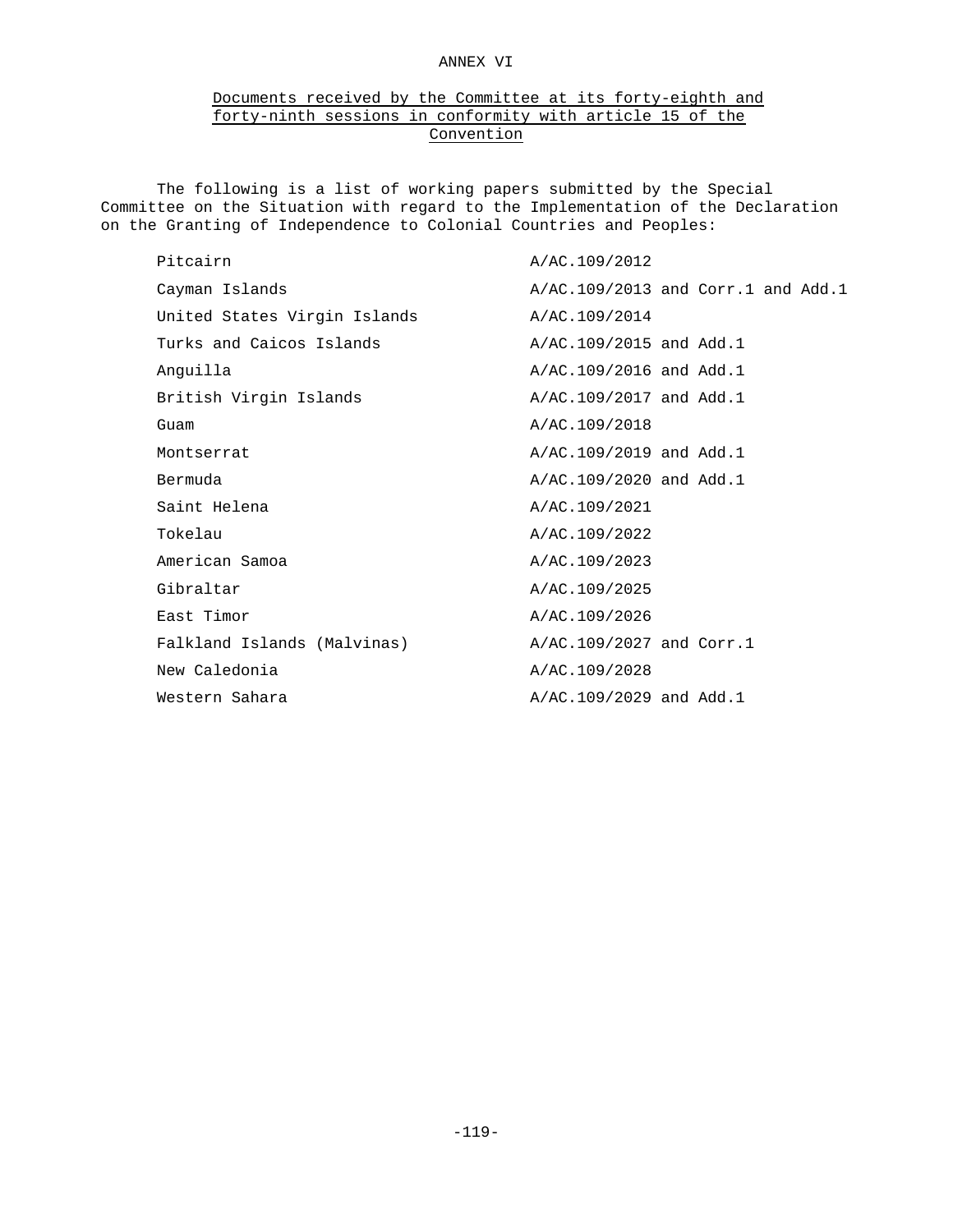# ANNEX VII

# Country rapporteurs for reports considered by the Committee at its forty-eighth and forty-ninth sessions

| Reports considered by the Committee                                                                                    | Country rapporteur          |
|------------------------------------------------------------------------------------------------------------------------|-----------------------------|
| <b>BOLIVIA</b>                                                                                                         | Mr. Carlos Lechuga Hevia    |
| Eighth, ninth, tenth, eleventh and twelfth<br>periodic reports (CERD/C/281/Add.1)                                      |                             |
| <b>BOTSWANA</b>                                                                                                        | Mr. Michael Parker Banton   |
| Review based on previous reports and on review<br>undertaken in 1992 (CERD/C/105/Add.1 and<br>A/47/18, paras. 267-274) |                             |
| BRAZIL                                                                                                                 | Mr. Régis de Gouttes        |
| Tenth, eleventh, twelfth and thirteenth<br>periodic reports (CERD/C/263/Add.10)                                        |                             |
| BURKINA FASO                                                                                                           | Mr. Hamzat Ahmadu           |
| Review based on previous reports and on review<br>undertaken in 1992 (CERD/C/105/Add.5 and<br>A/47/18, paras. 284-288) |                             |
| CAPE VERDE                                                                                                             | Mr. Hamzat Ahmadu           |
| Review based on previous report and on review<br>undertaken in 1992 (CERD/C/86/Add.4 and<br>A/47/18, paras. 228-234)   |                             |
| COLOMBIA                                                                                                               | Mr. Ion Diaconu             |
| Sixth and seventh periodic reports<br>(CERD/C/257/Add.1)                                                               |                             |
| CÔTE D'IVOIRE                                                                                                          | Mr. Luis Valencia Rodriguez |
| Review based on previous reports and on<br>review undertaken in 1991 (CERD/C/64/Add.2<br>and A/46/18, paras. 306-318)  |                             |
| DENMARK                                                                                                                | Mr. Michael P. Banton       |
| Tenth, eleventh and twelfth periodic reports<br>(CERD/C/280/Add.1)                                                     |                             |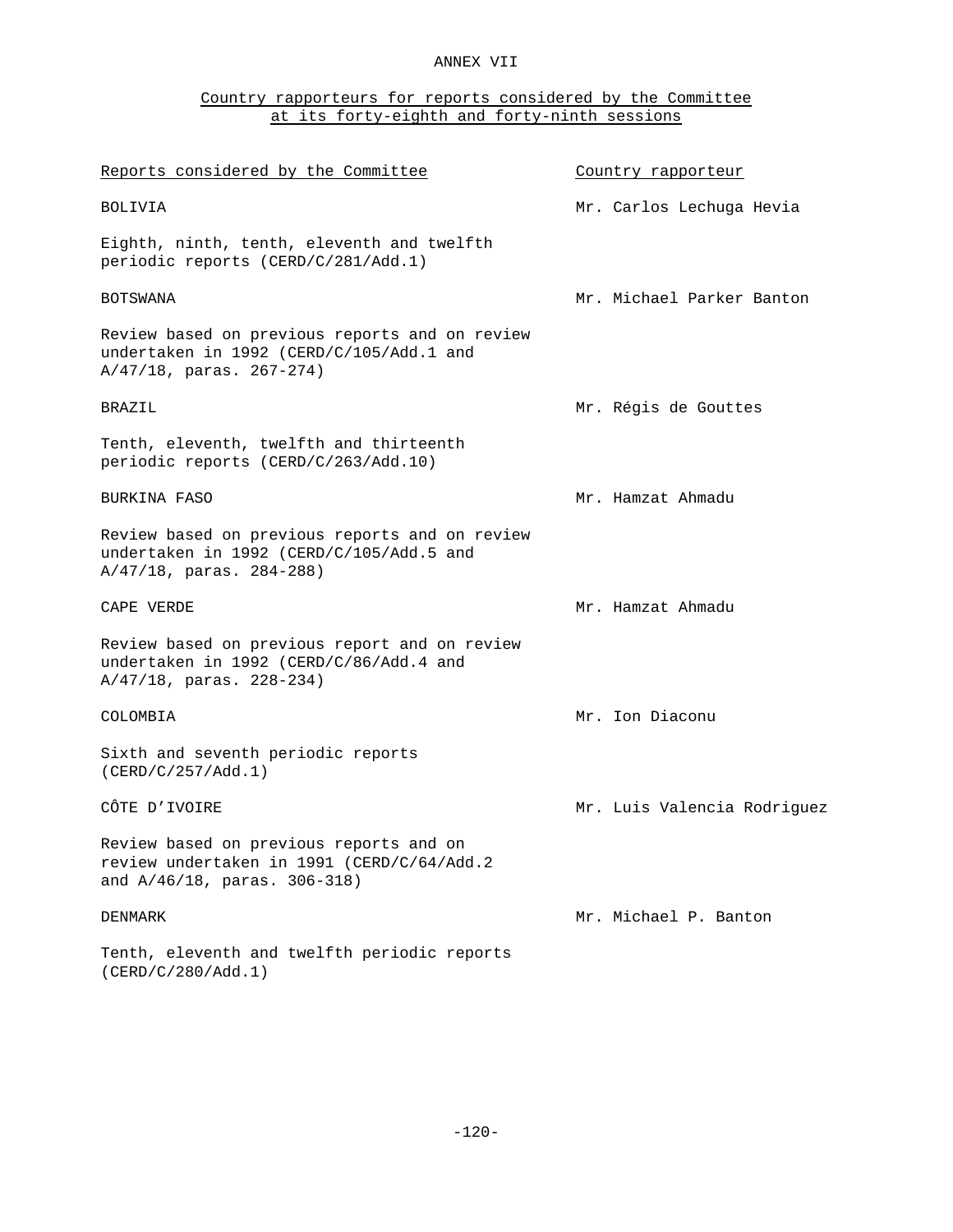| Reports considered by the Committee                                                                                       | Country rapporteur          |
|---------------------------------------------------------------------------------------------------------------------------|-----------------------------|
| FIJI                                                                                                                      | Mr. Eduardo Ferrero Costa   |
| Review based on previous reports and on review<br>undertaken in 1991 (CERD/C/89/Add.3 and<br>A/46/18, paras. 339-343)     |                             |
| FINLAND                                                                                                                   | Mr. Mario Jorge Yutzis      |
| Eleventh and twelfth periodic reports<br>(CERD/C/240/Add.2)                                                               |                             |
| GAMBIA                                                                                                                    | Mr. Hamzat Ahmadu           |
| Review based on previous reports and on<br>review undertaken in 1991 (CERD/C/63/Add.3<br>and A/46/18, paras. 302-305)     |                             |
| <b>GUINEA</b>                                                                                                             | Mr. Mario Jorge Yutzis      |
| Review based on previous reports and on<br>review undertaken in 1991 (CERD/C/15/Add.1<br>and A/46/18, paras. 287-290)     |                             |
| HUNGARY                                                                                                                   | Mr. Yuri Rechetov           |
| Eleventh, twelfth and thirteenth periodic<br>reports (CERD/C/263/Add.6)                                                   |                             |
| INDIA                                                                                                                     | Mr. Yuri Rechetov           |
| Tenth, eleventh, twelfth and thirteenth<br>periodic reports (CERD/C/299/Add.3)                                            |                             |
| LAO PEOPLE'S DEMOCRATIC REPUBLIC                                                                                          | Mr. Régis de Gouttes        |
| Review based on previous reports and on review<br>undertaken in 1992 (CERD/C/105/Add.4 and<br>$A/47/18$ , paras. 254-260) |                             |
| LESOTHO                                                                                                                   | Mr. Hamzat Ahmadu           |
| Review based on previous reports and on review<br>undertaken in 1992 (CERD/C/90/Add.2 and<br>A/47/18, paras. 235-239)     |                             |
| MADAGASCAR                                                                                                                | Mr. Régis de Gouttes        |
| Review based on the ninth periodic report<br>(CERD/C/149/Add.19)                                                          |                             |
| MALTA                                                                                                                     | Mr. Luis Valencia Rodriguez |
| Tenth, eleventh and twelfth periodic<br>reports (CERD/C/262/Add.4)                                                        |                             |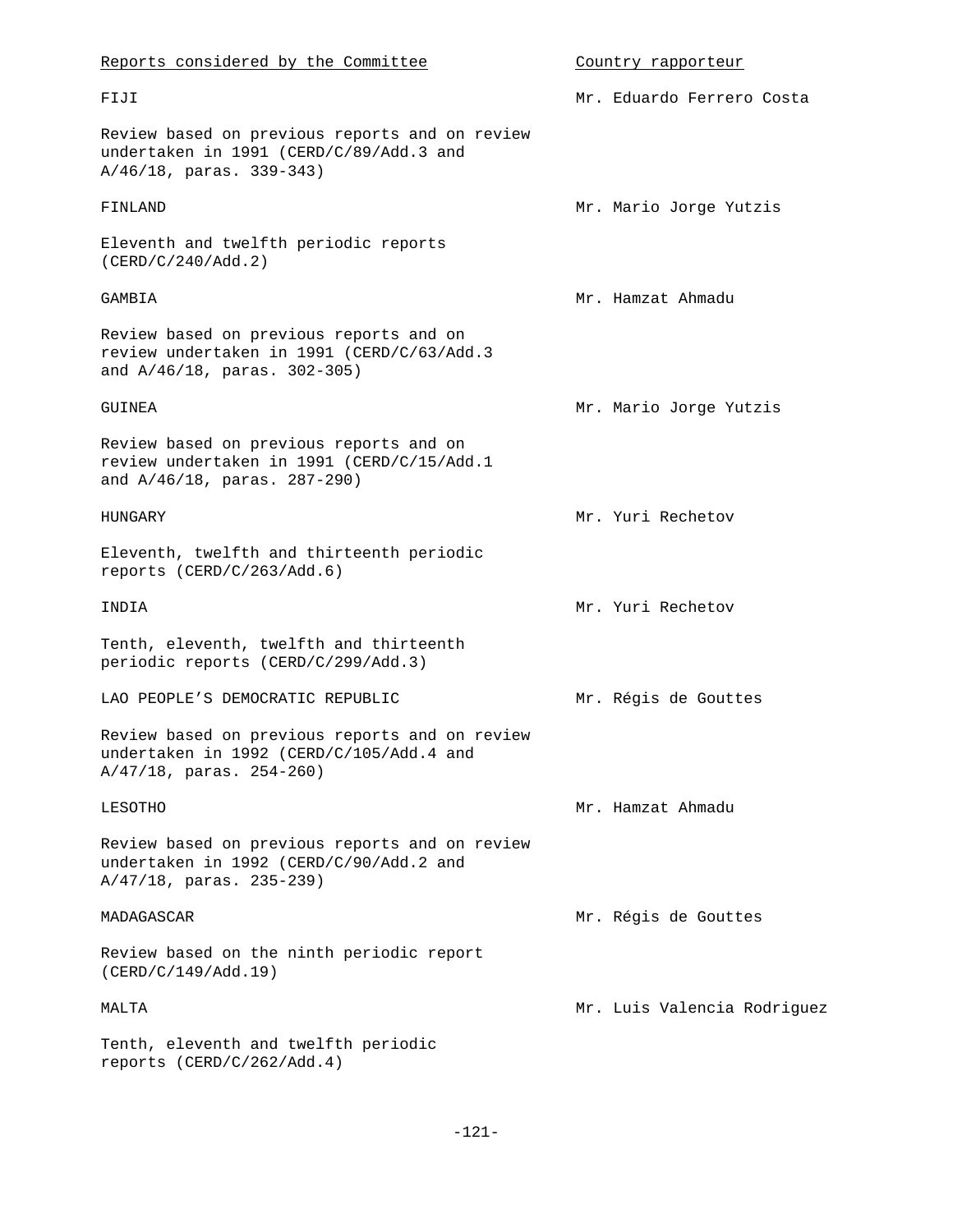| Reports considered by the Committee                                                                                          | Country rapporteur        |
|------------------------------------------------------------------------------------------------------------------------------|---------------------------|
| MAURITIUS                                                                                                                    | Mr. Ivan Garvalov         |
| Eighth, ninth, tenth, eleventh and twelfth<br>periodic reports (CERD/C/280/Add.2)                                            |                           |
| NAMIBIA                                                                                                                      | Mr. Andrew R. Chigovera   |
| Fourth, fifth, sixth and seventh periodic<br>reports (CERD/C/275/Add.1)                                                      |                           |
| PEOPLE'S REPUBLIC OF CHINA                                                                                                   | Mr. Rüdiger Wolfrum       |
| Fifth, sixth and seventh periodic reports<br>(CERD/C/275/Add.2)                                                              |                           |
| REPUBLIC OF KOREA                                                                                                            | Mr. Ion Diaconu           |
| Eighth periodic report (CERD/C/258/Add.2)                                                                                    |                           |
| RUSSIAN FEDERATION                                                                                                           | Mr. Rüdiger Wolfrum       |
| Twelfth and thirteenth periodic reports<br>(CERD/C/263/Add.9)                                                                |                           |
| SAINT VINCENT AND THE GRENADINES                                                                                             | Mr. Michael Parker Banton |
| Review based on the initial report and on its<br>review undertaken in 1992 (CERD/C/85/Add.1 and<br>A/47/18, paras. 244-245)  |                           |
| SOLOMON ISLANDS                                                                                                              | Mr. Carlos Lechuga Hevia  |
| Review based on the initial report and on its<br>review undertaken in 1992 (CERD/C/101/Add.1<br>and A/47/18, paras. 246-253) |                           |
| SOMALIA                                                                                                                      | Mr. Ivan Garvalov         |
| Review based on previous reports and on review<br>undertaken in 1995 (CERD/C/88/Add.6 and<br>A/50/18, paras. 593-596)        |                           |
| SPAIN                                                                                                                        | Mr. Eduardo Ferrero Costa |
| Thirteenth periodic report (CERD/C/263/Add.5)                                                                                |                           |
| <b>TOGO</b>                                                                                                                  | Mr. Hamzat Ahmadu         |
| Review based on the initial report and on its<br>review in 1991 (CERD/C/75/Add.12 and A/46/18,<br>paras. 328-332)            |                           |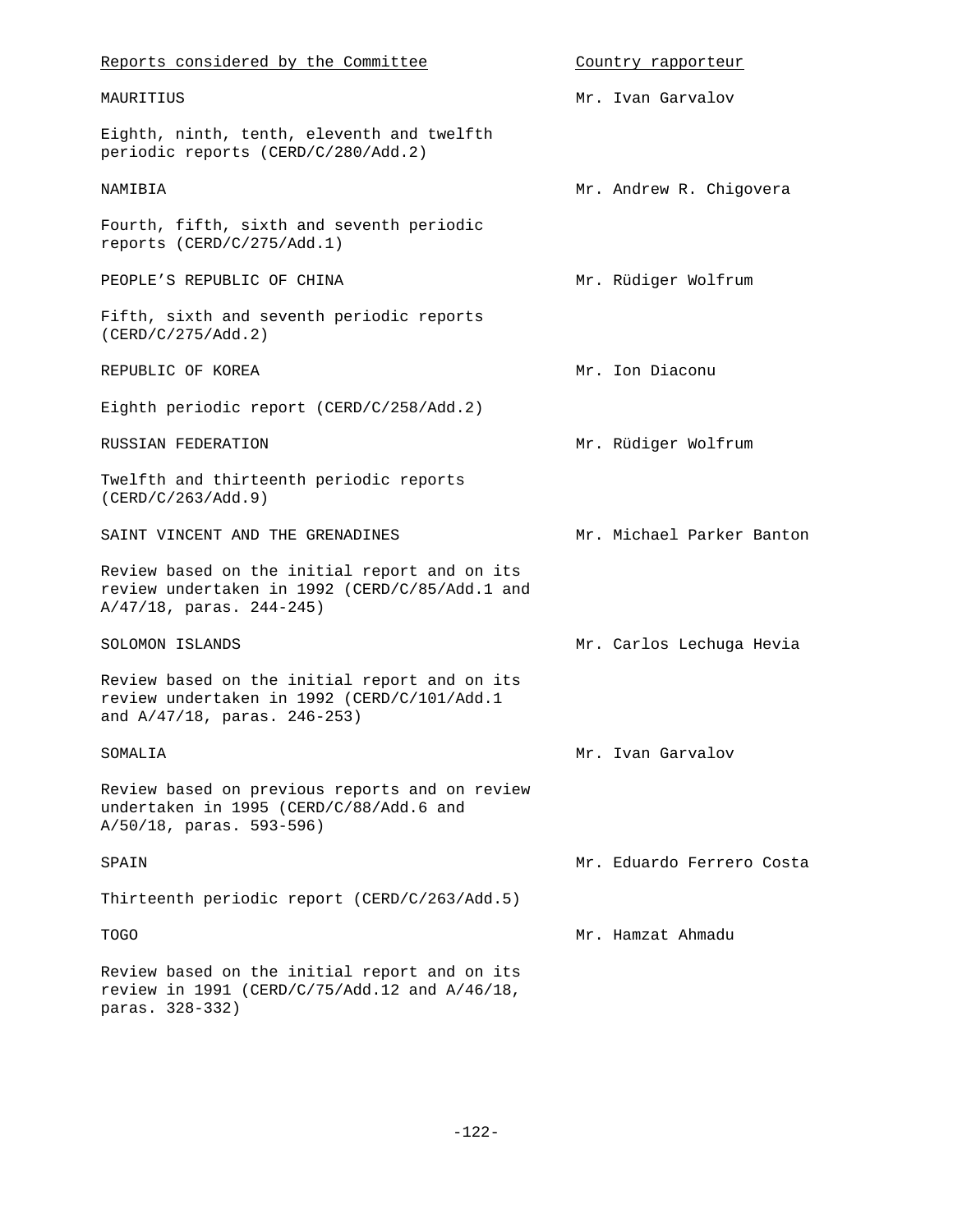| Reports considered by the Committee                                                                                                               | Country rapporteur          |
|---------------------------------------------------------------------------------------------------------------------------------------------------|-----------------------------|
| UNITED KINGDOM OF GREAT BRITAIN<br>AND NORTHERN IRELAND                                                                                           | Mr. Theodoor van Boven      |
| Thirteenth periodic report (CERD/C/263/Add.7)<br>and $CERD/C/263/Add.7$ , Part II)                                                                |                             |
| VENEZUELA                                                                                                                                         | Mr. Luis Valencia Rodriquez |
| Tenth, eleventh, twelfth and thirteenth<br>periodic reports (CERD/C/263/Add.8/Rev.1)                                                              |                             |
| ZAIRE                                                                                                                                             | Mr. Theodoor van Boven      |
| Third, fourth, fifth, sixth, seventh, eighth<br>and ninth periodic reports (CERD/C/237/Add.2)<br>and tenth periodic report ( $CERD/C/273/Add.1$ ) |                             |
| ZIMBARWE                                                                                                                                          | Mr. Luis Valencia Rodriquez |

Initial report (CERD/C/217/Add.1)

-123-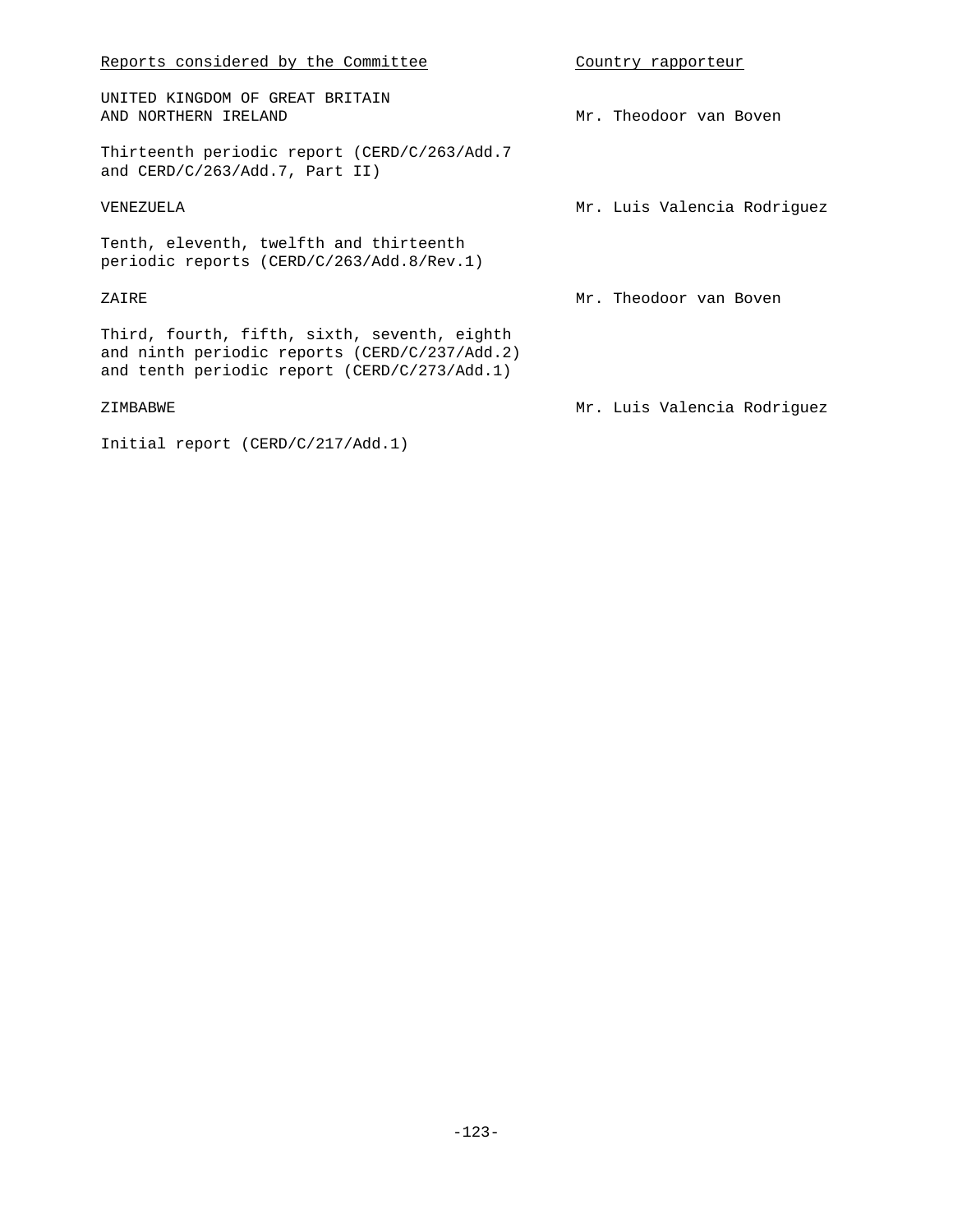## ANNEX VIII

#### General Recommendations adopted by the Committee

# A. General Recommendation XX (48), adopted at the 1147th meeting, on 8 March 1996

1. Article 5 of the Convention contains the obligation of States Parties to guarantee the enjoyment of civil, political, economic, social and cultural rights and freedoms without racial discrimination. Note should be taken that the rights and freedoms mentioned in article 5 do not constitute an exhaustive list. At the head of these rights and freedoms are those deriving from the Charter of the United Nations and the Universal Declaration of Human Rights, as recalled in the preamble to the Convention. Most of these rights have been elaborated in the International Covenants on Human Rights. All States Parties are therefore obliged to acknowledge and protect the enjoyment of human rights, but the manner in which these obligations are translated into the legal orders of States Parties may differ. Article 5 of the Convention, apart from requiring a guarantee that the exercise of human rights shall be free from racial discrimination, does not of itself create civil, political, economic, social or cultural rights, but assumes the existence and recognition of these rights. The Convention obliges States to prohibit and eliminate racial discrimination in the enjoyment of such human rights.

2. Whenever a State imposes a restriction upon one of the rights listed in article 5 of the Convention which applies ostensibly to all within its jurisdiction, it must ensure that neither in purpose nor effect is the restriction incompatible with article 1 of the Convention as an integral part of international human rights standards. To ascertain whether this is the case, the Committee is obliged to inquire further to make sure that any such restriction does not entail racial discrimination.

3. Many of the rights and freedoms mentioned in article 5, such as the right to equal treatment before tribunals, are to be enjoyed by all persons living in a given State; others such as the right to participate in elections, to vote and to stand for election are the rights of citizens.

4. The States Parties are recommended to report about the non-discriminatory implementation of each of the rights and freedoms referred to in article 5 of the Convention one by one.

5. The rights and freedoms referred to in article 5 of the Convention and any similar rights shall be protected by a State Party. Such protection may be achieved in different ways, be it by the use of public institutions or through the activities of private institutions. In any case, it is the obligation of the State Party concerned to ensure the effective implementation of the Convention and to report thereon under article 9 of the Convention. To the extent that private institutions influence the exercise of rights or the availability of opportunities, the State Party must ensure that the result has neither the purpose nor the effect of creating or perpetuating racial discrimination.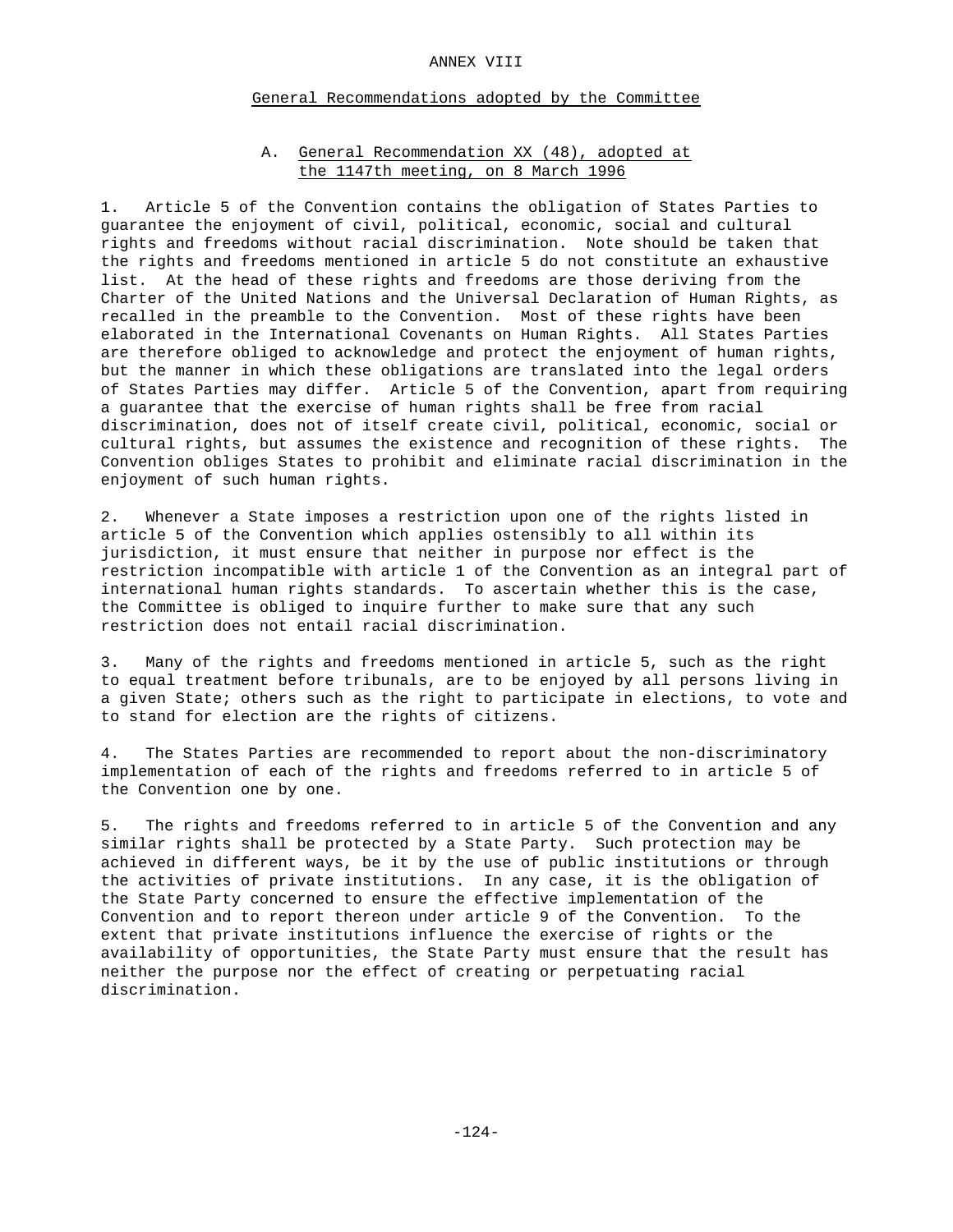# B. General Recommendation XXI (48), adopted at the 1147th meeting, on 8 March 1996

6. The Committee notes that ethnic or religious groups or minorities frequently refer to the right to self-determination as a basis for an alleged right to secession. In this connection the Committee wishes to express the following views.

7. The right to self-determination of peoples is a fundamental principle of international law. It is enshrined in article 1 of the Charter of the United Nations, in article 1 of the International Covenant on Economic, Social and Cultural Rights and article 1 of the International Covenant on Civil and Political Rights, as well as in other international human rights instruments. The International Covenant on Civil and Political Rights provides for the rights of peoples to self-determination besides the right of ethnic, religious or linguistic minorities to enjoy their own culture, to profess and practise their own religion or to use their own language.

8. The Committee emphasizes that in accordance with the Declaration on Principles of International Law concerning Friendly Relations and Cooperation among States in accordance with the Charter of the United Nations, approved by the United Nations General Assembly in its resolution 2625 (XXV) of 24 October 1970, it is the duty of States to promote the right to selfdetermination of peoples. But the implementation of the principle of selfdetermination requires every State to promote, through joint and separate action, universal respect for and observance of human rights and fundamental freedoms in accordance with the Charter of the United Nations. In this context the Committee draws the attention of Governments to the Declaration on the Rights of Persons Belonging to National or Ethnic, Religious and Linguistic Minorities, adopted by the General Assembly in its resolution 47/135 of 18 December 1992.

9. In respect of the self-determination of peoples two aspects have to be distinguished. The right to self-determination of peoples has an internal aspect, that is to say, the rights of all peoples to pursue freely their economic, social and cultural development without outside interference. In that respect there exists a link with the right of every citizen to take part in the conduct of public affairs at any level, as referred to in article 5 (c) of the International Convention on the Elimination of All Forms of Racial Discrimination. In consequence, Governments are to represent the whole population without distinction as to race, colour, descent or national or ethnic origin. The external aspect of self-determination implies that all peoples have the right to determine freely their political status and their place in the international community based upon the principle of equal rights and exemplified by the liberation of peoples from colonialism and by the prohibition to subject peoples to alien subjugation, domination and exploitation.

10. In order to respect fully the rights of all peoples within a State, Governments are again called upon to adhere to and implement fully the international human rights instruments and in particular the International Convention on the Elimination of All Forms of Racial Discrimination. Concern for the protection of individual rights without discrimination on racial, ethnic, tribal, religious or other grounds must guide the policies of Governments. In accordance with article 2 of the International Convention on the Elimination of All Forms of Racial Discrimination and other relevant international documents, Governments should be sensitive towards the rights of persons belonging to ethnic groups, particularly their right to lead lives of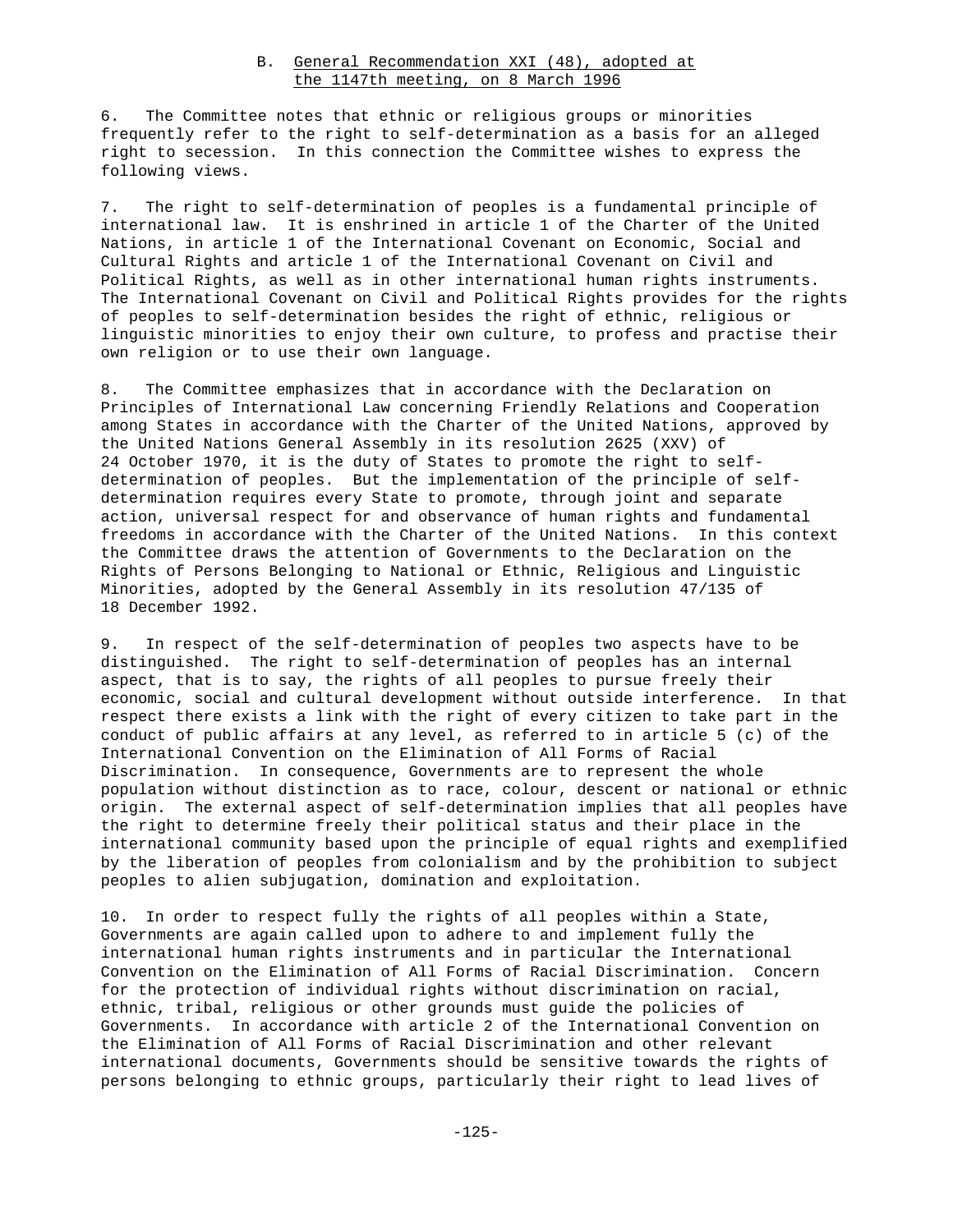dignity, to preserve their culture, to share equitably in the fruits of national growth and to play their part in the Government of the country of which they are citizens. Also, Governments should consider, within their respective constitutional frameworks, vesting persons belonging to ethnic or linguistic groups comprised of their citizens, where appropriate, with the right to engage in activities which are particularly relevant to the preservation of the identity of such persons or groups.

11. The Committee emphasizes that, in accordance with the Declaration on Friendly Relations, none of the Committee's actions shall be construed as authorizing or encouraging any action which would dismember or impair, totally or in part, the territorial integrity or political unity of sovereign and independent States conducting themselves in compliance with the principle of equal rights and self-determination of peoples and possessing a Government representing the whole people belonging to the territory, without distinction as to race, creed or colour. In the view of the Committee, international law has not recognized a general right of peoples unilaterally to declare secession from a State. In this respect, the Committee follows the views expressed in An Agenda for Peace (paras. 17 and following), namely, that a fragmentation of States may be detrimental to the protection of human rights, as well as to the preservation of peace and security. This does not, however, exclude the possibility of arrangements reached by free agreements of all parties concerned.

# C. General Recommendation XXII (49), adopted at the 1175th meeting, on 16 August 1996

## The Committee on the Elimination of Racial Discrimination,

Conscious of the fact that foreign military, non-military and/or ethnic conflicts have resulted in massive flows of refugees and the displacement of persons on the basis of ethnic criteria in many parts of the world,

Considering that the Universal Declaration of Human Rights and the Convention on the Elimination of All Forms of Racial Discrimination proclaim that all human beings are born free and equal in dignity and rights and that everyone is entitled to all the rights and freedoms set out therein, without distinction of any kind, in particular as to race, colour, descent or national or ethnic origin,

Recalling the 1951 Convention and the 1967 Protocol relating to the status of refugees as the main source of the international system for the protection of refugees in general,

- 1. Draws the attention of States Parties to article 5 of the International Convention on the Elimination of All Forms of Racial Discrimination as well as Committee's General Recommendation XX (48) on article 5, and reiterates that the Convention obliges States Parties to prohibit and eliminate racial discrimination in the enjoyment of civil, political, economic, social and cultural rights and freedoms,
- 2. Emphasizes in this respect that:
	- a. all such refugees and displaced persons have the right freely to return to their homes of origin under conditions of safety.
	- b. States parties are obliged to ensure that the return of such refugees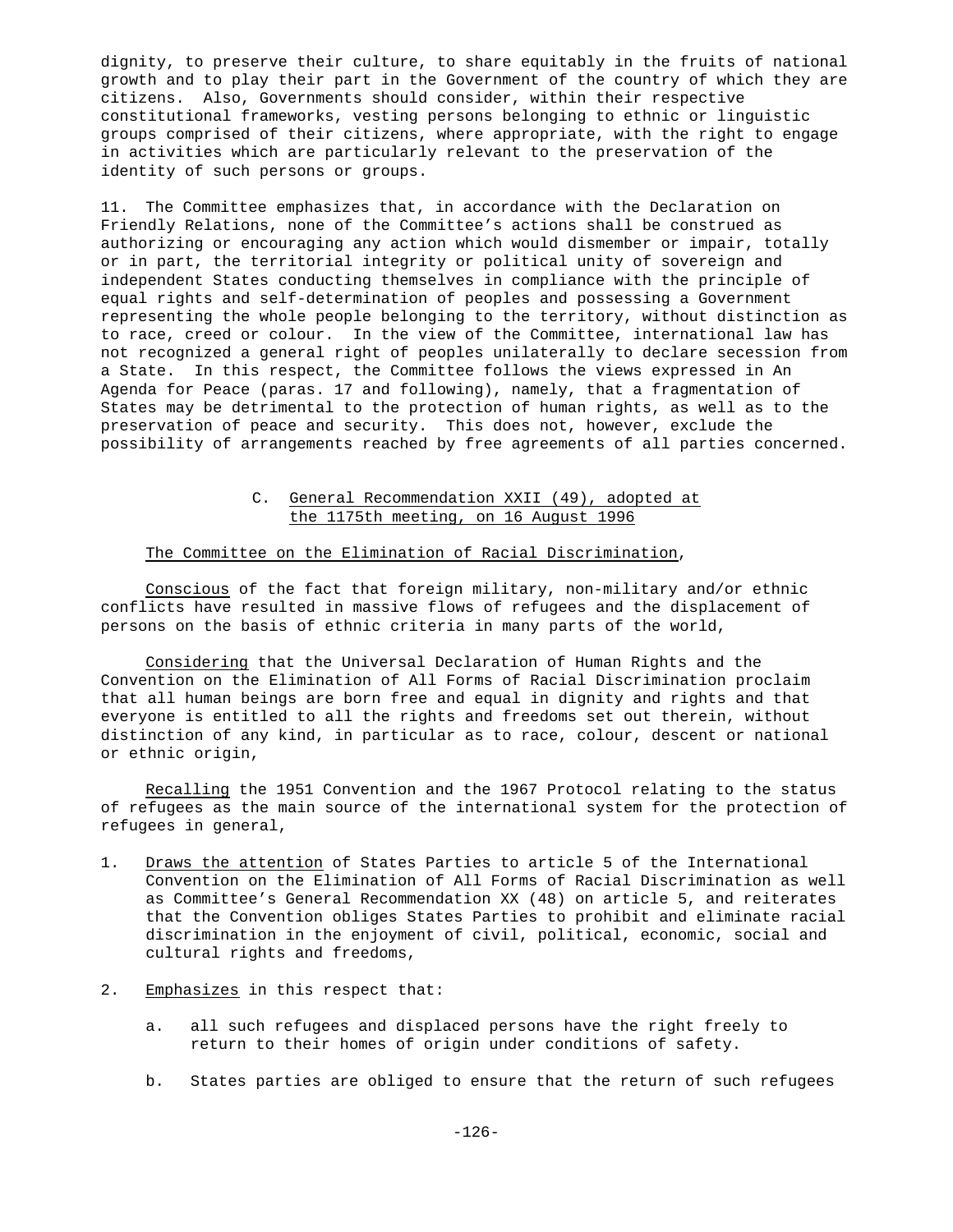and displaced persons is voluntary and to observe the principle of non-refoulement and non-expulsion of refugees.

- c. all such refugees and displaced persons have, after their return to their homes of origin, the right to have restored to them property of which they were deprived in the course of the conflict and to be compensated appropriately for any such property that cannot be restored to them. Any commitments or statements relating to such property made under duress are null and void.
- d. all such refugees and displaced persons have, after their return to their homes of origin, the right to participate fully and equally in public affairs at all levels and to have equal access to public services and to receive rehabilitation assistance.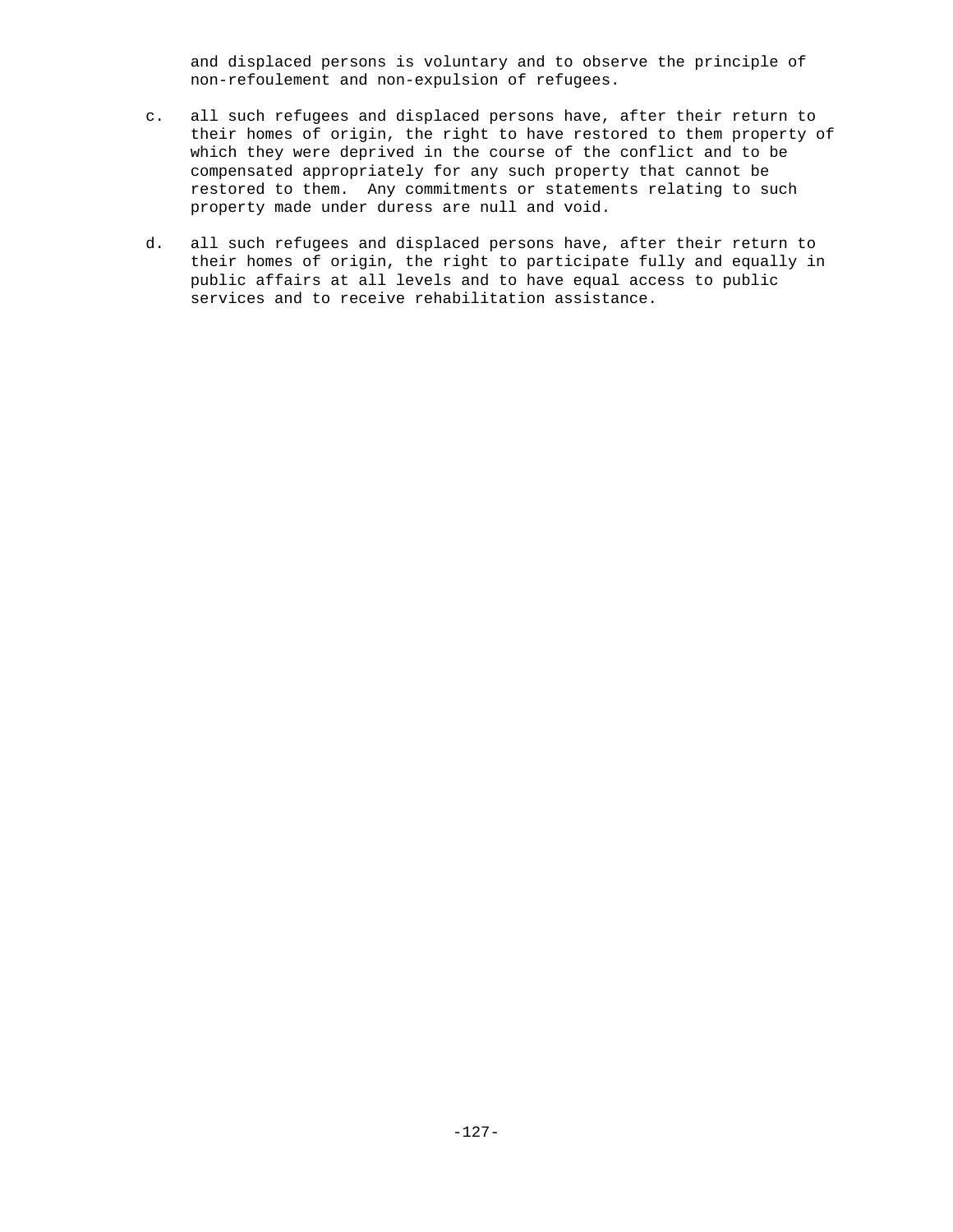# ANNEX IX

# Preliminary comments of the Government of India on the concluding observations adopted by the Committee on the Elimination of Racial Discrimination\* on the tenth to fourteenth periodic reports of India presented during the forty-ninth session of the Committee

1. The Government of India appreciates the recognition by the Committee in section C of the efforts made by it to implement in full the Convention.

2. There is however a clarification which needs to be noted. The Terrorist and Disruptive Activities (Prevention) Act (TADA) referred to in paragraph 12 of the observations applied to all parts of the country and not just to the northeastern states or the state of Jammu and Kashmir. Following an open and nationwide debate, TADA was allowed to lapse.

3. The Committee has identified in section D its principal subjects of concern. Given below are some comments which may assist the Committee in a fuller appreciation of the concerns raised:

(a) With reference to paragraph 14, the Government of India would like to reiterate that the concept of "race" in India as recognized under the Constitution is distinct from "caste". Communities which fall under the definition of scheduled Castes and scheduled Tribes do not come under the purview of Article I of the Convention, nor is "race" an element in the determination of Scheduled Castes and Scheduled Tribes under the Indian Constitution. Nevertheless, the Government of India remains willing to provide information to the Committee on its efforts to eradicate discrimination against Scheduled Castes and Scheduled Tribes or any other matter Committee Members may request;

(b) The observations in paragraph 15 have not been fully comprehended. Like the rest of the country, the Indian state of Jammu and Kashmir is multi-ethnic and multi-religious. Its population comprises Muslims (Sunnis, Shias, Gujjars and Bakarwals), Hindus, Buddhists and Sikhs. No segment of the population of India including Jammu and Kashmir has been subject to any form of discrimination whatsoever on account of their national or ethnic origin or in ways contrary to the basic provisions of the Convention;

(c) The setting up of the National Human Rights Commission (NHRC) of India as an independent and statutory body is a step towards the strengthening of the efforts of India's civil society for the promotion and protection of human rights. The activities of the NHRC have been internationally acclaimed, as recognized by the Committee itself in paragraph 7 of its observations;

(d) In view of the interest of the Committee (para. 17) in information on the role and functions of the National Commission on Scheduled Castes and Scheduled Tribes and the National Commission on Minorities, information will be made available in the next Report together with any other information the Committee may require. These specific statutory bodies referred to, however, are not concerned with issues related to "race";

<sup>\*</sup> CERD/C/304/Add.13. See also paras. 339-373 of the present report.